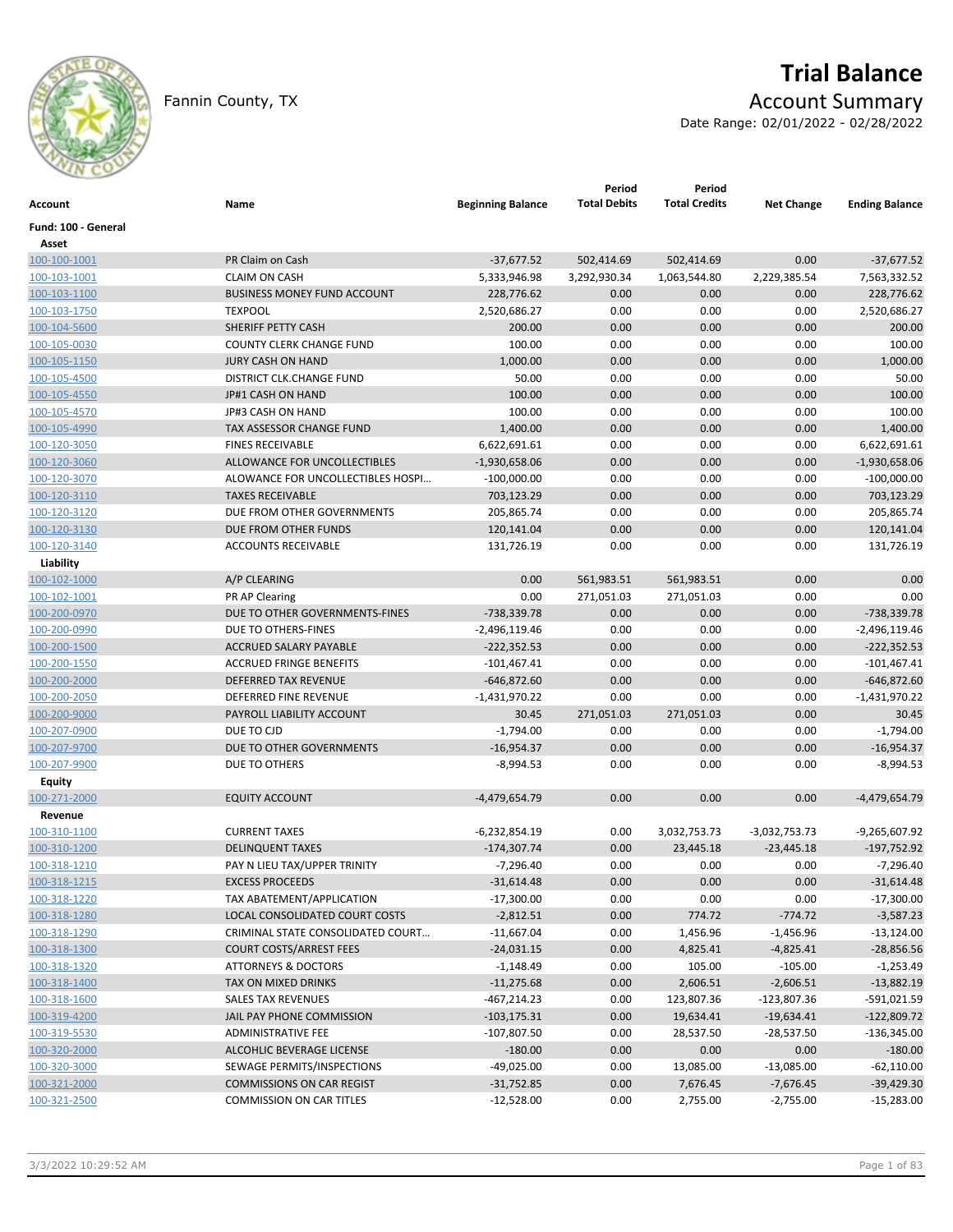|                              |                                                                  |                          | Period              | Period               |                   |                            |
|------------------------------|------------------------------------------------------------------|--------------------------|---------------------|----------------------|-------------------|----------------------------|
| Account                      | Name                                                             | <b>Beginning Balance</b> | <b>Total Debits</b> | <b>Total Credits</b> | <b>Net Change</b> | <b>Ending Balance</b>      |
| 100-321-2520                 | <b>TOLL COLLECTIONS</b>                                          | $-490.64$                | 0.00                | 82.88                | $-82.88$          | $-573.52$                  |
| 100-321-9010                 | <b>TAX CERTIFICATES</b>                                          | $-3,650.54$              | 0.00                | 721.41               | $-721.41$         | $-4,371.95$                |
| 100-330-4370                 | <b>INDIGENT DEFENSE GRANT</b>                                    | $-10,063.75$             | 0.00                | 0.00                 | 0.00              | $-10,063.75$               |
| 100-330-5590                 | <b>TEXAS VINE PROGRAM</b>                                        | $-9,290.85$              | 0.00                | 0.00                 | 0.00              | $-9,290.85$                |
| 100-340-1350                 | <b>FAMILY PROTECTION FEE</b>                                     | $-435.00$                | 0.00                | 75.00                | $-75.00$          | $-510.00$                  |
| 100-340-4000                 | <b>COUNTY JUDGE FEES</b>                                         | $-82.00$                 | 0.00                | 0.00                 | 0.00              | $-82.00$                   |
| 100-340-4030                 | <b>COUNTY CLERK FEES</b>                                         | $-27,043.11$             | 0.00                | 0.00                 | 0.00              | $-27,043.11$               |
| 100-340-4500                 | <b>DISTRICT CLERK FEES</b>                                       | $-18,636.93$             | 0.00                | 6,147.55             | $-6,147.55$       | $-24,784.48$               |
| 100-340-4570                 | J. P. #3 FEES                                                    | $-2,397.26$              | 0.00                | 0.00                 | 0.00              | $-2,397.26$                |
| 100-340-4750                 | <b>DISTRICT ATTORNEY FEES</b>                                    | $-479.95$                | 0.00                | 11.98                | $-11.98$          | $-491.93$                  |
| 100-340-5510                 | <b>CONSTABLE PCT. 1 FEES</b>                                     | $-215.00$                | 0.00                | 300.00               | $-300.00$         | $-515.00$                  |
| 100-340-5520                 | <b>CONSTABLE PCT. 2 FEES</b>                                     | $-300.00$                | 0.00                | 220.00               | $-220.00$         | $-520.00$                  |
| 100-340-5530                 | <b>CONSTABLE PCT. 3 FEES</b>                                     | $-900.00$                | 0.00                | 200.00               | $-200.00$         | $-1,100.00$                |
| 100-340-5600                 | SHERIFF FEES                                                     | $-3,685.95$              | 0.00                | 2,570.59             | $-2,570.59$       | $-6,256.54$                |
| 100-340-5730                 | <b>BOND SUPERVISION FEES</b>                                     | $-31,148.25$             | 0.00                | 8,952.00             | $-8,952.00$       | $-40,100.25$               |
| 100-340-6000                 | D.C.6TH COURT OF APPEALS FEE                                     | $-410.00$                | 0.00                | 100.00               | $-100.00$         | $-510.00$                  |
| 100-340-6010                 | <b>C.C.6TH COURT OF APPEALS FEE</b>                              | $-80.00$                 | 0.00                | 0.00                 | 0.00              | $-80.00$                   |
| 100-340-6520                 | <b>SUBDIVISION FEES</b>                                          | $-1,270.00$              | 0.00                | 855.00               | $-855.00$         | $-2,125.00$                |
| 100-340-6530                 | <b>ZONING APPLICATION FEES</b>                                   | $-2,613.00$              | 0.00                | 250.00               | $-250.00$         | $-2,863.00$                |
| 100-340-6540                 | <b>DEVELOPMENT PERMIT</b>                                        | $-630.00$                | 0.00                | 210.00               | $-210.00$         | $-840.00$                  |
| 100-340-6550                 | <b>BUILDING PERMITS</b>                                          | $-1,350.00$              | 0.00                | 0.00                 | 0.00              | $-1,350.00$                |
| 100-350-4570                 | J. P. #3 FINES                                                   | $-708.49$                | 0.00                | 0.00                 | 0.00              | $-708.49$                  |
| 100-352-2010                 | <b>BOND FORFEITURES</b>                                          | $-10.00$                 | 0.00                | 0.00                 | 0.00              | $-10.00$                   |
| 100-360-1000                 | <b>INTEREST EARNINGS</b>                                         | $-334.74$                | 0.00                | 0.00                 | 0.00              | $-334.74$                  |
| 100-360-1100                 | <b>INTEREST EARNINGS BUSINESS MONEY FU</b>                       | $-11.92$                 | 0.00                | 0.00                 | 0.00              | $-11.92$                   |
| 100-370-1000                 | <b>KFYN-RADIO TOWER RENT</b>                                     | $-800.00$                | 0.00                | 0.00                 | 0.00              | $-800.00$                  |
| 100-370-1150                 | <b>RENT- VERIZON TOWER</b>                                       | $-4,258.44$              | 0.00                | 1,064.61             | $-1,064.61$       | $-5,323.05$                |
| 100-370-1300                 | <b>REFUNDS &amp; MISCELLANEOUS</b>                               | $-4,036.49$              | 2,995.00            | 0.00                 | 2,995.00          | $-1,041.49$                |
| 100-370-1301                 | <b>IHC REIMBURSEMENTS</b>                                        | $-409.20$                | 0.00<br>0.00        | 0.00<br>0.00         | 0.00<br>0.00      | $-409.20$                  |
| 100-370-1310                 | AUTOMOBILE INSURANCE LOSS PAYMEN<br><b>STATE JUROR REIMB.FEE</b> | $-7,535.58$              | 0.00                |                      | $-4,998.00$       | $-7,535.58$<br>$-6,596.00$ |
| 100-370-1390                 | <b>CULVERT PERMITTING PROCESS</b>                                | $-1,598.00$<br>$-220.00$ | 0.00                | 4,998.00<br>40.00    | $-40.00$          | $-260.00$                  |
| 100-370-1420<br>100-370-1430 | D.A.SALARY REIMB.                                                | $-9,166.66$              | 0.00                | 0.00                 | 0.00              | $-9,166.66$                |
| 100-370-1470                 | UTILITIES REIMBURSEMENT                                          | $-3,933.29$              | 0.00                | 913.28               | $-913.28$         | $-4,846.57$                |
| 100-370-1510                 | <b>ASST. DA LONGEVITY PAY</b>                                    | $-1,200.00$              | 0.00                | 600.00               | $-600.00$         | $-1,800.00$                |
| 100-370-1620                 | <b>COURT REPORTER SERVICE FEE</b>                                | $-1,495.29$              | 0.00                | 300.00               | $-300.00$         | $-1,795.29$                |
| 100-370-4100                 | CO CT AT LAW SUPPLEMENT                                          | $-21,000.00$             | 0.00                | 0.00                 | 0.00              | $-21,000.00$               |
| 100-370-4170                 | <b>EMS ALLOCATION</b>                                            | $-570,000.00$            | 0.00                | 0.00                 | 0.00              | -570,000.00                |
| 100-370-4320                 | PROCEEDS OF SALE OF LIVESTOCK                                    | $-781.33$                | 0.00                | 0.00                 | 0.00              | $-781.33$                  |
| 100-370-4530                 | REIMB.CEC ODYSSEY SAAS                                           | $-14,291.26$             | 0.00                | 0.00                 | 0.00              | $-14,291.26$               |
| 100-370-5620                 | STATE REIMB.OFFENDER TRANSPORT                                   | $-859.50$                | 0.00                | 0.00                 | 0.00              | $-859.50$                  |
| Expense                      |                                                                  |                          |                     |                      |                   |                            |
| 100-400-1010                 | SALARY ELECTED OFFICIAL                                          | 23,951.61                | 5,322.58            | 0.00                 | 5,322.58          | 29,274.19                  |
| 100-400-1050                 | SALARY SECRETARY                                                 | 10,988.85                | 2,441.96            | 0.00                 | 2,441.96          | 13,430.81                  |
| 100-400-2010                 | SOCIAL SECURITY TAXES                                            | 2,308.28                 | 516.74              | 0.00                 | 516.74            | 2,825.02                   |
| 100-400-2020                 | <b>GROUP HEALTH INSURANCE</b>                                    | 4,548.88                 | 1,137.22            | 0.00                 | 1,137.22          | 5,686.10                   |
| 100-400-2030                 | <b>RETIREMENT</b>                                                | 4,419.82                 | 1,001.08            | 0.00                 | 1,001.08          | 5,420.90                   |
| 100-400-2040                 | <b>WORKERS' COMPENSATION</b>                                     | 140.24                   | 0.00                | 0.00                 | 0.00              | 140.24                     |
| 100-400-2050                 | <b>MEDICARE TAX</b>                                              | 539.79                   | 120.84              | 0.00                 | 120.84            | 660.63                     |
| 100-400-2250                 | <b>TRAVEL ALLOWANCE</b>                                          | 1,400.00                 | 350.00              | 0.00                 | 350.00            | 1,750.00                   |
| 100-400-3100                 | OFFICE SUPPLIES                                                  | 133.09                   | 0.00                | 0.00                 | 0.00              | 133.09                     |
| 100-400-4270                 | OUT OF COUNTY TRAVEL/TRAINING                                    | 1,422.59                 | 1,299.57            | 0.00                 | 1,299.57          | 2,722.16                   |
| 100-400-4680                 | JUVENILE BOARD SALARY                                            | 800.00                   | 200.00              | 0.00                 | 200.00            | 1,000.00                   |
| 100-400-4810                 | <b>DUES</b>                                                      | 0.00                     | 35.00               | 0.00                 | 35.00             | 35.00                      |
| 100-401-4030                 | TCOG RURAL ADDRESSING                                            | 23,000.00                | 0.00                | 0.00                 | 0.00              | 23,000.00                  |
| 100-403-1010                 | SALARY ELECTED OFFICIAL                                          | 20,764.08                | 4,614.24            | 0.00                 | 4,614.24          | 25,378.32                  |
| 100-403-1030                 | SALALRY CHIEF DEPUTY                                             | 11,042.04                | 2,453.79            | 0.00                 | 2,453.79          | 13,495.83                  |
| 100-403-1040                 | <b>SALARY DEPUTIES</b>                                           | 51,084.35                | 13,099.01           | 0.00                 | 13,099.01         | 64,183.36                  |
| 100-403-1070                 | SALARY PART-TIME                                                 | 1,044.00                 | 0.00                | 0.00                 | 0.00              | 1,044.00                   |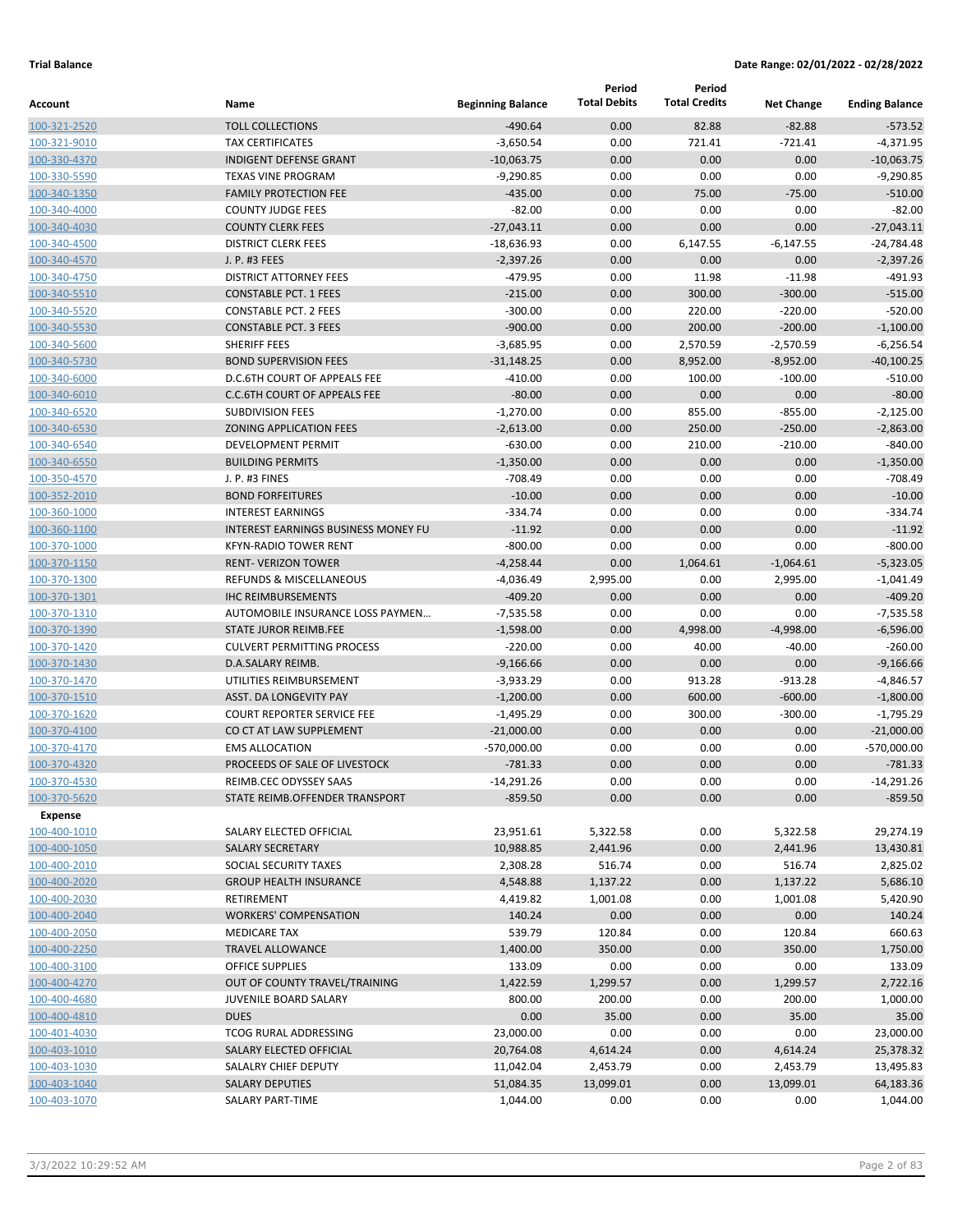|              |                                    |                          | Period              | Period               |                   |                       |
|--------------|------------------------------------|--------------------------|---------------------|----------------------|-------------------|-----------------------|
| Account      | Name                               | <b>Beginning Balance</b> | <b>Total Debits</b> | <b>Total Credits</b> | <b>Net Change</b> | <b>Ending Balance</b> |
| 100-403-2010 | SOCIAL SECURITY TAXES              | 5.028.94                 | 1,207.44            | 0.00                 | 1,207.44          | 6,236.38              |
| 100-403-2020 | <b>GROUP HEALTH INSURANCE</b>      | 32,153.90                | 7,762.60            | 0.00                 | 7,762.60          | 39,916.50             |
| 100-403-2030 | <b>RETIREMENT</b>                  | 9,988.12                 | 2,428.10            | 0.00                 | 2,428.10          | 12,416.22             |
| 100-403-2040 | <b>WORKERS COMPENSATION</b>        | 330.46                   | 0.00                | 0.00                 | 0.00              | 330.46                |
| 100-403-2050 | <b>MEDICARE TAX</b>                | 1,176.10                 | 282.38              | 0.00                 | 282.38            | 1,458.48              |
| 100-403-3100 | <b>OFFICE SUPPLIES</b>             | 2,923.09                 | 67.48               | 0.00                 | 67.48             | 2,990.57              |
| 100-403-3110 | <b>POSTAGE</b>                     | 231.97                   | 50.38               | 0.00                 | 50.38             | 282.35                |
| 100-403-4270 | OUT OF COUNTY TRAVEL/TRAINING      | 981.10                   | 1,060.86            | 0.00                 | 1,060.86          | 2,041.96              |
| 100-403-4810 | <b>DUES</b>                        | 45.00                    | 0.00                | 0.00                 | 0.00              | 45.00                 |
| 100-404-1090 | SALARY-ELECTION WORKERS            | 7,823.75                 | 0.00                | 0.00                 | 0.00              | 7,823.75              |
| 100-404-2010 | SOCIAL SECURITY TAXES              | 6.99                     | 0.00                | 0.00                 | 0.00              | 6.99                  |
| 100-404-2030 | RETIREMENT                         | 3.74                     | 0.00                | 0.00                 | 0.00              | 3.74                  |
| 100-404-2050 | <b>MEDICARE TAX</b>                | 1.64                     | 0.00                | 0.00                 | 0.00              | 1.64                  |
| 100-404-3100 | <b>ELECTION SUPPLIES</b>           | 2,173.18                 | 409.75              | 0.00                 | 409.75            | 2,582.93              |
| 100-404-3110 | <b>POSTAGE</b>                     | 6,806.52                 | 799.31              | 0.00                 | 799.31            | 7,605.83              |
| 100-404-4200 | <b>TELEPHONE</b>                   | 98.41                    | 30.19               | 0.00                 | 30.19             | 128.60                |
| 100-404-4210 | <b>ELECTION INTERNET</b>           | 455.88                   | 113.97              | 0.00                 | 113.97            | 569.85                |
| 100-404-4270 | ELECTION TRAVEL/TRAINING           | 516.64                   | 116.93              | 0.00                 | 116.93            | 633.57                |
| 100-404-4300 | <b>BIDS AND NOTICES</b>            | 159.20                   | 57.76               | 0.00                 | 57.76             | 216.96                |
| 100-404-4420 | PROFESSIONAL SERVICE/TRANSLATOR    | 81.25                    | 0.00                | 0.00                 | 0.00              | 81.25                 |
| 100-404-4810 | <b>DUES</b>                        | 0.00                     | 100.00              | 0.00                 | 100.00            | 100.00                |
| 100-404-4830 | <b>VOTER REGISTRATION</b>          | 0.00                     | 1,558.58            | 0.00                 | 1,558.58          | 1,558.58              |
| 100-404-4850 | <b>ELECTION MAINT. AGREEMENT</b>   | 23,561.00                | 0.00                | 0.00                 | 0.00              | 23,561.00             |
| 100-405-1020 | SALARY VETERANS' SERVICE OFFICER   | 14,395.59                | 3,199.02            | 0.00                 | 3,199.02          | 17,594.61             |
| 100-405-2010 | <b>SOCIAL SECURITY TAXES</b>       | 880.37                   | 195.30              | 0.00                 | 195.30            | 1,075.67              |
| 100-405-2020 | <b>GROUP HEALTH INSURANCE</b>      | 4,434.32                 | 1,108.58            | 0.00                 | 1,108.58          | 5,542.90              |
| 100-405-2030 | <b>RETIREMENT</b>                  | 1,713.06                 | 385.16              | 0.00                 | 385.16            | 2,098.22              |
| 100-405-2040 | <b>WORKERS' COMPENSATION</b>       | 54.23                    | 0.00                | 0.00                 | 0.00              | 54.23                 |
| 100-405-2050 | <b>MEDICARE TAX</b>                | 205.91                   | 45.68               | 0.00                 | 45.68             | 251.59                |
| 100-405-3100 | <b>OFFICE SUPPLIES</b>             | 112.73                   | 0.00                | 0.00                 | 0.00              | 112.73                |
| 100-405-4210 | <b>INTERNET</b>                    | 114.03                   | 37.99               | 0.00                 | 37.99             | 152.02                |
| 100-406-1020 | SALARY-EMERGENCY MANAGEMENT CO     | 11,845.25                | 2,632.27            | 0.00                 | 2,632.27          | 14,477.52             |
| 100-406-1070 | <b>SALARY PART-TIME</b>            | 4,392.00                 | 1,392.00            | 0.00                 | 1,392.00          | 5,784.00              |
| 100-406-2010 | SOCIAL SECURITY TAXES              | 1,006.70                 | 249.50              | 0.00                 | 249.50            | 1,256.20              |
| 100-406-2020 | <b>GROUP HEALTH INSURANCE</b>      | 4,434.32                 | 1,108.58            | 0.00                 | 1,108.58          | 5,542.90              |
| 100-406-2030 | RETIREMENT                         | 1,932.98                 | 484.52              | 0.00                 | 484.52            | 2,417.50              |
| 100-406-2040 | <b>WORKERS' COMPENSATION</b>       | 68.22                    | 0.00                | 0.00                 | 0.00              | 68.22                 |
| 100-406-2050 | <b>MEDICARE TAX</b>                | 235.40                   | 58.34               | 0.00                 | 58.34             | 293.74                |
| 100-406-3100 | <b>OFFICE SUPPLIES</b>             | 92.97                    | 40.37               | 0.00                 | 40.37             | 133.34                |
| 100-406-3300 | AUTO EXPENSE-GAS & OIL             | 289.57                   | 0.00                | 0.00                 | 0.00              | 289.57                |
| 100-406-4210 | <b>EMERGENCY INTERNET</b>          | 151.96                   | 37.99               | 0.00                 | 37.99             | 189.95                |
| 100-406-4870 | TRAILER/AUTO INSURANCE             | 517.00                   | 0.00                | 0.00                 | 0.00              | 517.00                |
| 100-406-4890 | CODE RED EARLY WARNING SYSTEM      | 14,277.82                | 0.00                | 0.00                 | 0.00              | 14,277.82             |
| 100-409-2040 | <b>WORKERS' COMPENSATION</b>       | 515.36                   | 0.00                | 0.00                 | 0.00              | 515.36                |
| 100-409-2060 | UNEMPLOYMENT EXPENSE               | 0.00                     | 3,580.00            | 0.00                 | 3,580.00          | 3,580.00              |
| 100-409-3990 | <b>CLAIMS SETTLEMENTS</b>          | 147.00                   | 0.00                | 0.00                 | 0.00              | 147.00                |
| 100-409-4000 | <b>LEGAL FEES</b>                  | 7,500.00                 | 75.00               | 0.00                 | 75.00             | 7,575.00              |
| 100-409-4010 | <b>AUDIT EXPENSE</b>               | 0.00                     | 32,625.00           | 0.00                 | 32,625.00         | 32,625.00             |
| 100-409-4040 | 911 EMERGENCY SERVICE              | 2,229.25                 | 0.00                | 0.00                 | 0.00              | 2,229.25              |
| 100-409-4060 | TAX APPRAISAL DISTRICT             | 162,523.73               | 0.00                | 0.00                 | 0.00              | 162,523.73            |
| 100-409-4300 | <b>BIDS &amp; NOTICES</b>          | 971.92                   | 117.41              | 0.00                 | 117.41            | 1,089.33              |
| 100-409-4500 | R & M BUILDING                     | 0.00                     | 720.58              | 0.00                 | 720.58            | 720.58                |
| 100-409-4810 | <b>DUES</b>                        | 4,473.53                 | 0.00                | 0.00                 | 0.00              | 4,473.53              |
| 100-409-4830 | PUBLIC OFFICIALS INS.              | 13,635.00                | 0.00                | 0.00                 | 0.00              | 13,635.00             |
| 100-409-4840 | <b>GENERAL LIABILITY INSURANCE</b> | 7,005.00                 | 0.00                | 0.00                 | 0.00              | 7,005.00              |
| 100-409-4890 | <b>COURT COSTS/ARREST FEES</b>     | 43,565.36                | 129.93              | 0.00                 | 129.93            | 43,695.29             |
| 100-409-4940 | TCEQ PERMITS ENVIRONMENTAL DEV     | 700.00                   | 0.00                | 0.00                 | 0.00              | 700.00                |
| 100-409-4990 | <b>BANK SERVICE FEES</b>           | 2,100.00                 | 0.00                | 0.00                 | 0.00              | 2,100.00              |
| 100-410-1010 | SALARY ELECTED OFFICIAL            | 57,807.72                | 12,846.16           | 0.00                 | 12,846.16         | 70,653.88             |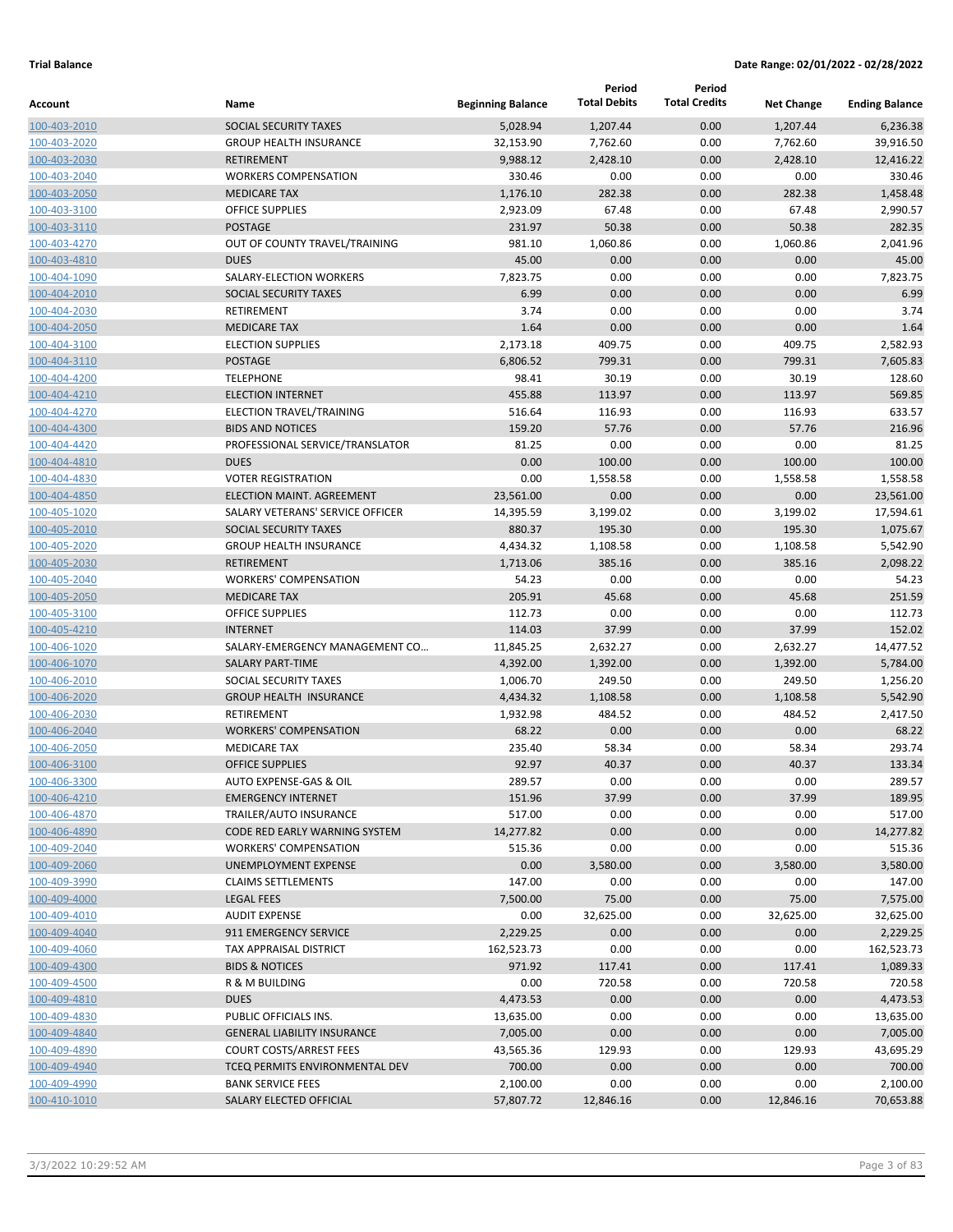|                              |                                          |                          | Period              | Period               |                   |                       |
|------------------------------|------------------------------------------|--------------------------|---------------------|----------------------|-------------------|-----------------------|
| Account                      | Name                                     | <b>Beginning Balance</b> | <b>Total Debits</b> | <b>Total Credits</b> | <b>Net Change</b> | <b>Ending Balance</b> |
| 100-410-1030                 | SALARY COURT COORDINATOR                 | 11,679.88                | 2,595.53            | 0.00                 | 2,595.53          | 14,275.41             |
| 100-410-1100                 | <b>SALARY COURT REPORTER</b>             | 23,888.07                | 5,308.46            | 0.00                 | 5,308.46          | 29,196.53             |
| 100-410-1300                 | <b>BAILIFF</b>                           | 14,571.17                | 3,238.04            | 0.00                 | 3,238.04          | 17,809.21             |
| 100-410-2010                 | SOCIAL SECURITY TAXES                    | 4,872.95                 | 1,467.34            | 0.00                 | 1,467.34          | 6,340.29              |
| 100-410-2020                 | <b>GROUP HEALTH INSURANCE</b>            | 15,654.47                | 3,913.62            | 0.00                 | 3,913.62          | 19,568.09             |
| 100-410-2030                 | <b>RETIREMENT</b>                        | 12,940.88                | 2,912.26            | 0.00                 | 2,912.26          | 15,853.14             |
| 100-410-2040                 | <b>WORKERS COMPENSATION</b>              | 409.79                   | 0.00                | 0.00                 | 0.00              | 409.79                |
| 100-410-2050                 | <b>MEDICARE TAX</b>                      | 1,551.23                 | 343.18              | 0.00                 | 343.18            | 1,894.41              |
| 100-410-3190                 | <b>JURY EXPENSE</b>                      | 410.00                   | 0.00                | 0.00                 | 0.00              | 410.00                |
| 100-410-4240                 | <b>INDIGENT ATTORNEY FEES</b>            | 16,350.00                | 3,275.00            | 0.00                 | 3,275.00          | 19,625.00             |
| 100-410-4250                 | PROFESSIONAL SERVICES                    | 2,443.00                 | 0.00                | 0.00                 | 0.00              | 2,443.00              |
| 100-410-4380                 | <b>COURT REPORTER EXPENSE</b>            | 350.00                   | 0.00                | 0.00                 | 0.00              | 350.00                |
| 100-410-4530                 | <b>COMPUTER SOFTWARE</b>                 | 1,025.00                 | 0.00                | 0.00                 | 0.00              | 1,025.00              |
| 100-410-4680                 | <b>JUVENILE BOARD SALARY</b>             | 800.00                   | 200.00              | 0.00                 | 200.00            | 1,000.00              |
| 100-425-3110                 | <b>JURY POSTAGE</b>                      | 1,461.21                 | 363.58              | 0.00                 | 363.58            | 1,824.79              |
| 100-425-3140                 | PETIT JURY EXPENSE                       | 5,472.68                 | 2,700.00            | 0.00                 | 2,700.00          | 8,172.68              |
| 100-425-4220                 | REGIONAL INDIGENT DEFENSE PROGRAM        | 14,461.00                | 0.00                | 0.00                 | 0.00              | 14,461.00             |
| 100-425-4350                 | PRINTING-DISTRICT COURT JUROR CARDS      | 214.86                   | 0.00                | 0.00                 | 0.00              | 214.86                |
| 100-425-4660                 | <b>AUTOPSIES</b>                         | 19,724.75                | 0.00                | 0.00                 | 0.00              | 19,724.75             |
| 100-435-1030                 | <b>SALARY COURT COORDINATOR</b>          | 13,538.96                | 3,008.66            | 0.00                 | 3,008.66          | 16,547.62             |
| 100-435-1100                 | <b>SALARY COURT REPORTER</b>             | 33,448.02                | 7,497.14            | 0.00                 | 7,497.14          | 40,945.16             |
| 100-435-1300                 | <b>BAILIFF</b>                           | 14,902.27                | 3,311.62            | 0.00                 | 3,311.62          | 18,213.89             |
| 100-435-2010                 | <b>SOCIAL SECURITY</b>                   | 4,028.59                 | 925.27              | 0.00                 | 925.27            | 4,953.86              |
| 100-435-2020                 | <b>GROUP HEALTH INSURANCE</b>            | 13,302.96                | 3,325.74            | 0.00                 | 3,325.74          | 16,628.70             |
| 100-435-2030                 | RETIREMENT                               | 7,507.78                 | 1,699.74            | 0.00                 | 1,699.74          | 9,207.52              |
| 100-435-2040                 | <b>WORKERS COMPENSATION</b>              | 234.24                   | 0.00                | 0.00                 | 0.00              | 234.24                |
| 100-435-2050                 | <b>MEDICARE TAX</b>                      | 942.17                   | 216.40              | 0.00                 | 216.40            | 1,158.57              |
| 100-435-3100                 | <b>OFFICE SUPPLIES</b>                   | 485.08                   | 288.97              | 0.00                 | 288.97            | 774.05<br>745.91      |
| 100-435-3110                 | POSTAGE<br><b>DISTRICT JURY SUPPLIES</b> | 745.91<br>151.65         | 0.00<br>60.76       | 0.00<br>0.00         | 0.00<br>60.76     | 212.41                |
| 100-435-3120<br>100-435-4320 | <b>ATTORNEY FEES JUVENILE</b>            | 1,210.00                 | 230.00              | 0.00                 | 230.00            | 1,440.00              |
| 100-435-4340                 | APPEAL COURT TRANSCRIPTS                 | 429.00                   | 907.50              | 0.00                 | 907.50            | 1,336.50              |
| 100-435-4350                 | ATTORNEYS FEES APPEALS CT                | 0.00                     | 2,835.73            | 0.00                 | 2,835.73          | 2,835.73              |
| 100-435-4360                 | <b>ATTORNEY FEES- CPS CASES</b>          | 33,231.75                | 33,384.55           | 0.00                 | 33,384.55         | 66,616.30             |
| 100-435-4370                 | <b>ATTORNEY FEES</b>                     | 40,443.79                | 27,251.45           | 0.00                 | 27,251.45         | 67,695.24             |
| 100-435-4380                 | <b>COURT REPORTER EXPENSE</b>            | 1,967.80                 | 347.76              | 0.00                 | 347.76            | 2.315.56              |
| 100-435-4390                 | <b>INVESTIGATOR EXPENSE</b>              | 1,338.75                 | 300.00              | 0.00                 | 300.00            | 1,638.75              |
| 100-435-4391                 | PROFESSIONAL SERVICES                    | 5,048.25                 | 2,485.00            | 0.00                 | 2,485.00          | 7,533.25              |
| 100-435-4420                 | OTHER PROFESSIONAL SERV.                 | 0.00                     | 525.00              | 0.00                 | 525.00            | 525.00                |
| 100-435-4530                 | <b>COMPUTER SOFTWARE</b>                 | 1,076.24                 | 0.00                | 0.00                 | 0.00              | 1,076.24              |
| 100-435-4670                 | <b>VISITING JUDGE</b>                    | 0.00                     | 177.95              | 0.00                 | 177.95            | 177.95                |
| 100-435-4680                 | <b>JUVENILE BOARD SALARY</b>             | 1,200.00                 | 300.00              | 0.00                 | 300.00            | 1,500.00              |
| 100-435-5720                 | OFFICE EQUIPMENT                         | 79.98                    | 0.00                | 0.00                 | 0.00              | 79.98                 |
| 100-450-1010                 | SALARY ELECTED OFFICIAL                  | 20,949.48                | 4,655.44            | 0.00                 | 4,655.44          | 25,604.92             |
| 100-450-1030                 | SALARY CHIEF DEPUTY                      | 14,648.95                | 3,255.33            | 0.00                 | 3,255.33          | 17,904.28             |
| 100-450-1040                 | <b>SALARIES DEPUTIES</b>                 | 61,588.44                | 13,686.32           | 0.00                 | 13,686.32         | 75,274.76             |
| 100-450-1070                 | SALARY PART-TIME                         | 6,264.00                 | 1,392.00            | 0.00                 | 1,392.00          | 7,656.00              |
| 100-450-2010                 | SOCIAL SECURITY TAXES                    | 6,058.37                 | 1,336.39            | 0.00                 | 1,336.39          | 7,394.76              |
| 100-450-2020                 | <b>GROUP HEALTH INSURANCE</b>            | 34,710.00                | 8,677.50            | 0.00                 | 8,677.50          | 43,387.50             |
| 100-450-2030                 | <b>RETIREMENT</b>                        | 12,310.66                | 2,767.91            | 0.00                 | 2,767.91          | 15,078.57             |
| 100-450-2040                 | <b>WORKERS COMPENSATION</b>              | 389.73                   | 0.00                | 0.00                 | 0.00              | 389.73                |
| 100-450-2050                 | <b>MEDICARE TAX</b>                      | 1,416.89                 | 312.54              | 0.00                 | 312.54            | 1,729.43              |
| 100-450-3100                 | OFFICE SUPPLIES                          | 512.69                   | 19.30               | 0.00                 | 19.30             | 531.99                |
| 100-450-3110                 | POSTAGE                                  | 742.40                   | 260.55              | 0.00                 | 260.55            | 1,002.95              |
| 100-450-4270                 | OUT OF COUNTY TRAVEL/TRAINING            | 60.00                    | 0.00                | 0.00                 | 0.00              | 60.00                 |
| 100-450-4810                 | <b>DUES</b>                              | 175.00                   | 0.00                | 0.00                 | 0.00              | 175.00                |
| 100-455-1010                 | SALARY ELECTED OFFICIAL                  | 16,045.47                | 3,565.66            | 0.00                 | 3,565.66          | 19,611.13             |
| 100-455-1030                 | <b>SALARY CHIEF DEPUTY</b>               | 14,238.08                | 3,164.01            | 0.00                 | 3,164.01          | 17,402.09             |
| 100-455-1040                 | SALARY DEPUTY                            | 10,040.50                | 2,231.22            | 0.00                 | 2,231.22          | 12,271.72             |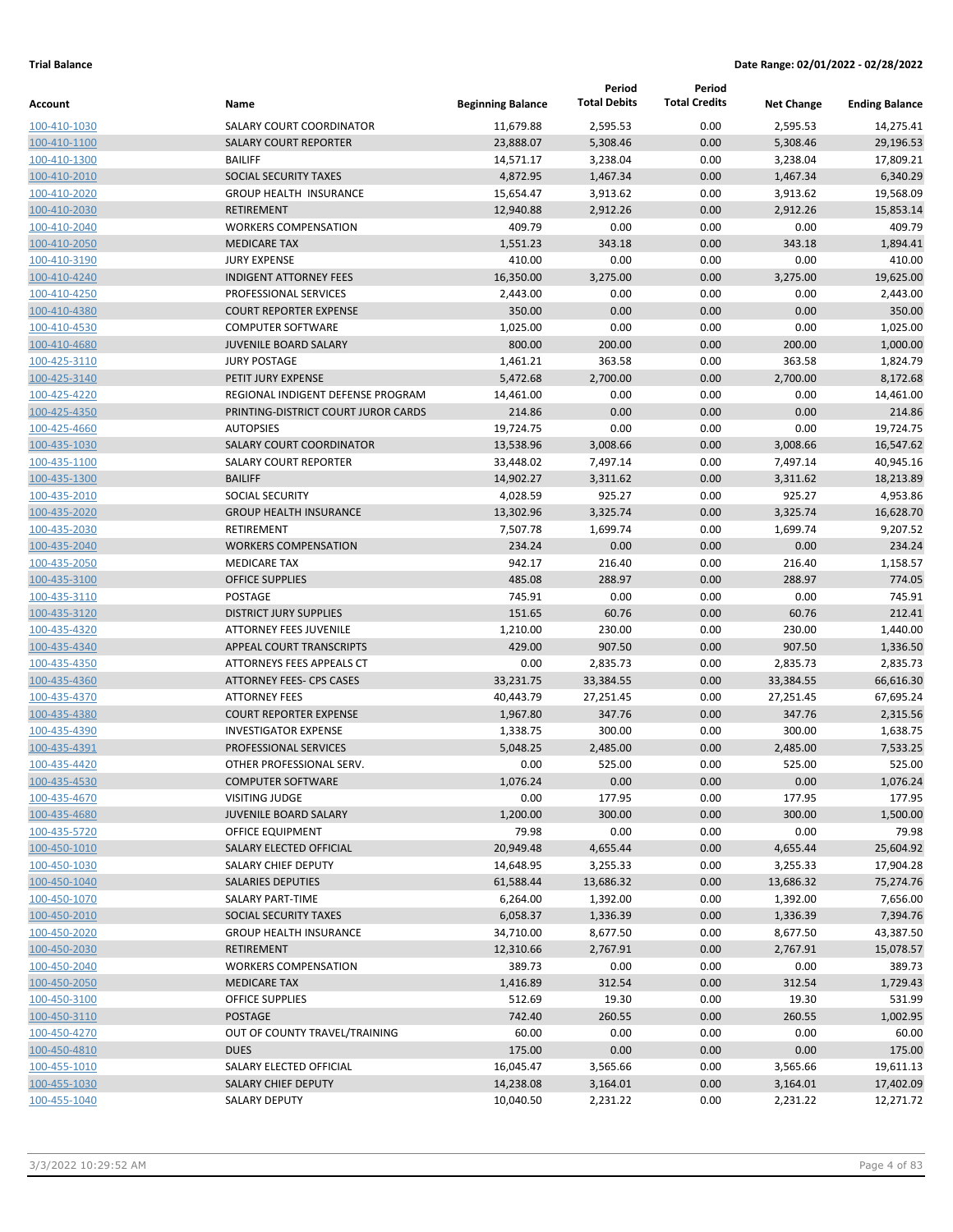|              |                                |                          | Period              | Period               |                   |                       |
|--------------|--------------------------------|--------------------------|---------------------|----------------------|-------------------|-----------------------|
| Account      | Name                           | <b>Beginning Balance</b> | <b>Total Debits</b> | <b>Total Credits</b> | <b>Net Change</b> | <b>Ending Balance</b> |
| 100-455-2010 | SOCIAL SECURITY TAXES          | 2,525.47                 | 561.92              | 0.00                 | 561.92            | 3,087.39              |
| 100-455-2020 | <b>GROUP HEALTH INSURANCE</b>  | 8,878.80                 | 2,219.70            | 0.00                 | 2,219.70          | 11,098.50             |
| 100-455-2030 | <b>RETIREMENT</b>              | 4,893.78                 | 1,102.96            | 0.00                 | 1,102.96          | 5,996.74              |
| 100-455-2040 | <b>WORKERS' COMPENSATION</b>   | 155.04                   | 0.00                | 0.00                 | 0.00              | 155.04                |
| 100-455-2050 | <b>MEDICARE TAX</b>            | 590.65                   | 131.42              | 0.00                 | 131.42            | 722.07                |
| 100-455-2250 | <b>TRAVEL ALLOWANCE</b>        | 800.00                   | 200.00              | 0.00                 | 200.00            | 1,000.00              |
| 100-455-3100 | <b>OFFICE SUPPLIES</b>         | 196.39                   | 0.00                | 0.00                 | 0.00              | 196.39                |
| 100-455-3110 | POSTAGE                        | 89.93                    | 26.37               | 0.00                 | 26.37             | 116.30                |
| 100-455-4270 | OUT OF COUNTY TRAVEL/TRAINING  | 520.00                   | 0.00                | 0.00                 | 0.00              | 520.00                |
| 100-455-5720 | <b>OFFICE EQUIPMENT</b>        | 13.71                    | 0.00                | 0.00                 | 0.00              | 13.71                 |
| 100-456-1010 | SALARY ELECTED OFFICIAL        | 16,045.47                | 3,565.66            | 0.00                 | 3,565.66          | 19,611.13             |
| 100-456-1030 | SALARY CHIEF DEPUTY            | 14,648.42                | 3,255.21            | 0.00                 | 3,255.21          | 17,903.63             |
| 100-456-2010 | SOCIAL SECURITY TAXES          | 1,952.65                 | 435.30              | 0.00                 | 435.30            | 2,387.95              |
| 100-456-2020 | <b>GROUP HEALTH INSURANCE</b>  | 8,860.72                 | 2,215.09            | 0.00                 | 2,215.09          | 11,075.81             |
| 100-456-2030 | <b>RETIREMENT</b>              | 3,747.75                 | 845.30              | 0.00                 | 845.30            | 4,593.05              |
| 100-456-2040 | <b>WORKERS' COMPENSATION</b>   | 118.76                   | 0.00                | 0.00                 | 0.00              | 118.76                |
| 100-456-2050 | <b>MEDICARE TAX</b>            | 456.65                   | 101.80              | 0.00                 | 101.80            | 558.45                |
| 100-456-2250 | <b>TRAVEL ALLOWANCE</b>        | 800.00                   | 200.00              | 0.00                 | 200.00            | 1,000.00              |
| 100-456-3100 | <b>OFFICE SUPPLIES</b>         | 306.16                   | 0.00                | 0.00                 | 0.00              | 306.16                |
| 100-456-4210 | <b>INTERNET</b>                | 327.80                   | 81.95               | 0.00                 | 81.95             | 409.75                |
| 100-456-4270 | OUT OF COUNTY TRAVEL/TRAINING  | 575.00                   | 0.00                | 0.00                 | 0.00              | 575.00                |
| 100-456-4600 | <b>OFFICE RENTAL</b>           | 1,400.00                 | 350.00              | 0.00                 | 350.00            | 1,750.00              |
| 100-456-4800 | <b>BOND</b>                    | 100.00                   | 0.00                | 0.00                 | 0.00              | 100.00                |
| 100-456-4810 | <b>DUES</b>                    | 95.00                    | 0.00                | 0.00                 | 0.00              | 95.00                 |
| 100-457-1010 | SALARY ELECTED OFFICIAL        | 16,045.47                | 3,565.66            | 0.00                 | 3,565.66          | 19,611.13             |
| 100-457-1030 | SALARY CHIEF DEPUTY            | 10,168.46                | 2,259.66            | 0.00                 | 2,259.66          | 12,428.12             |
| 100-457-2010 | SOCIAL SECURITY TAXES          | 1,674.91                 | 373.58              | 0.00                 | 373.58            | 2,048.49              |
| 100-457-2020 | <b>GROUP HEALTH INSURANCE</b>  | 8,868.64                 | 2,217.16            | 0.00                 | 2,217.16          | 11,085.80             |
| 100-457-2030 | <b>RETIREMENT</b>              | 3,214.68                 | 725.44              | 0.00                 | 725.44            | 3,940.12              |
| 100-457-2040 | <b>WORKERS' COMPENSATION</b>   | 101.88                   | 0.00                | 0.00                 | 0.00              | 101.88                |
| 100-457-2050 | <b>MEDICARE TAX</b>            | 391.67                   | 87.36               | 0.00                 | 87.36             | 479.03                |
| 100-457-2250 | TRAVEL ALLOWANCE               | 800.00                   | 200.00              | 0.00                 | 200.00            | 1,000.00              |
| 100-457-3110 | <b>POSTAGE</b>                 | 0.00                     | 42.00               | 0.00                 | 42.00             | 42.00                 |
| 100-457-4210 | <b>INTERNET</b>                | 151.96                   | 37.99               | 0.00                 | 37.99             | 189.95                |
| 100-457-4810 | <b>DUES</b>                    | 60.00                    | 0.00                | 0.00                 | 0.00              | 60.00                 |
| 100-475-1011 | DA. SALARY SUPPLEMENT          | 3,840.03                 | 853.34              | 0.00                 | 853.34            | 4,693.37              |
| 100-475-1012 | DA SALARY REIMB. GC CH 46      | 8,982.63                 | 1,996.14            | 0.00                 | 1,996.14          | 10,978.77             |
| 100-475-1030 | SALARY ASSISTANT D.A.          | 110,975.50               | 24,661.25           | 0.00                 | 24,661.25         | 135,636.75            |
| 100-475-1031 | <b>INVESTIGATOR</b>            | 22,276.29                | 4,950.28            | 0.00                 | 4,950.28          | 27,226.57             |
| 100-475-1032 | ASST. DA LONGEVITY PAY         | 800.00                   | 200.00              | 0.00                 | 200.00            | 1,000.00              |
| 100-475-1050 | SALARIES SECRETARIES           | 64,711.20                | 14,324.73           | 0.00                 | 14,324.73         | 79,035.93             |
| 100-475-1051 | <b>DISCOVERY CLERK</b>         | 13,452.60                | 2,989.47            | 0.00                 | 2,989.47          | 16,442.07             |
| 100-475-2010 | SOCIAL SECURITY TAXES          | 13,625.31                | 3,016.74            | 0.00                 | 3,016.74          | 16,642.05             |
| 100-475-2020 | <b>GROUP HEALTH INSURANCE</b>  | 48,777.52                | 12,194.38           | 0.00                 | 12,194.38         | 60,971.90             |
| 100-475-2030 | RETIREMENT                     | 26,901.10                | 6,047.70            | 0.00                 | 6,047.70          | 32,948.80             |
| 100-475-2040 | <b>WORKERS' COMPENSATION</b>   | 1,127.09                 | 0.00                | 0.00                 | 0.00              | 1,127.09              |
| 100-475-2050 | <b>MEDICARE TAX</b>            | 3,186.52                 | 705.52              | 0.00                 | 705.52            | 3,892.04              |
| 100-475-2250 | <b>TRAVEL ALLOWANCE</b>        | 1,020.00                 | 255.00              | 0.00                 | 255.00            | 1,275.00              |
| 100-475-3100 | <b>OFFICE SUPPLIES</b>         | 3,198.55                 | 565.60              | 0.00                 | 565.60            | 3,764.15              |
| 100-475-3110 | <b>POSTAGE</b>                 | 571.77                   | 169.31              | 14.66                | 154.65            | 726.42                |
| 100-475-3130 | <b>GRAND JURY EXPENSE</b>      | 1,787.47                 | 88.36               | 0.00                 | 88.36             | 1,875.83              |
| 100-475-3150 | <b>COPIER EXPENSE</b>          | 421.36                   | 105.49              | 0.00                 | 105.49            | 526.85                |
| 100-475-4270 | OUT OF COUNTY TRAVEL/TRAINING  | 1,394.44                 | 338.79              | 288.00               | 50.79             | 1,445.23              |
| 100-475-4350 | PRINTING                       | 143.90                   | 365.00              | 0.00                 | 365.00            | 508.90                |
| 100-475-4380 | <b>CT.REPORTER-TRANSCRIPTS</b> | 269.50                   | 1,835.49            | 0.00                 | 1,835.49          | 2,104.99              |
| 100-475-4390 | <b>WITNESS EXPENSE</b>         | 0.00                     | 152.00              | 0.00                 | 152.00            | 152.00                |
| 100-475-4810 | <b>DUES</b>                    | 350.00                   | 60.00               | 0.00                 | 60.00             | 410.00                |
| 100-475-5720 | OFFICE EQUIPMENT               | 299.99                   | 0.00                | 0.00                 | 0.00              | 299.99                |
| 100-475-5900 | <b>BOOKS</b>                   | 952.00                   | 0.00                | 0.00                 | 0.00              | 952.00                |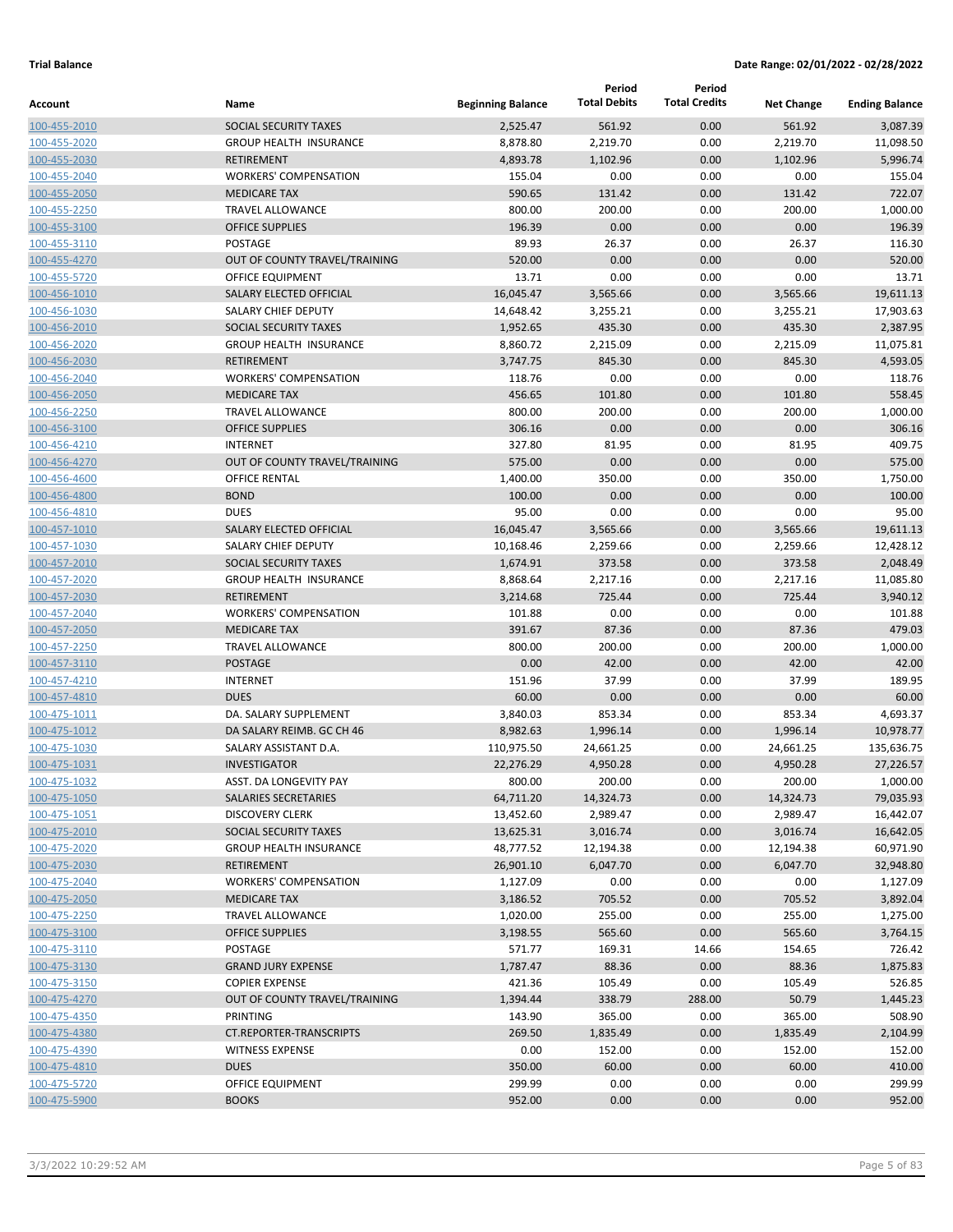| <b>Total Debits</b><br><b>Total Credits</b><br><b>Beginning Balance</b><br>Name<br><b>Net Change</b><br><b>Ending Balance</b><br><b>ONLINE RESEARCH</b><br>2,306.35<br>774.99<br>0.00<br>774.99<br>3,081.34<br>100-475-5910<br>100-495-1020<br>SALARY APPOINTED OFFICIAL<br>26,304.84<br>5,845.52<br>0.00<br>5,845.52<br>32,150.36<br>54,576.69<br>66,704.85<br>100-495-1030<br><b>SALARIES ASSISTANTS</b><br>12,128.16<br>0.00<br>12,128.16<br>923.00<br>923.00<br>5,105.48<br>100-495-2010<br>SOCIAL SECURITY TAXES<br>4,182.48<br>0.00<br>0.00<br>4,434.32<br>22,171.60<br><b>GROUP HEALTH INSURANCE</b><br>17,737.28<br>4,434.32<br>100-495-2020<br>11,788.99<br><b>RETIREMENT</b><br>9,624.97<br>2,164.02<br>0.00<br>2,164.02<br>100-495-2030<br>304.70<br><b>WORKERS COMPENSATION</b><br>304.70<br>0.00<br>0.00<br>0.00<br>100-495-2040<br><b>MEDICARE TAX</b><br>978.31<br>215.90<br>0.00<br>215.90<br>1,194.21<br>100-495-2050<br>2.70<br>0.00<br>0.00<br>0.00<br>2.70<br>100-495-3100<br><b>OFFICE SUPPLIES</b><br>0.00<br>139.00<br>$-139.00$<br>984.60<br>OUT OF COUNTY TRAVEL/TRAINING<br>1,123.60<br>100-495-4270<br>50.00<br><b>BOND</b><br>0.00<br>0.00<br>50.00<br>50.00<br>100-495-4800<br>18,987.39<br>23,206.81<br>SALARY PURCHASING AGENT<br>4,219.42<br>0.00<br>4,219.42<br>100-496-1020<br>4,710.00<br>6,570.00<br>PART-TIME FACILITIES COORD.<br>1,860.00<br>0.00<br>1,860.00<br>100-496-1071<br>373.00<br>373.00<br>1,824.23<br>100-496-2010<br><b>SOCIAL SECURITY TAXES</b><br>1,451.23<br>0.00<br>1,108.58<br>0.00<br>1,108.58<br><b>GROUP HEALTH INSURANCE</b><br>4,434.32<br>5,542.90<br>100-496-2020<br>731.96<br>3,553.25<br><b>RETIREMENT</b><br>2,821.29<br>0.00<br>731.96<br>100-496-2030<br>0.00<br><b>WORKERS' COMPENSATION</b><br>71.53<br>0.00<br>0.00<br>71.53<br>100-496-2040<br>339.41<br>87.23<br><b>MEDICARE TAX</b><br>0.00<br>87.23<br>426.64<br>100-496-2050<br>90.94<br>0.00<br>90.94<br><b>FACILITIES COORD TRAVEL</b><br>0.00<br>0.00<br>100-496-2251<br>0.00<br>86.44<br>0.00<br>86.44<br><b>OFFICE SUPPLIES</b><br>86.44<br>100-496-3100<br>75.00<br>0.00<br>75.00<br><b>DUES</b><br>0.00<br>0.00<br>100-496-4810<br>25,604.92<br>SALARY ELECTED OFFICIAL<br>20,949.48<br>4,655.44<br>0.00<br>4,655.44<br>100-497-1010<br>225.68<br>225.68<br>1,273.24<br>SOCIAL SECURITY TAXES<br>1,047.56<br>0.00<br>100-497-2010<br>5,538.50<br>100-497-2020<br><b>GROUP HEALTH INSURANCE</b><br>4,430.80<br>1,107.70<br>0.00<br>1,107.70<br><b>RETIREMENT</b><br>560.52<br>0.00<br>560.52<br>2,493.01<br>3,053.53<br>100-497-2030<br>0.00<br>78.90<br><b>WORKERS' COMPENSATION</b><br>78.90<br>0.00<br>0.00<br>100-497-2040<br>52.78<br>297.77<br><b>MEDICARE TAX</b><br>244.99<br>0.00<br>52.78<br>100-497-2050<br>200.00<br>0.00<br>OUT OF COUNTY TRAVEL/TRAINING<br>0.00<br>0.00<br>200.00<br>100-497-4270<br>175.00<br>0.00<br>175.00<br><b>DUES</b><br>0.00<br>0.00<br>100-497-4810<br>20,949.48<br>0.00<br>4,655.44<br>25,604.92<br>SALARY ELECTED OFFICIAL<br>4,655.44<br>100-499-1010<br>SALARIES CHIEF DEPUTY<br>15,071.71<br>3,349.28<br>0.00<br>3,349.28<br>18,420.99<br>100-499-1030<br>44,634.24<br><b>SALARIES DEPUTIES</b><br>36,518.91<br>8,115.33<br>0.00<br>8,115.33<br>100-499-1040<br>965.18<br>0.00<br>965.18<br>SOCIAL SECURITY TAXES<br>4,356.10<br>5,321.28<br>100-499-2010<br>27,714.50<br><b>GROUP HEALTH INSURANCE</b><br>22,171.60<br>5,542.90<br>0.00<br>5,542.90<br><b>RETIREMENT</b><br>0.00<br>1,940.87<br>10,573.12<br>8,632.25<br>1,940.87<br>273.28<br>0.00<br>273.28<br><b>WORKERS COMPENSATION</b><br>0.00<br>0.00<br>225.72<br><b>MEDICARE TAX</b><br>1,018.74<br>0.00<br>225.72<br>1,244.46<br><b>OFFICE SUPPLIES</b><br>360.32<br>173.17<br>0.00<br>173.17<br>533.49<br>563.75<br>226.23<br>789.98<br><b>POSTAGE</b><br>0.00<br>226.23<br>380.53<br>97.58<br>0.00<br>97.58<br>478.11<br><b>COPIER EXPENSE</b><br>1,668.98<br>493.84<br>0.00<br>493.84<br>2,162.82<br>OUT OF COUNTY TRAVEL/TRAINING<br>SALARY-TECHNICIAN<br>15,265.84<br>3,392.40<br>0.00<br>3,392.40<br>18,658.24<br>SALARY PART-TIME TECHNICIAN<br>4,471.88<br>900.00<br>0.00<br>900.00<br>5,371.88<br>841.89<br>184.18<br>0.00<br>184.18<br>1,026.07<br><b>SOCIAL SECURITY</b><br>0.00<br>1,108.58<br><b>GROUP HEALTH INSURANCE</b><br>4,434.32<br>1,108.58<br>5,542.90<br><b>RETIREMENT</b><br>1,835.67<br>413.26<br>0.00<br>413.26<br>2,248.93<br><b>WORKERS COMPENSATION</b><br>61.77<br>0.00<br>0.00<br>0.00<br>61.77<br><b>MEDICARE TAX</b><br>196.92<br>43.08<br>0.00<br>43.08<br>240.00<br>160.00<br>40.00<br><b>TRAVEL ALLOWANCE</b><br>0.00<br>40.00<br>200.00<br>159.31<br>37.99<br>0.00<br>37.99<br>197.30<br><b>EMERGENCY INTERNET</b><br>26.98<br>0.00<br>0.00<br>26.98<br>OFFICE EQUIPMENT<br>0.00<br>COMPUTER/WEB SOFTWARE<br>2,424.93<br>0.00<br>0.00<br>0.00<br>2,424.93<br>COUNTY COMPUTER REPLACEMENT<br>678.34<br>554.37<br>0.00<br>554.37<br>1,232.71<br>0.00<br>2,641.68<br>0.00<br>0.00<br>2,641.68<br>SALARY PART-TIME<br>0.00<br>0.00<br><b>SALARY JANITOR</b><br>4,597.48<br>0.00<br>4,597.48<br>SOCIAL SECURITY TAXES<br>448.82<br>0.00<br>0.00<br>0.00<br>448.82<br>0.00<br>RETIREMENT<br>858.58<br>0.00<br>0.00<br>858.58<br>942.51<br><b>WORKERS' COMPENSATION</b><br>0.00<br>0.00<br>0.00<br>942.51<br>0.00<br>0.00<br><b>MEDICARE TAX</b><br>104.97<br>0.00<br>104.97 |              |  | Period | Period |  |
|-------------------------------------------------------------------------------------------------------------------------------------------------------------------------------------------------------------------------------------------------------------------------------------------------------------------------------------------------------------------------------------------------------------------------------------------------------------------------------------------------------------------------------------------------------------------------------------------------------------------------------------------------------------------------------------------------------------------------------------------------------------------------------------------------------------------------------------------------------------------------------------------------------------------------------------------------------------------------------------------------------------------------------------------------------------------------------------------------------------------------------------------------------------------------------------------------------------------------------------------------------------------------------------------------------------------------------------------------------------------------------------------------------------------------------------------------------------------------------------------------------------------------------------------------------------------------------------------------------------------------------------------------------------------------------------------------------------------------------------------------------------------------------------------------------------------------------------------------------------------------------------------------------------------------------------------------------------------------------------------------------------------------------------------------------------------------------------------------------------------------------------------------------------------------------------------------------------------------------------------------------------------------------------------------------------------------------------------------------------------------------------------------------------------------------------------------------------------------------------------------------------------------------------------------------------------------------------------------------------------------------------------------------------------------------------------------------------------------------------------------------------------------------------------------------------------------------------------------------------------------------------------------------------------------------------------------------------------------------------------------------------------------------------------------------------------------------------------------------------------------------------------------------------------------------------------------------------------------------------------------------------------------------------------------------------------------------------------------------------------------------------------------------------------------------------------------------------------------------------------------------------------------------------------------------------------------------------------------------------------------------------------------------------------------------------------------------------------------------------------------------------------------------------------------------------------------------------------------------------------------------------------------------------------------------------------------------------------------------------------------------------------------------------------------------------------------------------------------------------------------------------------------------------------------------------------------------------------------------------------------------------------------------------------------------------------------------------------------------------------------------------------------------------------------------------------------------------------------------------------------------------------------------------------------------------------------------------------------------------------------------------------------------------------------------------------------------------------------------------------------------------------------------------------------------------------------------------------------------------------------------------------------------------------------------------------------------------------------------------------------------------------------------------------------------------------------------------------------------------------------------------------------------------------------------------------------------------------------------------------------------------------------------------------------------------------------------------------------------|--------------|--|--------|--------|--|
|                                                                                                                                                                                                                                                                                                                                                                                                                                                                                                                                                                                                                                                                                                                                                                                                                                                                                                                                                                                                                                                                                                                                                                                                                                                                                                                                                                                                                                                                                                                                                                                                                                                                                                                                                                                                                                                                                                                                                                                                                                                                                                                                                                                                                                                                                                                                                                                                                                                                                                                                                                                                                                                                                                                                                                                                                                                                                                                                                                                                                                                                                                                                                                                                                                                                                                                                                                                                                                                                                                                                                                                                                                                                                                                                                                                                                                                                                                                                                                                                                                                                                                                                                                                                                                                                                                                                                                                                                                                                                                                                                                                                                                                                                                                                                                                                                                                                                                                                                                                                                                                                                                                                                                                                                                                                                                                                                       | Account      |  |        |        |  |
|                                                                                                                                                                                                                                                                                                                                                                                                                                                                                                                                                                                                                                                                                                                                                                                                                                                                                                                                                                                                                                                                                                                                                                                                                                                                                                                                                                                                                                                                                                                                                                                                                                                                                                                                                                                                                                                                                                                                                                                                                                                                                                                                                                                                                                                                                                                                                                                                                                                                                                                                                                                                                                                                                                                                                                                                                                                                                                                                                                                                                                                                                                                                                                                                                                                                                                                                                                                                                                                                                                                                                                                                                                                                                                                                                                                                                                                                                                                                                                                                                                                                                                                                                                                                                                                                                                                                                                                                                                                                                                                                                                                                                                                                                                                                                                                                                                                                                                                                                                                                                                                                                                                                                                                                                                                                                                                                                       |              |  |        |        |  |
|                                                                                                                                                                                                                                                                                                                                                                                                                                                                                                                                                                                                                                                                                                                                                                                                                                                                                                                                                                                                                                                                                                                                                                                                                                                                                                                                                                                                                                                                                                                                                                                                                                                                                                                                                                                                                                                                                                                                                                                                                                                                                                                                                                                                                                                                                                                                                                                                                                                                                                                                                                                                                                                                                                                                                                                                                                                                                                                                                                                                                                                                                                                                                                                                                                                                                                                                                                                                                                                                                                                                                                                                                                                                                                                                                                                                                                                                                                                                                                                                                                                                                                                                                                                                                                                                                                                                                                                                                                                                                                                                                                                                                                                                                                                                                                                                                                                                                                                                                                                                                                                                                                                                                                                                                                                                                                                                                       |              |  |        |        |  |
|                                                                                                                                                                                                                                                                                                                                                                                                                                                                                                                                                                                                                                                                                                                                                                                                                                                                                                                                                                                                                                                                                                                                                                                                                                                                                                                                                                                                                                                                                                                                                                                                                                                                                                                                                                                                                                                                                                                                                                                                                                                                                                                                                                                                                                                                                                                                                                                                                                                                                                                                                                                                                                                                                                                                                                                                                                                                                                                                                                                                                                                                                                                                                                                                                                                                                                                                                                                                                                                                                                                                                                                                                                                                                                                                                                                                                                                                                                                                                                                                                                                                                                                                                                                                                                                                                                                                                                                                                                                                                                                                                                                                                                                                                                                                                                                                                                                                                                                                                                                                                                                                                                                                                                                                                                                                                                                                                       |              |  |        |        |  |
|                                                                                                                                                                                                                                                                                                                                                                                                                                                                                                                                                                                                                                                                                                                                                                                                                                                                                                                                                                                                                                                                                                                                                                                                                                                                                                                                                                                                                                                                                                                                                                                                                                                                                                                                                                                                                                                                                                                                                                                                                                                                                                                                                                                                                                                                                                                                                                                                                                                                                                                                                                                                                                                                                                                                                                                                                                                                                                                                                                                                                                                                                                                                                                                                                                                                                                                                                                                                                                                                                                                                                                                                                                                                                                                                                                                                                                                                                                                                                                                                                                                                                                                                                                                                                                                                                                                                                                                                                                                                                                                                                                                                                                                                                                                                                                                                                                                                                                                                                                                                                                                                                                                                                                                                                                                                                                                                                       |              |  |        |        |  |
|                                                                                                                                                                                                                                                                                                                                                                                                                                                                                                                                                                                                                                                                                                                                                                                                                                                                                                                                                                                                                                                                                                                                                                                                                                                                                                                                                                                                                                                                                                                                                                                                                                                                                                                                                                                                                                                                                                                                                                                                                                                                                                                                                                                                                                                                                                                                                                                                                                                                                                                                                                                                                                                                                                                                                                                                                                                                                                                                                                                                                                                                                                                                                                                                                                                                                                                                                                                                                                                                                                                                                                                                                                                                                                                                                                                                                                                                                                                                                                                                                                                                                                                                                                                                                                                                                                                                                                                                                                                                                                                                                                                                                                                                                                                                                                                                                                                                                                                                                                                                                                                                                                                                                                                                                                                                                                                                                       |              |  |        |        |  |
|                                                                                                                                                                                                                                                                                                                                                                                                                                                                                                                                                                                                                                                                                                                                                                                                                                                                                                                                                                                                                                                                                                                                                                                                                                                                                                                                                                                                                                                                                                                                                                                                                                                                                                                                                                                                                                                                                                                                                                                                                                                                                                                                                                                                                                                                                                                                                                                                                                                                                                                                                                                                                                                                                                                                                                                                                                                                                                                                                                                                                                                                                                                                                                                                                                                                                                                                                                                                                                                                                                                                                                                                                                                                                                                                                                                                                                                                                                                                                                                                                                                                                                                                                                                                                                                                                                                                                                                                                                                                                                                                                                                                                                                                                                                                                                                                                                                                                                                                                                                                                                                                                                                                                                                                                                                                                                                                                       |              |  |        |        |  |
|                                                                                                                                                                                                                                                                                                                                                                                                                                                                                                                                                                                                                                                                                                                                                                                                                                                                                                                                                                                                                                                                                                                                                                                                                                                                                                                                                                                                                                                                                                                                                                                                                                                                                                                                                                                                                                                                                                                                                                                                                                                                                                                                                                                                                                                                                                                                                                                                                                                                                                                                                                                                                                                                                                                                                                                                                                                                                                                                                                                                                                                                                                                                                                                                                                                                                                                                                                                                                                                                                                                                                                                                                                                                                                                                                                                                                                                                                                                                                                                                                                                                                                                                                                                                                                                                                                                                                                                                                                                                                                                                                                                                                                                                                                                                                                                                                                                                                                                                                                                                                                                                                                                                                                                                                                                                                                                                                       |              |  |        |        |  |
|                                                                                                                                                                                                                                                                                                                                                                                                                                                                                                                                                                                                                                                                                                                                                                                                                                                                                                                                                                                                                                                                                                                                                                                                                                                                                                                                                                                                                                                                                                                                                                                                                                                                                                                                                                                                                                                                                                                                                                                                                                                                                                                                                                                                                                                                                                                                                                                                                                                                                                                                                                                                                                                                                                                                                                                                                                                                                                                                                                                                                                                                                                                                                                                                                                                                                                                                                                                                                                                                                                                                                                                                                                                                                                                                                                                                                                                                                                                                                                                                                                                                                                                                                                                                                                                                                                                                                                                                                                                                                                                                                                                                                                                                                                                                                                                                                                                                                                                                                                                                                                                                                                                                                                                                                                                                                                                                                       |              |  |        |        |  |
|                                                                                                                                                                                                                                                                                                                                                                                                                                                                                                                                                                                                                                                                                                                                                                                                                                                                                                                                                                                                                                                                                                                                                                                                                                                                                                                                                                                                                                                                                                                                                                                                                                                                                                                                                                                                                                                                                                                                                                                                                                                                                                                                                                                                                                                                                                                                                                                                                                                                                                                                                                                                                                                                                                                                                                                                                                                                                                                                                                                                                                                                                                                                                                                                                                                                                                                                                                                                                                                                                                                                                                                                                                                                                                                                                                                                                                                                                                                                                                                                                                                                                                                                                                                                                                                                                                                                                                                                                                                                                                                                                                                                                                                                                                                                                                                                                                                                                                                                                                                                                                                                                                                                                                                                                                                                                                                                                       |              |  |        |        |  |
|                                                                                                                                                                                                                                                                                                                                                                                                                                                                                                                                                                                                                                                                                                                                                                                                                                                                                                                                                                                                                                                                                                                                                                                                                                                                                                                                                                                                                                                                                                                                                                                                                                                                                                                                                                                                                                                                                                                                                                                                                                                                                                                                                                                                                                                                                                                                                                                                                                                                                                                                                                                                                                                                                                                                                                                                                                                                                                                                                                                                                                                                                                                                                                                                                                                                                                                                                                                                                                                                                                                                                                                                                                                                                                                                                                                                                                                                                                                                                                                                                                                                                                                                                                                                                                                                                                                                                                                                                                                                                                                                                                                                                                                                                                                                                                                                                                                                                                                                                                                                                                                                                                                                                                                                                                                                                                                                                       |              |  |        |        |  |
|                                                                                                                                                                                                                                                                                                                                                                                                                                                                                                                                                                                                                                                                                                                                                                                                                                                                                                                                                                                                                                                                                                                                                                                                                                                                                                                                                                                                                                                                                                                                                                                                                                                                                                                                                                                                                                                                                                                                                                                                                                                                                                                                                                                                                                                                                                                                                                                                                                                                                                                                                                                                                                                                                                                                                                                                                                                                                                                                                                                                                                                                                                                                                                                                                                                                                                                                                                                                                                                                                                                                                                                                                                                                                                                                                                                                                                                                                                                                                                                                                                                                                                                                                                                                                                                                                                                                                                                                                                                                                                                                                                                                                                                                                                                                                                                                                                                                                                                                                                                                                                                                                                                                                                                                                                                                                                                                                       |              |  |        |        |  |
|                                                                                                                                                                                                                                                                                                                                                                                                                                                                                                                                                                                                                                                                                                                                                                                                                                                                                                                                                                                                                                                                                                                                                                                                                                                                                                                                                                                                                                                                                                                                                                                                                                                                                                                                                                                                                                                                                                                                                                                                                                                                                                                                                                                                                                                                                                                                                                                                                                                                                                                                                                                                                                                                                                                                                                                                                                                                                                                                                                                                                                                                                                                                                                                                                                                                                                                                                                                                                                                                                                                                                                                                                                                                                                                                                                                                                                                                                                                                                                                                                                                                                                                                                                                                                                                                                                                                                                                                                                                                                                                                                                                                                                                                                                                                                                                                                                                                                                                                                                                                                                                                                                                                                                                                                                                                                                                                                       |              |  |        |        |  |
|                                                                                                                                                                                                                                                                                                                                                                                                                                                                                                                                                                                                                                                                                                                                                                                                                                                                                                                                                                                                                                                                                                                                                                                                                                                                                                                                                                                                                                                                                                                                                                                                                                                                                                                                                                                                                                                                                                                                                                                                                                                                                                                                                                                                                                                                                                                                                                                                                                                                                                                                                                                                                                                                                                                                                                                                                                                                                                                                                                                                                                                                                                                                                                                                                                                                                                                                                                                                                                                                                                                                                                                                                                                                                                                                                                                                                                                                                                                                                                                                                                                                                                                                                                                                                                                                                                                                                                                                                                                                                                                                                                                                                                                                                                                                                                                                                                                                                                                                                                                                                                                                                                                                                                                                                                                                                                                                                       |              |  |        |        |  |
|                                                                                                                                                                                                                                                                                                                                                                                                                                                                                                                                                                                                                                                                                                                                                                                                                                                                                                                                                                                                                                                                                                                                                                                                                                                                                                                                                                                                                                                                                                                                                                                                                                                                                                                                                                                                                                                                                                                                                                                                                                                                                                                                                                                                                                                                                                                                                                                                                                                                                                                                                                                                                                                                                                                                                                                                                                                                                                                                                                                                                                                                                                                                                                                                                                                                                                                                                                                                                                                                                                                                                                                                                                                                                                                                                                                                                                                                                                                                                                                                                                                                                                                                                                                                                                                                                                                                                                                                                                                                                                                                                                                                                                                                                                                                                                                                                                                                                                                                                                                                                                                                                                                                                                                                                                                                                                                                                       |              |  |        |        |  |
|                                                                                                                                                                                                                                                                                                                                                                                                                                                                                                                                                                                                                                                                                                                                                                                                                                                                                                                                                                                                                                                                                                                                                                                                                                                                                                                                                                                                                                                                                                                                                                                                                                                                                                                                                                                                                                                                                                                                                                                                                                                                                                                                                                                                                                                                                                                                                                                                                                                                                                                                                                                                                                                                                                                                                                                                                                                                                                                                                                                                                                                                                                                                                                                                                                                                                                                                                                                                                                                                                                                                                                                                                                                                                                                                                                                                                                                                                                                                                                                                                                                                                                                                                                                                                                                                                                                                                                                                                                                                                                                                                                                                                                                                                                                                                                                                                                                                                                                                                                                                                                                                                                                                                                                                                                                                                                                                                       |              |  |        |        |  |
|                                                                                                                                                                                                                                                                                                                                                                                                                                                                                                                                                                                                                                                                                                                                                                                                                                                                                                                                                                                                                                                                                                                                                                                                                                                                                                                                                                                                                                                                                                                                                                                                                                                                                                                                                                                                                                                                                                                                                                                                                                                                                                                                                                                                                                                                                                                                                                                                                                                                                                                                                                                                                                                                                                                                                                                                                                                                                                                                                                                                                                                                                                                                                                                                                                                                                                                                                                                                                                                                                                                                                                                                                                                                                                                                                                                                                                                                                                                                                                                                                                                                                                                                                                                                                                                                                                                                                                                                                                                                                                                                                                                                                                                                                                                                                                                                                                                                                                                                                                                                                                                                                                                                                                                                                                                                                                                                                       |              |  |        |        |  |
|                                                                                                                                                                                                                                                                                                                                                                                                                                                                                                                                                                                                                                                                                                                                                                                                                                                                                                                                                                                                                                                                                                                                                                                                                                                                                                                                                                                                                                                                                                                                                                                                                                                                                                                                                                                                                                                                                                                                                                                                                                                                                                                                                                                                                                                                                                                                                                                                                                                                                                                                                                                                                                                                                                                                                                                                                                                                                                                                                                                                                                                                                                                                                                                                                                                                                                                                                                                                                                                                                                                                                                                                                                                                                                                                                                                                                                                                                                                                                                                                                                                                                                                                                                                                                                                                                                                                                                                                                                                                                                                                                                                                                                                                                                                                                                                                                                                                                                                                                                                                                                                                                                                                                                                                                                                                                                                                                       |              |  |        |        |  |
|                                                                                                                                                                                                                                                                                                                                                                                                                                                                                                                                                                                                                                                                                                                                                                                                                                                                                                                                                                                                                                                                                                                                                                                                                                                                                                                                                                                                                                                                                                                                                                                                                                                                                                                                                                                                                                                                                                                                                                                                                                                                                                                                                                                                                                                                                                                                                                                                                                                                                                                                                                                                                                                                                                                                                                                                                                                                                                                                                                                                                                                                                                                                                                                                                                                                                                                                                                                                                                                                                                                                                                                                                                                                                                                                                                                                                                                                                                                                                                                                                                                                                                                                                                                                                                                                                                                                                                                                                                                                                                                                                                                                                                                                                                                                                                                                                                                                                                                                                                                                                                                                                                                                                                                                                                                                                                                                                       |              |  |        |        |  |
|                                                                                                                                                                                                                                                                                                                                                                                                                                                                                                                                                                                                                                                                                                                                                                                                                                                                                                                                                                                                                                                                                                                                                                                                                                                                                                                                                                                                                                                                                                                                                                                                                                                                                                                                                                                                                                                                                                                                                                                                                                                                                                                                                                                                                                                                                                                                                                                                                                                                                                                                                                                                                                                                                                                                                                                                                                                                                                                                                                                                                                                                                                                                                                                                                                                                                                                                                                                                                                                                                                                                                                                                                                                                                                                                                                                                                                                                                                                                                                                                                                                                                                                                                                                                                                                                                                                                                                                                                                                                                                                                                                                                                                                                                                                                                                                                                                                                                                                                                                                                                                                                                                                                                                                                                                                                                                                                                       |              |  |        |        |  |
|                                                                                                                                                                                                                                                                                                                                                                                                                                                                                                                                                                                                                                                                                                                                                                                                                                                                                                                                                                                                                                                                                                                                                                                                                                                                                                                                                                                                                                                                                                                                                                                                                                                                                                                                                                                                                                                                                                                                                                                                                                                                                                                                                                                                                                                                                                                                                                                                                                                                                                                                                                                                                                                                                                                                                                                                                                                                                                                                                                                                                                                                                                                                                                                                                                                                                                                                                                                                                                                                                                                                                                                                                                                                                                                                                                                                                                                                                                                                                                                                                                                                                                                                                                                                                                                                                                                                                                                                                                                                                                                                                                                                                                                                                                                                                                                                                                                                                                                                                                                                                                                                                                                                                                                                                                                                                                                                                       |              |  |        |        |  |
|                                                                                                                                                                                                                                                                                                                                                                                                                                                                                                                                                                                                                                                                                                                                                                                                                                                                                                                                                                                                                                                                                                                                                                                                                                                                                                                                                                                                                                                                                                                                                                                                                                                                                                                                                                                                                                                                                                                                                                                                                                                                                                                                                                                                                                                                                                                                                                                                                                                                                                                                                                                                                                                                                                                                                                                                                                                                                                                                                                                                                                                                                                                                                                                                                                                                                                                                                                                                                                                                                                                                                                                                                                                                                                                                                                                                                                                                                                                                                                                                                                                                                                                                                                                                                                                                                                                                                                                                                                                                                                                                                                                                                                                                                                                                                                                                                                                                                                                                                                                                                                                                                                                                                                                                                                                                                                                                                       |              |  |        |        |  |
|                                                                                                                                                                                                                                                                                                                                                                                                                                                                                                                                                                                                                                                                                                                                                                                                                                                                                                                                                                                                                                                                                                                                                                                                                                                                                                                                                                                                                                                                                                                                                                                                                                                                                                                                                                                                                                                                                                                                                                                                                                                                                                                                                                                                                                                                                                                                                                                                                                                                                                                                                                                                                                                                                                                                                                                                                                                                                                                                                                                                                                                                                                                                                                                                                                                                                                                                                                                                                                                                                                                                                                                                                                                                                                                                                                                                                                                                                                                                                                                                                                                                                                                                                                                                                                                                                                                                                                                                                                                                                                                                                                                                                                                                                                                                                                                                                                                                                                                                                                                                                                                                                                                                                                                                                                                                                                                                                       |              |  |        |        |  |
|                                                                                                                                                                                                                                                                                                                                                                                                                                                                                                                                                                                                                                                                                                                                                                                                                                                                                                                                                                                                                                                                                                                                                                                                                                                                                                                                                                                                                                                                                                                                                                                                                                                                                                                                                                                                                                                                                                                                                                                                                                                                                                                                                                                                                                                                                                                                                                                                                                                                                                                                                                                                                                                                                                                                                                                                                                                                                                                                                                                                                                                                                                                                                                                                                                                                                                                                                                                                                                                                                                                                                                                                                                                                                                                                                                                                                                                                                                                                                                                                                                                                                                                                                                                                                                                                                                                                                                                                                                                                                                                                                                                                                                                                                                                                                                                                                                                                                                                                                                                                                                                                                                                                                                                                                                                                                                                                                       |              |  |        |        |  |
|                                                                                                                                                                                                                                                                                                                                                                                                                                                                                                                                                                                                                                                                                                                                                                                                                                                                                                                                                                                                                                                                                                                                                                                                                                                                                                                                                                                                                                                                                                                                                                                                                                                                                                                                                                                                                                                                                                                                                                                                                                                                                                                                                                                                                                                                                                                                                                                                                                                                                                                                                                                                                                                                                                                                                                                                                                                                                                                                                                                                                                                                                                                                                                                                                                                                                                                                                                                                                                                                                                                                                                                                                                                                                                                                                                                                                                                                                                                                                                                                                                                                                                                                                                                                                                                                                                                                                                                                                                                                                                                                                                                                                                                                                                                                                                                                                                                                                                                                                                                                                                                                                                                                                                                                                                                                                                                                                       |              |  |        |        |  |
|                                                                                                                                                                                                                                                                                                                                                                                                                                                                                                                                                                                                                                                                                                                                                                                                                                                                                                                                                                                                                                                                                                                                                                                                                                                                                                                                                                                                                                                                                                                                                                                                                                                                                                                                                                                                                                                                                                                                                                                                                                                                                                                                                                                                                                                                                                                                                                                                                                                                                                                                                                                                                                                                                                                                                                                                                                                                                                                                                                                                                                                                                                                                                                                                                                                                                                                                                                                                                                                                                                                                                                                                                                                                                                                                                                                                                                                                                                                                                                                                                                                                                                                                                                                                                                                                                                                                                                                                                                                                                                                                                                                                                                                                                                                                                                                                                                                                                                                                                                                                                                                                                                                                                                                                                                                                                                                                                       |              |  |        |        |  |
|                                                                                                                                                                                                                                                                                                                                                                                                                                                                                                                                                                                                                                                                                                                                                                                                                                                                                                                                                                                                                                                                                                                                                                                                                                                                                                                                                                                                                                                                                                                                                                                                                                                                                                                                                                                                                                                                                                                                                                                                                                                                                                                                                                                                                                                                                                                                                                                                                                                                                                                                                                                                                                                                                                                                                                                                                                                                                                                                                                                                                                                                                                                                                                                                                                                                                                                                                                                                                                                                                                                                                                                                                                                                                                                                                                                                                                                                                                                                                                                                                                                                                                                                                                                                                                                                                                                                                                                                                                                                                                                                                                                                                                                                                                                                                                                                                                                                                                                                                                                                                                                                                                                                                                                                                                                                                                                                                       |              |  |        |        |  |
|                                                                                                                                                                                                                                                                                                                                                                                                                                                                                                                                                                                                                                                                                                                                                                                                                                                                                                                                                                                                                                                                                                                                                                                                                                                                                                                                                                                                                                                                                                                                                                                                                                                                                                                                                                                                                                                                                                                                                                                                                                                                                                                                                                                                                                                                                                                                                                                                                                                                                                                                                                                                                                                                                                                                                                                                                                                                                                                                                                                                                                                                                                                                                                                                                                                                                                                                                                                                                                                                                                                                                                                                                                                                                                                                                                                                                                                                                                                                                                                                                                                                                                                                                                                                                                                                                                                                                                                                                                                                                                                                                                                                                                                                                                                                                                                                                                                                                                                                                                                                                                                                                                                                                                                                                                                                                                                                                       |              |  |        |        |  |
|                                                                                                                                                                                                                                                                                                                                                                                                                                                                                                                                                                                                                                                                                                                                                                                                                                                                                                                                                                                                                                                                                                                                                                                                                                                                                                                                                                                                                                                                                                                                                                                                                                                                                                                                                                                                                                                                                                                                                                                                                                                                                                                                                                                                                                                                                                                                                                                                                                                                                                                                                                                                                                                                                                                                                                                                                                                                                                                                                                                                                                                                                                                                                                                                                                                                                                                                                                                                                                                                                                                                                                                                                                                                                                                                                                                                                                                                                                                                                                                                                                                                                                                                                                                                                                                                                                                                                                                                                                                                                                                                                                                                                                                                                                                                                                                                                                                                                                                                                                                                                                                                                                                                                                                                                                                                                                                                                       |              |  |        |        |  |
|                                                                                                                                                                                                                                                                                                                                                                                                                                                                                                                                                                                                                                                                                                                                                                                                                                                                                                                                                                                                                                                                                                                                                                                                                                                                                                                                                                                                                                                                                                                                                                                                                                                                                                                                                                                                                                                                                                                                                                                                                                                                                                                                                                                                                                                                                                                                                                                                                                                                                                                                                                                                                                                                                                                                                                                                                                                                                                                                                                                                                                                                                                                                                                                                                                                                                                                                                                                                                                                                                                                                                                                                                                                                                                                                                                                                                                                                                                                                                                                                                                                                                                                                                                                                                                                                                                                                                                                                                                                                                                                                                                                                                                                                                                                                                                                                                                                                                                                                                                                                                                                                                                                                                                                                                                                                                                                                                       |              |  |        |        |  |
|                                                                                                                                                                                                                                                                                                                                                                                                                                                                                                                                                                                                                                                                                                                                                                                                                                                                                                                                                                                                                                                                                                                                                                                                                                                                                                                                                                                                                                                                                                                                                                                                                                                                                                                                                                                                                                                                                                                                                                                                                                                                                                                                                                                                                                                                                                                                                                                                                                                                                                                                                                                                                                                                                                                                                                                                                                                                                                                                                                                                                                                                                                                                                                                                                                                                                                                                                                                                                                                                                                                                                                                                                                                                                                                                                                                                                                                                                                                                                                                                                                                                                                                                                                                                                                                                                                                                                                                                                                                                                                                                                                                                                                                                                                                                                                                                                                                                                                                                                                                                                                                                                                                                                                                                                                                                                                                                                       |              |  |        |        |  |
|                                                                                                                                                                                                                                                                                                                                                                                                                                                                                                                                                                                                                                                                                                                                                                                                                                                                                                                                                                                                                                                                                                                                                                                                                                                                                                                                                                                                                                                                                                                                                                                                                                                                                                                                                                                                                                                                                                                                                                                                                                                                                                                                                                                                                                                                                                                                                                                                                                                                                                                                                                                                                                                                                                                                                                                                                                                                                                                                                                                                                                                                                                                                                                                                                                                                                                                                                                                                                                                                                                                                                                                                                                                                                                                                                                                                                                                                                                                                                                                                                                                                                                                                                                                                                                                                                                                                                                                                                                                                                                                                                                                                                                                                                                                                                                                                                                                                                                                                                                                                                                                                                                                                                                                                                                                                                                                                                       |              |  |        |        |  |
|                                                                                                                                                                                                                                                                                                                                                                                                                                                                                                                                                                                                                                                                                                                                                                                                                                                                                                                                                                                                                                                                                                                                                                                                                                                                                                                                                                                                                                                                                                                                                                                                                                                                                                                                                                                                                                                                                                                                                                                                                                                                                                                                                                                                                                                                                                                                                                                                                                                                                                                                                                                                                                                                                                                                                                                                                                                                                                                                                                                                                                                                                                                                                                                                                                                                                                                                                                                                                                                                                                                                                                                                                                                                                                                                                                                                                                                                                                                                                                                                                                                                                                                                                                                                                                                                                                                                                                                                                                                                                                                                                                                                                                                                                                                                                                                                                                                                                                                                                                                                                                                                                                                                                                                                                                                                                                                                                       |              |  |        |        |  |
|                                                                                                                                                                                                                                                                                                                                                                                                                                                                                                                                                                                                                                                                                                                                                                                                                                                                                                                                                                                                                                                                                                                                                                                                                                                                                                                                                                                                                                                                                                                                                                                                                                                                                                                                                                                                                                                                                                                                                                                                                                                                                                                                                                                                                                                                                                                                                                                                                                                                                                                                                                                                                                                                                                                                                                                                                                                                                                                                                                                                                                                                                                                                                                                                                                                                                                                                                                                                                                                                                                                                                                                                                                                                                                                                                                                                                                                                                                                                                                                                                                                                                                                                                                                                                                                                                                                                                                                                                                                                                                                                                                                                                                                                                                                                                                                                                                                                                                                                                                                                                                                                                                                                                                                                                                                                                                                                                       |              |  |        |        |  |
|                                                                                                                                                                                                                                                                                                                                                                                                                                                                                                                                                                                                                                                                                                                                                                                                                                                                                                                                                                                                                                                                                                                                                                                                                                                                                                                                                                                                                                                                                                                                                                                                                                                                                                                                                                                                                                                                                                                                                                                                                                                                                                                                                                                                                                                                                                                                                                                                                                                                                                                                                                                                                                                                                                                                                                                                                                                                                                                                                                                                                                                                                                                                                                                                                                                                                                                                                                                                                                                                                                                                                                                                                                                                                                                                                                                                                                                                                                                                                                                                                                                                                                                                                                                                                                                                                                                                                                                                                                                                                                                                                                                                                                                                                                                                                                                                                                                                                                                                                                                                                                                                                                                                                                                                                                                                                                                                                       | 100-499-2020 |  |        |        |  |
|                                                                                                                                                                                                                                                                                                                                                                                                                                                                                                                                                                                                                                                                                                                                                                                                                                                                                                                                                                                                                                                                                                                                                                                                                                                                                                                                                                                                                                                                                                                                                                                                                                                                                                                                                                                                                                                                                                                                                                                                                                                                                                                                                                                                                                                                                                                                                                                                                                                                                                                                                                                                                                                                                                                                                                                                                                                                                                                                                                                                                                                                                                                                                                                                                                                                                                                                                                                                                                                                                                                                                                                                                                                                                                                                                                                                                                                                                                                                                                                                                                                                                                                                                                                                                                                                                                                                                                                                                                                                                                                                                                                                                                                                                                                                                                                                                                                                                                                                                                                                                                                                                                                                                                                                                                                                                                                                                       | 100-499-2030 |  |        |        |  |
|                                                                                                                                                                                                                                                                                                                                                                                                                                                                                                                                                                                                                                                                                                                                                                                                                                                                                                                                                                                                                                                                                                                                                                                                                                                                                                                                                                                                                                                                                                                                                                                                                                                                                                                                                                                                                                                                                                                                                                                                                                                                                                                                                                                                                                                                                                                                                                                                                                                                                                                                                                                                                                                                                                                                                                                                                                                                                                                                                                                                                                                                                                                                                                                                                                                                                                                                                                                                                                                                                                                                                                                                                                                                                                                                                                                                                                                                                                                                                                                                                                                                                                                                                                                                                                                                                                                                                                                                                                                                                                                                                                                                                                                                                                                                                                                                                                                                                                                                                                                                                                                                                                                                                                                                                                                                                                                                                       | 100-499-2040 |  |        |        |  |
|                                                                                                                                                                                                                                                                                                                                                                                                                                                                                                                                                                                                                                                                                                                                                                                                                                                                                                                                                                                                                                                                                                                                                                                                                                                                                                                                                                                                                                                                                                                                                                                                                                                                                                                                                                                                                                                                                                                                                                                                                                                                                                                                                                                                                                                                                                                                                                                                                                                                                                                                                                                                                                                                                                                                                                                                                                                                                                                                                                                                                                                                                                                                                                                                                                                                                                                                                                                                                                                                                                                                                                                                                                                                                                                                                                                                                                                                                                                                                                                                                                                                                                                                                                                                                                                                                                                                                                                                                                                                                                                                                                                                                                                                                                                                                                                                                                                                                                                                                                                                                                                                                                                                                                                                                                                                                                                                                       | 100-499-2050 |  |        |        |  |
|                                                                                                                                                                                                                                                                                                                                                                                                                                                                                                                                                                                                                                                                                                                                                                                                                                                                                                                                                                                                                                                                                                                                                                                                                                                                                                                                                                                                                                                                                                                                                                                                                                                                                                                                                                                                                                                                                                                                                                                                                                                                                                                                                                                                                                                                                                                                                                                                                                                                                                                                                                                                                                                                                                                                                                                                                                                                                                                                                                                                                                                                                                                                                                                                                                                                                                                                                                                                                                                                                                                                                                                                                                                                                                                                                                                                                                                                                                                                                                                                                                                                                                                                                                                                                                                                                                                                                                                                                                                                                                                                                                                                                                                                                                                                                                                                                                                                                                                                                                                                                                                                                                                                                                                                                                                                                                                                                       | 100-499-3100 |  |        |        |  |
|                                                                                                                                                                                                                                                                                                                                                                                                                                                                                                                                                                                                                                                                                                                                                                                                                                                                                                                                                                                                                                                                                                                                                                                                                                                                                                                                                                                                                                                                                                                                                                                                                                                                                                                                                                                                                                                                                                                                                                                                                                                                                                                                                                                                                                                                                                                                                                                                                                                                                                                                                                                                                                                                                                                                                                                                                                                                                                                                                                                                                                                                                                                                                                                                                                                                                                                                                                                                                                                                                                                                                                                                                                                                                                                                                                                                                                                                                                                                                                                                                                                                                                                                                                                                                                                                                                                                                                                                                                                                                                                                                                                                                                                                                                                                                                                                                                                                                                                                                                                                                                                                                                                                                                                                                                                                                                                                                       | 100-499-3110 |  |        |        |  |
|                                                                                                                                                                                                                                                                                                                                                                                                                                                                                                                                                                                                                                                                                                                                                                                                                                                                                                                                                                                                                                                                                                                                                                                                                                                                                                                                                                                                                                                                                                                                                                                                                                                                                                                                                                                                                                                                                                                                                                                                                                                                                                                                                                                                                                                                                                                                                                                                                                                                                                                                                                                                                                                                                                                                                                                                                                                                                                                                                                                                                                                                                                                                                                                                                                                                                                                                                                                                                                                                                                                                                                                                                                                                                                                                                                                                                                                                                                                                                                                                                                                                                                                                                                                                                                                                                                                                                                                                                                                                                                                                                                                                                                                                                                                                                                                                                                                                                                                                                                                                                                                                                                                                                                                                                                                                                                                                                       | 100-499-3150 |  |        |        |  |
|                                                                                                                                                                                                                                                                                                                                                                                                                                                                                                                                                                                                                                                                                                                                                                                                                                                                                                                                                                                                                                                                                                                                                                                                                                                                                                                                                                                                                                                                                                                                                                                                                                                                                                                                                                                                                                                                                                                                                                                                                                                                                                                                                                                                                                                                                                                                                                                                                                                                                                                                                                                                                                                                                                                                                                                                                                                                                                                                                                                                                                                                                                                                                                                                                                                                                                                                                                                                                                                                                                                                                                                                                                                                                                                                                                                                                                                                                                                                                                                                                                                                                                                                                                                                                                                                                                                                                                                                                                                                                                                                                                                                                                                                                                                                                                                                                                                                                                                                                                                                                                                                                                                                                                                                                                                                                                                                                       | 100-499-4270 |  |        |        |  |
|                                                                                                                                                                                                                                                                                                                                                                                                                                                                                                                                                                                                                                                                                                                                                                                                                                                                                                                                                                                                                                                                                                                                                                                                                                                                                                                                                                                                                                                                                                                                                                                                                                                                                                                                                                                                                                                                                                                                                                                                                                                                                                                                                                                                                                                                                                                                                                                                                                                                                                                                                                                                                                                                                                                                                                                                                                                                                                                                                                                                                                                                                                                                                                                                                                                                                                                                                                                                                                                                                                                                                                                                                                                                                                                                                                                                                                                                                                                                                                                                                                                                                                                                                                                                                                                                                                                                                                                                                                                                                                                                                                                                                                                                                                                                                                                                                                                                                                                                                                                                                                                                                                                                                                                                                                                                                                                                                       | 100-503-1020 |  |        |        |  |
|                                                                                                                                                                                                                                                                                                                                                                                                                                                                                                                                                                                                                                                                                                                                                                                                                                                                                                                                                                                                                                                                                                                                                                                                                                                                                                                                                                                                                                                                                                                                                                                                                                                                                                                                                                                                                                                                                                                                                                                                                                                                                                                                                                                                                                                                                                                                                                                                                                                                                                                                                                                                                                                                                                                                                                                                                                                                                                                                                                                                                                                                                                                                                                                                                                                                                                                                                                                                                                                                                                                                                                                                                                                                                                                                                                                                                                                                                                                                                                                                                                                                                                                                                                                                                                                                                                                                                                                                                                                                                                                                                                                                                                                                                                                                                                                                                                                                                                                                                                                                                                                                                                                                                                                                                                                                                                                                                       | 100-503-1070 |  |        |        |  |
|                                                                                                                                                                                                                                                                                                                                                                                                                                                                                                                                                                                                                                                                                                                                                                                                                                                                                                                                                                                                                                                                                                                                                                                                                                                                                                                                                                                                                                                                                                                                                                                                                                                                                                                                                                                                                                                                                                                                                                                                                                                                                                                                                                                                                                                                                                                                                                                                                                                                                                                                                                                                                                                                                                                                                                                                                                                                                                                                                                                                                                                                                                                                                                                                                                                                                                                                                                                                                                                                                                                                                                                                                                                                                                                                                                                                                                                                                                                                                                                                                                                                                                                                                                                                                                                                                                                                                                                                                                                                                                                                                                                                                                                                                                                                                                                                                                                                                                                                                                                                                                                                                                                                                                                                                                                                                                                                                       | 100-503-2010 |  |        |        |  |
|                                                                                                                                                                                                                                                                                                                                                                                                                                                                                                                                                                                                                                                                                                                                                                                                                                                                                                                                                                                                                                                                                                                                                                                                                                                                                                                                                                                                                                                                                                                                                                                                                                                                                                                                                                                                                                                                                                                                                                                                                                                                                                                                                                                                                                                                                                                                                                                                                                                                                                                                                                                                                                                                                                                                                                                                                                                                                                                                                                                                                                                                                                                                                                                                                                                                                                                                                                                                                                                                                                                                                                                                                                                                                                                                                                                                                                                                                                                                                                                                                                                                                                                                                                                                                                                                                                                                                                                                                                                                                                                                                                                                                                                                                                                                                                                                                                                                                                                                                                                                                                                                                                                                                                                                                                                                                                                                                       | 100-503-2020 |  |        |        |  |
|                                                                                                                                                                                                                                                                                                                                                                                                                                                                                                                                                                                                                                                                                                                                                                                                                                                                                                                                                                                                                                                                                                                                                                                                                                                                                                                                                                                                                                                                                                                                                                                                                                                                                                                                                                                                                                                                                                                                                                                                                                                                                                                                                                                                                                                                                                                                                                                                                                                                                                                                                                                                                                                                                                                                                                                                                                                                                                                                                                                                                                                                                                                                                                                                                                                                                                                                                                                                                                                                                                                                                                                                                                                                                                                                                                                                                                                                                                                                                                                                                                                                                                                                                                                                                                                                                                                                                                                                                                                                                                                                                                                                                                                                                                                                                                                                                                                                                                                                                                                                                                                                                                                                                                                                                                                                                                                                                       | 100-503-2030 |  |        |        |  |
|                                                                                                                                                                                                                                                                                                                                                                                                                                                                                                                                                                                                                                                                                                                                                                                                                                                                                                                                                                                                                                                                                                                                                                                                                                                                                                                                                                                                                                                                                                                                                                                                                                                                                                                                                                                                                                                                                                                                                                                                                                                                                                                                                                                                                                                                                                                                                                                                                                                                                                                                                                                                                                                                                                                                                                                                                                                                                                                                                                                                                                                                                                                                                                                                                                                                                                                                                                                                                                                                                                                                                                                                                                                                                                                                                                                                                                                                                                                                                                                                                                                                                                                                                                                                                                                                                                                                                                                                                                                                                                                                                                                                                                                                                                                                                                                                                                                                                                                                                                                                                                                                                                                                                                                                                                                                                                                                                       | 100-503-2040 |  |        |        |  |
|                                                                                                                                                                                                                                                                                                                                                                                                                                                                                                                                                                                                                                                                                                                                                                                                                                                                                                                                                                                                                                                                                                                                                                                                                                                                                                                                                                                                                                                                                                                                                                                                                                                                                                                                                                                                                                                                                                                                                                                                                                                                                                                                                                                                                                                                                                                                                                                                                                                                                                                                                                                                                                                                                                                                                                                                                                                                                                                                                                                                                                                                                                                                                                                                                                                                                                                                                                                                                                                                                                                                                                                                                                                                                                                                                                                                                                                                                                                                                                                                                                                                                                                                                                                                                                                                                                                                                                                                                                                                                                                                                                                                                                                                                                                                                                                                                                                                                                                                                                                                                                                                                                                                                                                                                                                                                                                                                       | 100-503-2050 |  |        |        |  |
|                                                                                                                                                                                                                                                                                                                                                                                                                                                                                                                                                                                                                                                                                                                                                                                                                                                                                                                                                                                                                                                                                                                                                                                                                                                                                                                                                                                                                                                                                                                                                                                                                                                                                                                                                                                                                                                                                                                                                                                                                                                                                                                                                                                                                                                                                                                                                                                                                                                                                                                                                                                                                                                                                                                                                                                                                                                                                                                                                                                                                                                                                                                                                                                                                                                                                                                                                                                                                                                                                                                                                                                                                                                                                                                                                                                                                                                                                                                                                                                                                                                                                                                                                                                                                                                                                                                                                                                                                                                                                                                                                                                                                                                                                                                                                                                                                                                                                                                                                                                                                                                                                                                                                                                                                                                                                                                                                       | 100-503-2250 |  |        |        |  |
|                                                                                                                                                                                                                                                                                                                                                                                                                                                                                                                                                                                                                                                                                                                                                                                                                                                                                                                                                                                                                                                                                                                                                                                                                                                                                                                                                                                                                                                                                                                                                                                                                                                                                                                                                                                                                                                                                                                                                                                                                                                                                                                                                                                                                                                                                                                                                                                                                                                                                                                                                                                                                                                                                                                                                                                                                                                                                                                                                                                                                                                                                                                                                                                                                                                                                                                                                                                                                                                                                                                                                                                                                                                                                                                                                                                                                                                                                                                                                                                                                                                                                                                                                                                                                                                                                                                                                                                                                                                                                                                                                                                                                                                                                                                                                                                                                                                                                                                                                                                                                                                                                                                                                                                                                                                                                                                                                       | 100-503-4210 |  |        |        |  |
|                                                                                                                                                                                                                                                                                                                                                                                                                                                                                                                                                                                                                                                                                                                                                                                                                                                                                                                                                                                                                                                                                                                                                                                                                                                                                                                                                                                                                                                                                                                                                                                                                                                                                                                                                                                                                                                                                                                                                                                                                                                                                                                                                                                                                                                                                                                                                                                                                                                                                                                                                                                                                                                                                                                                                                                                                                                                                                                                                                                                                                                                                                                                                                                                                                                                                                                                                                                                                                                                                                                                                                                                                                                                                                                                                                                                                                                                                                                                                                                                                                                                                                                                                                                                                                                                                                                                                                                                                                                                                                                                                                                                                                                                                                                                                                                                                                                                                                                                                                                                                                                                                                                                                                                                                                                                                                                                                       | 100-503-5720 |  |        |        |  |
|                                                                                                                                                                                                                                                                                                                                                                                                                                                                                                                                                                                                                                                                                                                                                                                                                                                                                                                                                                                                                                                                                                                                                                                                                                                                                                                                                                                                                                                                                                                                                                                                                                                                                                                                                                                                                                                                                                                                                                                                                                                                                                                                                                                                                                                                                                                                                                                                                                                                                                                                                                                                                                                                                                                                                                                                                                                                                                                                                                                                                                                                                                                                                                                                                                                                                                                                                                                                                                                                                                                                                                                                                                                                                                                                                                                                                                                                                                                                                                                                                                                                                                                                                                                                                                                                                                                                                                                                                                                                                                                                                                                                                                                                                                                                                                                                                                                                                                                                                                                                                                                                                                                                                                                                                                                                                                                                                       | 100-503-5740 |  |        |        |  |
|                                                                                                                                                                                                                                                                                                                                                                                                                                                                                                                                                                                                                                                                                                                                                                                                                                                                                                                                                                                                                                                                                                                                                                                                                                                                                                                                                                                                                                                                                                                                                                                                                                                                                                                                                                                                                                                                                                                                                                                                                                                                                                                                                                                                                                                                                                                                                                                                                                                                                                                                                                                                                                                                                                                                                                                                                                                                                                                                                                                                                                                                                                                                                                                                                                                                                                                                                                                                                                                                                                                                                                                                                                                                                                                                                                                                                                                                                                                                                                                                                                                                                                                                                                                                                                                                                                                                                                                                                                                                                                                                                                                                                                                                                                                                                                                                                                                                                                                                                                                                                                                                                                                                                                                                                                                                                                                                                       | 100-503-5760 |  |        |        |  |
|                                                                                                                                                                                                                                                                                                                                                                                                                                                                                                                                                                                                                                                                                                                                                                                                                                                                                                                                                                                                                                                                                                                                                                                                                                                                                                                                                                                                                                                                                                                                                                                                                                                                                                                                                                                                                                                                                                                                                                                                                                                                                                                                                                                                                                                                                                                                                                                                                                                                                                                                                                                                                                                                                                                                                                                                                                                                                                                                                                                                                                                                                                                                                                                                                                                                                                                                                                                                                                                                                                                                                                                                                                                                                                                                                                                                                                                                                                                                                                                                                                                                                                                                                                                                                                                                                                                                                                                                                                                                                                                                                                                                                                                                                                                                                                                                                                                                                                                                                                                                                                                                                                                                                                                                                                                                                                                                                       | 100-510-1070 |  |        |        |  |
|                                                                                                                                                                                                                                                                                                                                                                                                                                                                                                                                                                                                                                                                                                                                                                                                                                                                                                                                                                                                                                                                                                                                                                                                                                                                                                                                                                                                                                                                                                                                                                                                                                                                                                                                                                                                                                                                                                                                                                                                                                                                                                                                                                                                                                                                                                                                                                                                                                                                                                                                                                                                                                                                                                                                                                                                                                                                                                                                                                                                                                                                                                                                                                                                                                                                                                                                                                                                                                                                                                                                                                                                                                                                                                                                                                                                                                                                                                                                                                                                                                                                                                                                                                                                                                                                                                                                                                                                                                                                                                                                                                                                                                                                                                                                                                                                                                                                                                                                                                                                                                                                                                                                                                                                                                                                                                                                                       | 100-510-1150 |  |        |        |  |
|                                                                                                                                                                                                                                                                                                                                                                                                                                                                                                                                                                                                                                                                                                                                                                                                                                                                                                                                                                                                                                                                                                                                                                                                                                                                                                                                                                                                                                                                                                                                                                                                                                                                                                                                                                                                                                                                                                                                                                                                                                                                                                                                                                                                                                                                                                                                                                                                                                                                                                                                                                                                                                                                                                                                                                                                                                                                                                                                                                                                                                                                                                                                                                                                                                                                                                                                                                                                                                                                                                                                                                                                                                                                                                                                                                                                                                                                                                                                                                                                                                                                                                                                                                                                                                                                                                                                                                                                                                                                                                                                                                                                                                                                                                                                                                                                                                                                                                                                                                                                                                                                                                                                                                                                                                                                                                                                                       | 100-510-2010 |  |        |        |  |
|                                                                                                                                                                                                                                                                                                                                                                                                                                                                                                                                                                                                                                                                                                                                                                                                                                                                                                                                                                                                                                                                                                                                                                                                                                                                                                                                                                                                                                                                                                                                                                                                                                                                                                                                                                                                                                                                                                                                                                                                                                                                                                                                                                                                                                                                                                                                                                                                                                                                                                                                                                                                                                                                                                                                                                                                                                                                                                                                                                                                                                                                                                                                                                                                                                                                                                                                                                                                                                                                                                                                                                                                                                                                                                                                                                                                                                                                                                                                                                                                                                                                                                                                                                                                                                                                                                                                                                                                                                                                                                                                                                                                                                                                                                                                                                                                                                                                                                                                                                                                                                                                                                                                                                                                                                                                                                                                                       | 100-510-2030 |  |        |        |  |
|                                                                                                                                                                                                                                                                                                                                                                                                                                                                                                                                                                                                                                                                                                                                                                                                                                                                                                                                                                                                                                                                                                                                                                                                                                                                                                                                                                                                                                                                                                                                                                                                                                                                                                                                                                                                                                                                                                                                                                                                                                                                                                                                                                                                                                                                                                                                                                                                                                                                                                                                                                                                                                                                                                                                                                                                                                                                                                                                                                                                                                                                                                                                                                                                                                                                                                                                                                                                                                                                                                                                                                                                                                                                                                                                                                                                                                                                                                                                                                                                                                                                                                                                                                                                                                                                                                                                                                                                                                                                                                                                                                                                                                                                                                                                                                                                                                                                                                                                                                                                                                                                                                                                                                                                                                                                                                                                                       | 100-510-2040 |  |        |        |  |
|                                                                                                                                                                                                                                                                                                                                                                                                                                                                                                                                                                                                                                                                                                                                                                                                                                                                                                                                                                                                                                                                                                                                                                                                                                                                                                                                                                                                                                                                                                                                                                                                                                                                                                                                                                                                                                                                                                                                                                                                                                                                                                                                                                                                                                                                                                                                                                                                                                                                                                                                                                                                                                                                                                                                                                                                                                                                                                                                                                                                                                                                                                                                                                                                                                                                                                                                                                                                                                                                                                                                                                                                                                                                                                                                                                                                                                                                                                                                                                                                                                                                                                                                                                                                                                                                                                                                                                                                                                                                                                                                                                                                                                                                                                                                                                                                                                                                                                                                                                                                                                                                                                                                                                                                                                                                                                                                                       | 100-510-2050 |  |        |        |  |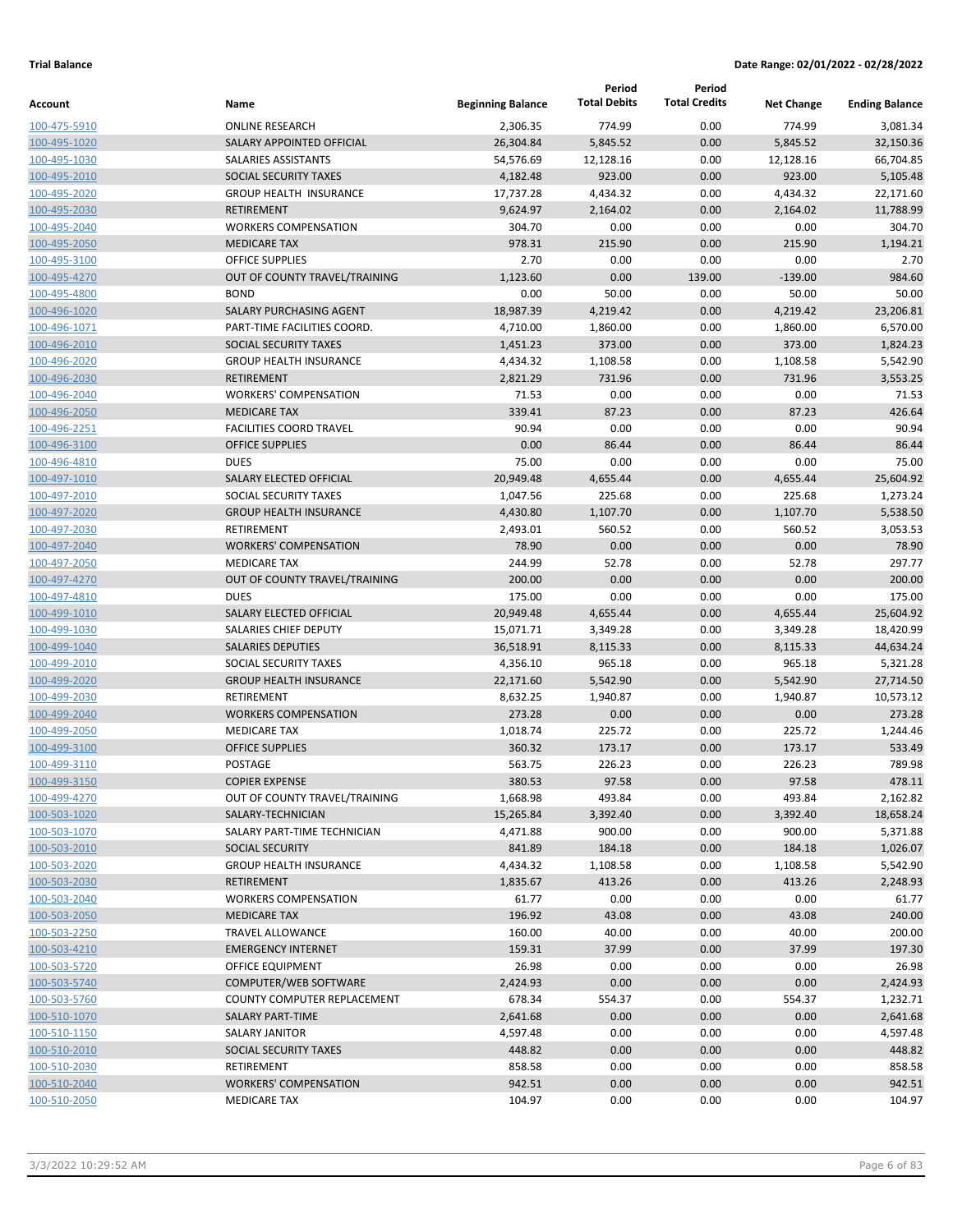|                              |                                            |                          | Period              | Period               |                   |                       |
|------------------------------|--------------------------------------------|--------------------------|---------------------|----------------------|-------------------|-----------------------|
| Account                      | Name                                       | <b>Beginning Balance</b> | <b>Total Debits</b> | <b>Total Credits</b> | <b>Net Change</b> | <b>Ending Balance</b> |
| 100-510-3100                 | <b>OFFICE SUPPLIES</b>                     | 617.39                   | 35.18               | 35.18                | 0.00              | 617.39                |
| 100-510-3110                 | POSTAGE                                    | $-2,611.37$              | 3,665.26            | 1,556.29             | 2,108.97          | $-502.40$             |
| 100-510-3150                 | <b>COPIER RENTAL</b>                       | 2,155.12                 | 583.89              | 0.00                 | 583.89            | 2,739.01              |
| 100-510-3160                 | <b>EMPLOYEE AWARDS BANQUET</b>             | 2,402.17                 | 0.00                | 0.00                 | 0.00              | 2,402.17              |
| 100-510-4005                 | <b>CUSTODIAL SERVICES</b>                  | 9,270.00                 | 3,800.00            | 0.00                 | 3,800.00          | 13,070.00             |
| 100-510-4200                 | <b>TELEPHONE</b>                           | 14,307.00                | 3,667.31            | 0.00                 | 3,667.31          | 17,974.31             |
| 100-510-4210                 | <b>INTERNET</b>                            | 1,947.54                 | 710.00              | 0.00                 | 710.00            | 2,657.54              |
| 100-510-4400                 | UTILITIES ELECTRICITY                      | 2,919.56                 | 2,423.51            | 0.00                 | 2,423.51          | 5,343.07              |
| 100-510-4420                 | UTILITIES WATER                            | 36.97                    | 12.27               | 0.00                 | 12.27             | 49.24                 |
| 100-510-4530                 | <b>COMPUTER SOFTWARE</b>                   | 115,129.63               | 27,566.99           | 0.00                 | 27,566.99         | 142,696.62            |
| 100-511-3320                 | <b>JANITOR SUPPLIES</b>                    | 639.01                   | 0.00                | 0.00                 | 0.00              | 639.01                |
| 100-511-4400                 | UTILITIES ELECTRICITY                      | 949.05                   | 311.45              | 0.00                 | 311.45            | 1,260.50              |
| 100-511-4410                 | UTILITIES GAS                              | 238.14                   | 166.67              | 0.00                 | 166.67            | 404.81                |
| 100-511-4420                 | UTILITIES WATER                            | 338.36                   | 206.08              | 0.00                 | 206.08            | 544.44                |
| 100-511-4430                 | <b>TRASH PICK-UP SERVICE</b>               | 131.34                   | 43.78               | 0.00                 | 43.78             | 175.12                |
| 100-511-4500                 | R & M BUILDING                             | 323.05                   | 0.00                | 0.00                 | 0.00              | 323.05                |
| 100-511-4501                 | PEST CONTROL                               | 67.00                    | 0.00                | 0.00                 | 0.00              | 67.00                 |
| 100-512-4400                 | UTILITIES ELECTRICITY                      | 330.83                   | 0.00                | 0.00                 | 0.00              | 330.83                |
| 100-513-3110                 | <b>POSTAGE</b>                             | $-1,378.67$              | 77.75               | 386.36               | $-308.61$         | $-1,687.28$           |
| 100-513-3150                 | <b>COPIER RENTAL</b>                       | 438.79                   | 102.73              | 0.00                 | 102.73            | 541.52                |
| 100-513-3320                 | <b>JANITOR SUPPLIES</b>                    | 892.47                   | 0.00                | 0.00                 | 0.00              | 892.47                |
| 100-513-4210                 | <b>INTERNET</b>                            | 925.72                   | 231.43              | 0.00                 | 231.43            | 1,157.15              |
| 100-513-4400                 | UTILITIES ELECTRICITY                      | 1,786.18                 | 0.00                | 0.00                 | 0.00              | 1,786.18              |
| 100-513-4410                 | UTILITIES GAS                              | 335.01                   | 277.03              | 0.00                 | 277.03            | 612.04                |
| 100-513-4420                 | UTILITIES WATER                            | 460.29                   | 83.20               | 0.00                 | 83.20             | 543.49                |
| 100-513-4430                 | <b>TRASH PICKUP SERVICE</b>                | 262.68                   | 87.56               | 0.00                 | 87.56             | 350.24                |
| 100-513-4500                 | <b>R&amp;M BUILDING</b>                    | 17,405.56                | 170.00              | 0.00                 | 170.00            | 17,575.56             |
| 100-513-4501                 | PEST CONTROL                               | 95.00                    | 0.00                | 0.00                 | 0.00              | 95.00                 |
| 100-514-4210                 | <b>INTERNET</b>                            | 330.76                   | 82.69               | 0.00                 | 82.69             | 413.45                |
| 100-515-4210                 | <b>INTERNET</b>                            | 187.80                   | 46.95               | 0.00                 | 46.95             | 234.75                |
| 100-515-4400                 | UTILITIES ELECTRICITY                      | 797.15                   | 199.50              | 0.00                 | 199.50            | 996.65                |
| 100-515-4410                 | UTILITIES GAS                              | 519.36                   | 235.05              | 0.00                 | 235.05            | 754.41                |
| 100-515-4420                 | UTILITIES WATER<br><b>R&amp;M BUILDING</b> | 184.50<br>125.00         | 41.50<br>0.00       | 0.00                 | 41.50             | 226.00                |
| 100-515-4500                 | <b>LAWN MAINTENANCE</b>                    |                          | 0.00                | 0.00                 | 0.00              | 125.00<br>60.00       |
| 100-515-4502                 | <b>JANITOR SUPPLIES</b>                    | 60.00<br>214.80          | 0.00                | 0.00                 | 0.00<br>0.00      | 214.80                |
| 100-516-3320                 | UTILITIES ELECTRICITY                      | 1,163.58                 | 587.83              | 0.00<br>0.00         | 587.83            | 1,751.41              |
| 100-516-4400<br>100-516-4420 | UTILITIES WATER                            |                          |                     |                      | 63.07             | 251.77                |
| 100-516-4500                 | <b>R&amp;M BUILDING</b>                    | 188.70<br>319.74         | 63.07<br>0.00       | 0.00<br>0.00         | 0.00              | 319.74                |
| 100-516-4501                 | PEST CONTROL                               | 114.00                   | 0.00                | 0.00                 | 0.00              | 114.00                |
| 100-518-3110                 | POSTAGE                                    | 182.00                   | 0.00                | 0.00                 | 0.00              | 182.00                |
| 100-518-3320                 | <b>JANITOR SUPPLIES</b>                    | 1,373.23                 | 98.52               | 0.00                 | 98.52             | 1,471.75              |
| 100-518-4210                 | <b>INTERNET</b>                            | 4,184.72                 | 1,046.18            | 0.00                 | 1,046.18          | 5,230.90              |
| 100-518-4400                 | UTILITIES ELECTRICITY                      | 6,202.39                 | 1,214.75            | 0.00                 | 1,214.75          | 7,417.14              |
| 100-518-4410                 | UTILITIES GAS                              | 702.90                   | 510.43              | 0.00                 | 510.43            | 1,213.33              |
| 100-518-4420                 | UTILITIES WATER                            | 1,429.04                 | 325.94              | 0.00                 | 325.94            | 1,754.98              |
| 100-518-4430                 | <b>TRASH PICKUP SERVICE</b>                | 552.78                   | 116.27              | 0.00                 | 116.27            | 669.05                |
| 100-518-4500                 | R & M BUILDING                             | 293.83                   | 0.00                | 0.00                 | 0.00              | 293.83                |
| 100-518-4501                 | PEST CONTROL                               | 1,200.00                 | 145.00              | 0.00                 | 145.00            | 1,345.00              |
| 100-518-4600                 | MOVING EXPENSES                            | 33.84                    | 2,190.78            | 0.00                 | 2,190.78          | 2,224.62              |
| 100-518-4700                 | OFFICE SPACE LEASE                         | 39,200.00                | 9,800.00            | 0.00                 | 9,800.00          | 49,000.00             |
| 100-518-4830                 | <b>ALARM MONITORING</b>                    | 885.60                   | 0.00                | 0.00                 | 0.00              | 885.60                |
| 100-520-4890                 | <b>LOCAL FUNDING</b>                       | 5,000.00                 | 0.00                | 0.00                 | 0.00              | 5,000.00              |
| 100-540-4170                 | <b>EMS SERVICE</b>                         | 254,066.68               | 63,516.67           | 0.00                 | 63,516.67         | 317,583.35            |
| 100-540-4400                 | UTILITIES ELECTRICITY                      | 1,560.15                 | 626.03              | 0.00                 | 626.03            | 2,186.18              |
| 100-543-4160                 | FIRE PROTECTION SERVICE                    | 32,829.94                | 32,829.94           | 0.00                 | 32,829.94         | 65,659.88             |
| 100-551-1010                 | SALARY ELECTED OFFICIAL                    | 12,006.27                | 2,668.06            | 0.00                 | 2,668.06          | 14,674.33             |
| 100-551-2010                 | SOCIAL SECURITY TAXES                      | 765.17                   | 170.88              | 0.00                 | 170.88            | 936.05                |
| 100-551-2020                 | <b>GROUP HEALTH INSURANCE</b>              | 2,082.81                 | 520.70              | 0.00                 | 520.70            | 2,603.51              |
|                              |                                            |                          |                     |                      |                   |                       |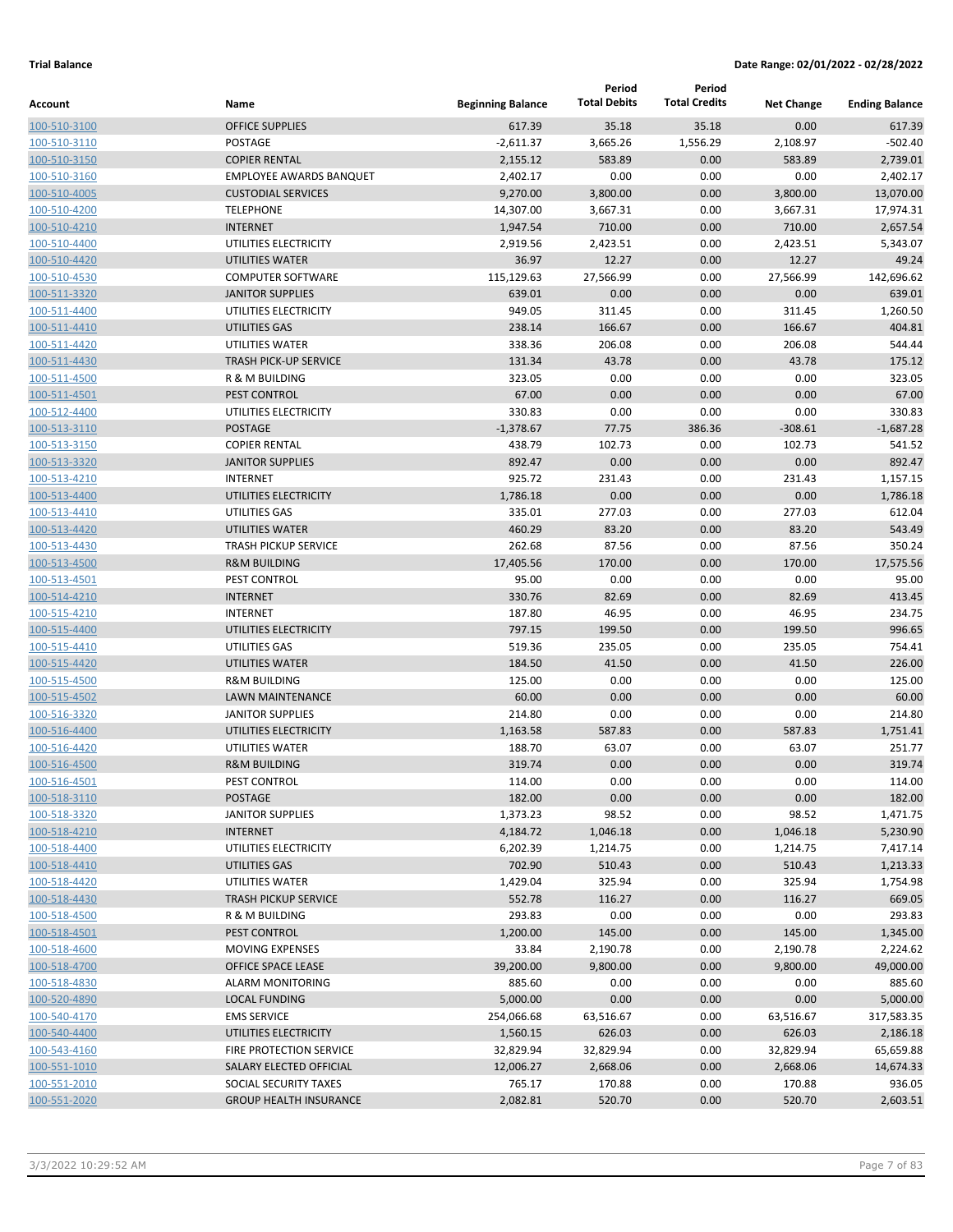|              |                                    |                          | Period              | Period               |                   |                       |
|--------------|------------------------------------|--------------------------|---------------------|----------------------|-------------------|-----------------------|
| Account      | Name                               | <b>Beginning Balance</b> | <b>Total Debits</b> | <b>Total Credits</b> | <b>Net Change</b> | <b>Ending Balance</b> |
| 100-551-2030 | RETIREMENT                         | 1,524.01                 | 345.32              | 0.00                 | 345.32            | 1,869.33              |
| 100-551-2040 | <b>WORKERS' COMPENSATION</b>       | 408.38                   | 0.00                | 0.00                 | 0.00              | 408.38                |
| 100-551-2050 | <b>MEDICARE TAX</b>                | 178.96                   | 39.96               | 0.00                 | 39.96             | 218.92                |
| 100-551-2250 | <b>TRAVEL ALLOWANCE</b>            | 800.00                   | 200.00              | 0.00                 | 200.00            | 1,000.00              |
| 100-551-3110 | <b>POSTAGE</b>                     | 7.93                     | 0.00                | 0.00                 | 0.00              | 7.93                  |
| 100-551-3300 | AUTO EXPENSE-GAS AND OIL           | 380.30                   | 0.00                | 0.00                 | 0.00              | 380.30                |
| 100-551-4880 | LAW ENFORCEMENT INSURANCE          | 468.83                   | 0.00                | 0.00                 | 0.00              | 468.83                |
| 100-551-5910 | <b>ONLINE RESEARCH</b>             | 150.00                   | 50.00               | 0.00                 | 50.00             | 200.00                |
| 100-552-1010 | SALARY ELECTED OFFICIAL            | 5,925.33                 | 1,316.74            | 0.00                 | 1,316.74          | 7,242.07              |
| 100-552-2010 | <b>SOCIAL SECURITY TAXES</b>       | 367.38                   | 81.64               | 0.00                 | 81.64             | 449.02                |
| 100-552-2020 | <b>GROUP HEALTH INSURANCE</b>      | 4,434.32                 | 1,108.58            | 0.00                 | 1,108.58          | 5,542.90              |
| 100-552-2030 | <b>RETIREMENT</b>                  | 705.10                   | 158.54              | 0.00                 | 158.54            | 863.64                |
| 100-552-2040 | <b>WORKERS' COMPENSATION</b>       | 188.50                   | 0.00                | 0.00                 | 0.00              | 188.50                |
| 100-552-2050 | <b>MEDICARE TAX</b>                | 85.95                    | 19.10               | 0.00                 | 19.10             | 105.05                |
| 100-552-4540 | <b>R&amp;M AUTO</b>                | 0.00                     | 142.45              | 0.00                 | 142.45            | 142.45                |
| 100-552-4870 | <b>AUTOMOBILE INSURANCE</b>        | 477.00                   | 0.00                | 0.00                 | 0.00              | 477.00                |
| 100-552-4880 | LAW ENFOREMENT INSURANCE           | 468.83                   | 0.00                | 0.00                 | 0.00              | 468.83                |
| 100-553-1010 | <b>SALARY ELECTED OFFICIAL</b>     | 5,287.68                 | 1,175.04            | 0.00                 | 1,175.04          | 6,462.72              |
| 100-553-2010 | SOCIAL SECURITY TAXES              | 377.47                   | 85.26               | 0.00                 | 85.26             | 462.73                |
| 100-553-2020 | <b>GROUP HEALTH INSURANCE</b>      | 4,434.32                 | 1,108.58            | 0.00                 | 1,108.58          | 5,542.90              |
| 100-553-2030 | RETIREMENT                         | 724.48                   | 165.56              | 0.00                 | 165.56            | 890.04                |
| 100-553-2040 | <b>WORKERS' COMPENSATION</b>       | 194.64                   | 0.00                | 0.00                 | 0.00              | 194.64                |
| 100-553-2050 | <b>MEDICARE TAX</b>                | 88.28                    | 19.94               | 0.00                 | 19.94             | 108.22                |
| 100-553-2250 | <b>TRAVEL ALLOWANCE</b>            | 800.00                   | 200.00              | 0.00                 | 200.00            | 1,000.00              |
| 100-553-3300 | AUTO EXPENSE-GAS AND OIL           | 79.84                    | 79.49               | 0.00                 | 79.49             | 159.33                |
| 100-553-4210 | <b>INTERNET</b>                    | 151.96                   | 37.99               | 0.00                 | 37.99             | 189.95                |
| 100-553-4530 | <b>COMPUTER SOFTWARE</b>           | 73.50                    | 0.00                | 0.00                 | 0.00              | 73.50                 |
| 100-553-4540 | <b>R&amp;M AUTO</b>                | 0.00                     | 7.50                | 0.00                 | 7.50              | 7.50                  |
| 100-553-4810 | <b>DUES</b>                        | 60.00                    | 0.00                | 0.00                 | 0.00              | 60.00                 |
| 100-553-4880 | <b>LAW ENFORCEMENT INSURANCE</b>   | 468.83                   | 0.00                | 0.00                 | 0.00              | 468.83                |
| 100-559-4950 | VINE AUTOMATED VICTIM NOTIF. SERV. | 4,648.07                 | 0.00                | 0.00                 | 0.00              | 4,648.07              |
| 100-560-1010 | SALARY ELECTED OFFICIAL            | 21,575.52                | 4,794.56            | 0.00                 | 4,794.56          | 26,370.08             |
| 100-560-1030 | SALARY CHIEF DEPUTY                | 19,445.22                | 4,321.16            | 0.00                 | 4,321.16          | 23,766.38             |
| 100-560-1040 | <b>SALARIES DEPUTIES</b>           | 256,406.08               | 50,137.44           | 0.00                 | 50,137.44         | 306,543.52            |
| 100-560-1050 | SALARY ADMINISTRATIVE SECRETARY    | 12,478.84                | 2,773.07            | 0.00                 | 2,773.07          | 15,251.91             |
| 100-560-1051 | <b>SALARY EVIDENCE CLERK</b>       | 8,556.93                 | 1,901.54            | 0.00                 | 1,901.54          | 10,458.47             |
| 100-560-1080 | COMPENSATION/HOLIDAY PAY           | 8,233.59                 | 1,534.02            | 0.00                 | 1,534.02          | 9,767.61              |
| 100-560-1110 | <b>SALARY LIEUTENANT</b>           | 17,498.03                | 3,888.46            | 0.00                 | 3,888.46          | 21,386.49             |
| 100-560-1130 | SALARY TRANSPORT OFFICER           | 12,630.21                | 2,953.67            | 0.00                 | 2,953.67          | 15,583.88             |
| 100-560-1140 | SALARY PROF. STANDARDS OFFICER     | 14,192.28                | 3,153.84            | 0.00                 | 3,153.84          | 17,346.12             |
| 100-560-1200 | SALARY DISPATCHER                  | 94,186.77                | 18,928.53           | 0.00                 | 18,928.53         | 113,115.30            |
| 100-560-1503 | <b>CERTIFICATION PAY</b>           | 18,560.00                | 4,300.00            | 0.00                 | 4,300.00          | 22,860.00             |
| 100-560-2010 | SOCIAL SECURITY TAXES              | 29,182.61                | 5,929.65            | 0.00                 | 5,929.65          | 35,112.26             |
| 100-560-2020 | <b>GROUP HEALTH INSURANCE</b>      | 135,637.76               | 33,891.74           | 1,662.87             | 32,228.87         | 167,866.63            |
| 100-560-2030 | RETIREMENT                         | 57,572.96                | 11,881.79           | 0.00                 | 11,881.79         | 69,454.75             |
| 100-560-2040 | <b>WORKERS' COMPENSATION</b>       | 11,389.77                | 0.00                | 0.00                 | 0.00              | 11,389.77             |
| 100-560-2050 | <b>MEDICARE TAX</b>                | 6,824.95                 | 1,386.77            | 0.00                 | 1,386.77          | 8,211.72              |
| 100-560-2060 | UNEMPLOYMENT EXPENSE               | 0.00                     | 834.00              | 0.00                 | 834.00            | 834.00                |
| 100-560-3100 | <b>OFFICE SUPPLIES</b>             | 2,408.31                 | 195.39              | 0.00                 | 195.39            | 2,603.70              |
| 100-560-3110 | POSTAGE                            | 579.79                   | 82.40               | 0.00                 | 82.40             | 662.19                |
| 100-560-3200 | <b>WEAPONS SUPPLIES</b>            | 970.58                   | 15.00               | 0.00                 | 15.00             | 985.58                |
| 100-560-3210 | <b>PATROL SUPPLIES</b>             | 595.69                   | 0.00                | 0.00                 | 0.00              | 595.69                |
| 100-560-3300 | AUTO EXPENSE GAS & OIL             | 21,159.19                | 7,730.37            | 0.00                 | 7,730.37          | 28,889.56             |
| 100-560-3320 | SHERIFF JANITOR SUPPLIES           | 1,149.27                 | 0.00                | 0.00                 | 0.00              | 1,149.27              |
| 100-560-3950 | UNIFORMS/OTHER                     | 2,228.81                 | 300.00              | 0.00                 | 300.00            | 2,528.81              |
| 100-560-4210 | <b>INTERNET SERVICE</b>            | 3,607.52                 | 788.43              | 0.00                 | 788.43            | 4,395.95              |
| 100-560-4280 | PRISONER TRANSPORT                 | 1,893.44                 | 2,857.00            | 0.00                 | 2,857.00          | 4,750.44              |
| 100-560-4300 | <b>BIDS AND NOTICES</b>            | 198.16                   | 0.00                | 0.00                 | 0.00              | 198.16                |
| 100-560-4320 | IMPOUNDMENT OF ESTRAY LIVESTOCK    | 1,437.50                 | 0.00                | 0.00                 | 0.00              | 1,437.50              |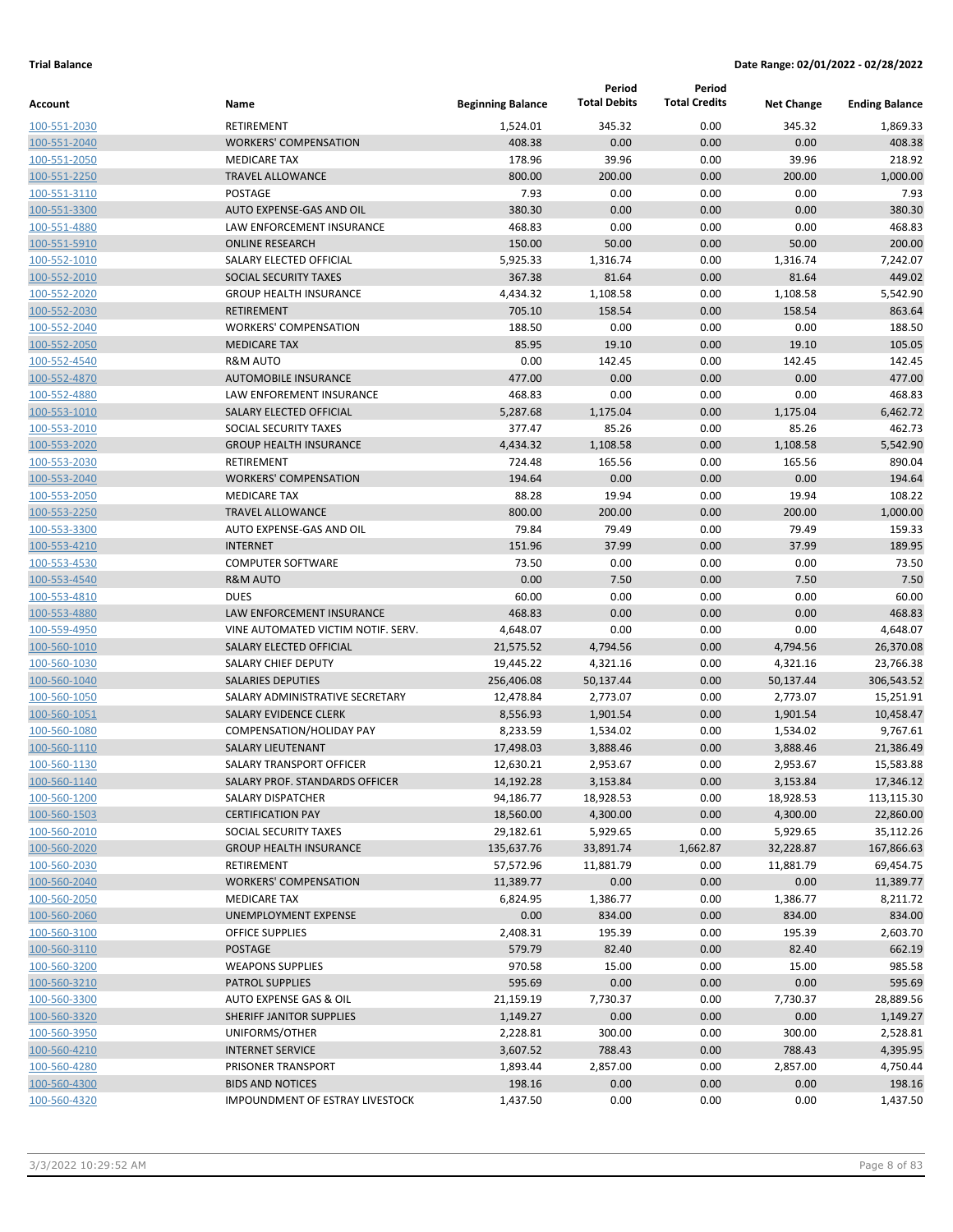|                              |                                   |                          | Period<br><b>Total Debits</b> | Period<br><b>Total Credits</b> |                   |                       |
|------------------------------|-----------------------------------|--------------------------|-------------------------------|--------------------------------|-------------------|-----------------------|
| <b>Account</b>               | Name                              | <b>Beginning Balance</b> |                               |                                | <b>Net Change</b> | <b>Ending Balance</b> |
| 100-560-4350                 | <b>PRINTING</b>                   | 162.25                   | 23.00                         | 0.00                           | 23.00             | 185.25                |
| 100-560-4420                 | UTILITIES WATER                   | 1,092.98                 | 368.81                        | 0.00                           | 368.81            | 1,461.79              |
| 100-560-4430                 | SHERIFF TRASH PICKUP              | 362.52                   | 120.84                        | 0.00                           | 120.84            | 483.36                |
| 100-560-4501                 | PEST CONTROL                      | 80.00                    | 0.00                          | 0.00                           | 0.00              | 80.00                 |
| 100-560-4530                 | <b>TYLER/CAD MAINTENANCE</b>      | 0.00                     | 11,967.51                     | 0.00                           | 11,967.51         | 11,967.51             |
| 100-560-4540                 | R & M AUTOMOBILES<br><b>BOND</b>  | 14,762.41<br>290.00      | 2,200.53<br>0.00              | 0.00                           | 2,200.53<br>0.00  | 16,962.94             |
| 100-560-4800                 | AUTOMOBILE INSURANCE              | 12,077.00                | 0.00                          | 0.00                           | 0.00              | 290.00<br>12,077.00   |
| 100-560-4870<br>100-560-4880 | LAW ENFORCEMENT INSURANCE         | 14,963.28                | 0.00                          | 0.00<br>0.00                   | 0.00              | 14,963.28             |
| 100-560-4890                 | <b>LOCAL FUNDING 562</b>          | 39,116.98                | 0.00                          | 0.00                           | 0.00              | 39,116.98             |
| 100-560-5790                 | <b>WEAPONS</b>                    | 177.53                   | 0.00                          | 0.00                           | 0.00              | 177.53                |
| 100-565-3320                 | <b>JANITOR SUPPLIES</b>           | 24.63                    | 24.63                         | 0.00                           | 24.63             | 49.26                 |
| 100-565-3800                 | PRISONER HOUSING                  | 589,030.84               | 191,722.44                    | 0.00                           | 191,722.44        | 780,753.28            |
| 100-565-4000                 | PRISONER TRANSPORT/GUARD          | 7,582.02                 | 796.88                        | 0.00                           | 796.88            | 8,378.90              |
| 100-565-4050                 | PRISONER MEDICAL                  | 56,104.25                | 22,732.08                     | 502.17                         | 22,229.91         | 78,334.16             |
| 100-565-4500                 | <b>R&amp;M BUILDING</b>           | 0.00                     | 193.75                        | 0.00                           | 193.75            | 193.75                |
| 100-573-4530                 | <b>COMPUTER SOFTWARE</b>          | 535.00                   | 107.00                        | 0.00                           | 107.00            | 642.00                |
| 100-573-4811                 | <b>FUNDING CSCD</b>               | 23,473.32                | 7,018.83                      | 0.00                           | 7,018.83          | 30,492.15             |
| 100-575-3110                 | <b>POSTAGE</b>                    | 11.13                    | 0.00                          | 0.00                           | 0.00              | 11.13                 |
| 100-575-3150                 | <b>COPIER RENTAL</b>              | 104.21                   | 30.58                         | 0.00                           | 30.58             | 134.79                |
| 100-575-9950                 | <b>JUVENILE PROBATION FUNDING</b> | 180,000.00               | 0.00                          | 0.00                           | 0.00              | 180,000.00            |
| 100-590-1020                 | <b>SALARY DIRECTOR</b>            | 14,343.41                | 3,223.24                      | 0.00                           | 3,223.24          | 17,566.65             |
| 100-590-1040                 | <b>SALARIES DEPUTIES</b>          | 8,662.83                 | 789.44                        | 0.00                           | 789.44            | 9,452.27              |
| 100-590-1070                 | SALARY PART-TIME                  | 2,160.00                 | 1,392.00                      | 0.00                           | 1,392.00          | 3,552.00              |
| 100-590-2010                 | SOCIAL SECURITY TAXES             | 1,515.82                 | 326.05                        | 0.00                           | 326.05            | 1,841.87              |
| 100-590-2020                 | <b>GROUP HEALTH INSURANCE</b>     | 6,651.48                 | 1,468.87                      | 0.00                           | 1,468.87          | 8,120.35              |
| 100-590-2030                 | <b>RETIREMENT</b>                 | 2,996.16                 | 650.73                        | 0.00                           | 650.73            | 3,646.89              |
| 100-590-2040                 | <b>WORKERS' COMPENSATION</b>      | 126.81                   | 0.00                          | 0.00                           | 0.00              | 126.81                |
| 100-590-2050                 | <b>MEDICARE TAX</b>               | 354.46                   | 76.24                         | 0.00                           | 76.24             | 430.70                |
| 100-590-3100                 | <b>OFFICE SUPPLIES</b>            | 308.32                   | 49.82                         | 97.66                          | $-47.84$          | 260.48                |
| 100-590-3110                 | <b>POSTAGE</b>                    | 299.13                   | 117.60                        | 0.00                           | 117.60            | 416.73                |
| 100-590-3150                 | <b>COPIER RENTAL</b>              | 300.48                   | 75.63                         | 0.00                           | 75.63             | 376.11                |
| 100-590-3300                 | AUTO EXPENSE GAS & OIL            | 374.27                   | 0.00                          | 0.00                           | 0.00              | 374.27                |
| 100-590-4350                 | <b>PRINTING</b>                   | 30.00                    | 0.00                          | 0.00                           | 0.00              | 30.00                 |
| 100-590-4540                 | <b>R&amp;M AUTO</b>               | 15.00                    | 0.00                          | 0.00                           | 0.00              | 15.00                 |
| 100-590-4870                 | AUTOMOBILE INSURANCE              | 213.00                   | 0.00                          | 0.00                           | 0.00              | 213.00                |
| 100-590-5720                 | <b>OFFICE EQUIPMENT</b>           | 559.69                   | 0.00                          | 0.00                           | 0.00              | 559.69                |
| 100-591-1020                 | <b>SALARY DIRECTOR</b>            | 10,784.93                | 2,396.65                      | 0.00                           | 2,396.65          | 13,181.58             |
| 100-591-2010                 | SOCIAL SECURITY TAXES             | 717.66                   | 148.60                        | 0.00                           | 148.60            | 866.26                |
| 100-591-2020                 | <b>GROUP HEALTH INSURANCE</b>     | 4,434.32                 | 1,108.58                      | 0.00                           | 1,108.58          | 5,542.90              |
| 100-591-2030                 | RETIREMENT                        | 1,283.40                 | 288.56                        | 0.00                           | 288.56            | 1,571.96              |
| 100-591-2040                 | <b>WORKERS' COMPENSATION</b>      | 40.63                    | 0.00                          | 0.00                           | 0.00              | 40.63                 |
| 100-591-2050                 | <b>MEDICARE TAX</b>               | 167.87                   | 34.76                         | 0.00                           | 34.76             | 202.63                |
| 100-591-3300                 | AUTO EXPENSE GAS & OIL            | 63.25                    | 0.00                          | 0.00                           | 0.00              | 63.25                 |
| 100-591-4540                 | <b>R&amp;M AUTO</b>               | 0.00                     | 14.50                         | 0.00                           | 14.50             | 14.50                 |
| 100-591-4870                 | AUTOMOBILE INSURANCE              | 227.00                   | 0.00                          | 0.00                           | 0.00              | 227.00                |
| 100-640-4120                 | FANNIN CO. HISTORICAL SOC         | 4,500.00                 | 0.00                          | 0.00                           | 0.00              | 4,500.00              |
| 100-640-4130                 | TEXOMA COMMUNITY CENTER(M.H.M.R.) | 22,500.00                | 0.00                          | 0.00                           | 0.00              | 22,500.00             |
| 100-640-4150                 | <b>TAPS PUBLIC TRANSIT</b>        | 5,000.00                 | 0.00                          | 0.00                           | 0.00              | 5,000.00              |
| 100-640-4400                 | UTILITIES ELECTRICITY             | 1,311.02                 | 368.70                        | 0.00                           | 368.70            | 1,679.72              |
| 100-640-4410                 | UTILITIES GAS                     | 371.77                   | 339.33                        | 0.00                           | 339.33            | 711.10                |
| 100-640-4420                 | UTILITIES WATER                   | 952.90                   | 316.10                        | 0.00                           | 316.10            | 1,269.00              |
| 100-640-4430                 | <b>TRASH PICK-UP</b>              | 131.34                   | 43.78                         | 0.00                           | 43.78             | 175.12                |
| 100-641-1020                 | SALARY APPOINTED OFFICIAL         | 800.00                   | 200.00                        | 0.00                           | 200.00            | 1,000.00              |
| 100-645-1020                 | SALARY IHC DIRECTOR               | 10,051.27                | 2,386.12                      | 0.00                           | 2,386.12          | 12,437.39             |
| 100-645-2010                 | SOCIAL SECURITY TAX               | 608.00                   | 144.90                        | 0.00                           | 144.90            | 752.90                |
| 100-645-2020                 | <b>GROUP HEALTH INSURANCE</b>     | 5,542.90                 | 1,108.58                      | 0.00                           | 1,108.58          | 6,651.48              |
| 100-645-2030                 | RETIREMENT                        | 1,196.38                 | 287.28                        | 0.00                           | 287.28            | 1,483.66              |
| 100-645-2040                 | <b>WORKER'S COMP</b>              | 40.45                    | 0.00                          | 0.00                           | 0.00              | 40.45                 |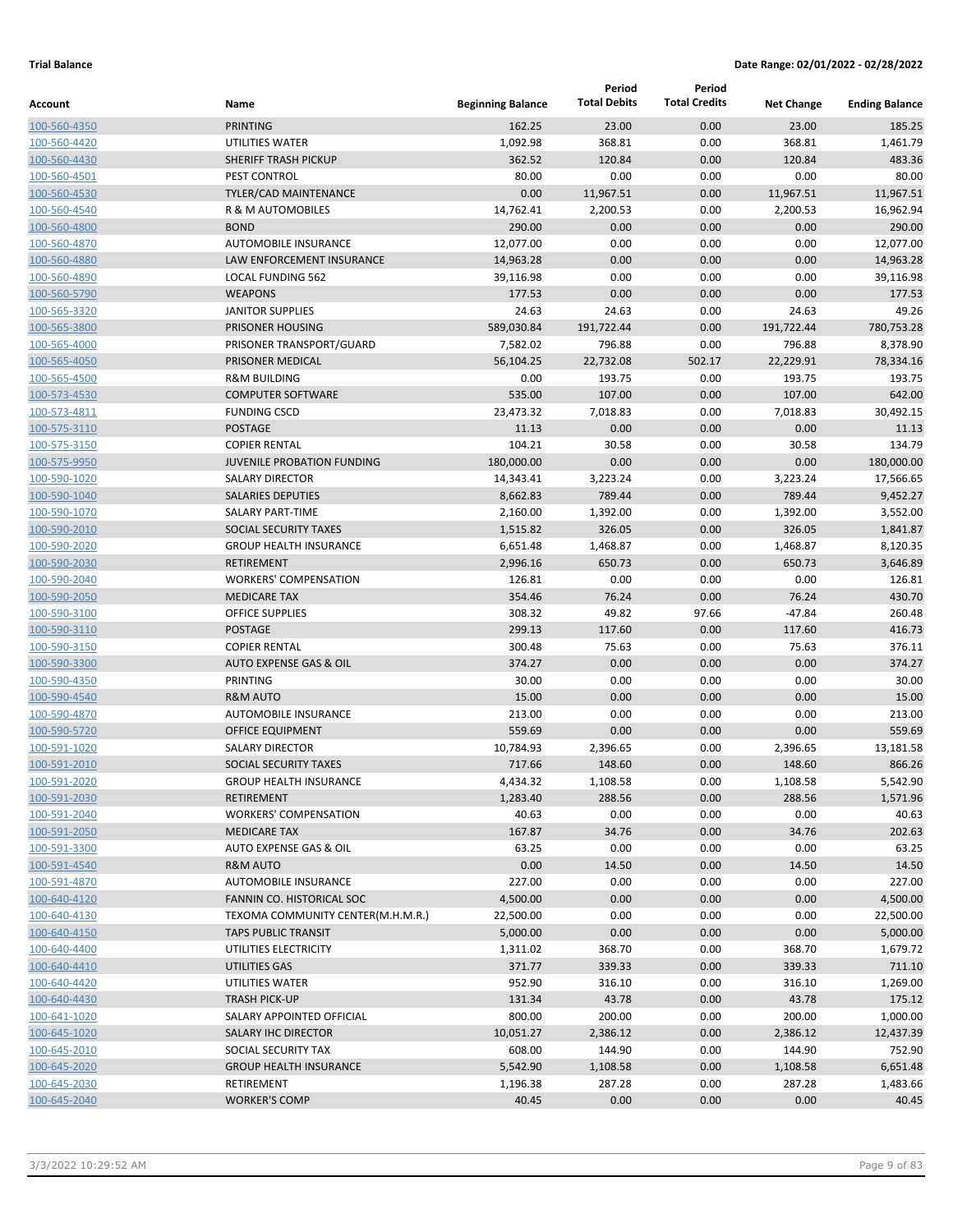|              |                                  |                          | Period              | Period               |                   |                       |
|--------------|----------------------------------|--------------------------|---------------------|----------------------|-------------------|-----------------------|
| Account      | Name                             | <b>Beginning Balance</b> | <b>Total Debits</b> | <b>Total Credits</b> | <b>Net Change</b> | <b>Ending Balance</b> |
| 100-645-2050 | <b>MEDICARE TAX</b>              | 142.17                   | 33.88               | 0.00                 | 33.88             | 176.05                |
| 100-645-3100 | <b>OFFICE SUPPLIES</b>           | 99.73                    | 0.00                | 0.00                 | 0.00              | 99.73                 |
| 100-645-3110 | POSTAGE                          | 55.00                    | 0.00                | 0.00                 | 0.00              | 55.00                 |
| 100-645-4090 | <b>DIABETIC SUPPLIES</b>         | 160.79                   | 83.73               | 0.00                 | 83.73             | 244.52                |
| 100-645-4110 | PHYSICIAN, NON-EMERGENCY         | 7,690.99                 | 4,593.08            | 0.00                 | 4,593.08          | 12,284.07             |
| 100-645-4120 | PRESCRIPTIONS, DRUGS             | 6,901.24                 | 2,057.40            | 79.39                | 1,978.01          | 8,879.25              |
| 100-645-4130 | HOSPITAL, INPATIENT              | 17,383.05                | 9,394.41            | 0.00                 | 9,394.41          | 26,777.46             |
| 100-645-4140 | HOSPITAL, OUTPATIENT             | 14,867.87                | 5,234.19            | 0.00                 | 5,234.19          | 20,102.06             |
| 100-645-4150 | LABORATORY/X-RAY                 | 774.53                   | 225.04              | 0.00                 | 225.04            | 999.57                |
| 100-645-4210 | <b>INTERNET</b>                  | 375.76                   | 93.94               | 0.00                 | 93.94             | 469.70                |
| 100-645-4530 | <b>COMPUTER SOFTWARE</b>         | 5,295.00                 | 1,059.00            | 0.00                 | 1,059.00          | 6,354.00              |
| 100-665-1050 | <b>SALARY SECRETARY</b>          | 10,088.92                | 2,241.98            | 0.00                 | 2,241.98          | 12,330.90             |
| 100-665-1500 | <b>CO. AGENTS SALARIES</b>       | 18,472.86                | 4,105.08            | 0.00                 | 4,105.08          | 22,577.94             |
| 100-665-2010 | SOCIAL SECURITY TAXES            | 1,514.92                 | 393.52              | 0.00                 | 393.52            | 1,908.44              |
| 100-665-2020 | <b>GROUP HEALTH INSURANCE</b>    | 4,434.32                 | 554.29              | 554.29               | 0.00              | 4,434.32              |
| 100-665-2030 | <b>RETIREMENT</b>                | 1,200.59                 | 269.94              | 0.00                 | 269.94            | 1,470.53              |
| 100-665-2040 | <b>WORKERS' COMPENSATION</b>     | 38.00                    | 0.00                | 0.00                 | 0.00              | 38.00                 |
| 100-665-2050 | <b>MEDICARE TAX</b>              | 354.25                   | 92.03               | 0.00                 | 92.03             | 446.28                |
| 100-665-3100 | <b>OFFICE SUPPLIES</b>           | 494.56                   | 0.00                | 0.00                 | 0.00              | 494.56                |
| 100-665-3150 | <b>COPIER RENTAL</b>             | 418.42                   | 94.34               | 0.00                 | 94.34             | 512.76                |
| 100-665-4210 | <b>INTERNET</b>                  | 259.96                   | 64.99               | 0.00                 | 64.99             | 324.95                |
| 100-665-4280 | IN/OUT CO.TRAVEL/TRAINING-F.C.S. | 150.00                   | 0.00                | 0.00                 | 0.00              | 150.00                |
| 100-665-4290 | IN/OUT CO.TRAVEL/TRAINING-4-H    | 532.12                   | 409.99              | 0.00                 | 409.99            | 942.11                |
| 100-696-4910 | SOIL & WATER CONSERVATION        | 1,000.00                 | 0.00                | 0.00                 | 0.00              | 1,000.00              |
|              | Fund 100 Total:                  | 0.00                     | 5,965,436.46        | 5,965,436.46         | 0.00              | 0.00                  |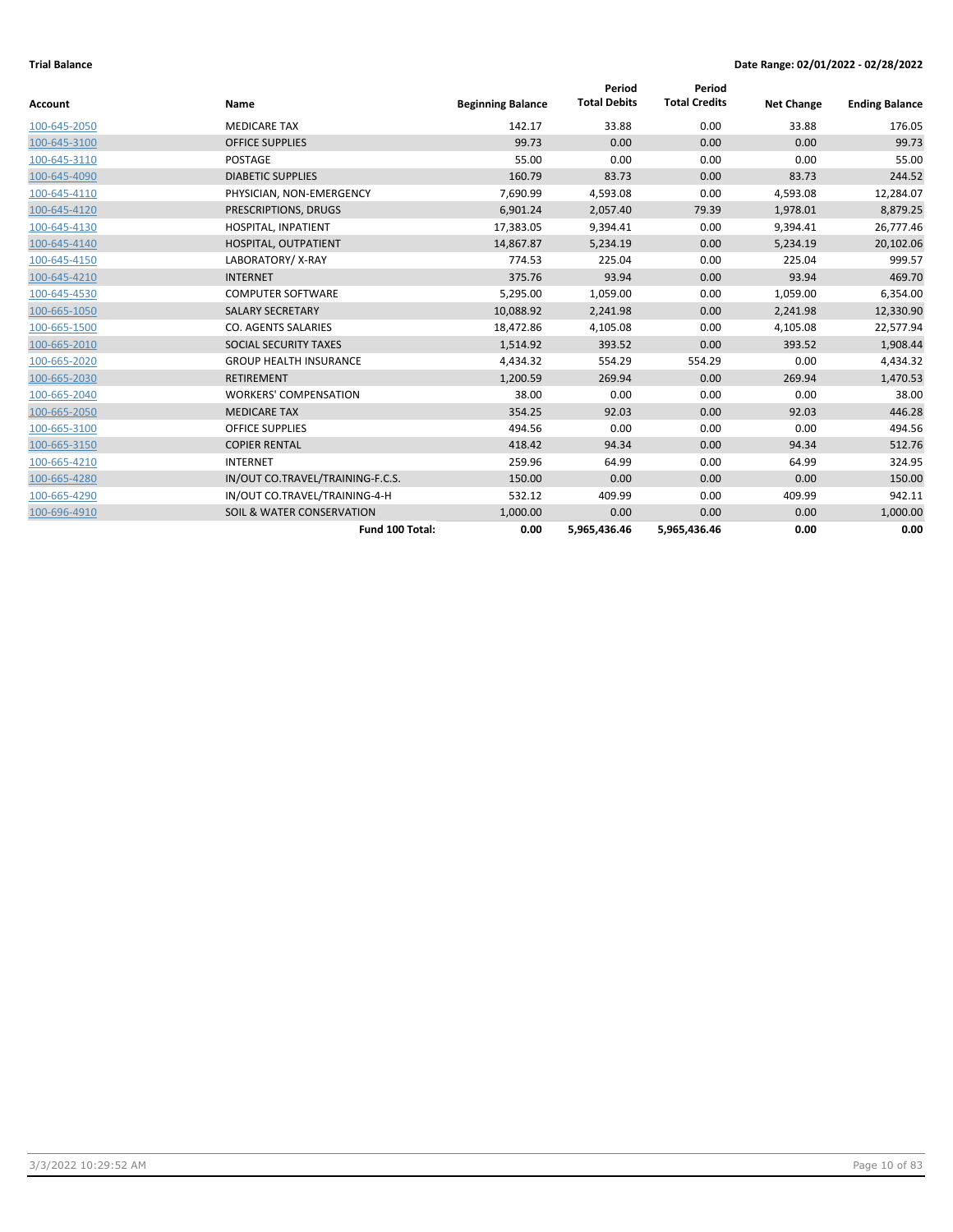| Account                         | Name                         | <b>Beginning Balance</b> | Period<br><b>Total Debits</b> | Period<br><b>Total Credits</b> | <b>Net Change</b> | <b>Ending Balance</b> |
|---------------------------------|------------------------------|--------------------------|-------------------------------|--------------------------------|-------------------|-----------------------|
| Fund: 110 - Courthouse Security |                              |                          |                               |                                |                   |                       |
| Asset                           |                              |                          |                               |                                |                   |                       |
| 110-103-1001                    | <b>CLAIM ON CASH</b>         | 90,966.29                | 156.29                        | 0.00                           | 156.29            | 91,122.58             |
| 110-120-3130                    | DUE FROM OTHER FUNDS         | 3,020.36                 | 0.00                          | 0.00                           | 0.00              | 3,020.36              |
| Equity                          |                              |                          |                               |                                |                   |                       |
| 110-271-2000                    | <b>EQUITY ACCOUNT</b>        | $-105,293.56$            | 0.00                          | 0.00                           | 0.00              | $-105,293.56$         |
| Revenue                         |                              |                          |                               |                                |                   |                       |
| 110-340-6000                    | <b>COUNTY CLERK FEES</b>     | $-1,073.11$              | 0.00                          | 0.00                           | 0.00              | $-1,073.11$           |
| 110-340-6500                    | <b>DISTRICT CLERK FEES</b>   | $-1,037.80$              | 0.00                          | 156.29                         | $-156.29$         | $-1,194.09$           |
| 110-340-6510                    | <b>JUSTICE OF PEACE FEES</b> | $-246.82$                | 0.00                          | 0.00                           | 0.00              | $-246.82$             |
| Expense                         |                              |                          |                               |                                |                   |                       |
| 110-541-1070                    | SALARY PART-TIME             | 13,664.64                | 0.00                          | 0.00                           | 0.00              | 13,664.64             |
|                                 | Fund 110 Total:              | 0.00                     | 156.29                        | 156.29                         | 0.00              | 0.00                  |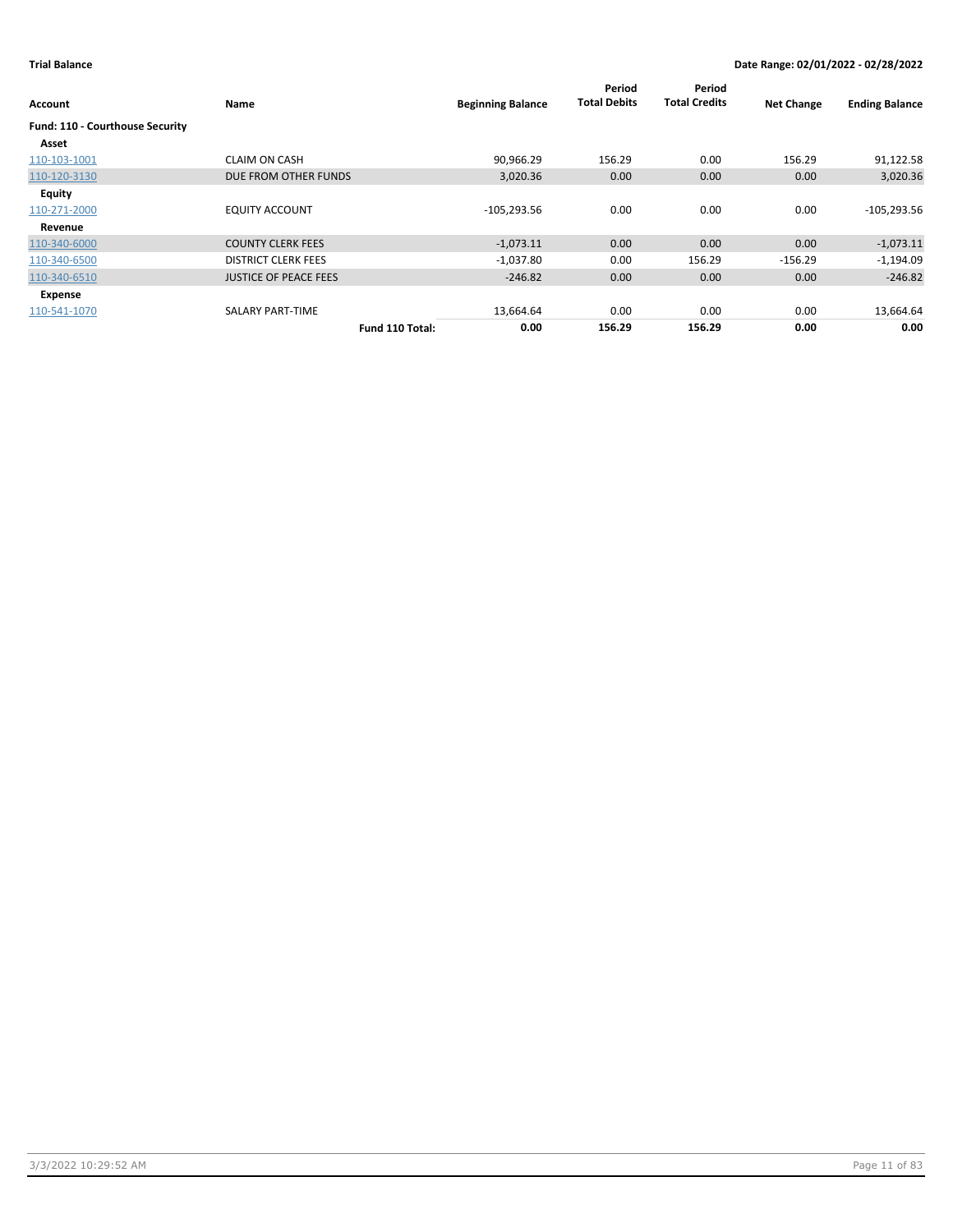| Account                                     | Name                    |                 | <b>Beginning Balance</b> | Period<br><b>Total Debits</b> | Period<br><b>Total Credits</b> | <b>Net Change</b> | <b>Ending Balance</b> |
|---------------------------------------------|-------------------------|-----------------|--------------------------|-------------------------------|--------------------------------|-------------------|-----------------------|
| Fund: 111 - Justice Court Building Security |                         |                 |                          |                               |                                |                   |                       |
| Asset                                       |                         |                 |                          |                               |                                |                   |                       |
| 111-103-1001                                | <b>CLAIM ON CASH</b>    |                 | 20,162.03                | 0.00                          | 0.00                           | 0.00              | 20,162.03             |
| 111-120-3130                                | DUE FROM OTHER FUNDS    |                 | 536.15                   | 0.00                          | 0.00                           | 0.00              | 536.15                |
| Equity                                      |                         |                 |                          |                               |                                |                   |                       |
| 111-271-2000                                | <b>EQUITY ACCOUNT</b>   |                 | $-20,696.59$             | 0.00                          | 0.00                           | 0.00              | $-20,696.59$          |
| Revenue                                     |                         |                 |                          |                               |                                |                   |                       |
| 111-370-4570                                | <b>JP3 SECURITY FEE</b> |                 | $-1.59$                  | 0.00                          | 0.00                           | 0.00              | $-1.59$               |
|                                             |                         | Fund 111 Total: | 0.00                     | 0.00                          | 0.00                           | 0.00              | 0.00                  |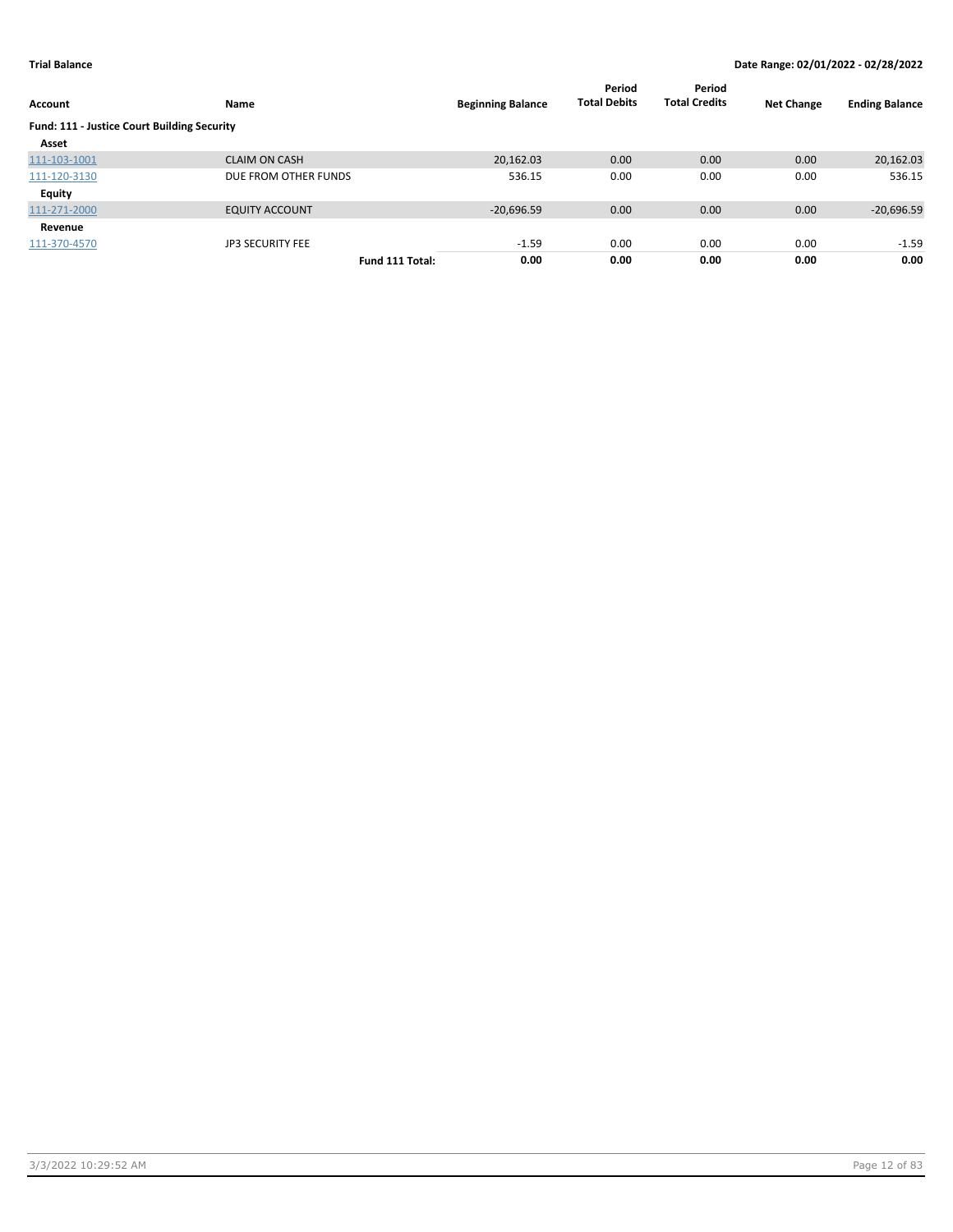| Account                                   | Name                         |                 | <b>Beginning Balance</b> | Period<br><b>Total Debits</b> | Period<br><b>Total Credits</b> | <b>Net Change</b> | <b>Ending Balance</b> |
|-------------------------------------------|------------------------------|-----------------|--------------------------|-------------------------------|--------------------------------|-------------------|-----------------------|
| Fund: 120 - County Clerk Vital Statistics |                              |                 |                          |                               |                                |                   |                       |
| Asset                                     |                              |                 |                          |                               |                                |                   |                       |
| 120-103-1001                              | <b>CLAIM ON CASH</b>         |                 | $-1,028.73$              | 0.00                          | 0.00                           | 0.00              | $-1,028.73$           |
| 120-120-3130                              | DUE FROM OTHER FUNDS         |                 | 130.00                   | 0.00                          | 0.00                           | 0.00              | 130.00                |
| Equity                                    |                              |                 |                          |                               |                                |                   |                       |
| 120-271-2000                              | <b>EQUITY ACCOUNT</b>        |                 | 970.73                   | 0.00                          | 0.00                           | 0.00              | 970.73                |
| Revenue                                   |                              |                 |                          |                               |                                |                   |                       |
| 120-370-1340                              | <b>CO.CLK.VITAL STAT.FEE</b> |                 | $-72.00$                 | 0.00                          | 0.00                           | 0.00              | -72.00                |
|                                           |                              | Fund 120 Total: | 0.00                     | 0.00                          | 0.00                           | 0.00              | 0.00                  |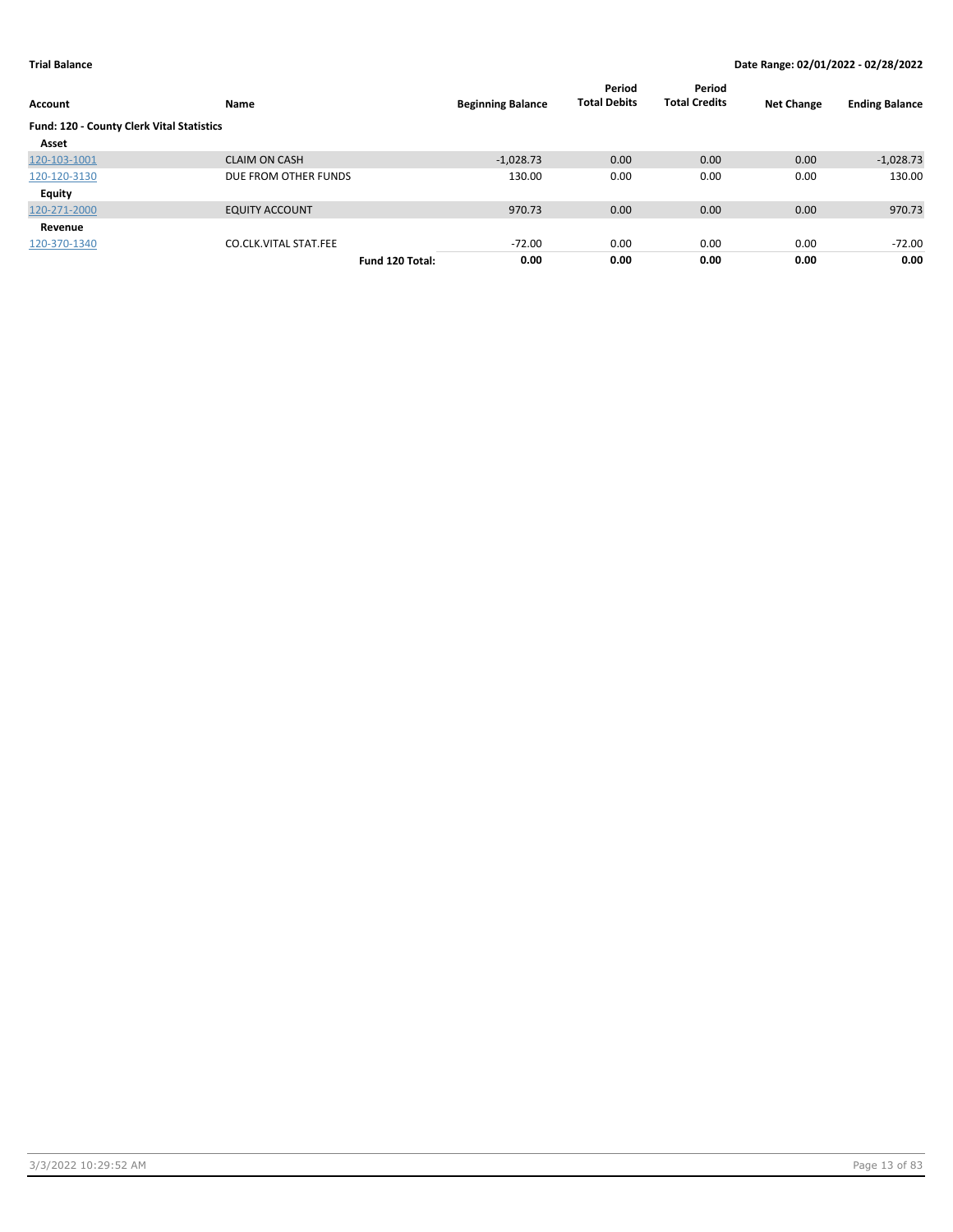| <b>Account</b>                                     | Name                             | <b>Beginning Balance</b> | Period<br><b>Total Debits</b> | Period<br><b>Total Credits</b> | <b>Net Change</b> | <b>Ending Balance</b> |
|----------------------------------------------------|----------------------------------|--------------------------|-------------------------------|--------------------------------|-------------------|-----------------------|
| <b>Fund: 121 - County Clerk Records Management</b> |                                  |                          |                               |                                |                   |                       |
| Asset                                              |                                  |                          |                               |                                |                   |                       |
| 121-100-1001                                       | PR Claim on Cash                 | $-186.05$                | 3,549.84                      | 3,549.84                       | 0.00              | $-186.05$             |
| 121-103-1001                                       | <b>CLAIM ON CASH</b>             | 17,181.33                | 1,961.50                      | 3,549.84                       | $-1,588.34$       | 15,592.99             |
| 121-120-3130                                       | DUE FROM OTHER FUNDS             | 8,193.97                 | 0.00                          | 0.00                           | 0.00              | 8,193.97              |
| Liability                                          |                                  |                          |                               |                                |                   |                       |
| 121-102-1001                                       | PR AP Clearing                   | 0.00                     | 1,906.30                      | 1,906.30                       | 0.00              | 0.00                  |
| 121-200-1500                                       | <b>ACCRUED SALARY PAYABLE</b>    | $-1,287.16$              | 0.00                          | 0.00                           | 0.00              | $-1,287.16$           |
| 121-200-1550                                       | <b>ACCRUED FRINGE BENEFITS</b>   | $-911.43$                | 0.00                          | 0.00                           | 0.00              | $-911.43$             |
| 121-200-9000                                       | Payroll Liability Account        | 0.00                     | 1,906.30                      | 1,906.30                       | 0.00              | 0.00                  |
| <b>Equity</b>                                      |                                  |                          |                               |                                |                   |                       |
| 121-271-2000                                       | <b>EQUITY ACCOUNT</b>            | $-54,195.09$             | 0.00                          | 0.00                           | 0.00              | $-54,195.09$          |
| Revenue                                            |                                  |                          |                               |                                |                   |                       |
| 121-370-1310                                       | <b>IMAGES FEES AND COPIES</b>    | $-7,667.00$              | 0.00                          | 1,961.50                       | $-1,961.50$       | $-9,628.50$           |
| 121-370-1330                                       | <b>CO.CLERK PRESERVE REC FEE</b> | $-375.02$                | 0.00                          | 0.00                           | 0.00              | $-375.02$             |
| <b>Expense</b>                                     |                                  |                          |                               |                                |                   |                       |
| 121-402-1040                                       | <b>SALARY DEPUTY</b>             | 9,178.39                 | 2,039.64                      | 0.00                           | 2,039.64          | 11,218.03             |
| 121-402-2010                                       | SOCIAL SECURITY TAXES            | 569.07                   | 126.46                        | 0.00                           | 126.46            | 695.53                |
| 121-402-2020                                       | <b>GROUP HEALTH INSURANCE</b>    | 4,434.32                 | 1,108.58                      | 0.00                           | 1,108.58          | 5,542.90              |
| 121-402-2030                                       | <b>RETIREMENT</b>                | 1,092.23                 | 245.58                        | 0.00                           | 245.58            | 1,337.81              |
| 121-402-2040                                       | <b>WORKERS COMPENSATION</b>      | 34.58                    | 0.00                          | 0.00                           | 0.00              | 34.58                 |
| 121-402-2050                                       | <b>MEDICARE TAX</b>              | 133.11                   | 29.58                         | 0.00                           | 29.58             | 162.69                |
| 121-402-3120                                       | <b>IMAGING SYSTEM</b>            | 17,152.00                | 0.00                          | 0.00                           | 0.00              | 17,152.00             |
| 121-402-4370                                       | DIGITAL IMAGING OF MICROFILM     | 6,652.75                 | 0.00                          | 0.00                           | 0.00              | 6,652.75              |
|                                                    | Fund 121 Total:                  | 0.00                     | 12,873.78                     | 12,873.78                      | 0.00              | 0.00                  |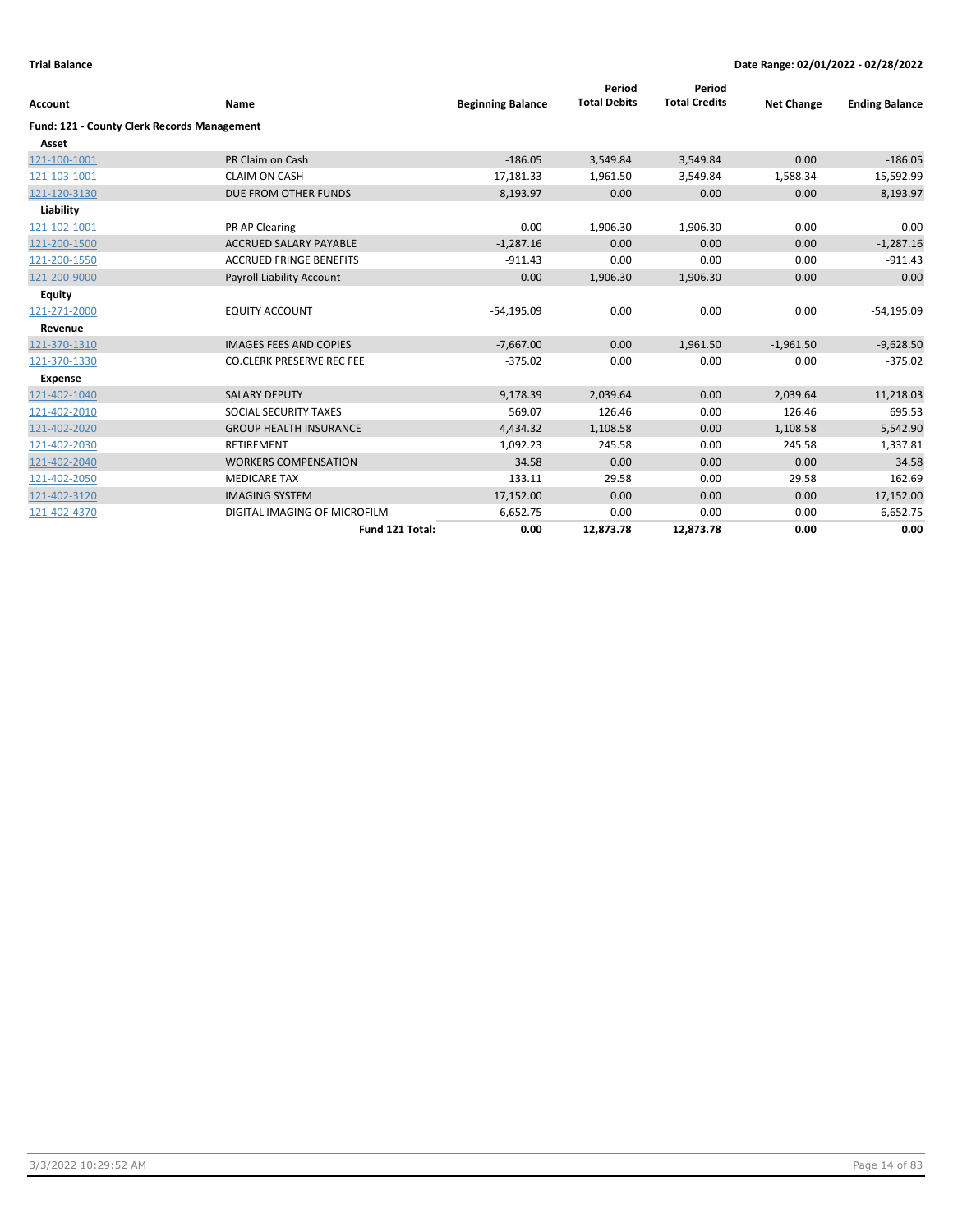| Account                      | Name                          | <b>Beginning Balance</b> | Period<br><b>Total Debits</b> | Period<br><b>Total Credits</b> | <b>Net Change</b> | <b>Ending Balance</b> |
|------------------------------|-------------------------------|--------------------------|-------------------------------|--------------------------------|-------------------|-----------------------|
| Fund: 122 - Chapter 19 Funds |                               |                          |                               |                                |                   |                       |
| Asset                        |                               |                          |                               |                                |                   |                       |
| 122-103-1001                 | <b>CLAIM ON CASH</b>          | 799.46                   | 467.72                        | 467.72                         | 0.00              | 799.46                |
| Liability                    |                               |                          |                               |                                |                   |                       |
| 122-102-1000                 | A/P Clearing                  | 0.00                     | 467.72                        | 467.72                         | 0.00              | 0.00                  |
| 122-200-2060                 | <b>DEFERRED GRANT REVENUE</b> | $-35,188.13$             | 0.00                          | 0.00                           | 0.00              | $-35,188.13$          |
| <b>Equity</b>                |                               |                          |                               |                                |                   |                       |
| 122-271-2000                 | <b>EQUITY ACCOUNT</b>         | 34,388.67                | 0.00                          | 0.00                           | 0.00              | 34,388.67             |
| Revenue                      |                               |                          |                               |                                |                   |                       |
| 122-330-4030                 | <b>CHAPTER 19 FUNDS</b>       | $-1,035.50$              | 0.00                          | 467.72                         | $-467.72$         | $-1,503.22$           |
| Expense                      |                               |                          |                               |                                |                   |                       |
| 122-403-4270                 | OUT OF COUNTY TRAVEL/TRAINING | 500.00                   | 467.72                        | 0.00                           | 467.72            | 967.72                |
| 122-478-1090                 | <b>SALARY ELECTION</b>        | 535.50                   | 0.00                          | 0.00                           | 0.00              | 535.50                |
|                              | Fund 122 Total:               | 0.00                     | 1,403.16                      | 1,403.16                       | 0.00              | 0.00                  |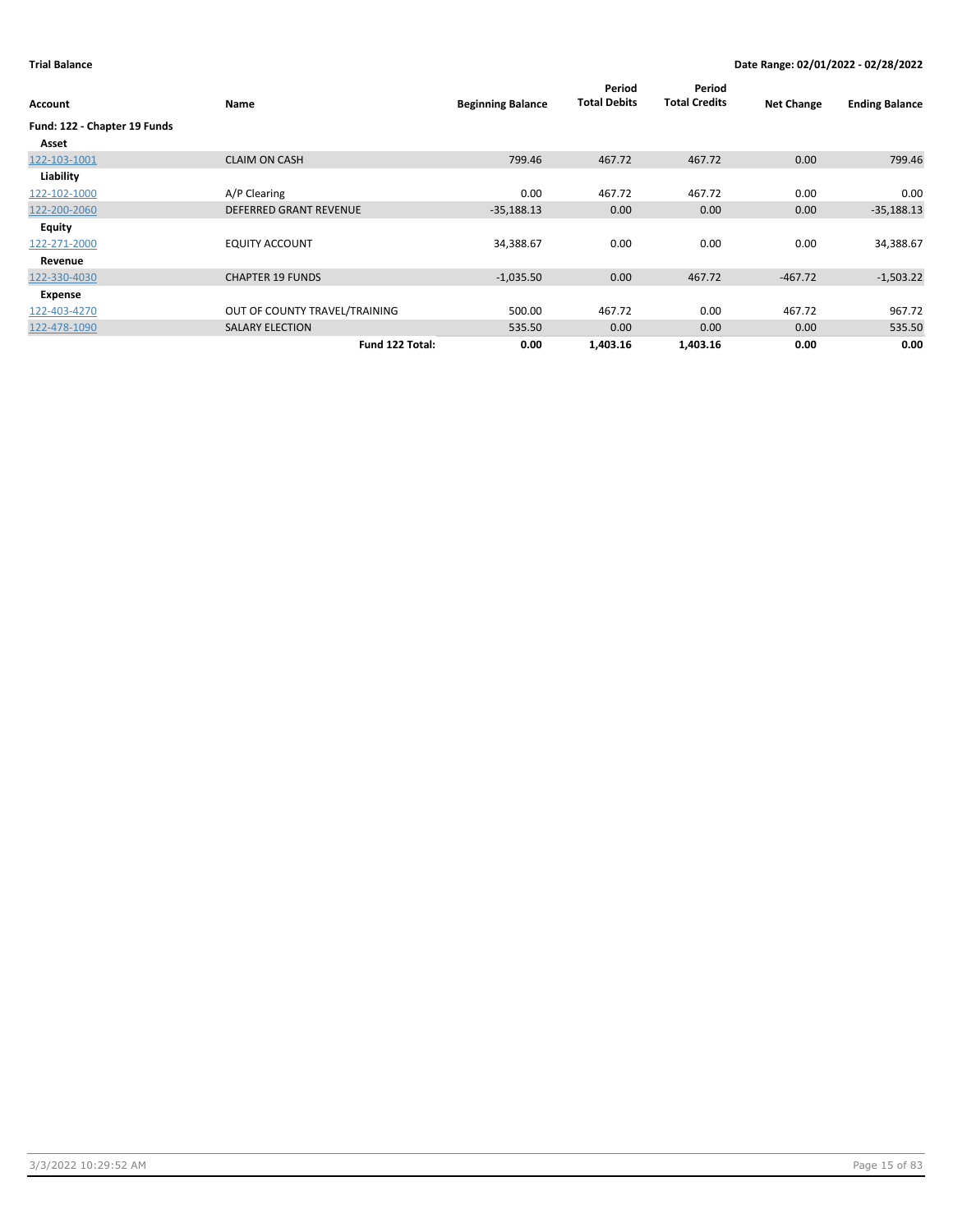| Account                             | Name                           | <b>Beginning Balance</b> | Period<br><b>Total Debits</b> | Period<br><b>Total Credits</b> | <b>Net Change</b> | <b>Ending Balance</b> |
|-------------------------------------|--------------------------------|--------------------------|-------------------------------|--------------------------------|-------------------|-----------------------|
| Fund: 123 - Election Equipment Fund |                                |                          |                               |                                |                   |                       |
| Asset                               |                                |                          |                               |                                |                   |                       |
| 123-103-1001                        | <b>CLAIM ON CASH</b>           | 23,165.42                | 0.00                          | 0.00                           | 0.00              | 23,165.42             |
| Liability                           |                                |                          |                               |                                |                   |                       |
| 123-200-2060                        | <b>DEFERRED GRANT REVENUE</b>  | $-120,000.00$            | 0.00                          | 0.00                           | 0.00              | $-120,000.00$         |
| Equity                              |                                |                          |                               |                                |                   |                       |
| 123-271-2000                        | <b>EQUITY ACCOUNT</b>          | 97,482.58                | 0.00                          | 0.00                           | 0.00              | 97,482.58             |
| Revenue                             |                                |                          |                               |                                |                   |                       |
| 123-340-4840                        | <b>ELECTION REIMBURSEMENTS</b> | $-648.00$                | 0.00                          | 0.00                           | 0.00              | $-648.00$             |
|                                     | Fund 123 Total:                | 0.00                     | 0.00                          | 0.00                           | 0.00              | 0.00                  |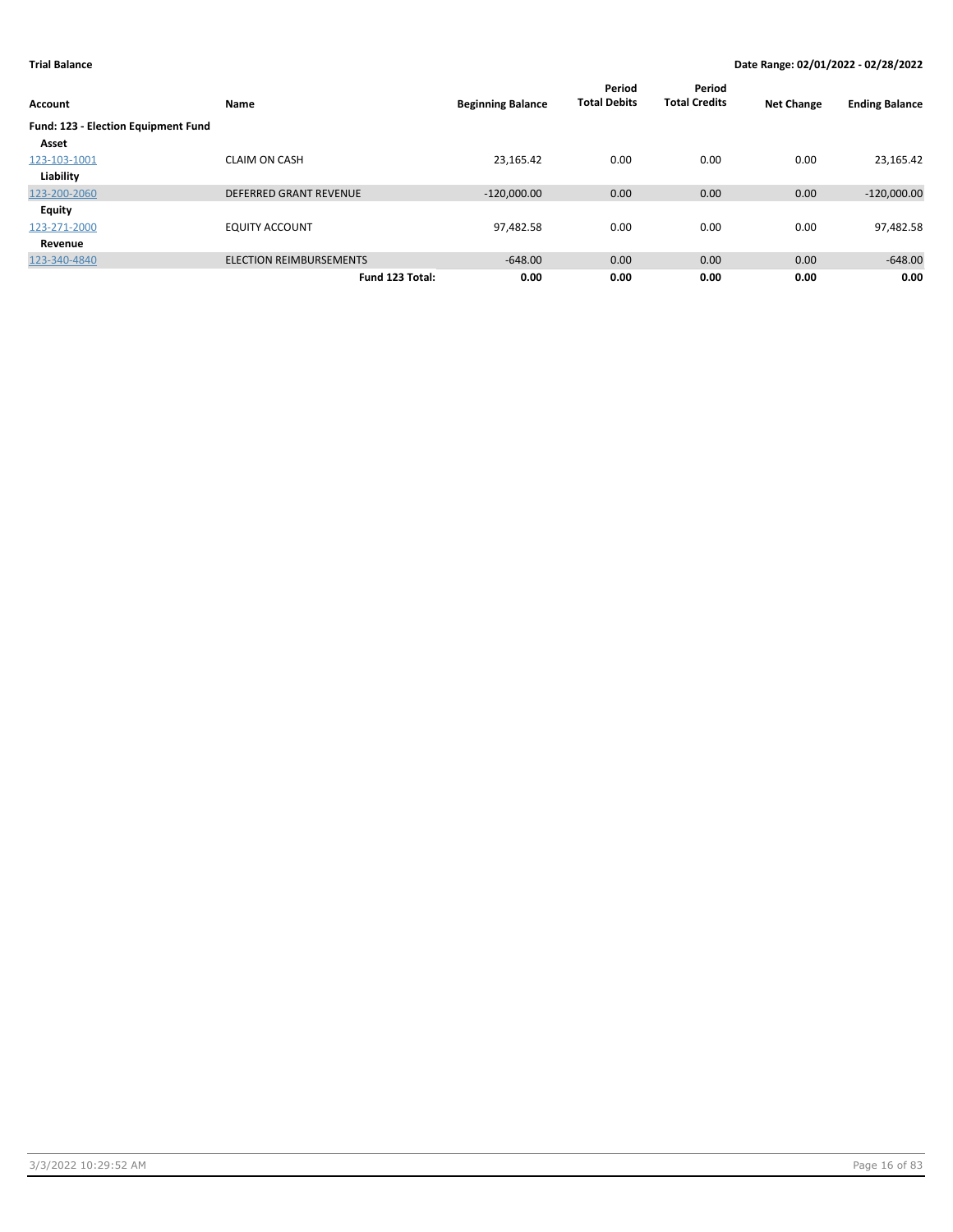| <b>Account</b>                                     | Name                                  | <b>Beginning Balance</b> | Period<br><b>Total Debits</b> | Period<br><b>Total Credits</b> | <b>Net Change</b> | <b>Ending Balance</b> |
|----------------------------------------------------|---------------------------------------|--------------------------|-------------------------------|--------------------------------|-------------------|-----------------------|
|                                                    |                                       |                          |                               |                                |                   |                       |
| Fund: 125 - County Clerk Co.& Dist.CourtTechnology |                                       |                          |                               |                                |                   |                       |
| Asset                                              |                                       |                          |                               |                                |                   |                       |
| 125-103-1001                                       | <b>CLAIM ON CASH</b>                  | 7,227.14                 | 0.00                          | 0.00                           | 0.00              | 7,227.14              |
| 125-120-3130                                       | DUE FROM OTHER FUNDS                  | 34.43                    | 0.00                          | 0.00                           | 0.00              | 34.43                 |
| <b>Equity</b>                                      |                                       |                          |                               |                                |                   |                       |
| 125-271-2000                                       | <b>EQUITY ACCOUNT</b>                 | $-7,189.06$              | 0.00                          | 0.00                           | 0.00              | -7,189.06             |
| Revenue                                            |                                       |                          |                               |                                |                   |                       |
| 125-370-4400                                       | CO. CLK. CO. & DIST. CT. TECHNOLOGY F | $-72.51$                 | 0.00                          | 0.00                           | 0.00              | $-72.51$              |
|                                                    | Fund 125 Total:                       | 0.00                     | 0.00                          | 0.00                           | 0.00              | 0.00                  |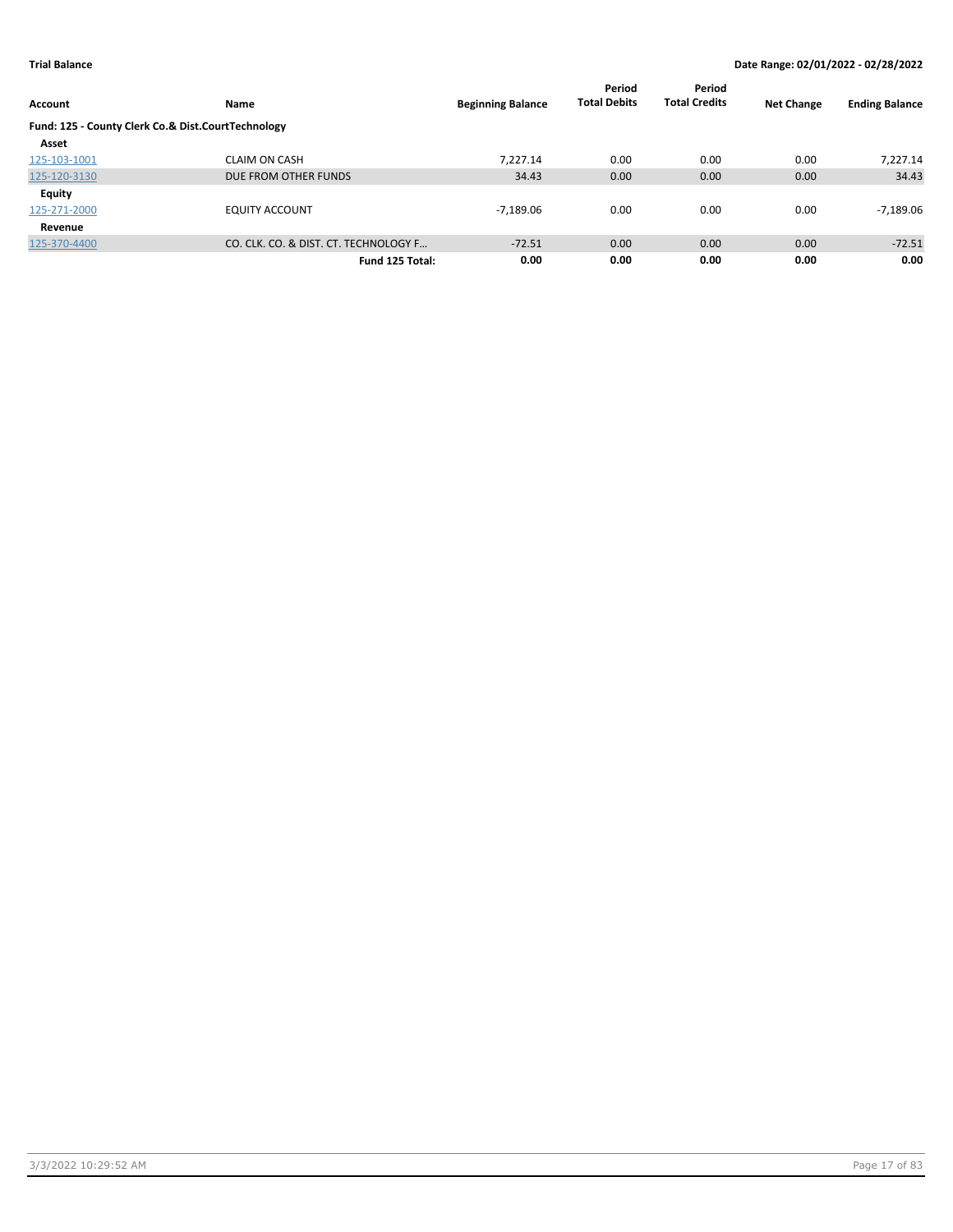|                                                     |                                          |                          | Period              | Period               |                   |                       |
|-----------------------------------------------------|------------------------------------------|--------------------------|---------------------|----------------------|-------------------|-----------------------|
| <b>Account</b>                                      | Name                                     | <b>Beginning Balance</b> | <b>Total Debits</b> | <b>Total Credits</b> | <b>Net Change</b> | <b>Ending Balance</b> |
| Fund: 126 - County Clerk Court Records Preservation |                                          |                          |                     |                      |                   |                       |
| Asset                                               |                                          |                          |                     |                      |                   |                       |
| 126-103-1001                                        | <b>CLAIM ON CASH</b>                     | 17,799.81                | 0.00                | 0.00                 | 0.00              | 17,799.81             |
| 126-120-3130                                        | DUE FROM OTHER FUNDS                     | 310.00                   | 0.00                | 0.00                 | 0.00              | 310.00                |
| <b>Equity</b>                                       |                                          |                          |                     |                      |                   |                       |
| 126-271-2000                                        | <b>EQUITY ACCOUNT</b>                    | $-17,939.81$             | 0.00                | 0.00                 | 0.00              | $-17,939.81$          |
| Revenue                                             |                                          |                          |                     |                      |                   |                       |
| 126-370-1330                                        | <b>CO.CLK.COURT RECORDS PRESERVATION</b> | $-170.00$                | 0.00                | 0.00                 | 0.00              | $-170.00$             |
|                                                     | Fund 126 Total:                          | 0.00                     | 0.00                | 0.00                 | 0.00              | 0.00                  |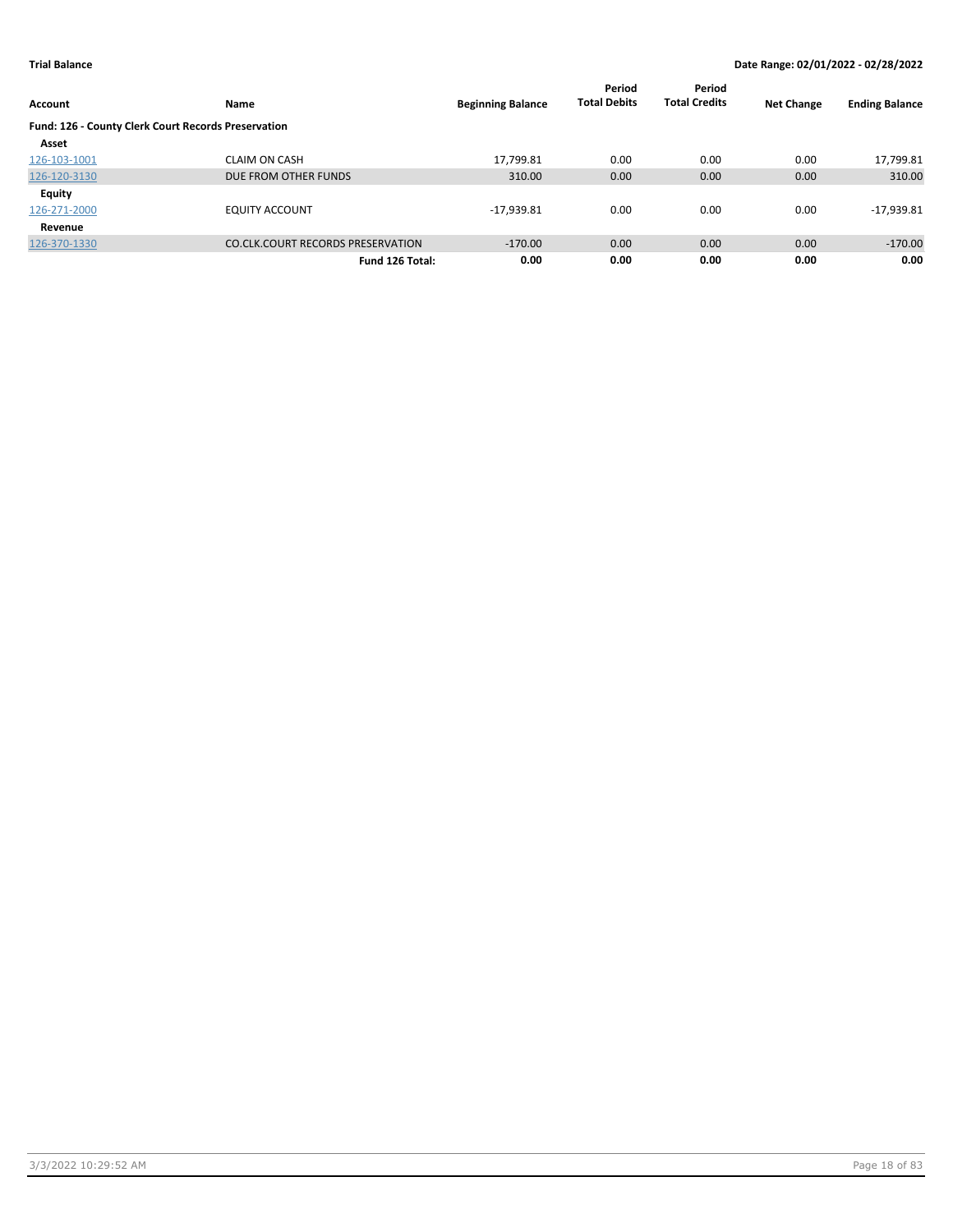|                                                 |                               |                          | Period              | Period               |                   |                       |
|-------------------------------------------------|-------------------------------|--------------------------|---------------------|----------------------|-------------------|-----------------------|
| <b>Account</b>                                  | Name                          | <b>Beginning Balance</b> | <b>Total Debits</b> | <b>Total Credits</b> | <b>Net Change</b> | <b>Ending Balance</b> |
| <b>Fund: 127 - County Clerk Records Archive</b> |                               |                          |                     |                      |                   |                       |
| Asset                                           |                               |                          |                     |                      |                   |                       |
| 127-103-1001                                    | <b>CLAIM ON CASH</b>          | 368,712.92               | 0.00                | 0.00                 | 0.00              | 368,712.92            |
| 127-120-3130                                    | DUE FROM OTHER FUNDS          | 16,770.00                | 0.00                | 0.00                 | 0.00              | 16,770.00             |
| <b>Equity</b>                                   |                               |                          |                     |                      |                   |                       |
| 127-271-2000                                    | <b>EQUITY ACCOUNT</b>         | $-377,152.92$            | 0.00                | 0.00                 | 0.00              | -377,152.92           |
| Revenue                                         |                               |                          |                     |                      |                   |                       |
| 127-370-1330                                    | CO. CLERK RECORDS ARCHIVE FEE | $-8,330.00$              | 0.00                | 0.00                 | 0.00              | $-8,330.00$           |
|                                                 | Fund 127 Total:               | 0.00                     | 0.00                | 0.00                 | 0.00              | 0.00                  |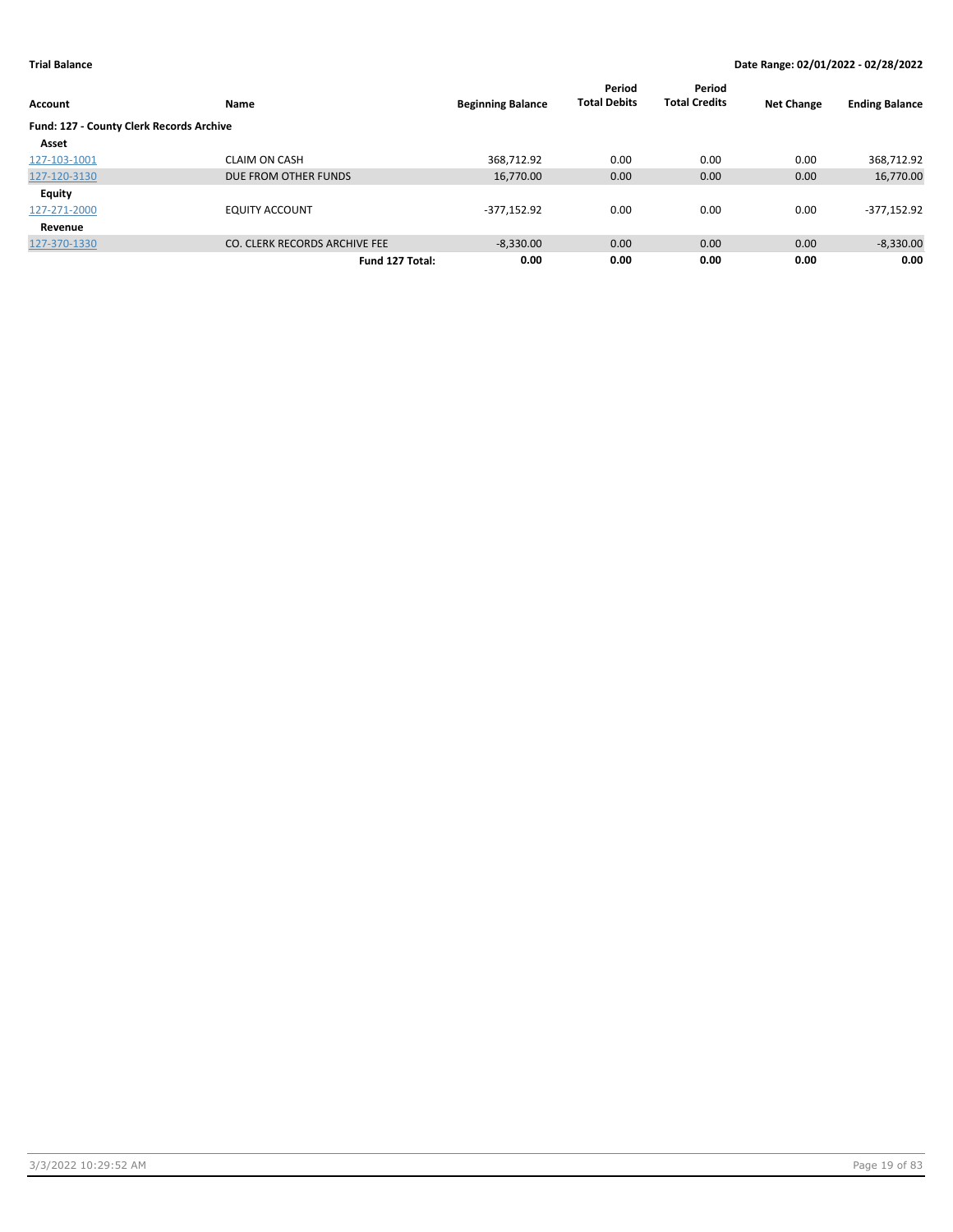| Account                          | Name                        | <b>Beginning Balance</b> | Period<br><b>Total Debits</b> | Period<br><b>Total Credits</b> | <b>Net Change</b> | <b>Ending Balance</b> |
|----------------------------------|-----------------------------|--------------------------|-------------------------------|--------------------------------|-------------------|-----------------------|
| Fund: 130 - Bail Bond Trust Fund |                             |                          |                               |                                |                   |                       |
| Asset                            |                             |                          |                               |                                |                   |                       |
| 130-103-1130                     | <b>SURETY BAIL BOND FEE</b> | 12,465.00                | 690.00                        | 0.00                           | 690.00            | 13,155.00             |
| Liability                        |                             |                          |                               |                                |                   |                       |
| 130-207-0970                     | DUE TO OTHER GOVERNMENTS    | $-5,100.00$              | 0.00                          | 0.00                           | 0.00              | $-5,100.00$           |
| Equity                           |                             |                          |                               |                                |                   |                       |
| 130-271-2000                     | <b>EQUITY ACCOUNT</b>       | $-6,000.00$              | 0.00                          | 0.00                           | 0.00              | $-6,000.00$           |
| Revenue                          |                             |                          |                               |                                |                   |                       |
| 130-345-1130                     | <b>SURETY BAIL BOND FEE</b> | $-1,365.00$              | 0.00                          | 690.00                         | $-690.00$         | $-2,055.00$           |
|                                  | Fund 130 Total:             | 0.00                     | 690.00                        | 690.00                         | 0.00              | 0.00                  |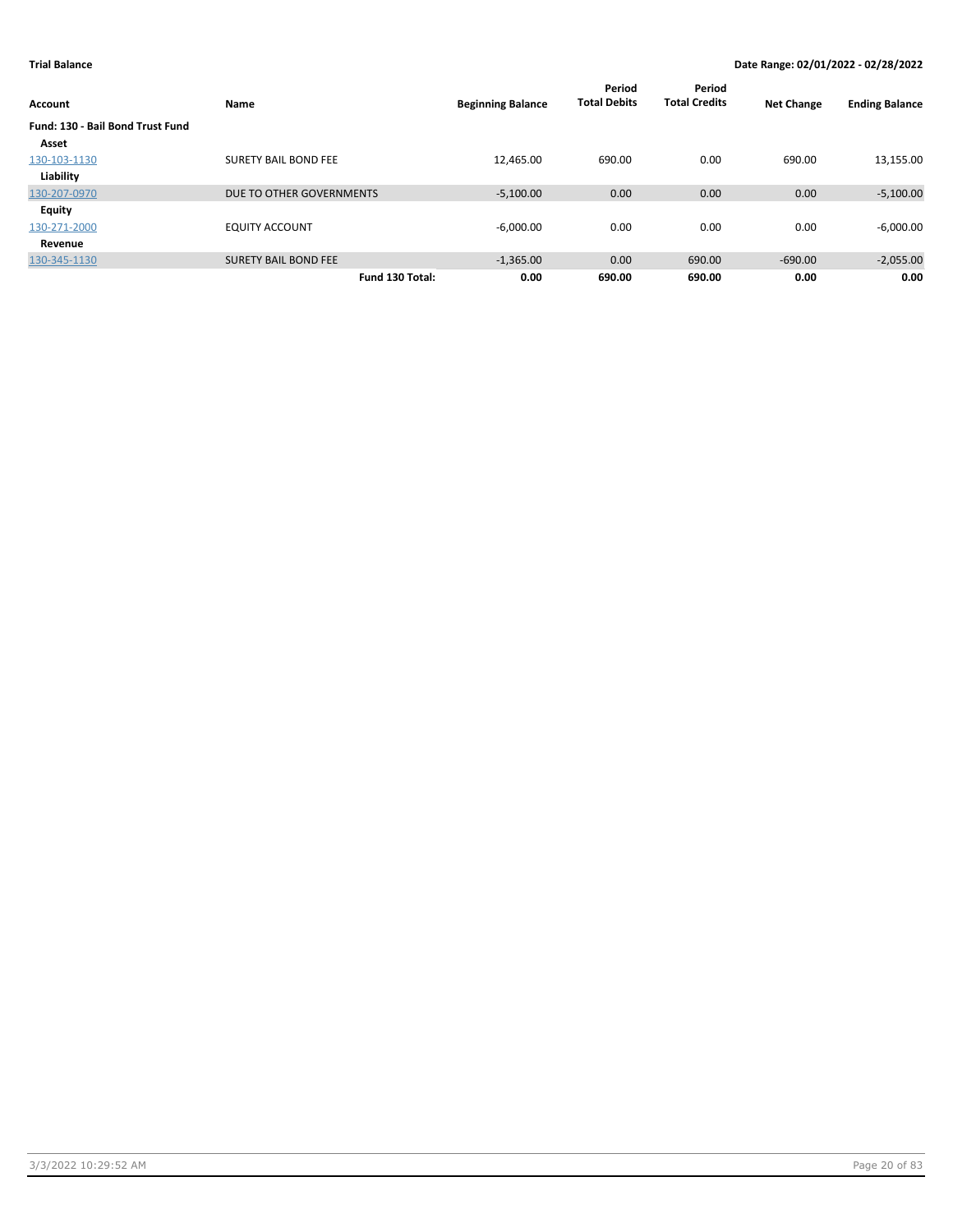| Account                                    | Name                        | <b>Beginning Balance</b> | Period<br><b>Total Debits</b> | Period<br><b>Total Credits</b> | <b>Net Change</b> | <b>Ending Balance</b> |
|--------------------------------------------|-----------------------------|--------------------------|-------------------------------|--------------------------------|-------------------|-----------------------|
| Fund: 160 - County Judge Excess Supplement |                             |                          |                               |                                |                   |                       |
| Asset                                      |                             |                          |                               |                                |                   |                       |
| 160-103-1001                               | <b>CLAIM ON CASH</b>        | 13,942.38                | 14.16                         | 264.28                         | $-250.12$         | 13,692.26             |
| Liability                                  |                             |                          |                               |                                |                   |                       |
| 160-102-1000                               | A/P CLEARING                | 0.00                     | 130.52                        | 130.52                         | 0.00              | 0.00                  |
| <b>Equity</b>                              |                             |                          |                               |                                |                   |                       |
| 160-271-2000                               | <b>EQUITY ACCOUNT</b>       | $-14,884.30$             | 0.00                          | 0.00                           | 0.00              | $-14,884.30$          |
| Expense                                    |                             |                          |                               |                                |                   |                       |
| 160-452-3100                               | <b>OFFICE SUPPLIES</b>      | 124.52                   | 0.00                          | 0.00                           | 0.00              | 124.52                |
| 160-452-3110                               | <b>POSTAGE</b>              | 411.73                   | 133.76                        | 0.00                           | 133.76            | 545.49                |
| 160-452-3150                               | <b>COPIER RENTAL</b>        | 405.67                   | 104.36                        | 0.00                           | 104.36            | 510.03                |
| 160-452-4270                               | <b>OUT OF COUNTY TRAVEL</b> | 0.00                     | 12.00                         | 0.00                           | 12.00             | 12.00                 |
|                                            | Fund 160 Total:             | 0.00                     | 394.80                        | 394.80                         | 0.00              | 0.00                  |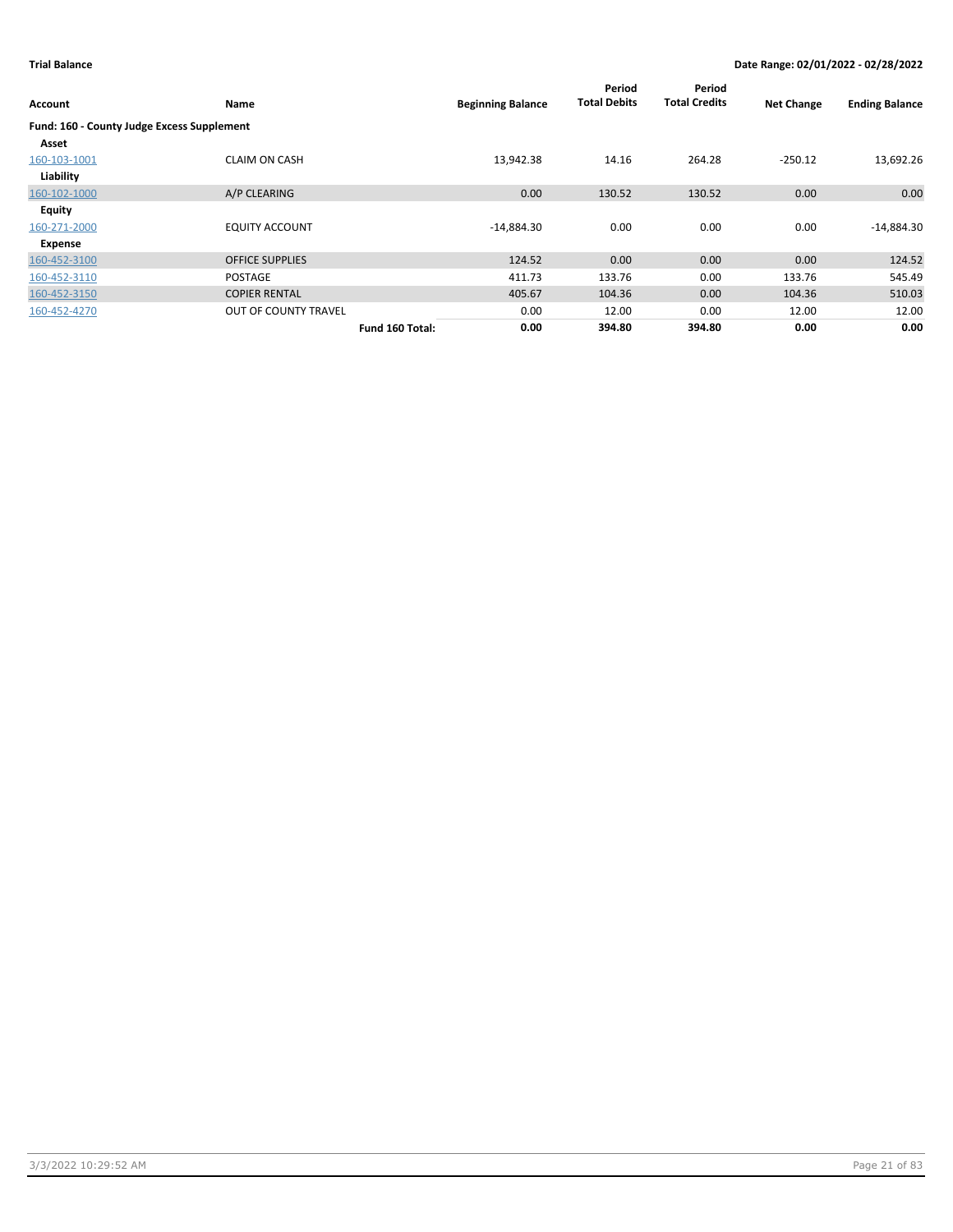| Account                              | Name                     | <b>Beginning Balance</b> | Period<br><b>Total Debits</b> | Period<br><b>Total Credits</b> | <b>Net Change</b> | <b>Ending Balance</b> |
|--------------------------------------|--------------------------|--------------------------|-------------------------------|--------------------------------|-------------------|-----------------------|
| Fund: 161 - Probate Judges Education |                          |                          |                               |                                |                   |                       |
| Asset                                |                          |                          |                               |                                |                   |                       |
| 161-103-1001                         | <b>CLAIM ON CASH</b>     | 6,453.63                 | 0.00                          | 0.00                           | 0.00              | 6,453.63              |
| 161-120-3130                         | DUE FROM OTHER FUNDS     | 145.00                   | 0.00                          | 0.00                           | 0.00              | 145.00                |
| Equity                               |                          |                          |                               |                                |                   |                       |
| 161-271-2000                         | <b>EQUITY ACCOUNT</b>    | $-6,528.63$              | 0.00                          | 0.00                           | 0.00              | $-6,528.63$           |
| Revenue                              |                          |                          |                               |                                |                   |                       |
| 161-340-1310                         | PROBATE JUDGES EDUCATION | $-70.00$                 | 0.00                          | 0.00                           | 0.00              | -70.00                |
|                                      | Fund 161 Total:          | 0.00                     | 0.00                          | 0.00                           | 0.00              | 0.00                  |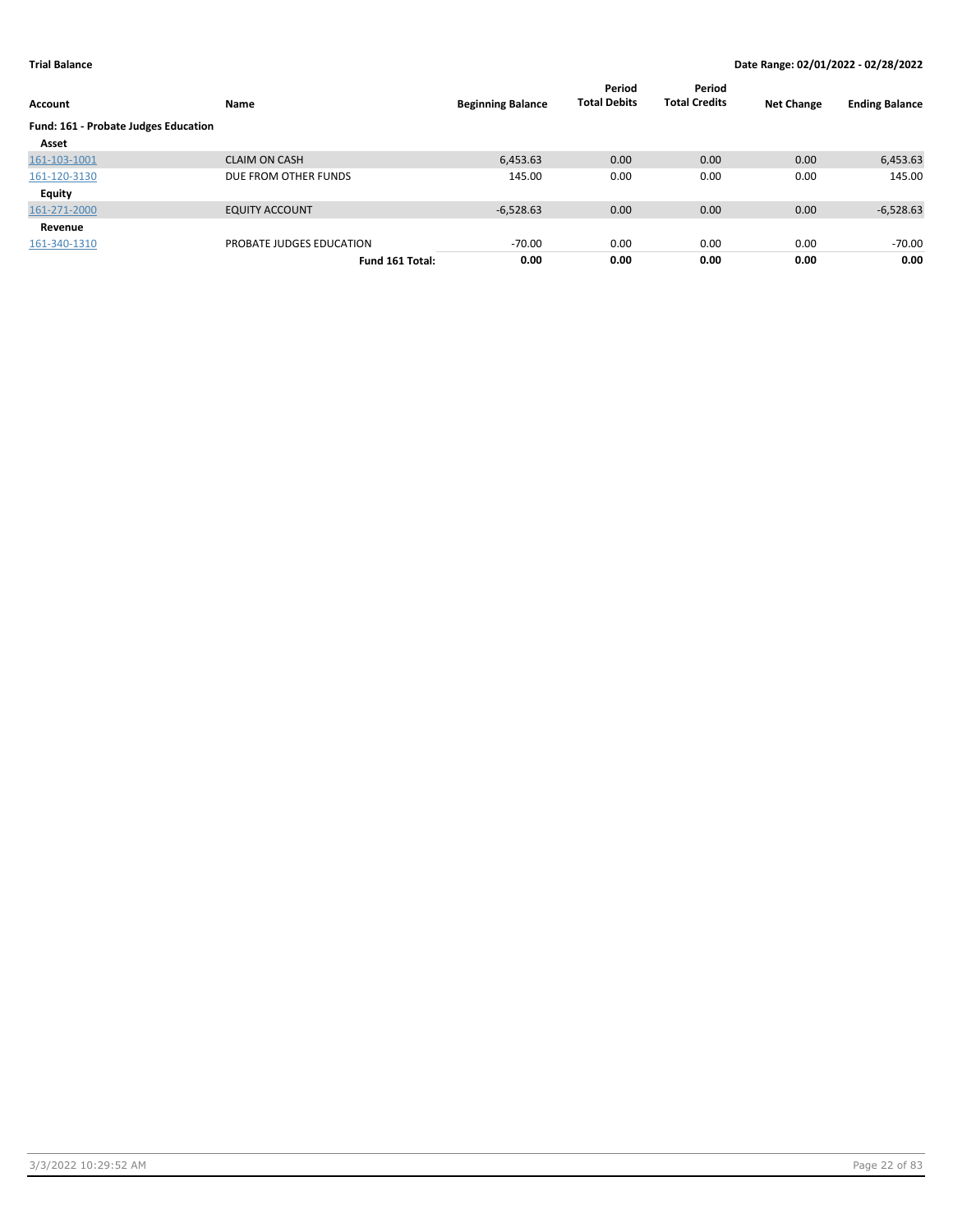| Account                                              | Name                           | <b>Beginning Balance</b> | Period<br><b>Total Debits</b> | Period<br><b>Total Credits</b> | <b>Net Change</b> | <b>Ending Balance</b> |
|------------------------------------------------------|--------------------------------|--------------------------|-------------------------------|--------------------------------|-------------------|-----------------------|
| <b>Fund: 190 - District Clerk Records Management</b> |                                |                          |                               |                                |                   |                       |
| Asset                                                |                                |                          |                               |                                |                   |                       |
| 190-100-1001                                         | PR Claim on Cash               | $-61.83$                 | 0.00                          | 0.00                           | 0.00              | $-61.83$              |
| 190-103-1001                                         | <b>CLAIM ON CASH</b>           | $-666.47$                | 177.72                        | 0.00                           | 177.72            | $-488.75$             |
| 190-120-3130                                         | DUE FROM OTHER FUNDS           | 226.56                   | 0.00                          | 0.00                           | 0.00              | 226.56                |
| Liability                                            |                                |                          |                               |                                |                   |                       |
| 190-200-1500                                         | ACCRUED SALARY PAYABLE         | $-305.58$                | 0.00                          | 0.00                           | 0.00              | $-305.58$             |
| 190-200-1550                                         | <b>ACCRUED FRINGE BENEFITS</b> | $-175.89$                | 0.00                          | 0.00                           | 0.00              | $-175.89$             |
| Equity                                               |                                |                          |                               |                                |                   |                       |
| 190-271-2000                                         | <b>EQUITY ACCOUNT</b>          | 1,639.93                 | 0.00                          | 0.00                           | 0.00              | 1,639.93              |
| Revenue                                              |                                |                          |                               |                                |                   |                       |
| 190-370-1360                                         | DST.CLK.PRES.REC.FEE           | $-819.44$                | 0.00                          | 177.72                         | $-177.72$         | $-997.16$             |
| Expense                                              |                                |                          |                               |                                |                   |                       |
| 190-450-5720                                         | OFFICE EQUIPMENT               | 162.72                   | 0.00                          | 0.00                           | 0.00              | 162.72                |
|                                                      | Fund 190 Total:                | 0.00                     | 177.72                        | 177.72                         | 0.00              | 0.00                  |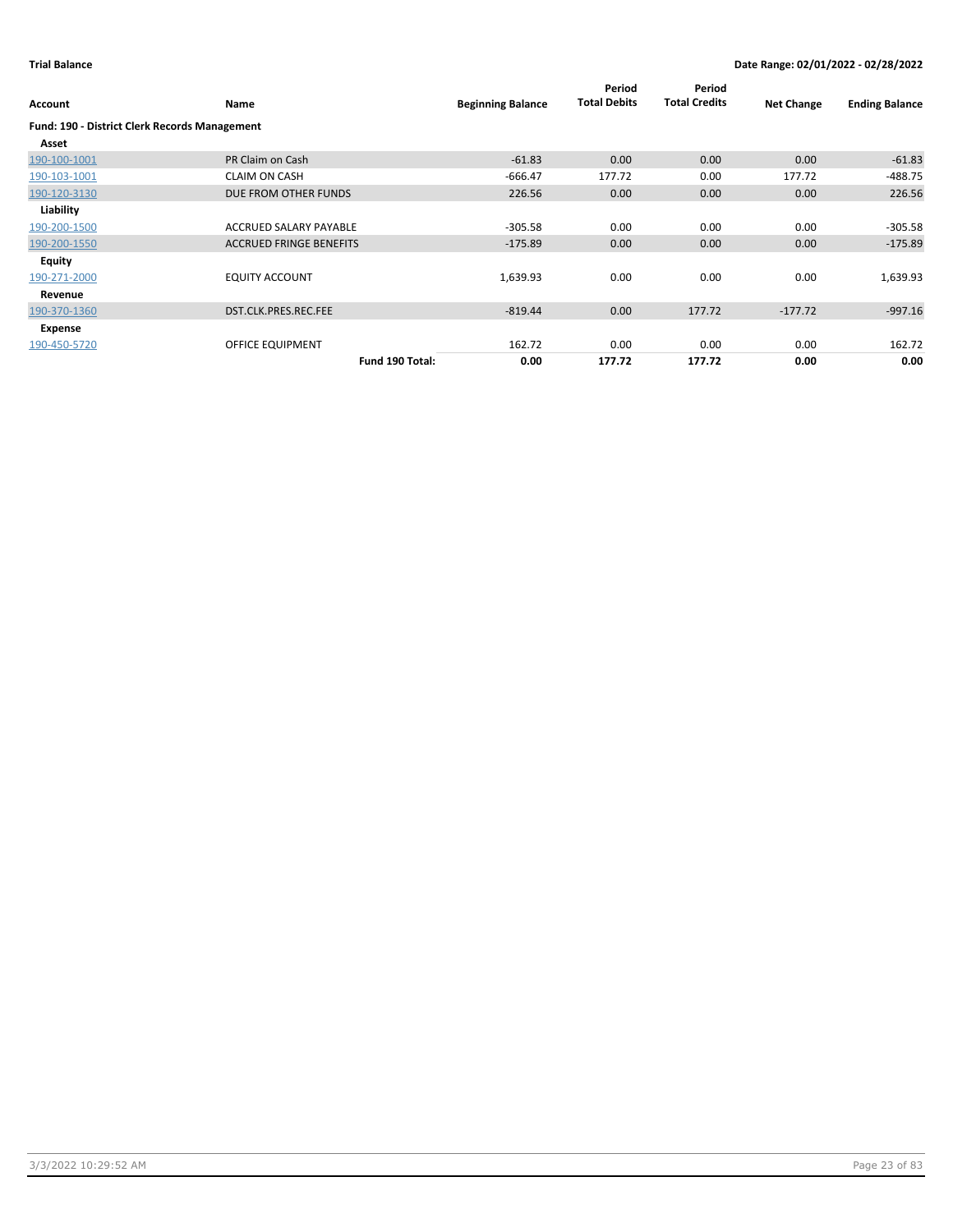| Account                                           | <b>Name</b>                     | <b>Beginning Balance</b> | Period<br><b>Total Debits</b> | Period<br><b>Total Credits</b> | <b>Net Change</b> | <b>Ending Balance</b> |
|---------------------------------------------------|---------------------------------|--------------------------|-------------------------------|--------------------------------|-------------------|-----------------------|
| <b>Fund: 191 - District Court Records Archive</b> |                                 |                          |                               |                                |                   |                       |
| Asset                                             |                                 |                          |                               |                                |                   |                       |
| 191-100-1001                                      | PR Claim on Cash                | 0.00                     | 1,981.34                      | 1,981.34                       | 0.00              | 0.00                  |
| 191-103-1001                                      | Claim On Cash                   | 34,131.29                | 317.87                        | 1,981.34                       | $-1,663.47$       | 32,467.82             |
| 191-120-3130                                      | DUE FROM OTHER FUNDS            | 330.18                   | 0.00                          | 0.00                           | 0.00              | 330.18                |
| Liability                                         |                                 |                          |                               |                                |                   |                       |
| 191-102-1000                                      | A/P CLEARING                    | $-56.34$                 | 0.00                          | 0.00                           | 0.00              | $-56.34$              |
| 191-102-1001                                      | PR AP Clearing                  | 0.00                     | 833.49                        | 833.49                         | 0.00              | 0.00                  |
| 191-200-9000                                      | PAYROLL LIABILITY ACCOUNT       | 0.27                     | 833.49                        | 833.49                         | 0.00              | 0.27                  |
| <b>Equity</b>                                     |                                 |                          |                               |                                |                   |                       |
| 191-271-2000                                      | <b>EQUITY ACCOUNT</b>           | $-40,638.94$             | 0.00                          | 0.00                           | 0.00              | $-40,638.94$          |
| Revenue                                           |                                 |                          |                               |                                |                   |                       |
| 191-370-4500                                      | DISTRICT CT.RECORDS ARCHIVE FEE | $-1,039.54$              | 0.00                          | 317.87                         | $-317.87$         | $-1,357.41$           |
| Expense                                           |                                 |                          |                               |                                |                   |                       |
| 191-450-1070                                      | <b>SALARY PART-TIME</b>         | 5,445.54                 | 1,496.12                      | 0.00                           | 1,496.12          | 6,941.66              |
| 191-450-2010                                      | SOCIAL SECURITY TAXES           | 335.79                   | 92.35                         | 0.00                           | 92.35             | 428.14                |
| 191-450-2020                                      | <b>GROUP HEALTH INSURANCE</b>   | 764.56                   | 191.14                        | 0.00                           | 191.14            | 955.70                |
| 191-450-2030                                      | <b>RETIREMENT</b>               | 648.66                   | 180.13                        | 0.00                           | 180.13            | 828.79                |
| 191-450-2050                                      | <b>MEDICARE TAX</b>             | 78.53                    | 21.60                         | 0.00                           | 21.60             | 100.13                |
|                                                   | Fund 191 Total:                 | 0.00                     | 5,947.53                      | 5,947.53                       | 0.00              | 0.00                  |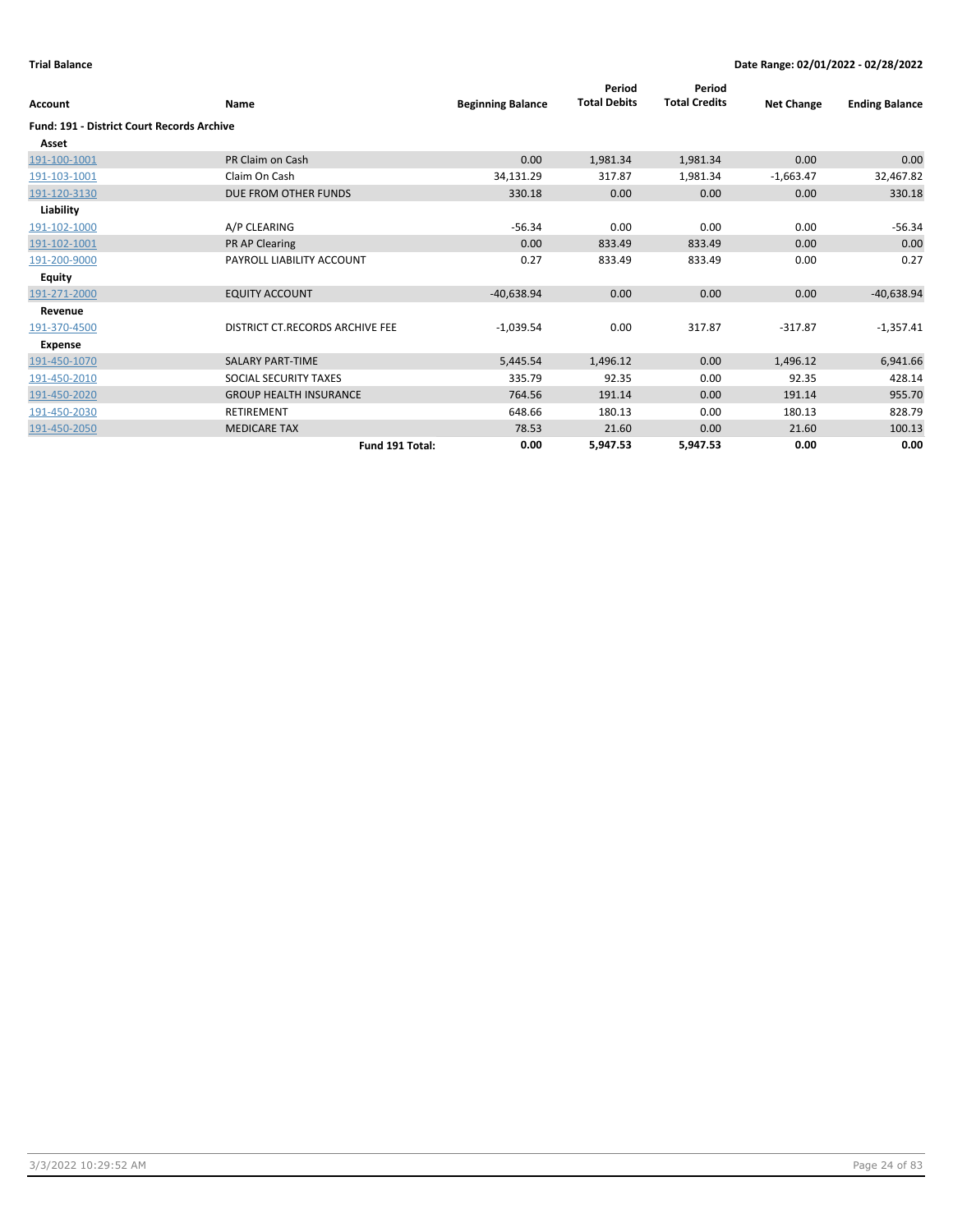|                                                       |                                   |                          | Period              | Period               |                   |                       |
|-------------------------------------------------------|-----------------------------------|--------------------------|---------------------|----------------------|-------------------|-----------------------|
| <b>Account</b>                                        | Name                              | <b>Beginning Balance</b> | <b>Total Debits</b> | <b>Total Credits</b> | <b>Net Change</b> | <b>Ending Balance</b> |
| Fund: 192 - District Clerk Co.& Dist.Court Technology |                                   |                          |                     |                      |                   |                       |
| Asset                                                 |                                   |                          |                     |                      |                   |                       |
| 192-103-1001                                          | Claim On Cash                     | 4.654.17                 | 17.94               | 0.00                 | 17.94             | 4,672.11              |
| 192-120-3130                                          | DUE FROM OTHER FUNDS              | 48.67                    | 0.00                | 0.00                 | 0.00              | 48.67                 |
| <b>Equity</b>                                         |                                   |                          |                     |                      |                   |                       |
| 192-271-2000                                          | <b>EQUITY ACCOUNT</b>             | $-4,562.20$              | 0.00                | 0.00                 | 0.00              | $-4,562.20$           |
| Revenue                                               |                                   |                          |                     |                      |                   |                       |
| 192-370-4400                                          | DST.CLK.CO.&DST.CT.TECHNOLOGY FEE | $-140.64$                | 0.00                | 17.94                | $-17.94$          | $-158.58$             |
|                                                       | Fund 192 Total:                   | 0.00                     | 17.94               | 17.94                | 0.00              | 0.00                  |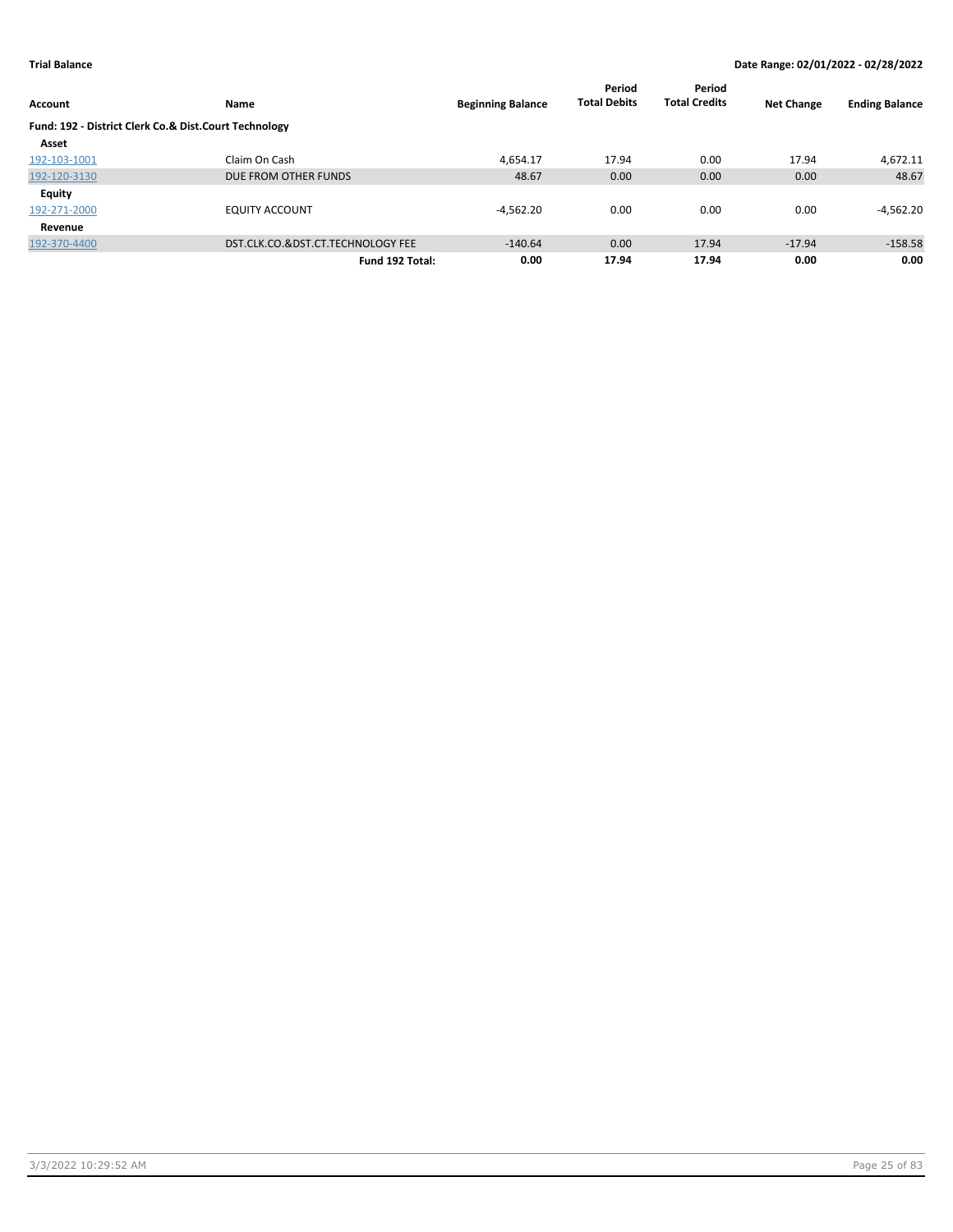| Account                                                      | Name                                |                          | Period<br><b>Total Debits</b> | Period<br><b>Total Credits</b> | <b>Net Change</b> | <b>Ending Balance</b> |  |
|--------------------------------------------------------------|-------------------------------------|--------------------------|-------------------------------|--------------------------------|-------------------|-----------------------|--|
|                                                              |                                     | <b>Beginning Balance</b> |                               |                                |                   |                       |  |
| <b>Fund: 193 - District Clerk Court Records Preservation</b> |                                     |                          |                               |                                |                   |                       |  |
| Asset                                                        |                                     |                          |                               |                                |                   |                       |  |
| 193-103-1001                                                 | Claim on Cash                       | 42.910.47                | 267.87                        | 0.00                           | 267.87            | 43,178.34             |  |
| 193-120-3130                                                 | DUE FROM OTHER FUNDS                | 270.35                   | 0.00                          | 0.00                           | 0.00              | 270.35                |  |
| <b>Equity</b>                                                |                                     |                          |                               |                                |                   |                       |  |
| 193-271-2000                                                 | <b>EQUITY ACCOUNT</b>               | $-42,310.43$             | 0.00                          | 0.00                           | 0.00              | $-42,310.43$          |  |
| Revenue                                                      |                                     |                          |                               |                                |                   |                       |  |
| 193-370-1330                                                 | DIST.CLK.COURT RECORDS PRESERVATION | $-870.39$                | 0.00                          | 267.87                         | $-267.87$         | $-1,138.26$           |  |
|                                                              | Fund 193 Total:                     | 0.00                     | 267.87                        | 267.87                         | 0.00              | 0.00                  |  |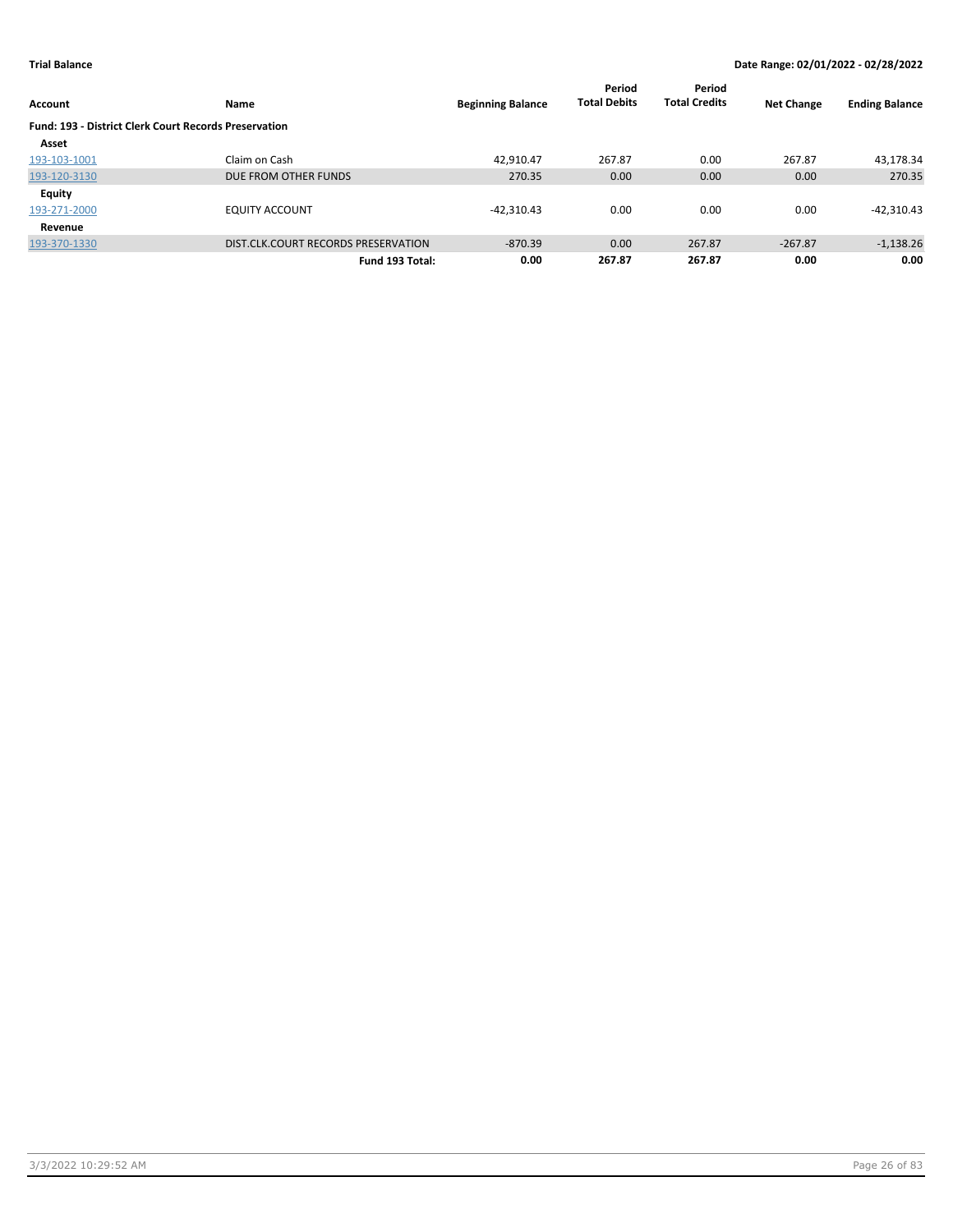| Account                                             | Name                           | <b>Beginning Balance</b> | Period<br><b>Total Debits</b> | Period<br><b>Total Credits</b> | <b>Net Change</b> | <b>Ending Balance</b> |
|-----------------------------------------------------|--------------------------------|--------------------------|-------------------------------|--------------------------------|-------------------|-----------------------|
| <b>Fund: 200 - County Offices Records Mangement</b> |                                |                          |                               |                                |                   |                       |
| Asset                                               |                                |                          |                               |                                |                   |                       |
| 200-100-1001                                        | PR Claim on Cash               | $-79.48$                 | 0.00                          | 0.00                           | 0.00              | $-79.48$              |
| 200-103-1001                                        | <b>CLAIM ON CASH</b>           | 74,946.03                | 243.43                        | 165.00                         | 78.43             | 75,024.46             |
| 200-120-3130                                        | DUE FROM OTHER FUNDS           | 8,950.79                 | 0.00                          | 0.00                           | 0.00              | 8,950.79              |
| Liability                                           |                                |                          |                               |                                |                   |                       |
| 200-102-1000                                        | A/P CLEARING                   | 0.00                     | 165.00                        | 165.00                         | 0.00              | 0.00                  |
| Equity                                              |                                |                          |                               |                                |                   |                       |
| 200-271-2000                                        | <b>EQUITY ACCOUNT</b>          | $-75,006.35$             | 0.00                          | 0.00                           | 0.00              | $-75,006.35$          |
| Revenue                                             |                                |                          |                               |                                |                   |                       |
| 200-370-1350                                        | <b>CO.OFFICE REC.MNGMT.FEE</b> | $-9,555.47$              | 0.00                          | 243.43                         | $-243.43$         | $-9,798.90$           |
| Expense                                             |                                |                          |                               |                                |                   |                       |
| 200-449-2040                                        | <b>WORKERS COMPENSATION</b>    | 11.14                    | 0.00                          | 0.00                           | 0.00              | 11.14                 |
| 200-449-3500                                        | <b>RECORDS DISPOSAL</b>        | 733.34                   | 165.00                        | 0.00                           | 165.00            | 898.34                |
|                                                     | Fund 200 Total:                | 0.00                     | 573.43                        | 573.43                         | 0.00              | 0.00                  |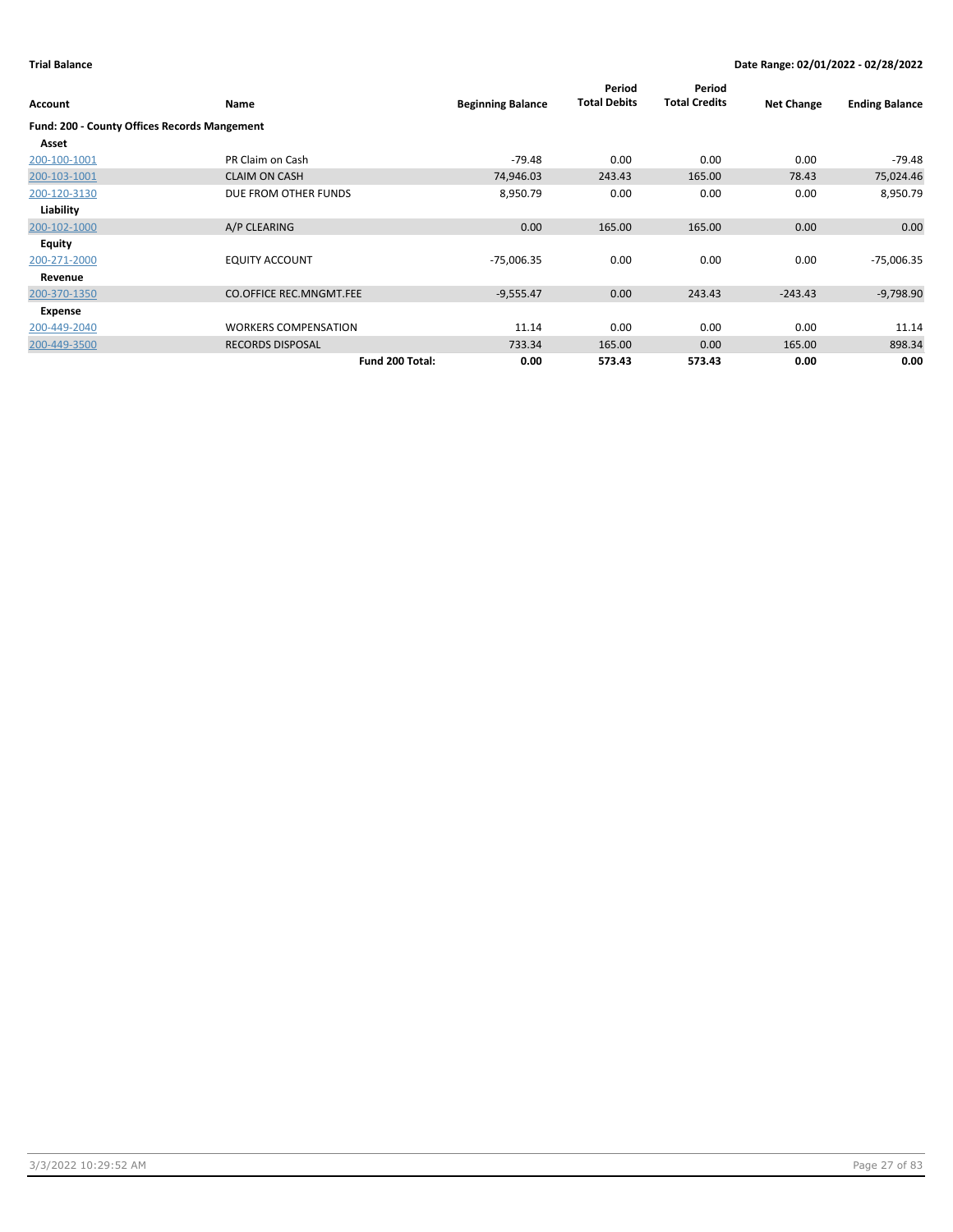|                              |                                       |                          | Period              | Period               |                   |                       |
|------------------------------|---------------------------------------|--------------------------|---------------------|----------------------|-------------------|-----------------------|
| Account                      | Name                                  | <b>Beginning Balance</b> | <b>Total Debits</b> | <b>Total Credits</b> | <b>Net Change</b> | <b>Ending Balance</b> |
| Fund: 210 - Road & Bridge #1 |                                       |                          |                     |                      |                   |                       |
| Asset                        |                                       |                          |                     |                      |                   |                       |
| 210-100-1001                 | PR Claim on Cash                      | $-2,249.63$              | 26,124.78           | 26,124.78            | 0.00              | $-2,249.63$           |
| 210-103-1001                 | <b>CLAIM ON CASH</b>                  | 593,192.19               | 218,193.93          | 108,048.82           | 110,145.11        | 703,337.30            |
| 210-103-1750                 | <b>TEXPOOL</b>                        | 18,342.26                | 0.00                | 0.00                 | 0.00              | 18,342.26             |
| 210-120-3110                 | <b>TAXES RECEIVABLE</b>               | 41,787.21                | 0.00                | 0.00                 | 0.00              | 41,787.21             |
| 210-120-3120                 | DUE FROM OTHER GOVERNMENTS            | 12,077.14                | 0.00                | 0.00                 | 0.00              | 12,077.14             |
| 210-120-3130                 | DUE FROM OTHER FUNDS                  | 6,383.52                 | 0.00                | 0.00                 | 0.00              | 6,383.52              |
| 210-120-3150                 | <b>INVENTORY ASSEST</b>               | 11,000.82                | 0.00                | 0.00                 | 0.00              | 11,000.82             |
| Liability                    |                                       |                          |                     |                      |                   |                       |
| 210-102-1000                 | A/P CLEARING                          | 0.00                     | 81,924.04           | 81,924.04            | 0.00              | 0.00                  |
| 210-102-1001                 | PR AP Clearing                        | 0.00                     | 13,765.94           | 13,765.94            | 0.00              | 0.00                  |
| 210-200-1500                 | ACCRUED SALARY PAYABLE                | $-13,309.78$             | 0.00                | 0.00                 | 0.00              | $-13,309.78$          |
| 210-200-1550                 | <b>ACCRUED FRINGE BENEFITS</b>        | $-6,659.82$              | 0.00                | 0.00                 | 0.00              | $-6,659.82$           |
| 210-200-2000                 | DEFERRED TAX REVENUE                  | $-38,554.24$             | 0.00                | 0.00                 | 0.00              | $-38,554.24$          |
| 210-200-9000                 | Payroll Liability Account             | $-32.64$                 | 13,765.94           | 13,765.94            | 0.00              | $-32.64$              |
| Equity                       |                                       |                          |                     |                      |                   |                       |
| 210-271-2000                 | <b>EQUITY ACCOUNT</b>                 | $-340,819.14$            | 0.00                | 0.00                 | 0.00              | $-340,819.14$         |
| Revenue                      |                                       |                          |                     |                      |                   |                       |
| 210-310-1100                 | <b>CURRENT TAXES</b>                  | $-358,229.28$            | 0.00                | 174,305.57           | $-174,305.57$     | -532,534.85           |
| 210-310-1200                 | <b>DELINQUENT TAXES</b>               | $-10,018.24$             | 0.00                | 1,347.49             | $-1,347.49$       | $-11,365.73$          |
| 210-318-1210                 | PAY N LIEU TAX/UPPER TRINITY          | $-442.12$                | 0.00                | 0.00                 | 0.00              | $-442.12$             |
| 210-318-1600                 | <b>SALES TAX REVENUES</b>             | $-26,858.83$             | 0.00                | 7,117.34             | $-7,117.34$       | $-33,976.17$          |
| 210-321-2000                 | CAR REGISTRATION/SALES TAX            | $-21,259.98$             | 0.00                | 28,086.77            | $-28,086.77$      | -49,346.75            |
| 210-321-3000                 | COUNTY'S ADDITIONAL \$10              | $-19,813.47$             | 0.00                | 4,603.86             | $-4,603.86$       | $-24,417.33$          |
| 210-330-2200                 | <b>CTIF GRANT</b>                     | $-25,600.00$             | 0.00                | 0.00                 | 0.00              | $-25,600.00$          |
| 210-350-4030                 | <b>COUNTY CLERK FINES</b>             | $-781.90$                | 0.00                | 0.00                 | 0.00              | $-781.90$             |
| 210-350-4500                 | <b>DISTRICT CLERK FINES</b>           | $-2,655.12$              | 0.00                | 900.30               | $-900.30$         | $-3,555.42$           |
| 210-350-4570                 | J. P. #3 FINES                        | $-530.19$                | 0.00                | 0.00                 | 0.00              | $-530.19$             |
| 210-360-1000                 | <b>INTEREST EARNINGS</b>              | $-8.36$                  | 0.00                | 0.00                 | 0.00              | $-8.36$               |
| 210-370-1200                 | <b>STATE LATERAL ROAD</b>             | $-8,422.07$              | 0.00                | 0.00                 | 0.00              | $-8,422.07$           |
| 210-370-1250                 | <b>TDT WEIGHT FEES</b>                | $-10,801.42$             | 0.00                | 0.00                 | 0.00              | $-10,801.42$          |
| 210-370-1300                 | <b>REFUNDS &amp; MISCELLANEOUS</b>    | $-124.67$                | 0.00                | 1,772.60             | $-1,772.60$       | $-1,897.27$           |
| 210-370-1420                 | <b>CULVERT PERMITTING PROCESS</b>     | $-120.00$                | 0.00                | 60.00                | $-60.00$          | $-180.00$             |
| <b>Expense</b>               |                                       |                          |                     |                      |                   |                       |
| 210-621-1010                 | SALARY ELECTED OFFICIAL               | 22,547.88                | 5,010.64            | 0.00                 | 5,010.64          | 27,558.52             |
| 210-621-1030                 | <b>SALARY FOREMAN</b>                 | 11,630.49                | 2,573.82            | 0.00                 | 2,573.82          | 14,204.31             |
| 210-621-1060                 | <b>SALARY PRECINCT EMPLOYEES</b>      | 41,609.88                | 9,648.45            | 0.00                 | 9,648.45          | 51,258.33             |
| 210-621-2010                 | SOCIAL SECURITY TAXES                 | 4,518.97                 | 1,032.64            | 0.00                 | 1,032.64          | 5,551.61              |
| 210-621-2020                 | <b>GROUP HEALTH INSURANCE</b>         | 25,497.34                | 6,097.19            | 554.29               | 5,542.90          | 31,040.24             |
| 210-621-2030                 | RETIREMENT                            | 9,019.32                 | 2,074.82            | 0.00                 | 2,074.82          | 11,094.14             |
| 210-621-2040                 | <b>WORKERS COMPENSATION</b>           | 2,486.37                 | 0.00                | 0.00                 | 0.00              | 2,486.37              |
| 210-621-2050                 | <b>MEDICARE TAX</b>                   | 1,056.87                 | 241.51              | 0.00                 | 241.51            | 1,298.38              |
| 210-621-3140                 | <b>EMPLOYEE PHYSICALS/DOT TESTING</b> | 160.00                   | 80.00               | 0.00                 | 80.00             | 240.00                |
| 210-621-3400                 | <b>SHOP SUPPLIES</b>                  | 2,089.40                 | 49.25               | 0.00                 | 49.25             | 2,138.65              |
| 210-621-3410                 | R&B MAT. ROCK & GRAVEL                | 35,566.73                | 0.00                | 0.00                 | 0.00              | 35,566.73             |
|                              |                                       | 1,257.33                 |                     |                      |                   |                       |
| 210-621-3430                 | R&B MAT. HARDWARE & LUMBER            |                          | 297.47              | 0.00                 | 297.47            | 1,554.80              |
| 210-621-3440                 | R&B MAT. ASPHALT/RD OIL               | 0.00                     | 31,234.50           | 0.00                 | 31,234.50         | 31,234.50             |
| 210-621-4060                 | TAX APPRAISAL DISTRICT                | 9,342.20                 | 0.00                | 0.00                 | 0.00              | 9,342.20              |
| 210-621-4210                 | <b>INTERNET</b>                       | 227.60                   | 56.90               | 0.00                 | 56.90             | 284.50                |
| 210-621-4270                 | OUT OF COUNTY TRAVEL/TRAINING         | 1,545.00                 | 275.00              | 0.00                 | 275.00            | 1,820.00              |
| 210-621-4400                 | UTILITY ELECTRICITY                   | 373.35                   | 0.00                | 0.00                 | 0.00              | 373.35                |
| 210-621-4420                 | UTILITY WATER                         | 56.68                    | 25.58               | 0.00                 | 25.58             | 82.26                 |
| 210-621-4430                 | <b>TRASH PICKUP</b>                   | 280.00                   | 70.00               | 0.00                 | 70.00             | 350.00                |
| 210-621-4500                 | <b>R&amp;M BUILDING</b>               | 134.91                   | 0.00                | 0.00                 | 0.00              | 134.91                |
| 210-621-4570                 | R&M MACHINERY GAS & OIL               | 11,008.45                | 3,339.19            | 0.00                 | 3,339.19          | 14,347.64             |
| 210-621-4580                 | <b>R&amp;M MACHINERY PARTS</b>        | 11,486.44                | 7,162.94            | 0.00                 | 7,162.94          | 18,649.38             |
| 210-621-4590                 | R&M MACH. TIRES & TUBES               | 1,155.00                 | 3,640.00            | 0.00                 | 3,640.00          | 4,795.00              |
| 210-621-4600                 | EQUIPMENT RENTAL/LEASE                | 7,986.55                 | 0.00                | 0.00                 | 0.00              | 7,986.55              |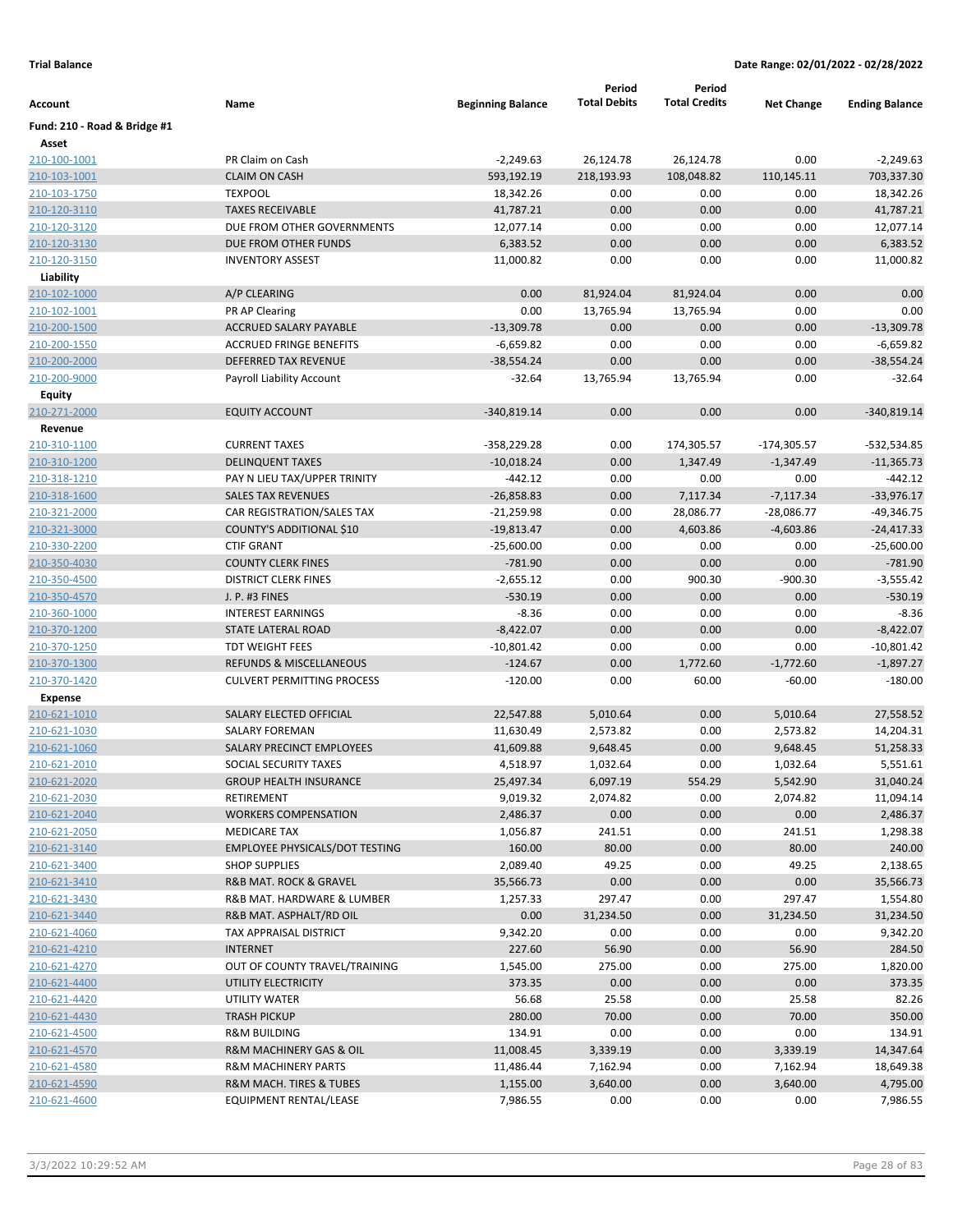|              |                                       |                          | Period              | Period               |                   |                       |
|--------------|---------------------------------------|--------------------------|---------------------|----------------------|-------------------|-----------------------|
| Account      | Name                                  | <b>Beginning Balance</b> | <b>Total Debits</b> | <b>Total Credits</b> | <b>Net Change</b> | <b>Ending Balance</b> |
| 210-621-4810 | <b>DUES</b>                           | 0.00                     | 35.00               | 0.00                 | 35.00             | 35.00                 |
| 210-621-4820 | <b>INSURANCE</b>                      | 3.221.00                 | 0.00                | 0.00                 | 0.00              | 3,221.00              |
| 210-621-4910 | <b>SOIL &amp; WATER CONSERVATION</b>  | 250.00                   | 0.00                | 0.00                 | 0.00              | 250.00                |
| 210-621-4940 | <b>FLOOD CONTROL SITE MAINTENANCE</b> | 0.00                     | 5.500.00            | 0.00                 | 5.500.00          | 5,500.00              |
| 210-621-5710 | PURCHASE OF MACH./EQUIP               | 0.00                     | 30,158.21           | 0.00                 | 30,158.21         | 30,158.21             |
|              | Fund 210 Total:                       | 0.00                     | 462.377.74          | 462.377.74           | 0.00              | 0.00                  |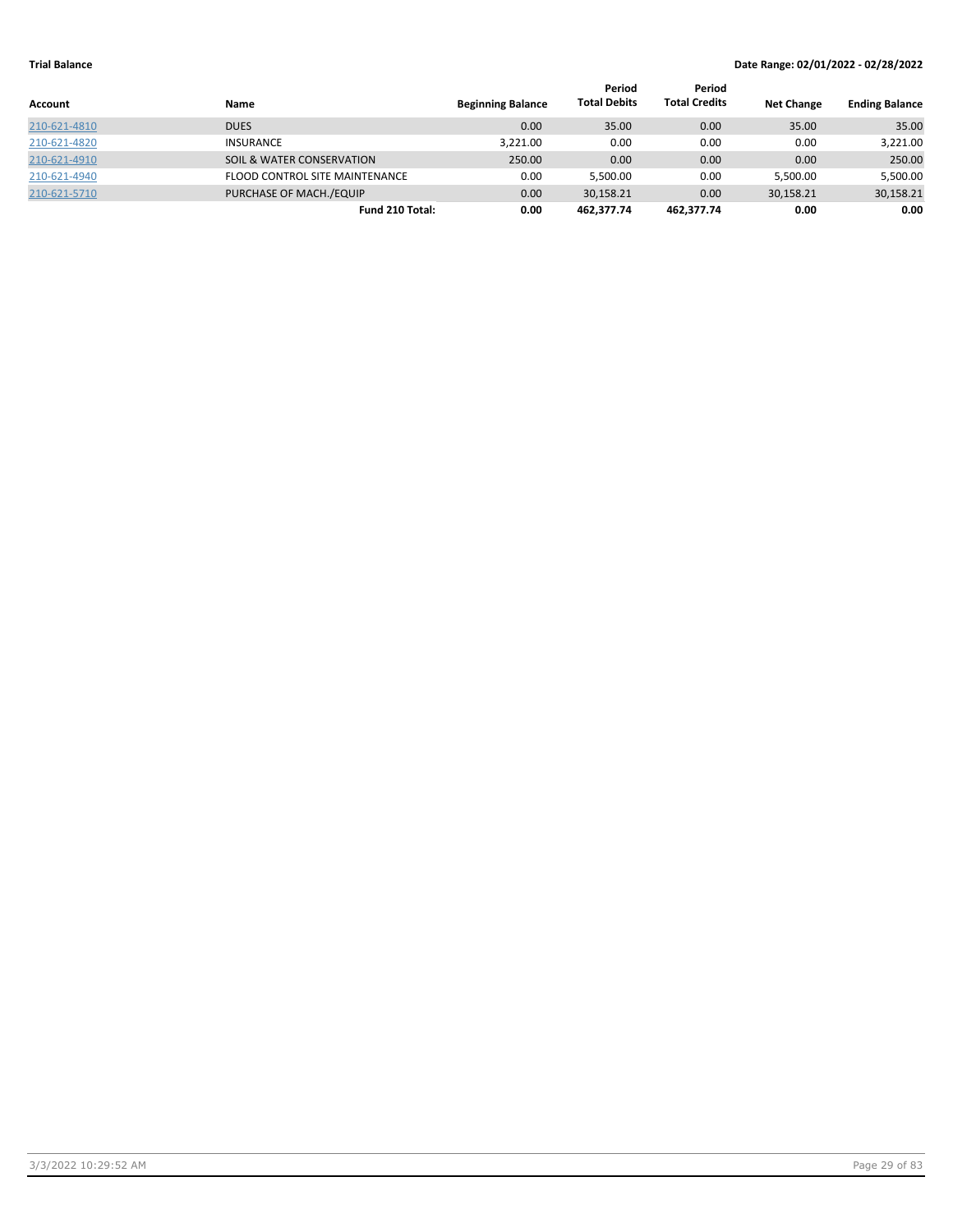|                              |                                    |                             | Period              | Period               |                   |                       |
|------------------------------|------------------------------------|-----------------------------|---------------------|----------------------|-------------------|-----------------------|
| Account                      | Name                               | <b>Beginning Balance</b>    | <b>Total Debits</b> | <b>Total Credits</b> | <b>Net Change</b> | <b>Ending Balance</b> |
| Fund: 220 - Road & Bridge #2 |                                    |                             |                     |                      |                   |                       |
| Asset                        |                                    |                             |                     |                      |                   |                       |
| 220-100-1001                 | PR Claim on Cash                   | $-2,924.06$                 | 36,754.65           | 36,754.65            | 0.00              | $-2,924.06$           |
| 220-103-1001                 | <b>CLAIM ON CASH</b>               | 495,506.70                  | 252,086.40          | 63,227.53            | 188,858.87        | 684,365.57            |
| 220-103-1750                 | <b>TEXPOOL</b>                     | 262,330.50                  | 0.00                | 0.00                 | 0.00              | 262,330.50            |
| 220-120-3110                 | <b>TAXES RECEIVABLE</b>            | 48,159.20                   | 0.00                | 0.00                 | 0.00              | 48,159.20             |
| 220-120-3120                 | DUE FROM OTHER GOVERNMENTS         | 13,600.01                   | 0.00                | 0.00                 | 0.00              | 13,600.01             |
| 220-120-3130                 | DUE FROM OTHER FUNDS               | 7,435.97                    | 0.00                | 0.00                 | 0.00              | 7,435.97              |
| 220-120-3150                 | <b>INVENTORY ASSEST</b>            | 21,044.05                   | 0.00                | 0.00                 | 0.00              | 21,044.05             |
| Liability                    |                                    |                             |                     |                      |                   |                       |
| 220-102-1000                 | A/P CLEARING                       | 0.00                        | 26,473.78           | 26,473.78            | 0.00              | 0.00                  |
| 220-102-1001                 | PR AP Clearing                     | 0.00                        | 20,624.67           | 20,624.67            | 0.00              | 0.00                  |
| 220-200-1500                 | ACCRUED SALARY PAYABLE             | $-15,293.17$                | 0.00                | 0.00                 | 0.00              | $-15,293.17$          |
| 220-200-1550                 | <b>ACCRUED FRINGE BENEFITS</b>     | $-8,360.25$                 | 0.00                | 0.00                 | 0.00              | $-8,360.25$           |
| 220-200-2000                 | DEFERRED TAX REVENUE               | $-44,392.56$                | 0.00                | 0.00                 | 0.00              | $-44,392.56$          |
| 220-200-9000                 | PAYROLL LIABILITY ACCOUNT          | 0.00                        | 20,624.67           | 20,624.67            | 0.00              | 0.00                  |
| Equity                       |                                    |                             |                     |                      |                   |                       |
| 220-271-2000                 | <b>EQUITY ACCOUNT</b>              | -594,750.65                 | 0.00                | 0.00                 | 0.00              | -594,750.65           |
| Revenue<br>220-310-1100      | <b>CURRENT TAXES</b>               |                             | 0.00                | 203,077.86           | $-203,077.86$     | -620,439.35           |
| 220-310-1200                 | <b>DELINQUENT TAXES</b>            | -417,361.49<br>$-11,671.90$ | 0.00                | 1,569.92             | $-1,569.92$       | $-13,241.82$          |
| 220-318-1210                 | PAY N LIEU TAX/UPPER TRINITY       | $-514.89$                   | 0.00                | 0.00                 | 0.00              | $-514.89$             |
| 220-318-1600                 | <b>SALES TAX REVENUES</b>          | $-31,279.40$                | 0.00                | 8,288.74             | $-8,288.74$       | $-39,568.14$          |
| 220-321-2000                 | CAR REGISTRATION/SALES TAX         | $-24,765.06$                | 0.00                | 32,717.39            | $-32,717.39$      | $-57,482.45$          |
| 220-321-3000                 | COUNTY'S ADDITIONAL \$10           | $-23,080.03$                | 0.00                | 5,362.85             | $-5,362.85$       | $-28,442.88$          |
| 220-350-4030                 | <b>COUNTY CLERK FINES</b>          | $-910.80$                   | 0.00                | 0.00                 | 0.00              | $-910.80$             |
| 220-350-4500                 | <b>DISTRICT CLERK FINES</b>        | $-3,092.88$                 | 0.00                | 1,048.74             | $-1,048.74$       | $-4,141.62$           |
| 220-350-4570                 | J. P. #3 FINES                     | $-617.61$                   | 0.00                | 0.00                 | 0.00              | $-617.61$             |
| 220-360-1000                 | <b>INTEREST EARNINGS</b>           | $-24.43$                    | 0.00                | 0.00                 | 0.00              | $-24.43$              |
| 220-370-1200                 | STATE LATERAL ROAD                 | $-9,810.60$                 | 0.00                | 0.00                 | 0.00              | $-9,810.60$           |
| 220-370-1250                 | <b>TDT WEIGHT FEES</b>             | $-12,582.22$                | 0.00                | 0.00                 | 0.00              | $-12,582.22$          |
| 220-370-1420                 | <b>CULVERT PERMITTING PROCESS</b>  | $-200.00$                   | 0.00                | 20.00                | $-20.00$          | $-220.00$             |
| 220-370-1450                 | REIMBURSEMENT OF MATERIALS         | $-50.00$                    | 0.00                | 0.00                 | 0.00              | $-50.00$              |
| <b>Expense</b>               |                                    |                             |                     |                      |                   |                       |
| 220-622-1010                 | SALARY ELECTED OFFICIAL            | 22,547.88                   | 5,010.64            | 0.00                 | 5,010.64          | 27,558.52             |
| 220-622-1030                 | <b>SALARY FOREMAN</b>              | 17,127.57                   | 2,617.60            | 0.00                 | 2,617.60          | 19,745.17             |
| 220-622-1050                 | SALARY SECRETARY                   | 1,134.00                    | 912.00              | 0.00                 | 912.00            | 2,046.00              |
| 220-622-1060                 | SALARY PRECINCT EMPLOYEES          | 63,233.92                   | 14,836.06           | 0.00                 | 14,836.06         | 78,069.98             |
| 220-622-2010                 | SOCIAL SECURITY TAXES              | 6,153.20                    | 1,375.45            | 0.00                 | 1,375.45          | 7,528.65              |
| 220-622-2020                 | <b>GROUP HEALTH INSURANCE</b>      | 35,466.96                   | 8,866.74            | 0.00                 | 8,866.74          | 44,333.70             |
| 220-622-2030                 | RETIREMENT                         | 12,383.29                   | 2,814.50            | 0.00                 | 2,814.50          | 15,197.79             |
| 220-622-2040                 | <b>WORKERS COMPENSATION</b>        | 2,789.44                    | 0.00                | 0.00                 | 0.00              | 2,789.44              |
| 220-622-2050                 | MEDICARE TAX                       | 1,438.95                    | 321.66              | 0.00                 | 321.66            | 1,760.61              |
| 220-622-3400                 | <b>SHOP SUPPLIES</b>               | 1,808.18                    | 240.13              | 0.90                 | 239.23            | 2,047.41              |
| 220-622-3410                 | R&B MAT. ROCK & GRAVEL             | 40,369.09                   | 9,872.71            | 0.00                 | 9,872.71          | 50,241.80             |
| 220-622-3420                 | <b>R&amp;B MAT. CULVERTS</b>       | 16,055.84                   | 1,299.99            | 0.00                 | 1,299.99          | 17,355.83             |
| 220-622-3430                 | R&B MAT. HARDWARE & LUMBER         | 328.41                      | 0.00                | 0.00                 | 0.00              | 328.41                |
| 220-622-3440                 | R&B MAT. ASPHALT/RD OIL            | 19,632.92                   | 2,297.46            | 0.00                 | 2,297.46          | 21,930.38             |
| 220-622-4060                 | TAX APPRAISAL DISTRICT             | 10,882.42                   | 0.00                | 0.00                 | 0.00              | 10,882.42             |
| 220-622-4210                 | <b>INTERNET</b>                    | 327.80                      | 81.95               | 0.00                 | 81.95             | 409.75                |
| 220-622-4270                 | OUT OF COUNTY TRAVEL/TRAINING      | 119.32                      | 0.00                | 0.00                 | 0.00              | 119.32                |
| 220-622-4300                 | <b>BIDS, NOTICES &amp; PERMITS</b> | 123.90                      | 0.00                | 0.00                 | 0.00              | 123.90                |
| 220-622-4400                 | UTILITY ELECTRICITY                | 568.88                      | 164.78              | 0.00                 | 164.78            | 733.66                |
| 220-622-4410                 | UTILITY GAS                        | 350.00                      | 224.49              | 0.00                 | 224.49            | 574.49                |
| 220-622-4420                 | UTILITY WATER                      | 269.21                      | 89.00               | 0.00                 | 89.00             | 358.21                |
| 220-622-4500                 | <b>R&amp;M BUILDING</b>            | 432.44                      | 1,956.84            | 0.00                 | 1,956.84          | 2,389.28              |
| 220-622-4570                 | R&M MACHINERY GAS & OIL            | 25,689.17                   | 218.96              | 0.00                 | 218.96            | 25,908.13             |
| 220-622-4580                 | <b>R&amp;M MACHINERY PARTS</b>     | 28,280.24                   | 4,567.86            | 0.00                 | 4,567.86          | 32,848.10             |
| 220-622-4590                 | R&M MACH. TIRES & TUBES            | 2,538.96                    | 1,423.71            | 0.00                 | 1,423.71          | 3,962.67              |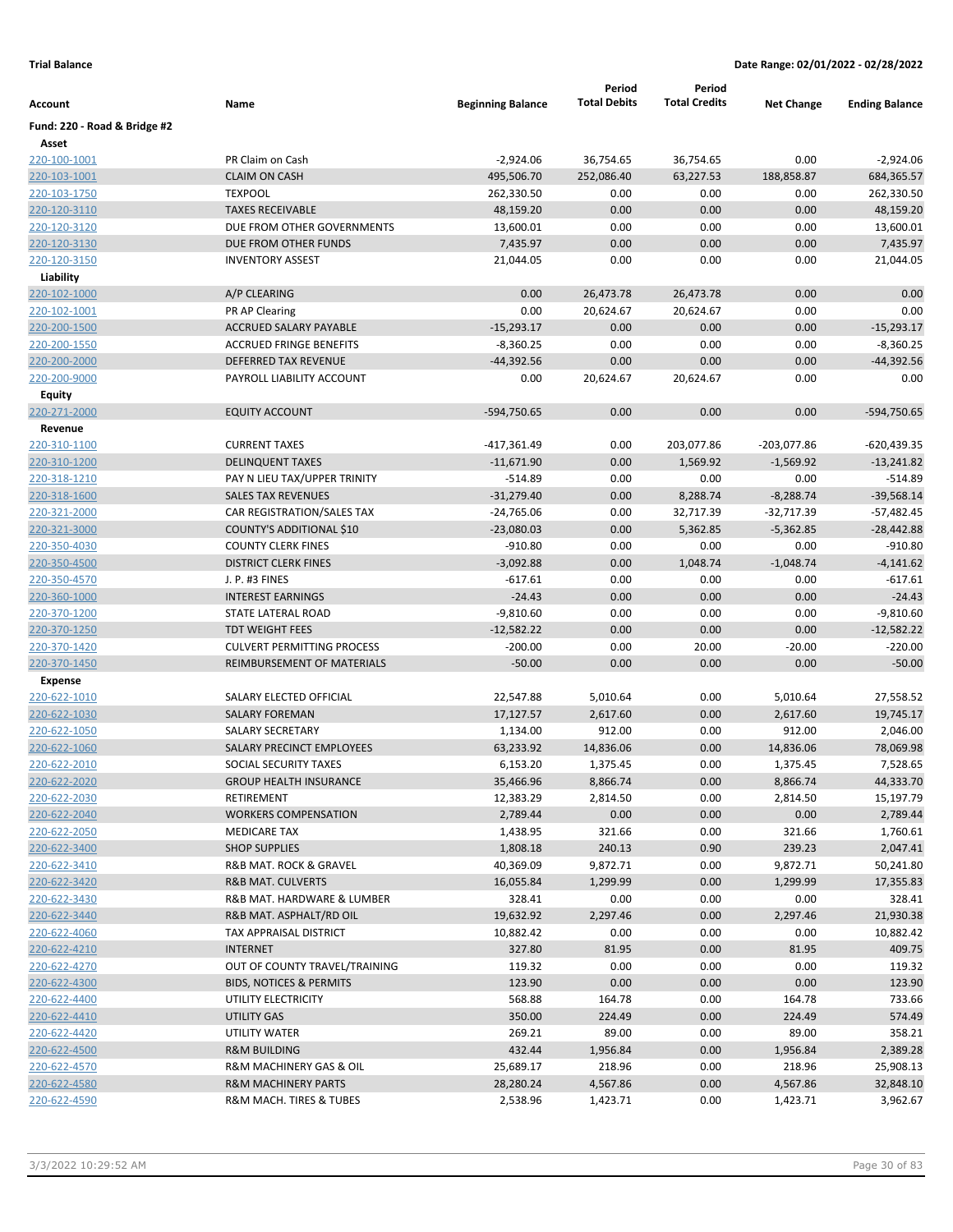| Account      | <b>Name</b>                           | <b>Beginning Balance</b> | Period<br><b>Total Debits</b> | Period<br><b>Total Credits</b> | <b>Net Change</b> | <b>Ending Balance</b> |
|--------------|---------------------------------------|--------------------------|-------------------------------|--------------------------------|-------------------|-----------------------|
| 220-622-4600 | <b>EQUIPMENT RENTAL/LEASE</b>         | 6,000.00                 | 0.00                          | 0.00                           | 0.00              | 6,000.00              |
| 220-622-4810 | <b>DUES</b>                           | 0.00                     | 35.00                         | 0.00                           | 35.00             | 35.00                 |
| 220-622-4820 | <b>INSURANCE</b>                      | 6,362.33                 | 0.00                          | 0.00                           | 0.00              | 6,362.33              |
| 220-622-4910 | SOIL & WATER CONSERVATION             | 250.00                   | 0.00                          | 0.00                           | 0.00              | 250.00                |
| 220-622-4940 | <b>FLOOD CONTROL SITE MAINTENANCE</b> | 0.00                     | 4,000.00                      | 0.00                           | 4,000.00          | 4,000.00              |
| 220-622-5710 | PURCHASE OF MACH./EQUIP               | 30,000.00                | 0.00                          | 0.00                           | 0.00              | 30,000.00             |
| 220-622-5711 | PURCHASE OF SMALL EQUIPMENT           | 941.25                   | 0.00                          | 0.00                           | 0.00              | 941.25                |
|              | Fund 220 Total:                       | 0.00                     | 419.791.70                    | 419.791.70                     | 0.00              | 0.00                  |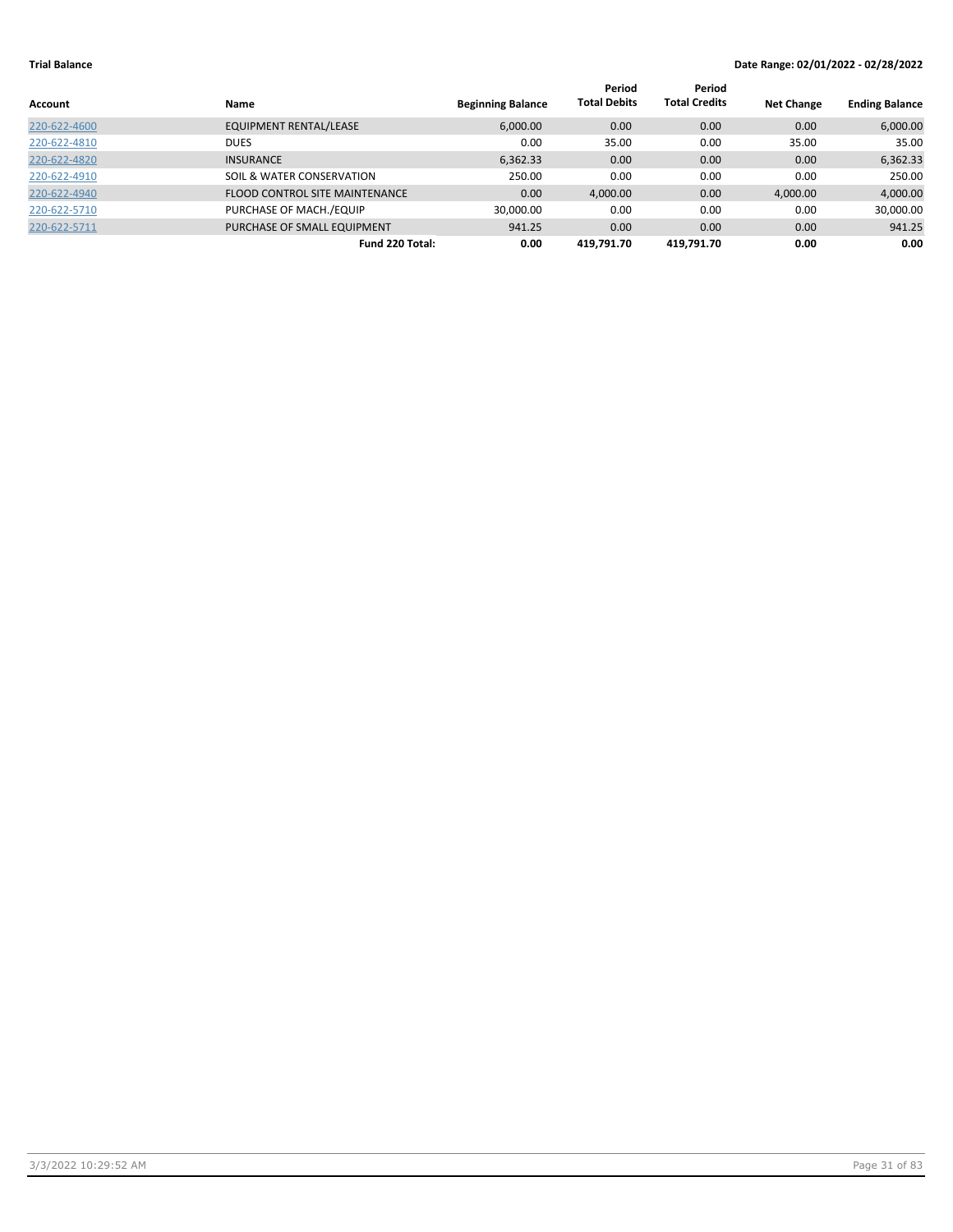|                |                                                   |                 |                          | Period              | Period               |                   |                       |
|----------------|---------------------------------------------------|-----------------|--------------------------|---------------------|----------------------|-------------------|-----------------------|
| <b>Account</b> | Name                                              |                 | <b>Beginning Balance</b> | <b>Total Debits</b> | <b>Total Credits</b> | <b>Net Change</b> | <b>Ending Balance</b> |
|                | Fund: 221 - Raw Water Pipeline Road and Bridge #2 |                 |                          |                     |                      |                   |                       |
| Asset          |                                                   |                 |                          |                     |                      |                   |                       |
| 221-103-1001   | <b>CLAIM ON CASH</b>                              |                 | 4.066.34                 | 0.00                | 0.00                 | 0.00              | 4,066.34              |
| Equity         |                                                   |                 |                          |                     |                      |                   |                       |
| 221-271-2000   | <b>EQUITY ACCOUNT</b>                             |                 | $-4.066.34$              | 0.00                | 0.00                 | 0.00              | $-4,066.34$           |
|                |                                                   | Fund 221 Total: | 0.00                     | 0.00                | 0.00                 | 0.00              | 0.00                  |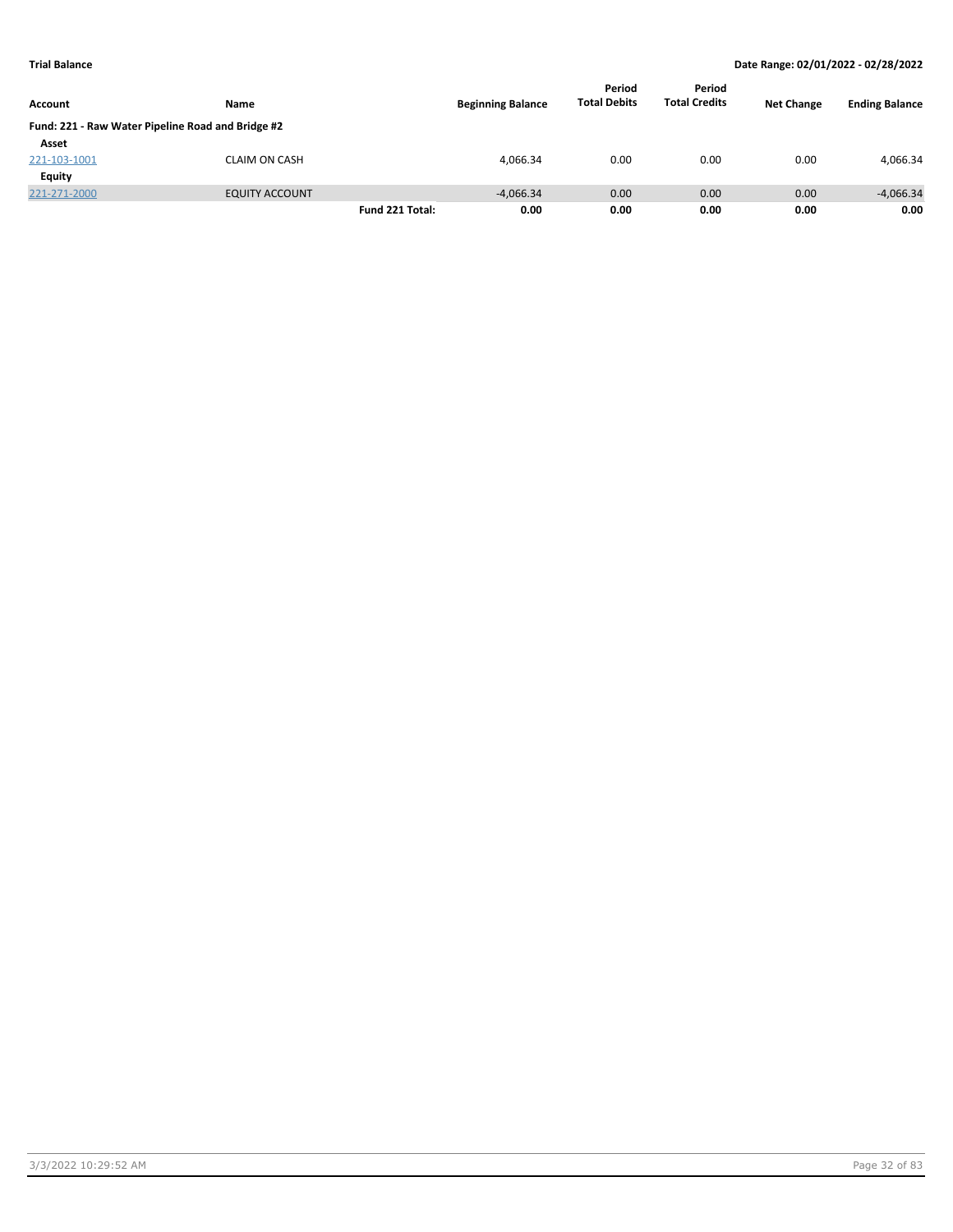| Account                      | Name                                  | <b>Beginning Balance</b> | Period<br><b>Total Debits</b> | Period<br><b>Total Credits</b> | <b>Net Change</b> | <b>Ending Balance</b> |
|------------------------------|---------------------------------------|--------------------------|-------------------------------|--------------------------------|-------------------|-----------------------|
| Fund: 230 - Road & Bridge #3 |                                       |                          |                               |                                |                   |                       |
| Asset                        |                                       |                          |                               |                                |                   |                       |
| 230-100-1001                 | PR Claim on Cash                      | $-2,723.22$              | 37,599.77                     | 37,599.77                      | 0.00              | $-2,723.22$           |
| 230-103-1001                 | <b>CLAIM ON CASH</b>                  | 776,162.22               | 379,778.44                    | 69,954.35                      | 309,824.09        | 1,085,986.31          |
| 230-103-1750                 | <b>TEXPOOL</b>                        | 621,617.46               | 0.00                          | 0.00                           | 0.00              | 621,617.46            |
| 230-120-3110                 | <b>TAXES RECEIVABLE</b>               | 72,242.20                | 0.00                          | 0.00                           | 0.00              | 72,242.20             |
| 230-120-3120                 | DUE FROM OTHER GOVERNMENTS            | 21,102.46                | 0.00                          | 0.00                           | 0.00              | 21,102.46             |
| 230-120-3130                 | DUE FROM OTHER FUNDS                  | 11,153.98                | 0.00                          | 0.00                           | 0.00              | 11,153.98             |
| 230-120-3150                 | <b>INVENTORY ASSEST</b>               | 34,871.50                | 0.00                          | 0.00                           | 0.00              | 34,871.50             |
| Liability                    |                                       |                          |                               |                                |                   |                       |
| 230-102-1000                 | A/P CLEARING                          | 0.00                     | 32,354.58                     | 32,354.58                      | 0.00              | 0.00                  |
| 230-102-1001                 | PR AP Clearing                        | 0.00                     | 18,625.12                     | 18,625.12                      | 0.00              | 0.00                  |
| 230-200-1500                 | ACCRUED SALARY PAYABLE                | $-19,989.44$             | 0.00                          | 0.00                           | 0.00              | $-19,989.44$          |
| 230-200-1550                 | <b>ACCRUED FRINGE BENEFITS</b>        | $-9,980.79$              | 0.00                          | 0.00                           | 0.00              | $-9,980.79$           |
| 230-200-2000                 | DEFERRED TAX REVENUE                  | $-66,592.61$             | 0.00                          | 0.00                           | 0.00              | $-66,592.61$          |
| 230-200-9000                 | Payroll Liability Account             | $-160.79$                | 18,625.12                     | 18,625.12                      | 0.00              | $-160.79$             |
| 230-200-9100                 | SYSTEM ADDED LIABILITY LINE-ITEM      | $-26,500.00$             | 0.00                          | 0.00                           | 0.00              | $-26,500.00$          |
| <b>Equity</b>                |                                       |                          |                               |                                |                   |                       |
| 230-271-2000                 | <b>EQUITY ACCOUNT</b>                 | -1,032,426.12            | 0.00                          | 0.00                           | 0.00              | $-1,032,426.12$       |
| Revenue                      |                                       |                          |                               |                                |                   |                       |
| 230-310-1100                 | <b>CURRENT TAXES</b>                  | $-626,002.32$            | 0.00                          | 304,597.35                     | $-304,597.35$     | -930,599.67           |
| 230-310-1200                 | <b>DELINQUENT TAXES</b>               | $-17,506.76$             | 0.00                          | 2,354.72                       | $-2,354.72$       | $-19,861.48$          |
| 230-318-1210                 | PAY N LIEU TAX/UPPER TRINITY          | $-772.43$                | 0.00                          | 0.00                           | 0.00              | $-772.43$             |
| 230-318-1600                 | <b>SALES TAX REVENUES</b>             | $-46,925.08$             | 0.00                          | 12,434.70                      | $-12,434.70$      | $-59,359.78$          |
| 230-321-2000                 | CAR REGISTRATION/SALES TAX            | $-37,147.61$             | 0.00                          | 49,076.08                      | $-49,076.08$      | $-86,223.69$          |
| 230-321-3000                 | COUNTY'S ADDITIONAL \$10              | $-34,620.00$             | 0.00                          | 8,044.30                       | $-8,044.30$       | -42,664.30            |
| <u>230-330-2200</u>          | <b>CTIF GRANT</b>                     | $-28,000.00$             | 0.00                          | 0.00                           | 0.00              | $-28,000.00$          |
| 230-350-4030                 | <b>COUNTY CLERK FINES</b>             | $-1,366.21$              | 0.00                          | 0.00                           | 0.00              | $-1,366.21$           |
| 230-350-4500                 | <b>DISTRICT CLERK FINES</b>           | $-4,639.32$              | 0.00                          | 1,573.11                       | $-1,573.11$       | $-6,212.43$           |
| 230-350-4570                 | J. P. #3 FINES                        | $-926.42$                | 0.00                          | 0.00                           | 0.00              | $-926.42$             |
| 230-360-1000                 | <b>INTEREST EARNINGS</b>              | $-50.64$                 | 0.00                          | 0.00                           | 0.00              | $-50.64$              |
| 230-370-1200                 | STATE LATERAL ROAD                    | $-14,715.90$             | 0.00                          | 0.00                           | 0.00              | $-14,715.90$          |
| 230-370-1250                 | <b>TDT WEIGHT FEES</b>                | $-18,873.34$             | 0.00                          | 0.00                           | 0.00              | $-18,873.34$          |
| 230-370-1300                 | <b>REFUNDS &amp; MISCELLANEOUS</b>    | $-965.41$                | 0.00                          | 396.32                         | $-396.32$         | $-1,361.73$           |
| 230-370-1380                 | SALE OF SCRAP IRON                    | $-1,207.00$              | 0.00                          | 0.00                           | 0.00              | $-1,207.00$           |
| 230-370-1420                 | <b>CULVERT PERMITTING PROCESS</b>     | $-120.00$                | 0.00                          | 0.00                           | 0.00              | $-120.00$             |
| 230-370-1450                 | REIMBURSEMENT OF MATERIALS            | $-2,512.70$              | 0.00                          | 1,195.87                       | $-1,195.87$       | $-3,708.57$           |
| <b>Expense</b>               |                                       |                          |                               |                                |                   |                       |
| 230-623-1010                 | SALARY ELECTED OFFICIAL               | 22,547.88                | 5,010.64                      | 0.00                           | 5,010.64          | 27,558.52             |
| 230-623-1030                 | SALARY FOREMAN                        | 11,984.49                | 2,663.22                      | 0.00                           | 2,663.22          | 14,647.71             |
| 230-623-1050                 | SALARY SECRETARY                      | 3,432.00                 | 576.00                        | 0.00                           | 576.00            | 4,008.00              |
| 230-623-1060                 | SALARY PRECINCT EMPLOYEES             | 84,916.57                | 16,691.29                     | 0.00                           | 16,691.29         | 101,607.86            |
| 230-623-2010                 | SOCIAL SECURITY TAXES                 | 7,579.80                 | 1,537.73                      | 0.00                           | 1,537.73          | 9,117.53              |
| 230-623-2020                 | <b>GROUP HEALTH INSURANCE</b>         | 41,010.42                | 8,866.88                      | 1,108.58                       | 7,758.30          | 48,768.72             |
| 230-623-2030                 | RETIREMENT                            | 14,620.97                | 3,002.94                      | 0.00                           | 3,002.94          | 17,623.91             |
| 230-623-2040                 | <b>WORKERS COMPENSATION</b>           | 3,678.69                 | 0.00                          | 0.00                           | 0.00              | 3,678.69              |
| 230-623-2050                 | <b>MEDICARE TAX</b>                   | 1,772.73                 | 359.65                        | 0.00                           | 359.65            | 2,132.38              |
| 230-623-3100                 | <b>OFFICE SUPPLIES</b>                | 188.35                   | 0.00                          | 0.00                           | 0.00              | 188.35                |
| 230-623-3140                 | <b>EMPLOYEE PHYSICALS/DOT TESTING</b> | 80.00                    | 80.00                         | 0.00                           | 80.00             | 160.00                |
| 230-623-3400                 | <b>SHOP SUPPLIES</b>                  | 617.15                   | 40.98                         | 0.00                           | 40.98             | 658.13                |
| 230-623-3410                 | R&B MAT. ROCK & GRAVEL                | 38,423.06                | 7,559.88                      | 0.00                           | 7,559.88          | 45,982.94             |
| 230-623-3420                 | <b>R&amp;B MAT. CULVERTS</b>          | 11,376.00                | 0.00                          | 0.00                           | 0.00              | 11,376.00             |
| 230-623-3430                 | R&B MAT. HARDWARE & LUMBER            | 987.97                   | 2,874.39                      | 0.00                           | 2,874.39          | 3,862.36              |
| 230-623-3440                 | R&B MAT. ASPHALT/RD OIL               | 18,364.78                | 0.00                          | 0.00                           | 0.00              | 18,364.78             |
| 230-623-3460                 | <b>CTIF EXPENDITURES</b>              | 35,581.26                | 0.00                          | 0.00                           | 0.00              | 35,581.26             |
| 230-623-3500                 | <b>DEBRIS REMOVAL</b>                 | 469.45                   | 469.45                        | 0.00                           | 469.45            | 938.90                |
| 230-623-4060                 | TAX APPRAISAL DISTRICT                | 16,323.63                | 0.00                          | 0.00                           | 0.00              | 16,323.63             |
| 230-623-4210                 | <b>INTERNET</b>                       | 327.80                   | 81.95                         | 0.00                           | 81.95             | 409.75                |
| 230-623-4270                 | OUT OF COUNTY TRAVEL/TRAINING         | 50.00                    | 0.00                          | 0.00                           | 0.00              | 50.00                 |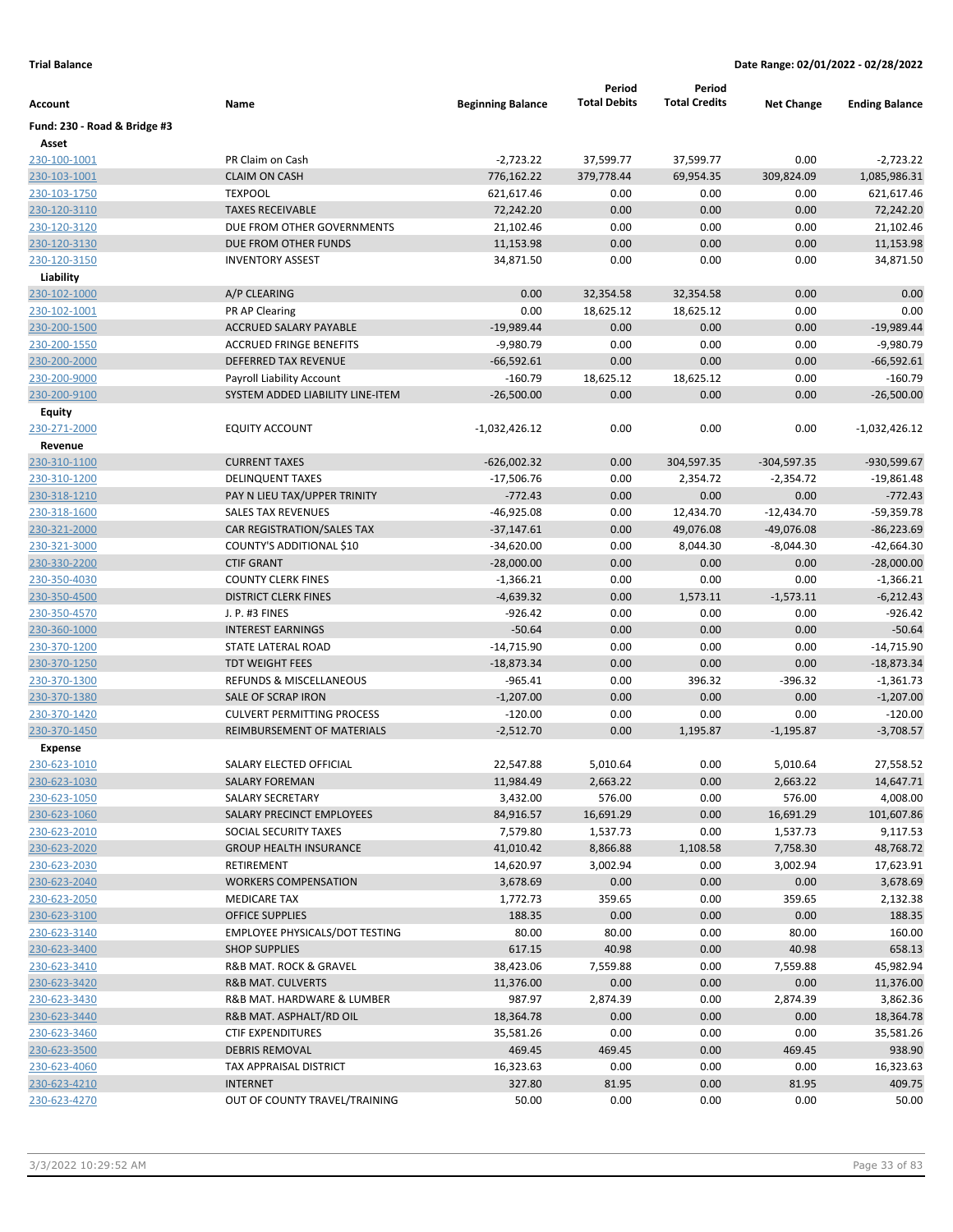| <b>Account</b> | Name                                   | <b>Beginning Balance</b> | Period<br><b>Total Debits</b> | Period<br><b>Total Credits</b> | <b>Net Change</b> | <b>Ending Balance</b> |
|----------------|----------------------------------------|--------------------------|-------------------------------|--------------------------------|-------------------|-----------------------|
| 230-623-4300   | <b>BIDS, NOTICES &amp; PERMITS</b>     | 940.72                   | 180.50                        | 0.00                           | 180.50            | 1,121.22              |
| 230-623-4350   | PRINTING                               | 75.00                    | 0.00                          | 0.00                           | 0.00              | 75.00                 |
| 230-623-4400   | UTILITY ELECTRICITY                    | 811.40                   | 247.73                        | 0.00                           | 247.73            | 1,059.13              |
| 230-623-4420   | UTILITY WATER                          | 96.67                    | 32.16                         | 0.00                           | 32.16             | 128.83                |
| 230-623-4430   | <b>TRASH PICK-UP</b>                   | 280.00                   | 70.00                         | 0.00                           | 70.00             | 350.00                |
| 230-623-4500   | <b>R&amp;M BUILDING</b>                | 0.00                     | 3,142.30                      | 0.00                           | 3,142.30          | 3,142.30              |
| 230-623-4570   | <b>R&amp;M MACHINERY GAS &amp; OIL</b> | 34,218.48                | 13,924.06                     | 0.00                           | 13,924.06         | 48,142.54             |
| 230-623-4580   | <b>R&amp;M MACHINERY PARTS</b>         | 27,910.01                | 2,973.01                      | 0.00                           | 2,973.01          | 30,883.02             |
| 230-623-4590   | R&M MACH. TIRES & TUBES                | 3,128.68                 | 90.00                         | 0.00                           | 90.00             | 3,218.68              |
| 230-623-4600   | <b>EQUIPMENT RENTAL/LEASE</b>          | 6,000.00                 | 0.00                          | 0.00                           | 0.00              | 6,000.00              |
| 230-623-4800   | <b>BOND</b>                            | 0.00                     | 150.00                        | 0.00                           | 150.00            | 150.00                |
| 230-623-4810   | <b>DUES</b>                            | 0.00                     | 35.00                         | 0.00                           | 35.00             | 35.00                 |
| 230-623-4820   | <b>INSURANCE</b>                       | 5,373.33                 | 0.00                          | 0.00                           | 0.00              | 5,373.33              |
| 230-623-4910   | SOIL & WATER CONSERVATION              | 250.00                   | 0.00                          | 0.00                           | 0.00              | 250.00                |
| 230-623-5710   | PURCHASE OF MACH./EQUIP                | 64,157.00                | 0.00                          | 0.00                           | 0.00              | 64,157.00             |
| 230-623-5711   | PURCHASE OF SMALL EQUIPMENT            | 0.00                     | 297.18                        | 0.00                           | 297.18            | 297.18                |
|                | Fund 230 Total:                        | 0.00                     | 557,939.97                    | 557,939.97                     | 0.00              | 0.00                  |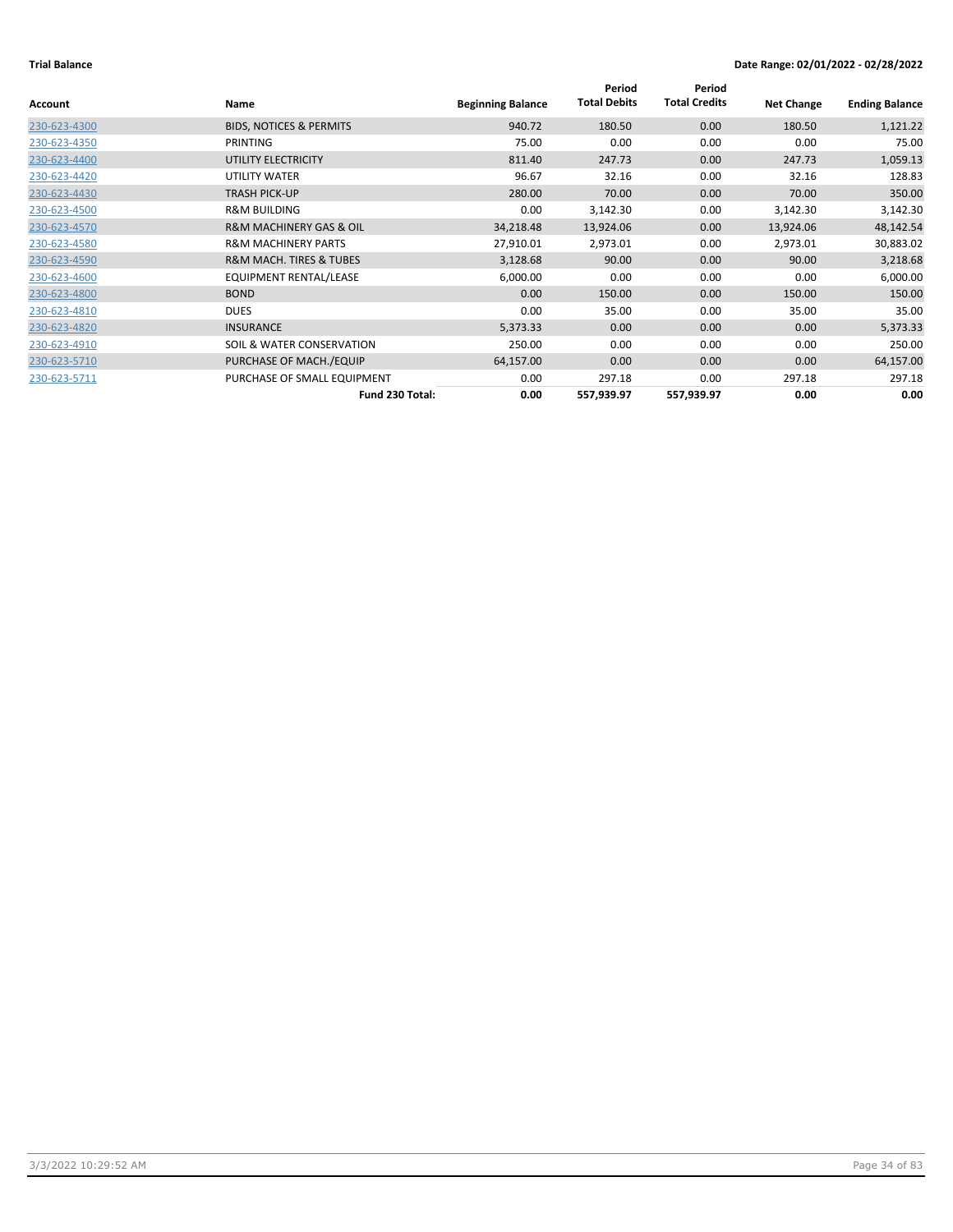| <b>Account</b>                                        | <b>Name</b>           |                 | <b>Beginning Balance</b> | Period<br><b>Total Debits</b> | Period<br><b>Total Credits</b> | <b>Net Change</b> | <b>Ending Balance</b> |
|-------------------------------------------------------|-----------------------|-----------------|--------------------------|-------------------------------|--------------------------------|-------------------|-----------------------|
| Fund: 231 - Lake Road Impact/Raw Water PipelinePct. 3 |                       |                 |                          |                               |                                |                   |                       |
| Asset                                                 |                       |                 |                          |                               |                                |                   |                       |
| 231-103-1001                                          | <b>CLAIM ON CASH</b>  |                 | 393,546.11               | 0.00                          | 0.00                           | 0.00              | 393,546.11            |
| <b>Equity</b>                                         |                       |                 |                          |                               |                                |                   |                       |
| 231-271-2000                                          | <b>EQUITY ACCOUNT</b> |                 | $-393,546.11$            | 0.00                          | 0.00                           | 0.00              | $-393,546.11$         |
|                                                       |                       | Fund 231 Total: | 0.00                     | 0.00                          | 0.00                           | 0.00              | 0.00                  |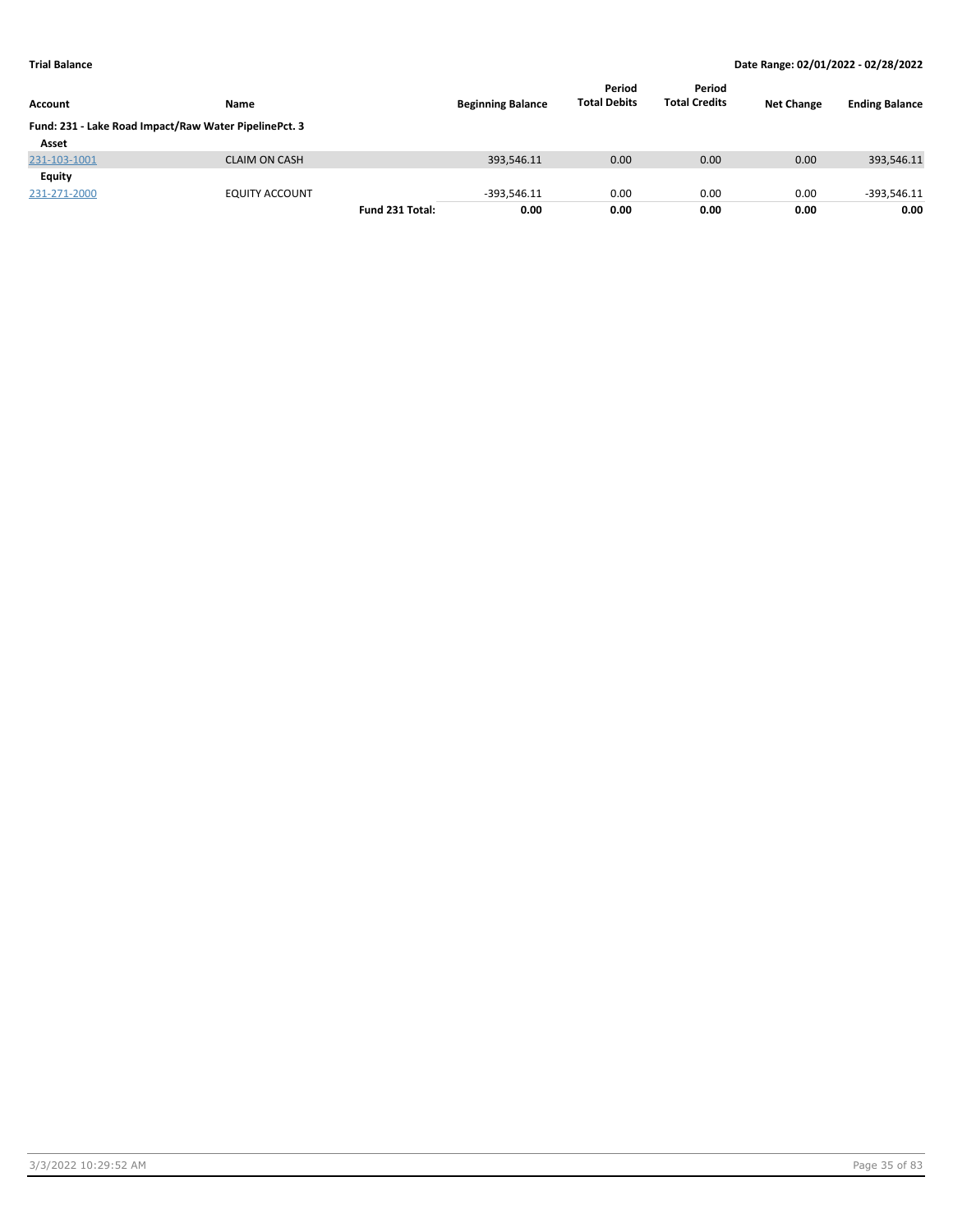|                              |                                                             |                          | Period                | Period               |                       |                       |
|------------------------------|-------------------------------------------------------------|--------------------------|-----------------------|----------------------|-----------------------|-----------------------|
| Account                      | Name                                                        | <b>Beginning Balance</b> | <b>Total Debits</b>   | <b>Total Credits</b> | <b>Net Change</b>     | <b>Ending Balance</b> |
| Fund: 240 - Road & Bridge #4 |                                                             |                          |                       |                      |                       |                       |
| Asset                        |                                                             |                          |                       |                      |                       |                       |
| 240-100-1001                 | PR Claim on Cash                                            | $-1,647.08$              | 34,945.91             | 34,945.91            | 0.00                  | $-1,647.08$           |
| <u>240-103-1001</u>          | <b>CLAIM ON CASH</b>                                        | 689,266.88               | 216,309.83            | 68,650.67            | 147,659.16            | 836,926.04            |
| 240-103-1750                 | <b>TEXPOOL</b>                                              | 109,857.20               | 0.00                  | 0.00                 | 0.00                  | 109,857.20            |
| 240-120-3110                 | <b>TAXES RECEIVABLE</b>                                     | 40,841.04                | 0.00                  | 0.00                 | 0.00                  | 40,841.04             |
| <u>240-120-3120</u>          | DUE FROM OTHER GOVERNMENTS                                  | 12,012.00                | 0.00                  | 0.00                 | 0.00                  | 12,012.00             |
| 240-120-3130                 | DUE FROM OTHER FUNDS                                        | 6,349.09                 | 0.00                  | 0.00                 | 0.00                  | 6,349.09              |
| 240-120-3150                 | <b>INVENTORY ASSEST</b>                                     | 14,653.75                | 0.00                  | 0.00                 | 0.00                  | 14,653.75             |
| Liability                    |                                                             |                          |                       |                      |                       |                       |
| 240-102-1000                 | A/P CLEARING                                                | 0.00                     | 33,704.76             | 33,704.76            | 0.00                  | 0.00                  |
| 240-102-1001                 | <b>PR AP Clearing</b>                                       | 0.00                     | 17,339.84             | 17,339.84            | 0.00                  | 0.00                  |
| 240-200-1500                 | ACCRUED SALARY PAYABLE                                      | $-10,288.20$             | 0.00                  | 0.00                 | 0.00                  | $-10,288.20$          |
| 240-200-1550                 | <b>ACCRUED FRINGE BENEFITS</b>                              | $-5,602.97$              | 0.00                  | 0.00                 | 0.00                  | $-5,602.97$           |
| 240-200-2000                 | DEFERRED TAX REVENUE                                        | $-37,624.65$             | 0.00                  | 0.00                 | 0.00                  | $-37,624.65$          |
| 240-200-9000                 | Payroll Liability Account                                   | $-2,136.36$              | 17,339.84             | 17,339.84            | 0.00                  | $-2,136.36$           |
| <b>Equity</b>                |                                                             |                          |                       |                      |                       |                       |
| 240-271-2000                 | <b>EQUITY ACCOUNT</b>                                       | -569,440.25              | 0.00                  | 0.00                 | 0.00                  | -569,440.25           |
| Revenue                      |                                                             |                          |                       |                      |                       |                       |
| 240-310-1100                 | <b>CURRENT TAXES</b>                                        | $-356,391.41$            | 0.00                  | 173,411.29           | $-173,411.29$         | -529,802.70           |
| 240-310-1200                 | <b>DELINQUENT TAXES</b>                                     | $-9,966.83$              | 0.00                  | 1,340.58             | $-1,340.58$           | $-11,307.41$          |
| 240-318-1210                 | PAY N LIEU TAX/UPPER TRINITY                                | $-439.76$                | 0.00                  | 0.00                 | 0.00                  | $-439.76$             |
| 240-318-1600                 | <b>SALES TAX REVENUES</b>                                   | $-26,715.08$             | 0.00                  | 7,079.24             | $-7,079.24$           | $-33,794.32$          |
| 240-321-2000                 | CAR REGISTRATION/SALES TAX                                  | $-21,145.24$             | 0.00                  | 27,935.20            | -27,935.20            | $-49,080.44$          |
| 240-321-3000                 | COUNTY'S ADDITIONAL \$10                                    | $-19,706.50$             | 0.00                  | 4,578.99             | $-4,578.99$           | $-24,285.49$          |
| 240-350-4030                 | <b>COUNTY CLERK FINES</b>                                   | $-777.67$                | 0.00                  | 0.00                 | 0.00                  | $-777.67$             |
| 240-350-4500                 | <b>DISTRICT CLERK FINES</b>                                 | $-2,640.79$              | 0.00                  | 895.45               | $-895.45$             | $-3,536.24$           |
| 240-350-4570                 | J. P. #3 FINES                                              | $-527.34$                | 0.00                  | 0.00                 | 0.00                  | $-527.34$             |
| 240-360-1000                 | <b>INTEREST EARNINGS</b>                                    | $-13.89$                 | 0.00                  | 0.00                 | 0.00                  | $-13.89$              |
| 240-370-1200                 | STATE LATERAL ROAD                                          | $-8,376.61$              | 0.00                  | 0.00                 | 0.00                  | $-8,376.61$           |
| 240-370-1250                 | <b>TDT WEIGHT FEES</b>                                      | $-10,743.12$             | 0.00                  | 0.00                 | 0.00                  | $-10,743.12$          |
| 240-370-1300                 | <b>REFUNDS &amp; MISCELLANEOUS</b>                          | 0.00                     | 0.00                  | 1,069.08             | $-1,069.08$           | $-1,069.08$           |
| 240-370-1450                 | REIMBURSEMENT OF MATERIALS                                  | $-2,350.00$              | 0.00                  | 0.00                 | 0.00                  | $-2,350.00$           |
| 240-370-1460                 | SALE OF RECYCLED MATERIALS                                  | $-1,425.70$              | 0.00                  | 0.00                 | 0.00                  | $-1,425.70$           |
| Expense                      | SALARY ELECTED OFFICIAL                                     |                          |                       |                      |                       |                       |
| 240-624-1010                 | <b>SALARY FOREMAN</b>                                       | 22,547.88                | 5,010.64              | 0.00                 | 5,010.64<br>2,835.37  | 27,558.52             |
| 240-624-1030                 |                                                             | 7,088.40                 | 2,835.37              | 0.00                 |                       | 9,923.77              |
| 240-624-1050                 | <b>SALARY SECRETARY</b><br><b>SALARY PRECINCT EMPLOYEES</b> | 2,429.05                 | 1,639.61<br>12,603.53 | 0.00<br>0.00         | 1,639.61<br>12,603.53 | 4,068.66<br>66,805.31 |
| 240-624-1060<br>240-624-2010 | SOCIAL SECURITY TAXES                                       | 54,201.78<br>5,348.87    | 1,368.75              | 0.00                 | 1,368.75              | 6,717.62              |
| 240-624-2020                 | <b>GROUP HEALTH INSURANCE</b>                               | 31,040.24                | 8,508.35              | 0.00                 | 8,508.35              | 39,548.59             |
| 240-624-2030                 | <b>RETIREMENT</b>                                           | 10,268.14                | 2,659.52              | 0.00                 | 2,659.52              | 12,927.66             |
| 240-624-2040                 | <b>WORKERS COMPENSATION</b>                                 | 2,537.00                 | 0.00                  | 0.00                 | 0.00                  | 2,537.00              |
| 240-624-2050                 | <b>MEDICARE TAX</b>                                         | 1,251.05                 | 320.14                | 0.00                 | 320.14                | 1,571.19              |
| 240-624-3100                 | <b>OFFICE SUPPLIES</b>                                      | 169.24                   | 0.00                  | 0.00                 | 0.00                  | 169.24                |
| 240-624-3140                 | <b>EMPLOYEE PHYSICALS/DOT TESTING</b>                       | 80.00                    | 0.00                  | 0.00                 | 0.00                  | 80.00                 |
| 240-624-3400                 | <b>SHOP SUPPLIES</b>                                        | 522.50                   | 0.00                  | 0.00                 | 0.00                  | 522.50                |
| 240-624-3410                 | R&B MAT. ROCK & GRAVEL                                      | 22,112.85                | 6,699.26              | 0.00                 | 6,699.26              | 28,812.11             |
| 240-624-3430                 | R&B MAT. HARDWARE & LUMBER                                  | 0.00                     | 9.99                  | 0.00                 | 9.99                  | 9.99                  |
| 240-624-3440                 | R&B MAT. ASPHALT/RD OIL                                     | 14,529.94                | 8,173.63              | 0.00                 | 8,173.63              | 22,703.57             |
| 240-624-3950                 | <b>UNIFORMS</b>                                             | 455.00                   | 140.00                | 0.00                 | 140.00                | 595.00                |
| 240-624-4060                 | TAX APPRAISAL DISTRICT                                      | 9,291.77                 | 0.00                  | 0.00                 | 0.00                  | 9,291.77              |
| 240-624-4210                 | <b>INTERNET</b>                                             | 375.76                   | 93.94                 | 0.00                 | 93.94                 | 469.70                |
| 240-624-4400                 | UTILITY ELECTRICITY                                         | 687.00                   | 112.11                | 0.00                 | 112.11                | 799.11                |
| 240-624-4410                 | UTILITY GAS                                                 | 253.27                   | 109.78                | 0.00                 | 109.78                | 363.05                |
| 240-624-4420                 | UTILITY WATER                                               | 336.14                   | 92.10                 | 0.00                 | 92.10                 | 428.24                |
| 240-624-4430                 | <b>TRASH PICK-UP</b>                                        | 801.50                   | 400.75                | 0.00                 | 400.75                | 1,202.25              |
| 240-624-4570                 | R&M MACHINERY GAS & OIL                                     | 4,678.48                 | 5,028.47              | 0.00                 | 5,028.47              | 9,706.95              |
| 240-624-4580                 | <b>R&amp;M MACHINERY PARTS</b>                              | 13,055.97                | 12,054.74             | 0.00                 | 12,054.74             | 25,110.71             |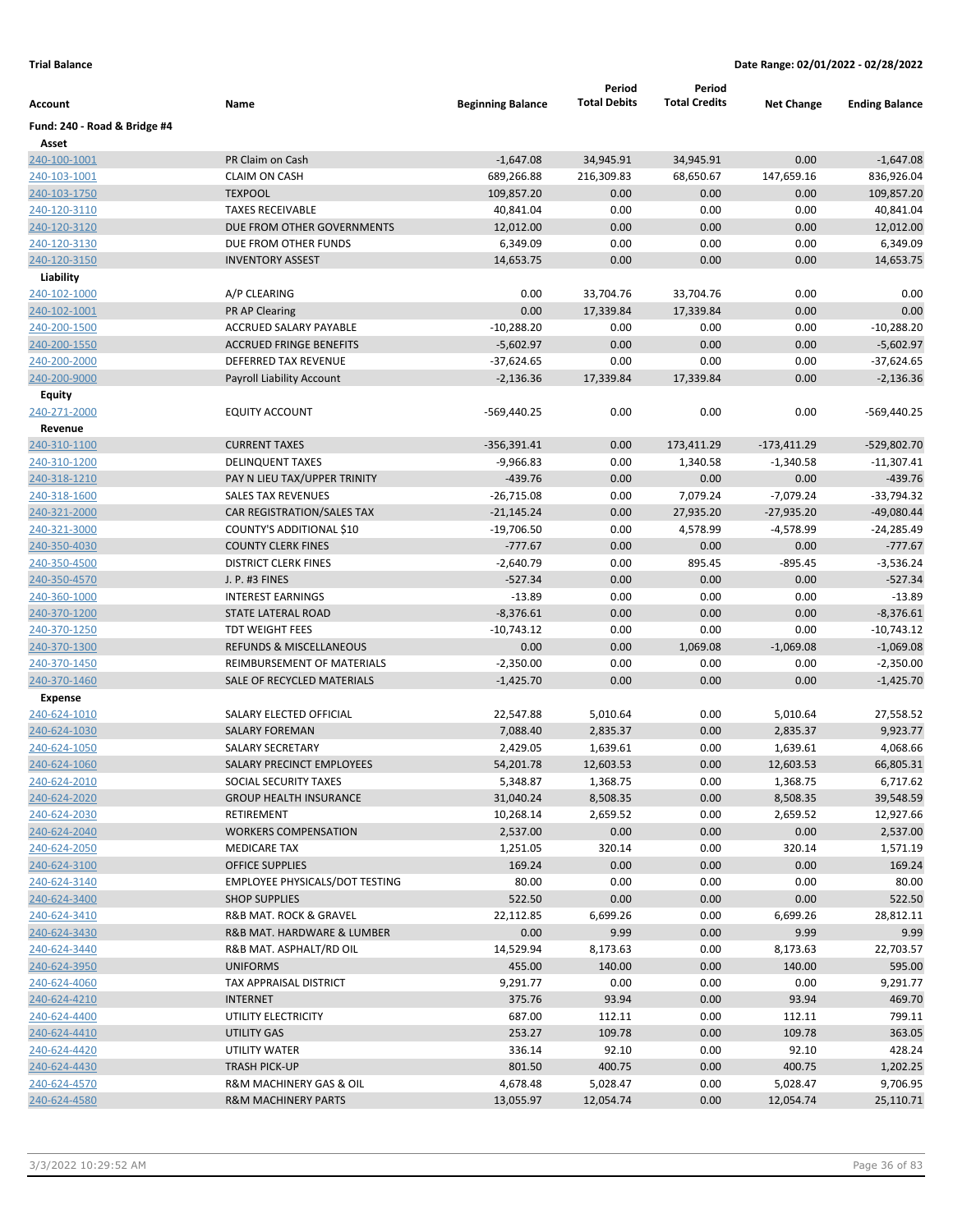|              |                                        |                          | Period              | Period               |                   |                       |
|--------------|----------------------------------------|--------------------------|---------------------|----------------------|-------------------|-----------------------|
| Account      | Name                                   | <b>Beginning Balance</b> | <b>Total Debits</b> | <b>Total Credits</b> | <b>Net Change</b> | <b>Ending Balance</b> |
| 240-624-4590 | <b>R&amp;M MACH. TIRES &amp; TUBES</b> | 5,072.32                 | 365.00              | 0.00                 | 365.00            | 5,437.32              |
| 240-624-4600 | <b>EQUIPMENT RENTAL/LEASE</b>          | 3,000.00                 | 0.00                | 0.00                 | 0.00              | 3,000.00              |
| 240-624-4810 | DUES                                   | 0.00                     | 35.00               | 0.00                 | 35.00             | 35.00                 |
| 240-624-4820 | <b>INSURANCE</b>                       | 2,595.34                 | 0.00                | 0.00                 | 0.00              | 2,595.34              |
| 240-624-4910 | SOIL & WATER CONSERVATION              | 250.00                   | 0.00                | 0.00                 | 0.00              | 250.00                |
| 240-624-5711 | PURCHASE OF SMALL EQUIPMENT            | 0.00                     | 389.99              | 0.00                 | 389.99            | 389.99                |
|              | Fund 240 Total:                        | 0.00                     | 388.290.85          | 388.290.85           | 0.00              | 0.00                  |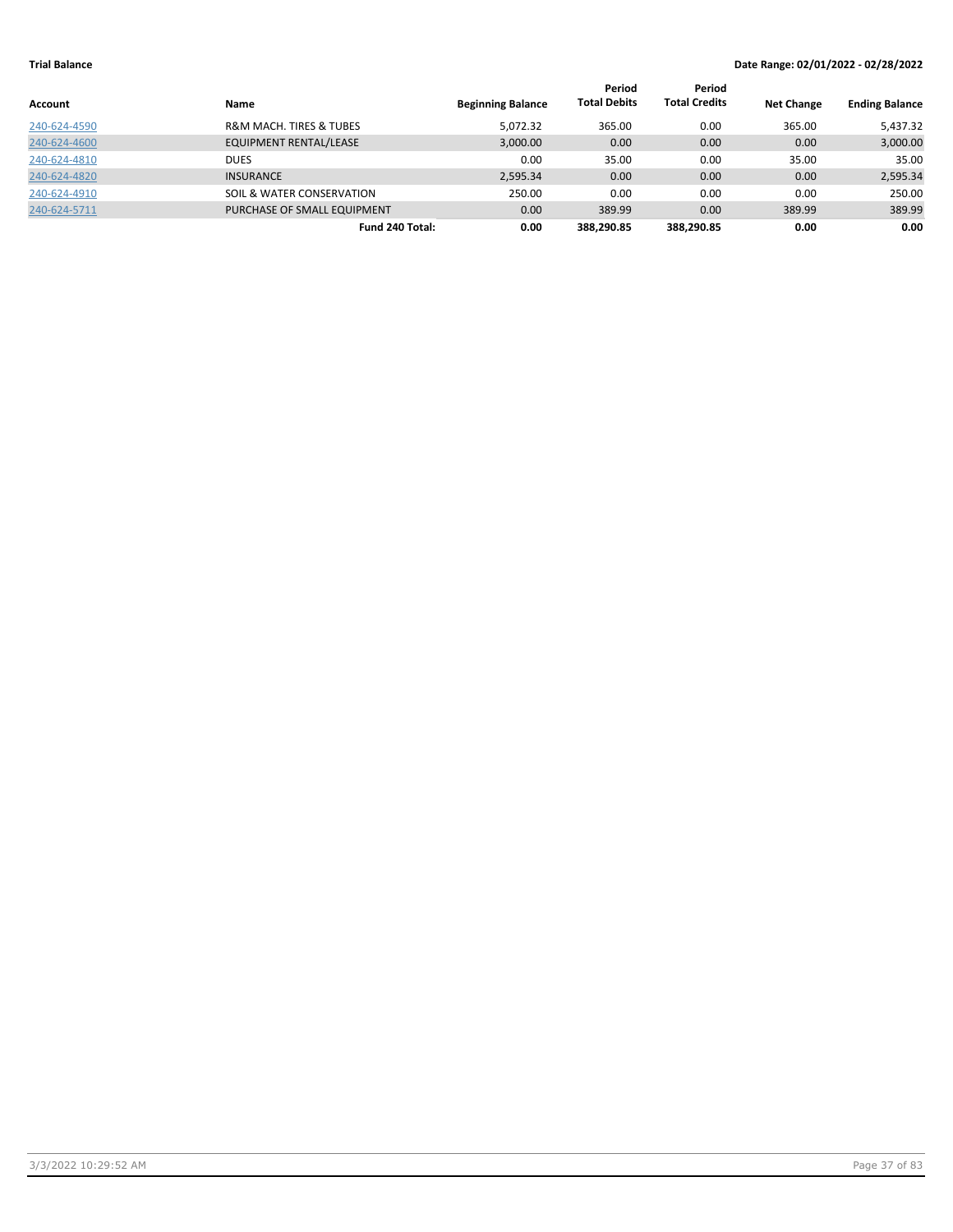|                |                                                       |                 |                          | Period              | Period               |                   |                       |
|----------------|-------------------------------------------------------|-----------------|--------------------------|---------------------|----------------------|-------------------|-----------------------|
| <b>Account</b> | Name                                                  |                 | <b>Beginning Balance</b> | <b>Total Debits</b> | <b>Total Credits</b> | <b>Net Change</b> | <b>Ending Balance</b> |
|                | Fund: 241 - Lake Road Impact/Raw Water PipelinePct. 4 |                 |                          |                     |                      |                   |                       |
| Asset          |                                                       |                 |                          |                     |                      |                   |                       |
| 241-103-1001   | <b>CLAIM ON CASH</b>                                  |                 | 470,408.04               | 0.00                | 0.00                 | 0.00              | 470,408.04            |
| Equity         |                                                       |                 |                          |                     |                      |                   |                       |
| 241-271-2000   | <b>EQUITY ACCOUNT</b>                                 |                 | $-470.408.04$            | 0.00                | 0.00                 | 0.00              | -470,408.04           |
|                |                                                       | Fund 241 Total: | 0.00                     | 0.00                | 0.00                 | 0.00              | 0.00                  |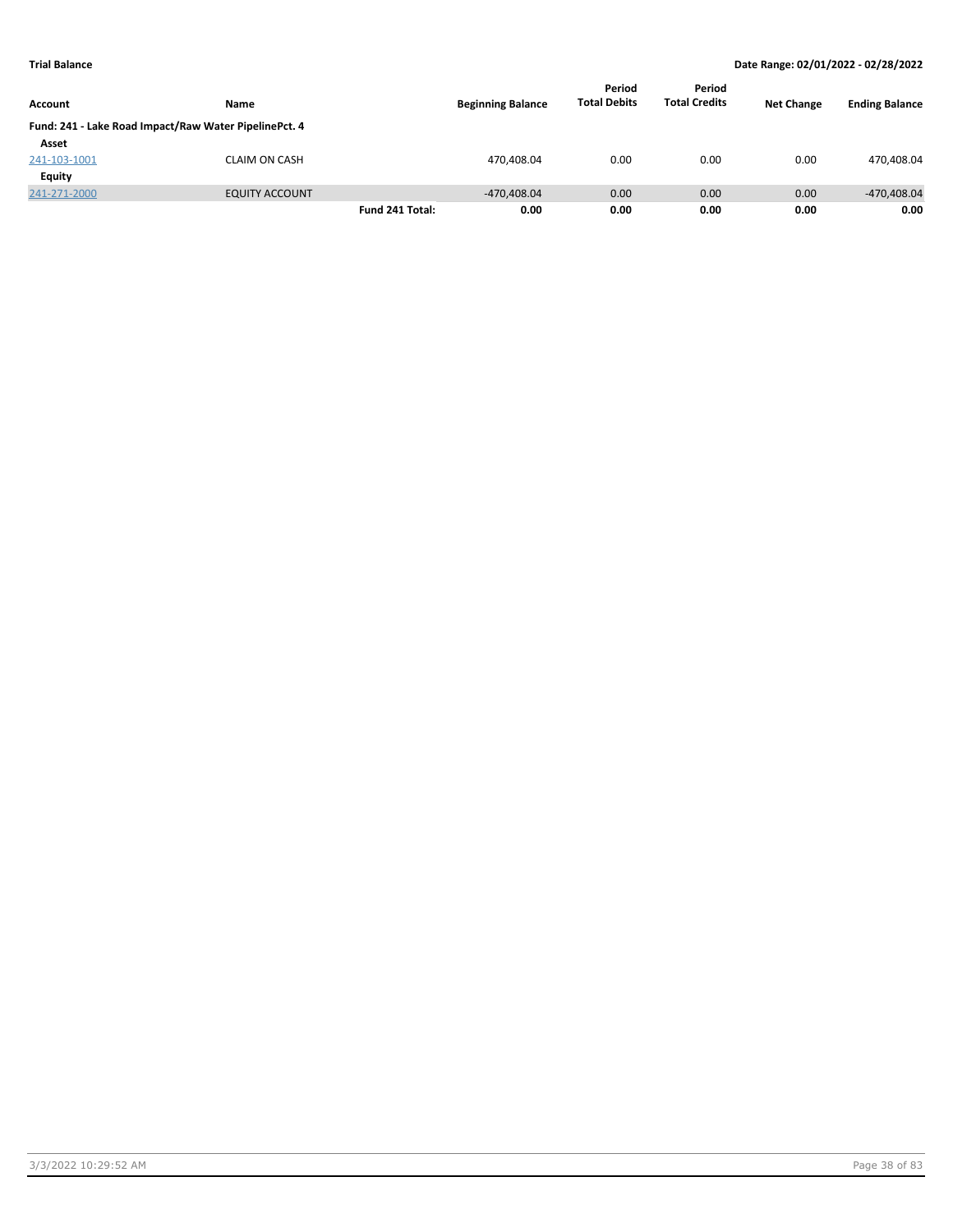|                                                   |                       |                 |                          | Period              | Period               |                   |                       |
|---------------------------------------------------|-----------------------|-----------------|--------------------------|---------------------|----------------------|-------------------|-----------------------|
| Account                                           | Name                  |                 | <b>Beginning Balance</b> | <b>Total Debits</b> | <b>Total Credits</b> | <b>Net Change</b> | <b>Ending Balance</b> |
| Fund: 250 - Raw Water Pipeline Rock for Pct.2,3,4 |                       |                 |                          |                     |                      |                   |                       |
| Asset                                             |                       |                 |                          |                     |                      |                   |                       |
| 250-103-1001                                      | <b>CLAIM ON CASH</b>  |                 | 39.31                    | 0.00                | 0.00                 | 0.00              | 39.31                 |
| Equity                                            |                       |                 |                          |                     |                      |                   |                       |
| 250-271-2000                                      | <b>EQUITY ACCOUNT</b> |                 | $-39.31$                 | 0.00                | 0.00                 | 0.00              | $-39.31$              |
|                                                   |                       | Fund 250 Total: | 0.00                     | 0.00                | 0.00                 | 0.00              | 0.00                  |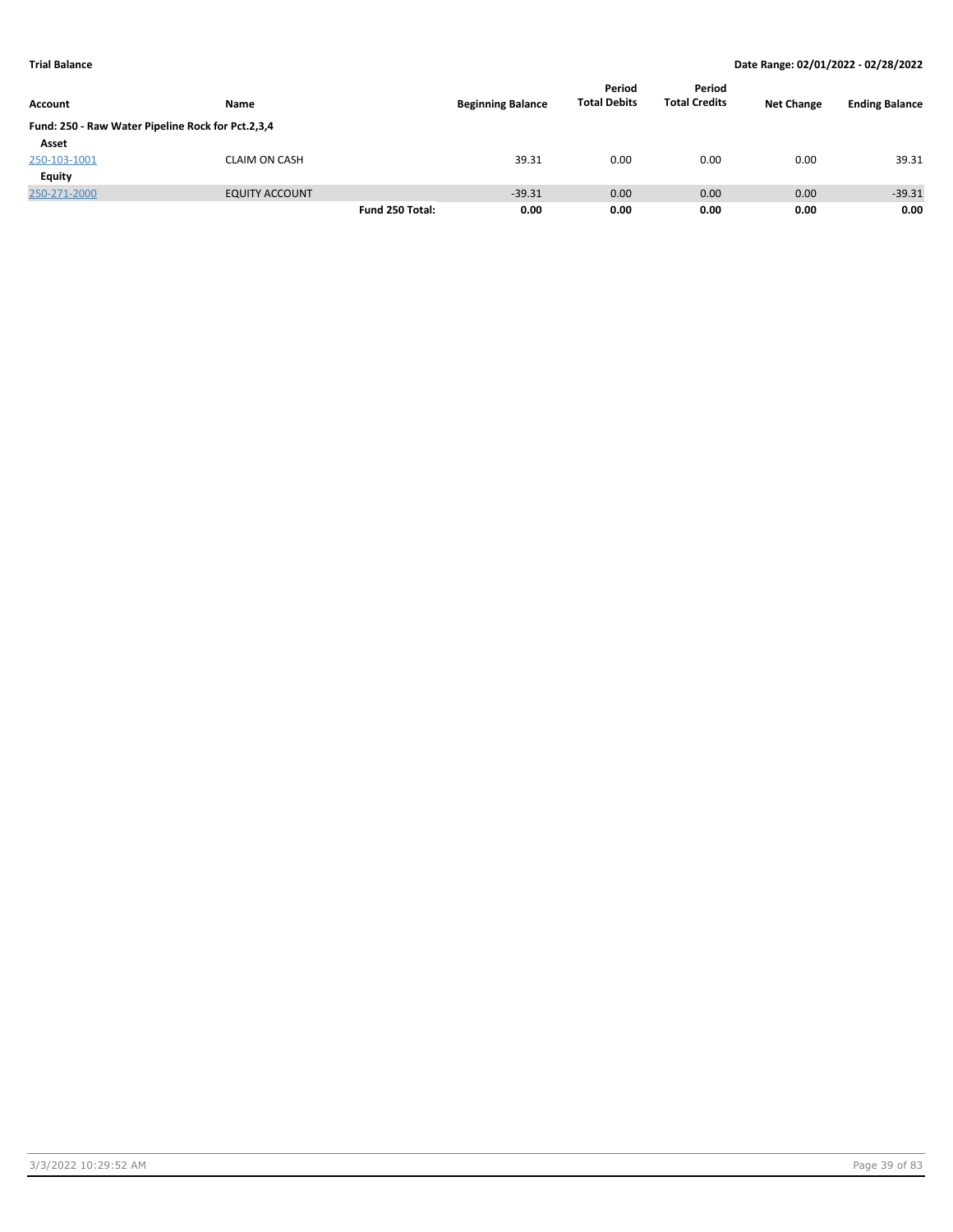| Account                                     | <b>Name</b>           | <b>Beginning Balance</b> | Period<br><b>Total Debits</b> | Period<br><b>Total Credits</b> | <b>Net Change</b> | <b>Ending Balance</b> |
|---------------------------------------------|-----------------------|--------------------------|-------------------------------|--------------------------------|-------------------|-----------------------|
| Fund: 260 - J.P.#1 Justice Court Technology |                       |                          |                               |                                |                   |                       |
| Asset                                       |                       |                          |                               |                                |                   |                       |
| 260-103-1001                                | <b>CLAIM ON CASH</b>  | 48.661.13                | 0.00                          | 0.00                           | 0.00              | 48,661.13             |
| 260-120-3130                                | DUE FROM OTHER FUNDS  | 317.31                   | 0.00                          | 0.00                           | 0.00              | 317.31                |
| Equity                                      |                       |                          |                               |                                |                   |                       |
| 260-271-2000                                | <b>EQUITY ACCOUNT</b> | -48.978.44               | 0.00                          | 0.00                           | 0.00              | -48,978.44            |
|                                             | Fund 260 Total:       | 0.00                     | 0.00                          | 0.00                           | 0.00              | 0.00                  |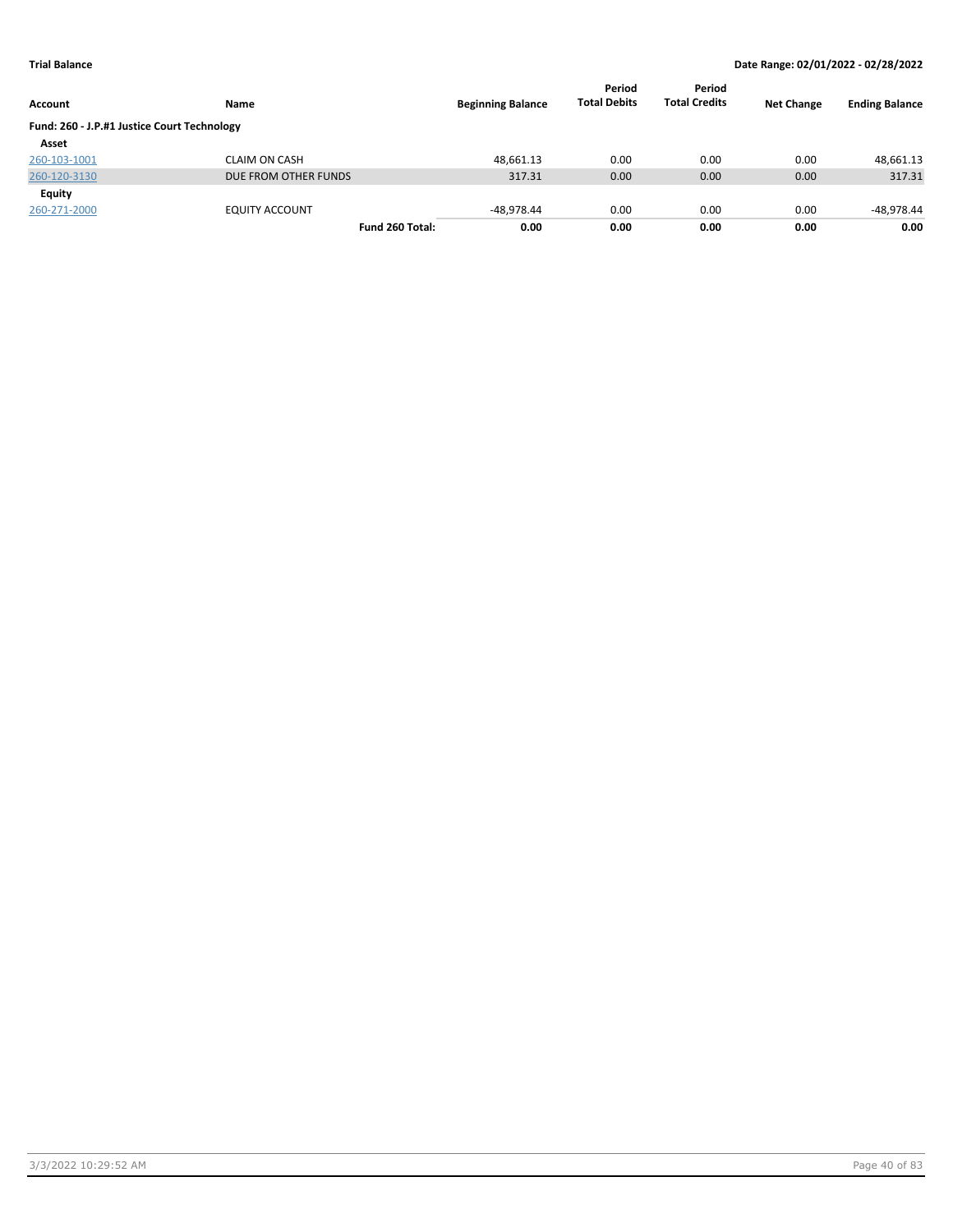| Account                                     | Name                  | <b>Beginning Balance</b> | Period<br><b>Total Debits</b> | Period<br><b>Total Credits</b> | <b>Net Change</b> | <b>Ending Balance</b> |
|---------------------------------------------|-----------------------|--------------------------|-------------------------------|--------------------------------|-------------------|-----------------------|
| Fund: 270 - J.P.#2 Justice Court Technology |                       |                          |                               |                                |                   |                       |
| Asset                                       |                       |                          |                               |                                |                   |                       |
| 270-103-1001                                | <b>CLAIM ON CASH</b>  | 9,896.18                 | 0.00                          | 0.00                           | 0.00              | 9,896.18              |
| 270-120-3130                                | DUE FROM OTHER FUNDS  | 54.12                    | 0.00                          | 0.00                           | 0.00              | 54.12                 |
| Equity                                      |                       |                          |                               |                                |                   |                       |
| 270-271-2000                                | <b>EQUITY ACCOUNT</b> | $-9,950.30$              | 0.00                          | 0.00                           | 0.00              | $-9,950.30$           |
|                                             | Fund 270 Total:       | 0.00                     | 0.00                          | 0.00                           | 0.00              | 0.00                  |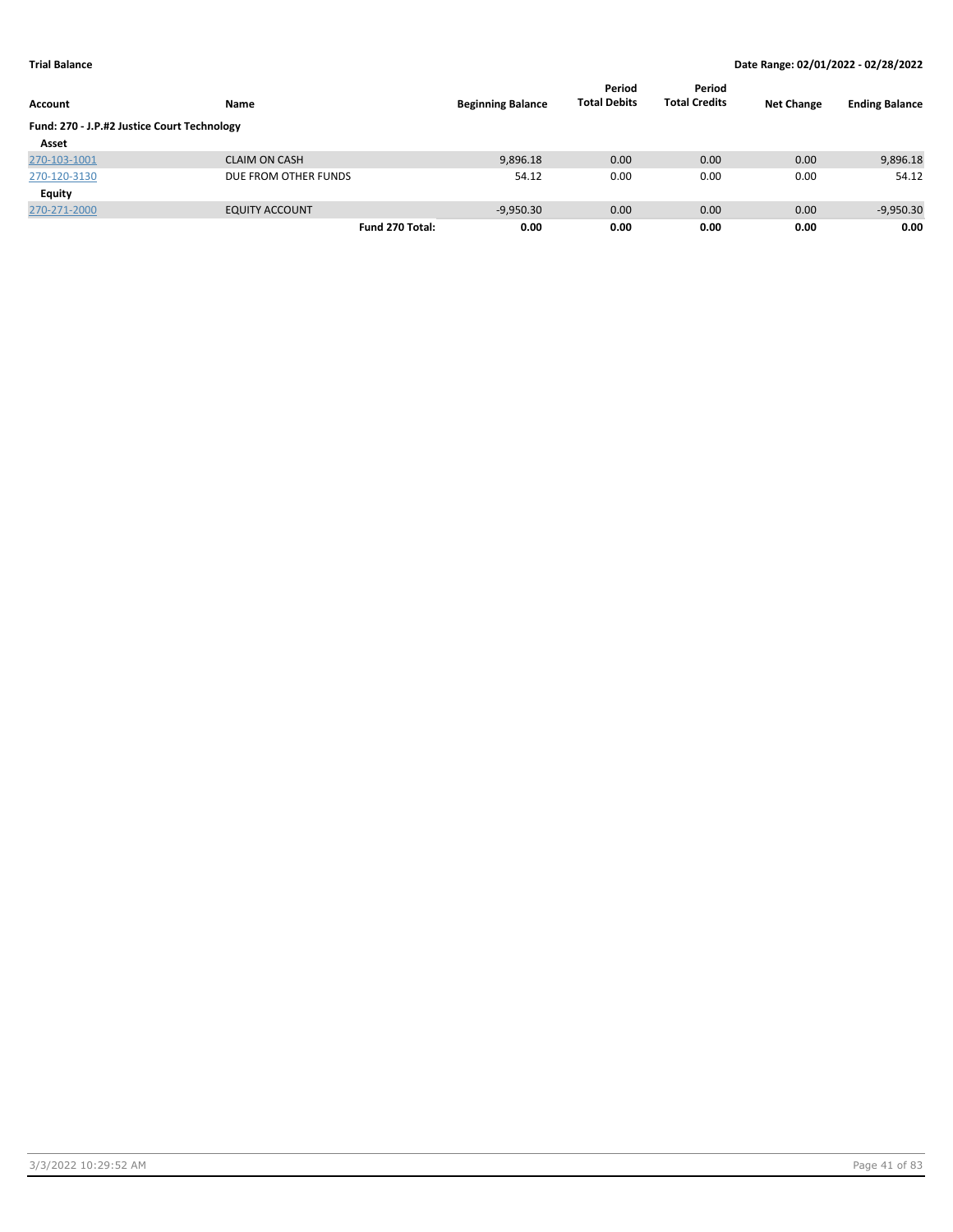| Account                                     | Name                   | <b>Beginning Balance</b> | Period<br><b>Total Debits</b> | Period<br><b>Total Credits</b> | <b>Net Change</b> | <b>Ending Balance</b> |
|---------------------------------------------|------------------------|--------------------------|-------------------------------|--------------------------------|-------------------|-----------------------|
| Fund: 280 - J.P.#3 Justice Court Technology |                        |                          |                               |                                |                   |                       |
| Asset                                       |                        |                          |                               |                                |                   |                       |
| 280-103-1001                                | <b>CLAIM ON CASH</b>   | 6,849.88                 | 0.00                          | 0.00                           | 0.00              | 6,849.88              |
| 280-120-3130                                | DUE FROM OTHER FUNDS   | 161.55                   | 0.00                          | 0.00                           | 0.00              | 161.55                |
| Equity                                      |                        |                          |                               |                                |                   |                       |
| 280-271-2000                                | <b>EQUITY ACCOUNT</b>  | $-6,807.05$              | 0.00                          | 0.00                           | 0.00              | $-6,807.05$           |
| Revenue                                     |                        |                          |                               |                                |                   |                       |
| 280-370-4560                                | J.P.#3 TECHNOLOGY FEES | $-204.38$                | 0.00                          | 0.00                           | 0.00              | $-204.38$             |
|                                             | Fund 280 Total:        | 0.00                     | 0.00                          | 0.00                           | 0.00              | 0.00                  |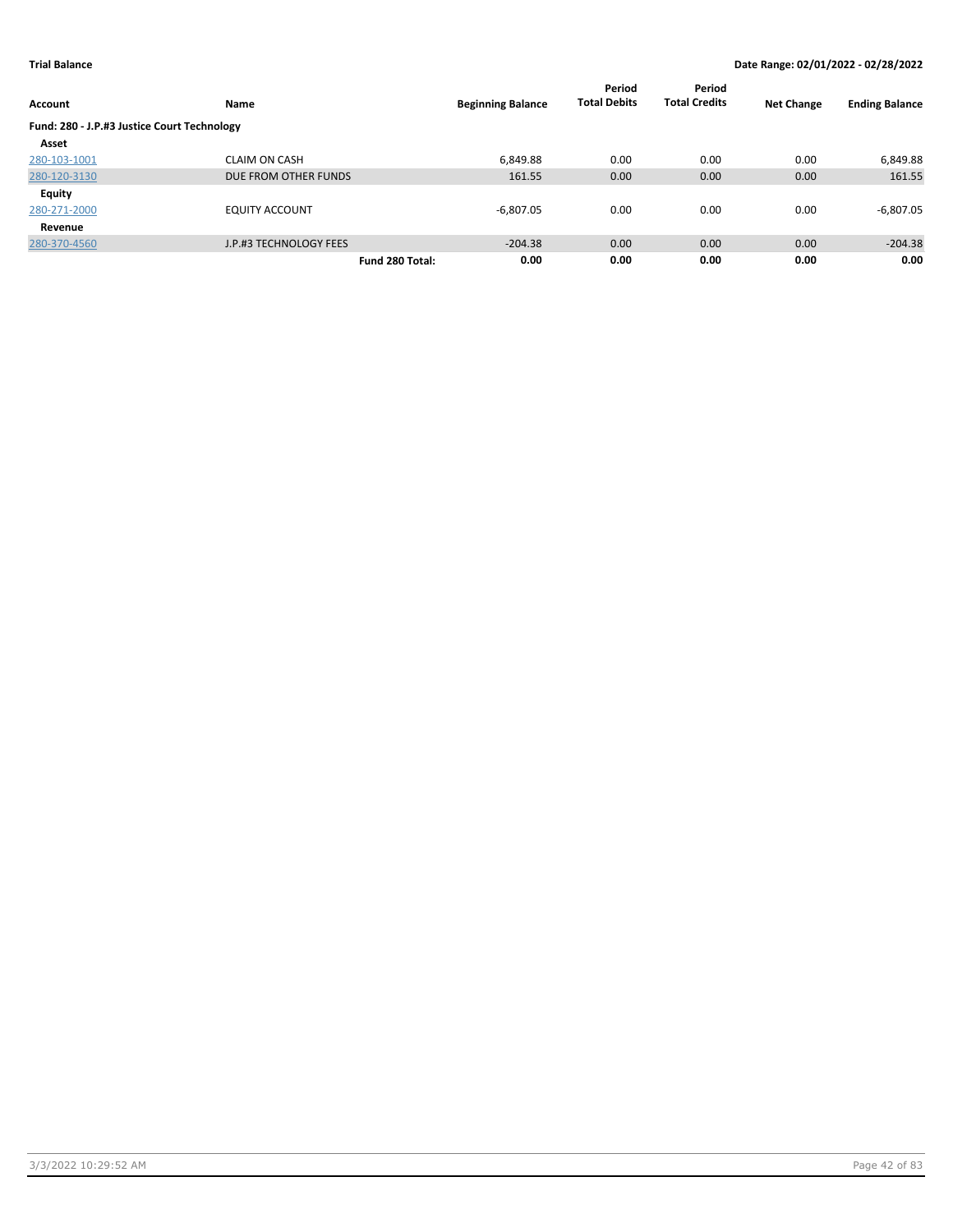| Account                                         | Name                          | <b>Beginning Balance</b> | Period<br><b>Total Debits</b> | Period<br><b>Total Credits</b> | <b>Net Change</b> | <b>Ending Balance</b> |
|-------------------------------------------------|-------------------------------|--------------------------|-------------------------------|--------------------------------|-------------------|-----------------------|
| Fund: 310 - F.C.Detention Center Annual Payment |                               |                          |                               |                                |                   |                       |
| Asset                                           |                               |                          |                               |                                |                   |                       |
| 310-103-1001                                    | <b>CLAIM ON CASH</b>          | 9.043.74                 | 79.00                         | 0.00                           | 79.00             | 9.122.74              |
| Liability                                       |                               |                          |                               |                                |                   |                       |
| 310-102-1000                                    | A/P CLEARING                  | 0.00                     | 79.00                         | 79.00                          | 0.00              | 0.00                  |
| Equity                                          |                               |                          |                               |                                |                   |                       |
| 310-271-2000                                    | <b>EQUITY ACCOUNT</b>         | $-11,611.63$             | 0.00                          | 0.00                           | 0.00              | $-11,611.63$          |
| Expense                                         |                               |                          |                               |                                |                   |                       |
| 310-560-4270                                    | OUT OF COUNTY TRAVEL/TRAINING | 2,567.89                 | 0.00                          | 79.00                          | $-79.00$          | 2,488.89              |
|                                                 | Fund 310 Total:               | 0.00                     | 158.00                        | 158.00                         | 0.00              | 0.00                  |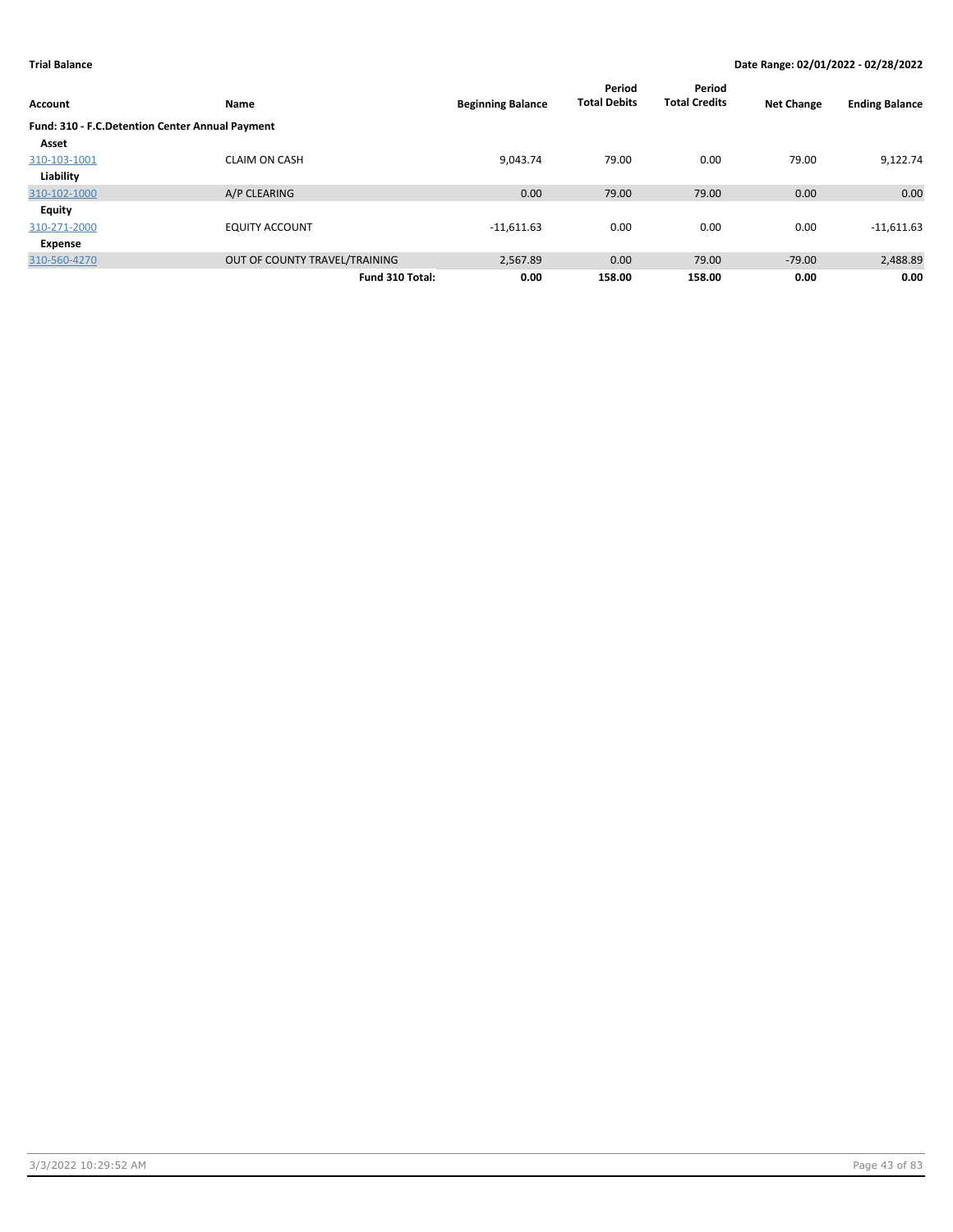|                                           |                       | <b>Beginning Balance</b> | Period<br><b>Total Debits</b> | Period<br><b>Total Credits</b> | <b>Net Change</b> |      |                       |
|-------------------------------------------|-----------------------|--------------------------|-------------------------------|--------------------------------|-------------------|------|-----------------------|
| Account                                   | Name                  |                          |                               |                                |                   |      | <b>Ending Balance</b> |
| Fund: 330 - Bail Bondsman Application Fee |                       |                          |                               |                                |                   |      |                       |
| Asset                                     |                       |                          |                               |                                |                   |      |                       |
| 330-103-1001                              | <b>CLAIM ON CASH</b>  |                          | 9,428.03                      | 0.00                           | 0.00              | 0.00 | 9,428.03              |
| Equity                                    |                       |                          |                               |                                |                   |      |                       |
| 330-271-2000                              | <b>EQUITY ACCOUNT</b> |                          | $-9,428.03$                   | 0.00                           | 0.00              | 0.00 | $-9,428.03$           |
|                                           |                       | Fund 330 Total:          | 0.00                          | 0.00                           | 0.00              | 0.00 | 0.00                  |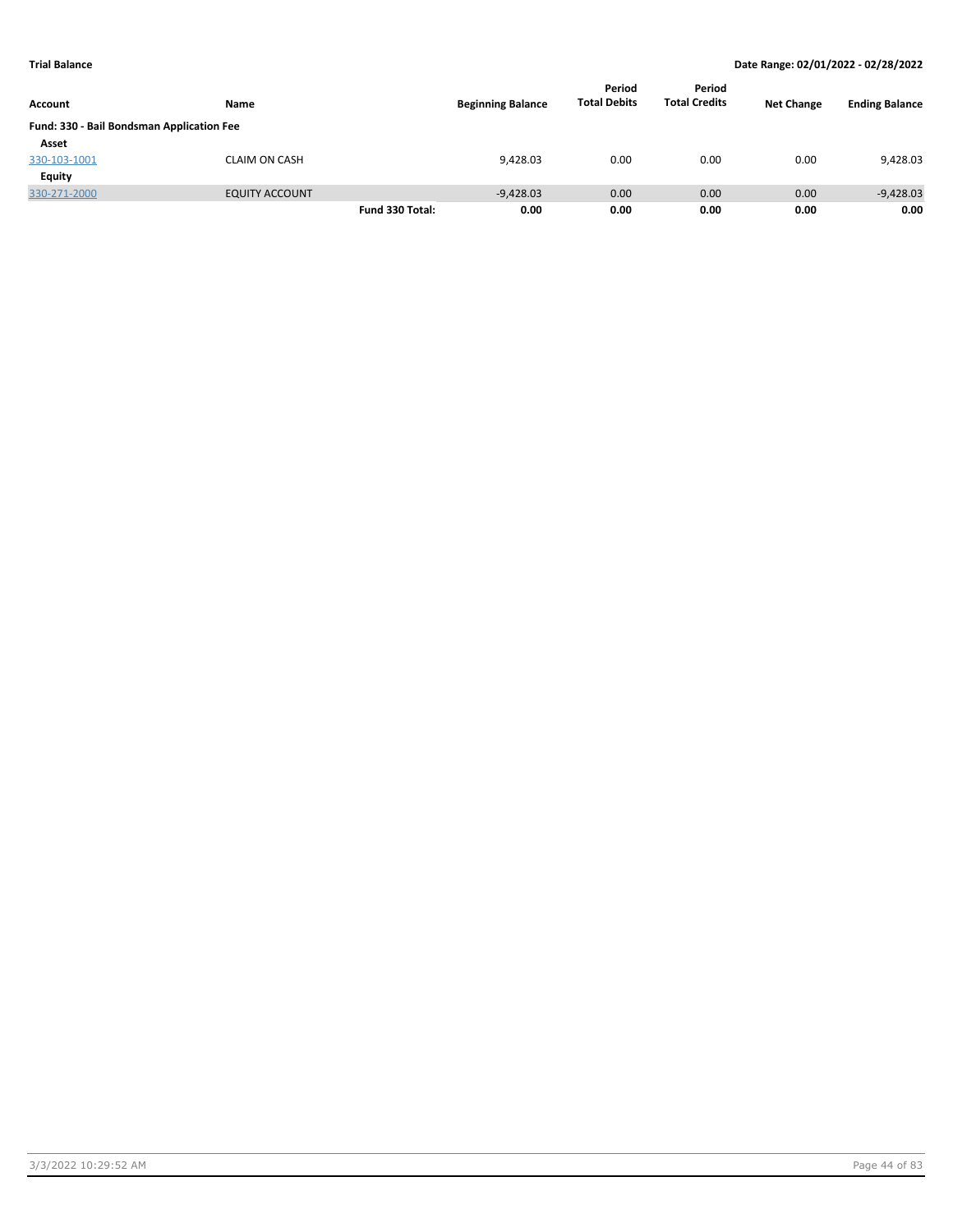| Account                 | Name                       | <b>Beginning Balance</b> | Period<br><b>Total Debits</b> | Period<br><b>Total Credits</b> | <b>Net Change</b> | <b>Ending Balance</b> |
|-------------------------|----------------------------|--------------------------|-------------------------------|--------------------------------|-------------------|-----------------------|
| Fund: 350 - Law Library |                            |                          |                               |                                |                   |                       |
| Asset                   |                            |                          |                               |                                |                   |                       |
| 350-103-1001            | <b>CLAIM ON CASH</b>       | 214.481.87               | 700.00                        | 0.00                           | 700.00            | 215,181.87            |
| 350-120-3130            | DUE FROM OTHER FUNDS       | 2,069.37                 | 0.00                          | 0.00                           | 0.00              | 2,069.37              |
| Equity                  |                            |                          |                               |                                |                   |                       |
| 350-271-2000            | <b>EQUITY ACCOUNT</b>      | $-213,120.97$            | 0.00                          | 0.00                           | 0.00              | $-213,120.97$         |
| Revenue                 |                            |                          |                               |                                |                   |                       |
| 350-340-4030            | <b>COUNTY CLERK FEES</b>   | $-560.00$                | 0.00                          | 0.00                           | 0.00              | $-560.00$             |
| 350-340-4500            | <b>DISTRICT CLERK FEES</b> | $-2,870.27$              | 0.00                          | 700.00                         | $-700.00$         | $-3,570.27$           |
|                         | Fund 350 Total:            | 0.00                     | 700.00                        | 700.00                         | 0.00              | 0.00                  |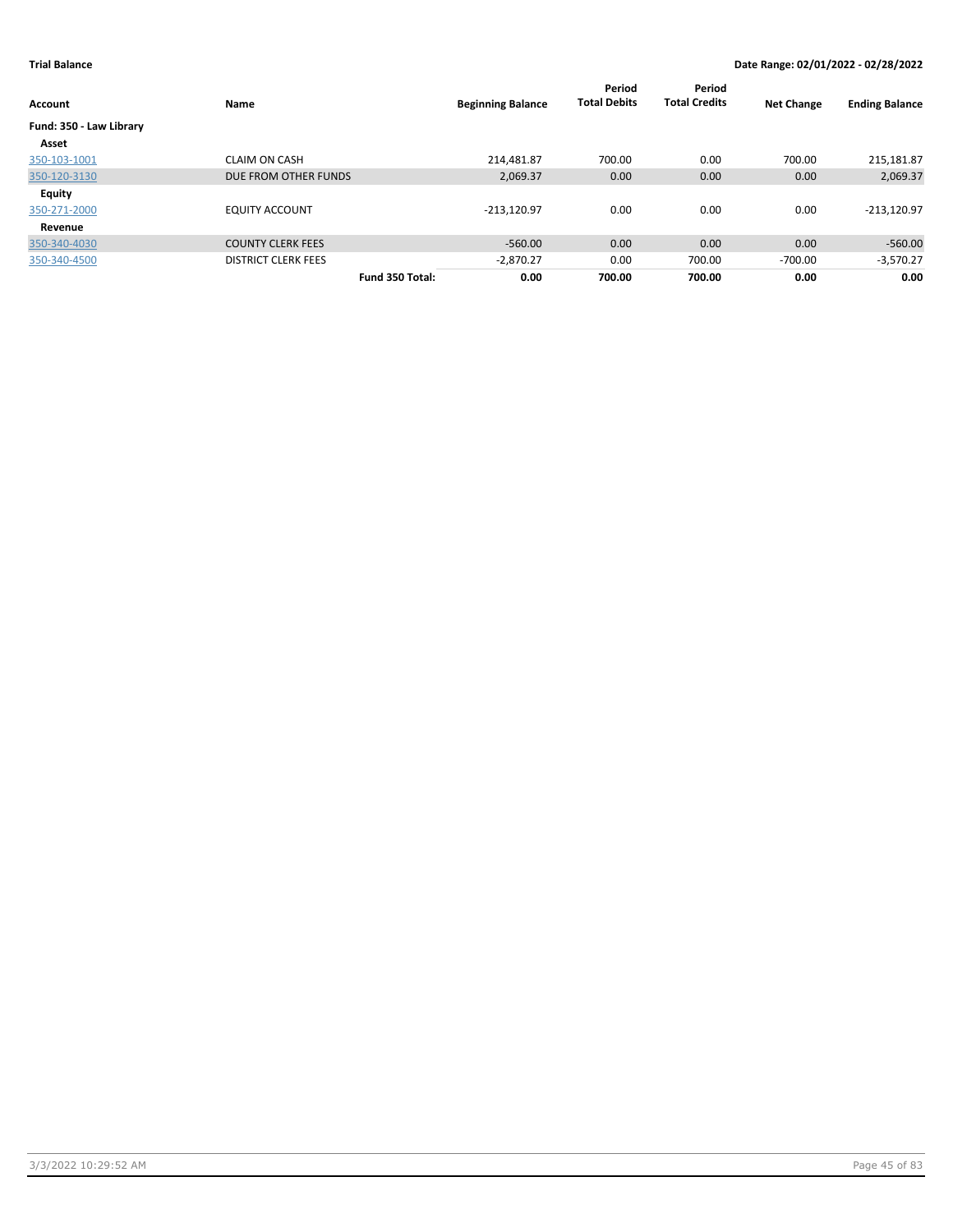| Account               | Name                               | <b>Beginning Balance</b> | Period<br><b>Total Debits</b> | Period<br><b>Total Credits</b> | <b>Net Change</b> | <b>Ending Balance</b> |
|-----------------------|------------------------------------|--------------------------|-------------------------------|--------------------------------|-------------------|-----------------------|
| Fund: 360 - D. A. Fee |                                    |                          |                               |                                |                   |                       |
| Asset                 |                                    |                          |                               |                                |                   |                       |
| 360-100-1001          | PR Claim on Cash                   | $-89.25$                 | 0.00                          | 0.00                           | 0.00              | $-89.25$              |
| 360-103-1360          | D.A. FEE CASH ACCOUNT              | 10,896.08                | 905.90                        | 584.00                         | 321.90            | 11,217.98             |
| 360-103-2360          | D.A. FEE SEIZURE FUND              | 27,537.70                | 0.00                          | 0.00                           | 0.00              | 27,537.70             |
| Liability             |                                    |                          |                               |                                |                   |                       |
| 360-200-1500          | ACCURED SALARY PAYABLE             | $-616.41$                | 0.00                          | 0.00                           | 0.00              | $-616.41$             |
| 360-200-1550          | <b>ACCURED FRINGE BENEFITS</b>     | $-212.25$                | 0.00                          | 0.00                           | 0.00              | $-212.25$             |
| Equity                |                                    |                          |                               |                                |                   |                       |
| 360-271-2000          | <b>EQUITY ACCOUNT</b>              | $-37,039.09$             | 0.00                          | 0.00                           | 0.00              | -37,039.09            |
| Revenue               |                                    |                          |                               |                                |                   |                       |
| 360-340-4750          | <b>DISTRICT ATTORNEY FEES</b>      | $-270.00$                | 0.00                          | 196.33                         | $-196.33$         | $-466.33$             |
| 360-352-2000          | <b>CONTRABAND FORFEITURE</b>       | $-1,086.00$              | 0.00                          | 0.00                           | 0.00              | $-1,086.00$           |
| 360-360-1000          | INTEREST EARNINGS-D.A. FEE         | $-0.64$                  | 0.00                          | 0.00                           | 0.00              | $-0.64$               |
| 360-370-1300          | <b>REFUNDS &amp; MISCELLANEOUS</b> | $-600.54$                | 0.00                          | 709.57                         | $-709.57$         | $-1,310.11$           |
| Expense               |                                    |                          |                               |                                |                   |                       |
| 360-475-4900          | <b>MISCELLANEOUS</b>               | 567.40                   | 584.00                        | 0.00                           | 584.00            | 1,151.40              |
| 360-477-4900          | <b>MISCELLANEOUS</b>               | 913.00                   | 0.00                          | 0.00                           | 0.00              | 913.00                |
|                       | Fund 360 Total:                    | 0.00                     | 1,489.90                      | 1,489.90                       | 0.00              | 0.00                  |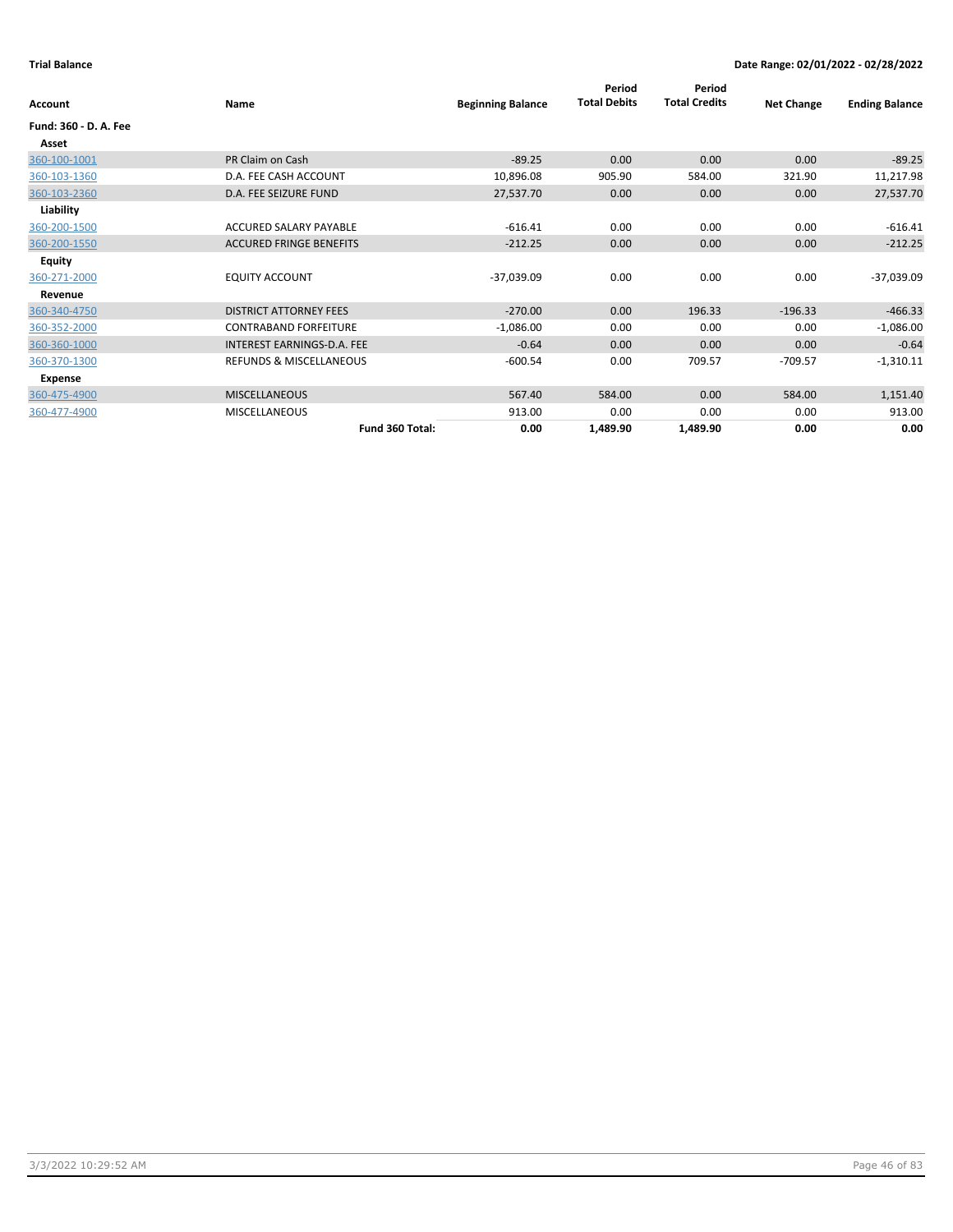| Account                               | Name                           | <b>Beginning Balance</b> | Period<br><b>Total Debits</b> | Period<br><b>Total Credits</b> | <b>Net Change</b> | <b>Ending Balance</b> |
|---------------------------------------|--------------------------------|--------------------------|-------------------------------|--------------------------------|-------------------|-----------------------|
| <b>Fund: 361 - Contraband Seizure</b> |                                |                          |                               |                                |                   |                       |
| Asset                                 |                                |                          |                               |                                |                   |                       |
| 361-103-1370                          | <b>CASH-CONTRABAND SEIZURE</b> | 20,440.99                | 2,300.00                      | 0.00                           | 2,300.00          | 22,740.99             |
| Liability                             |                                |                          |                               |                                |                   |                       |
| 361-207-0990                          | <b>HELD IN TRUST</b>           | $-17,987.14$             | 0.00                          | 2,300.00                       | $-2,300.00$       | $-20,287.14$          |
| Equity                                |                                |                          |                               |                                |                   |                       |
| 361-271-2000                          | <b>EQUITY ACCOUNT</b>          | $-2,453.51$              | 0.00                          | 0.00                           | 0.00              | $-2,453.51$           |
| Revenue                               |                                |                          |                               |                                |                   |                       |
| 361-360-1000                          | <b>INTEREST EARNINGS</b>       | $-0.34$                  | 0.00                          | 0.00                           | 0.00              | $-0.34$               |
|                                       | Fund 361 Total:                | 0.00                     | 2,300.00                      | 2,300.00                       | 0.00              | 0.00                  |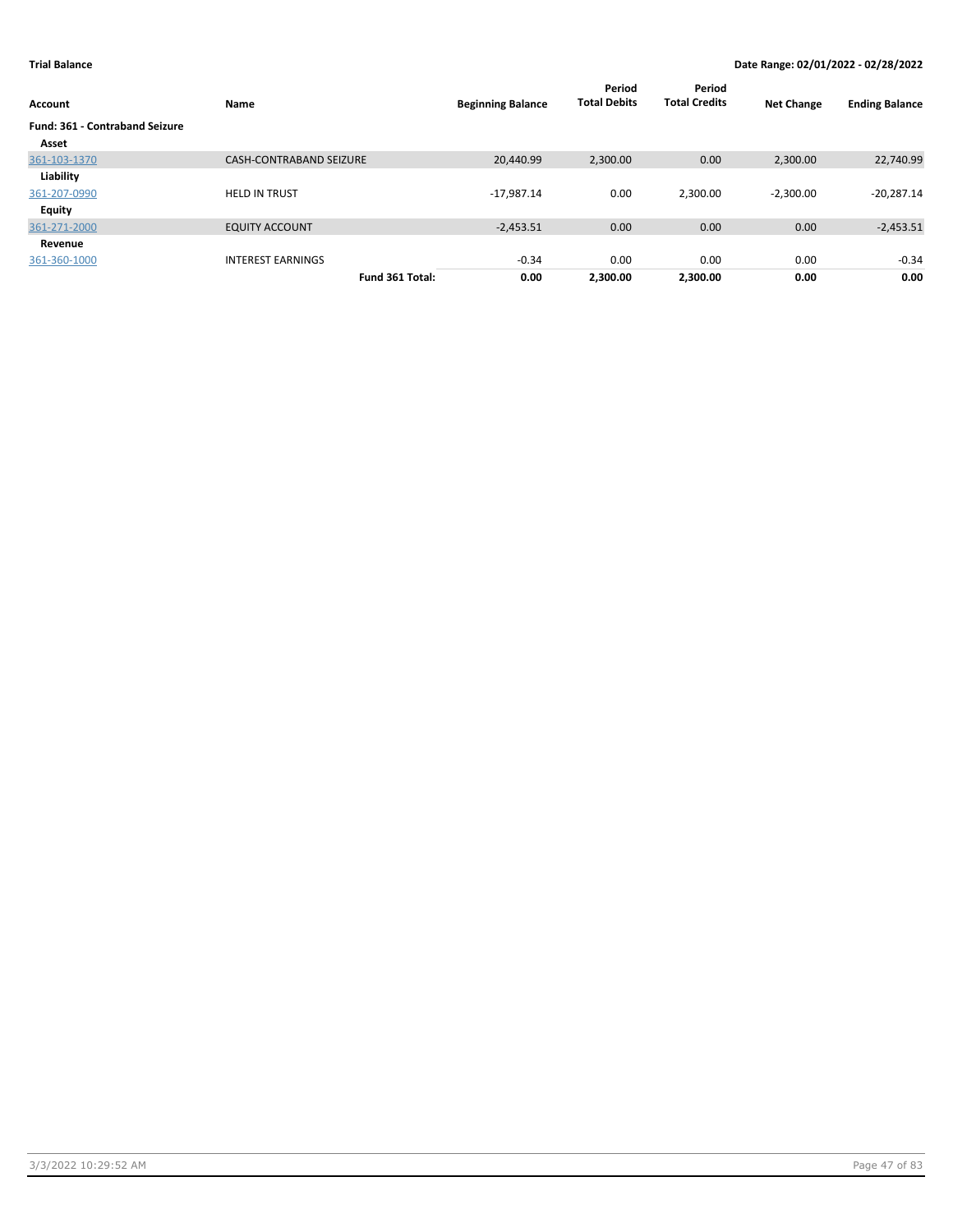| Account                        | Name                            | <b>Beginning Balance</b> | Period<br><b>Total Debits</b> | Period<br><b>Total Credits</b> | <b>Net Change</b> | <b>Ending Balance</b> |
|--------------------------------|---------------------------------|--------------------------|-------------------------------|--------------------------------|-------------------|-----------------------|
| Fund: 362 - Investigator/LEOSE |                                 |                          |                               |                                |                   |                       |
| Asset                          |                                 |                          |                               |                                |                   |                       |
| 362-103-1001                   | <b>CLAIM ON CASH</b>            | 401.67                   | 554.65                        | 401.67                         | 152.98            | 554.65                |
| Liability                      |                                 |                          |                               |                                |                   |                       |
| 362-102-1000                   | A/P CLEARING                    | 0.00                     | 401.67                        | 401.67                         | 0.00              | 0.00                  |
| <b>Equity</b>                  |                                 |                          |                               |                                |                   |                       |
| 362-271-2000                   | <b>EQUITY ACCOUNT</b>           | $-751.67$                | 0.00                          | 0.00                           | 0.00              | $-751.67$             |
| Revenue                        |                                 |                          |                               |                                |                   |                       |
| 362-330-4750                   | <b>INVESTIGATOR/LEOSE GRANT</b> | 0.00                     | 0.00                          | 554.65                         | $-554.65$         | $-554.65$             |
| Expense                        |                                 |                          |                               |                                |                   |                       |
| 362-475-4270                   | OUT OF COUNTY TRAVEL/TRAINING   | 350.00                   | 401.67                        | 0.00                           | 401.67            | 751.67                |
|                                | Fund 362 Total:                 | 0.00                     | 1,357.99                      | 1,357.99                       | 0.00              | 0.00                  |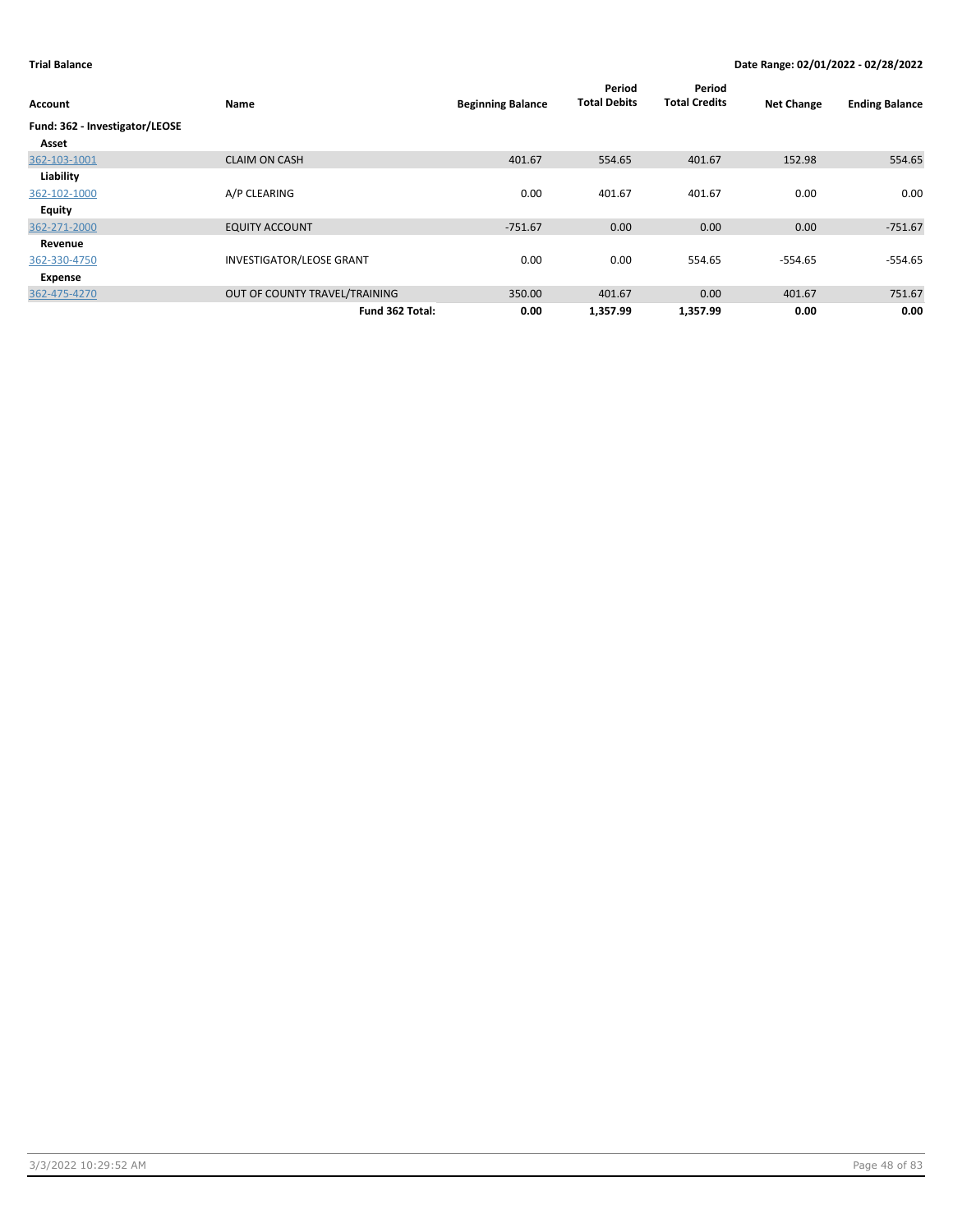|                           |                              |                          | Period<br><b>Total Debits</b> | Period<br><b>Total Credits</b> |                   |                       |
|---------------------------|------------------------------|--------------------------|-------------------------------|--------------------------------|-------------------|-----------------------|
| <b>Account</b>            | Name                         | <b>Beginning Balance</b> |                               |                                | <b>Net Change</b> | <b>Ending Balance</b> |
| Fund: 380 - IHC Co-Op Gin |                              |                          |                               |                                |                   |                       |
| Asset                     |                              |                          |                               |                                |                   |                       |
| 380-103-1001              | <b>CLAIM ON CASH</b>         | 521.67                   | 0.00                          | 0.00                           | 0.00              | 521.67                |
| 380-103-1750              | <b>IHC CO-OP GIN TEXPOOL</b> | 19,225.53                | 0.00                          | 0.00                           | 0.00              | 19,225.53             |
| <b>Equity</b>             |                              |                          |                               |                                |                   |                       |
| 380-271-2000              | <b>EQUITY ACCOUNT</b>        | $-19,746.01$             | 0.00                          | 0.00                           | 0.00              | $-19,746.01$          |
| Revenue                   |                              |                          |                               |                                |                   |                       |
| 380-360-1000              | <b>INTEREST EARNINGS</b>     | $-1.19$                  | 0.00                          | 0.00                           | 0.00              | $-1.19$               |
|                           |                              | 0.00<br>Fund 380 Total:  | 0.00                          | 0.00                           | 0.00              | 0.00                  |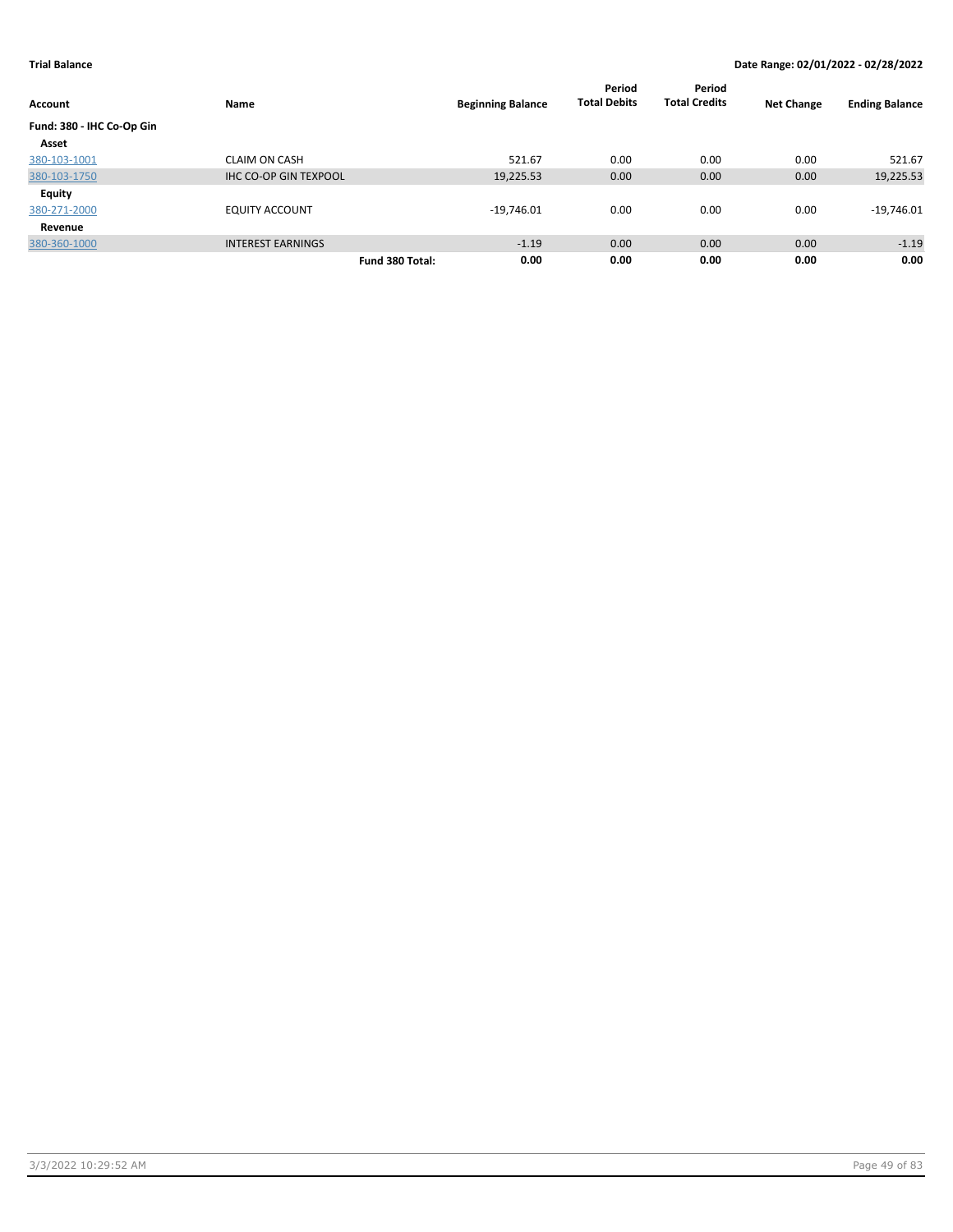| Account                 | Name                  | <b>Beginning Balance</b> | Period<br><b>Total Debits</b> | Period<br><b>Total Credits</b> | <b>Net Change</b> | <b>Ending Balance</b> |
|-------------------------|-----------------------|--------------------------|-------------------------------|--------------------------------|-------------------|-----------------------|
| <b>Fund: 410 - CERT</b> |                       |                          |                               |                                |                   |                       |
| Asset                   |                       |                          |                               |                                |                   |                       |
| 410-103-1001            | <b>CLAIM ON CASH</b>  | 559.29                   | 0.00                          | 0.00                           | 0.00              | 559.29                |
| Equity                  |                       |                          |                               |                                |                   |                       |
| 410-271-2000            | <b>EQUITY ACCOUNT</b> | $-159.29$                | 0.00                          | 0.00                           | 0.00              | $-159.29$             |
| Revenue                 |                       |                          |                               |                                |                   |                       |
| 410-370-4060            | <b>DONATIONS</b>      | $-400.00$                | 0.00                          | 0.00                           | 0.00              | $-400.00$             |
|                         |                       | 0.00<br>Fund 410 Total:  | 0.00                          | 0.00                           | 0.00              | 0.00                  |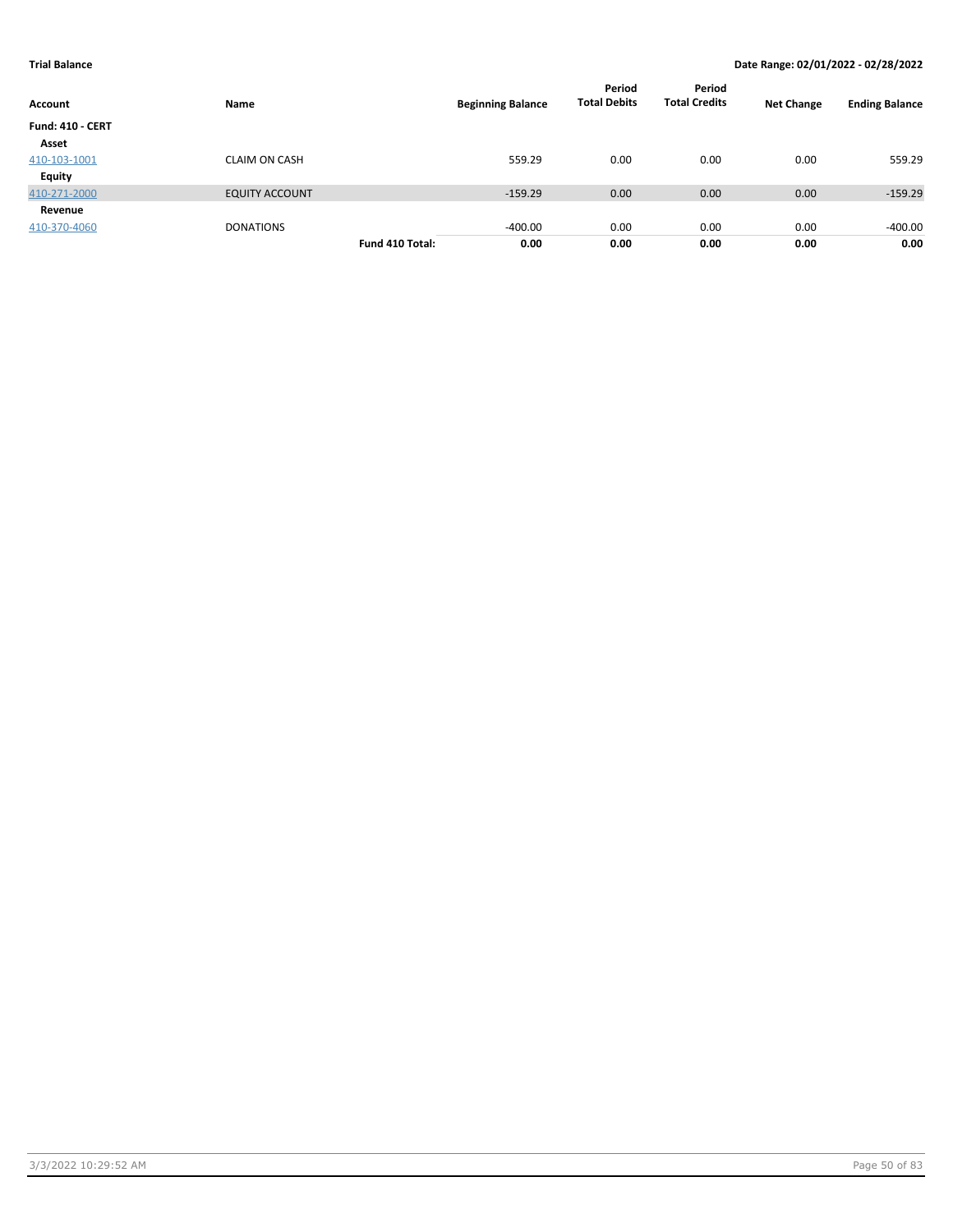| Account                            | Name                     |                 | <b>Beginning Balance</b> | Period<br><b>Total Debits</b> | Period<br><b>Total Credits</b> | <b>Net Change</b> | <b>Ending Balance</b> |
|------------------------------------|--------------------------|-----------------|--------------------------|-------------------------------|--------------------------------|-------------------|-----------------------|
| Fund: 411 - Hazard Mitigation Plan |                          |                 |                          |                               |                                |                   |                       |
| Asset                              |                          |                 |                          |                               |                                |                   |                       |
| 411-103-1001                       | <b>CLAIM ON CASH</b>     |                 | $-6,250.00$              | 0.00                          | 0.00                           | 0.00              | $-6,250.00$           |
| Equity                             |                          |                 |                          |                               |                                |                   |                       |
| 411-271-2000                       | <b>EQUITY ACCOUNT</b>    |                 | 25,000.00                | 0.00                          | 0.00                           | 0.00              | 25,000.00             |
| Revenue                            |                          |                 |                          |                               |                                |                   |                       |
| 411-330-4770                       | <b>HAZARD MITIGATION</b> |                 | $-18,750.00$             | 0.00                          | 0.00                           | 0.00              | $-18,750.00$          |
|                                    |                          | Fund 411 Total: | 0.00                     | 0.00                          | 0.00                           | 0.00              | 0.00                  |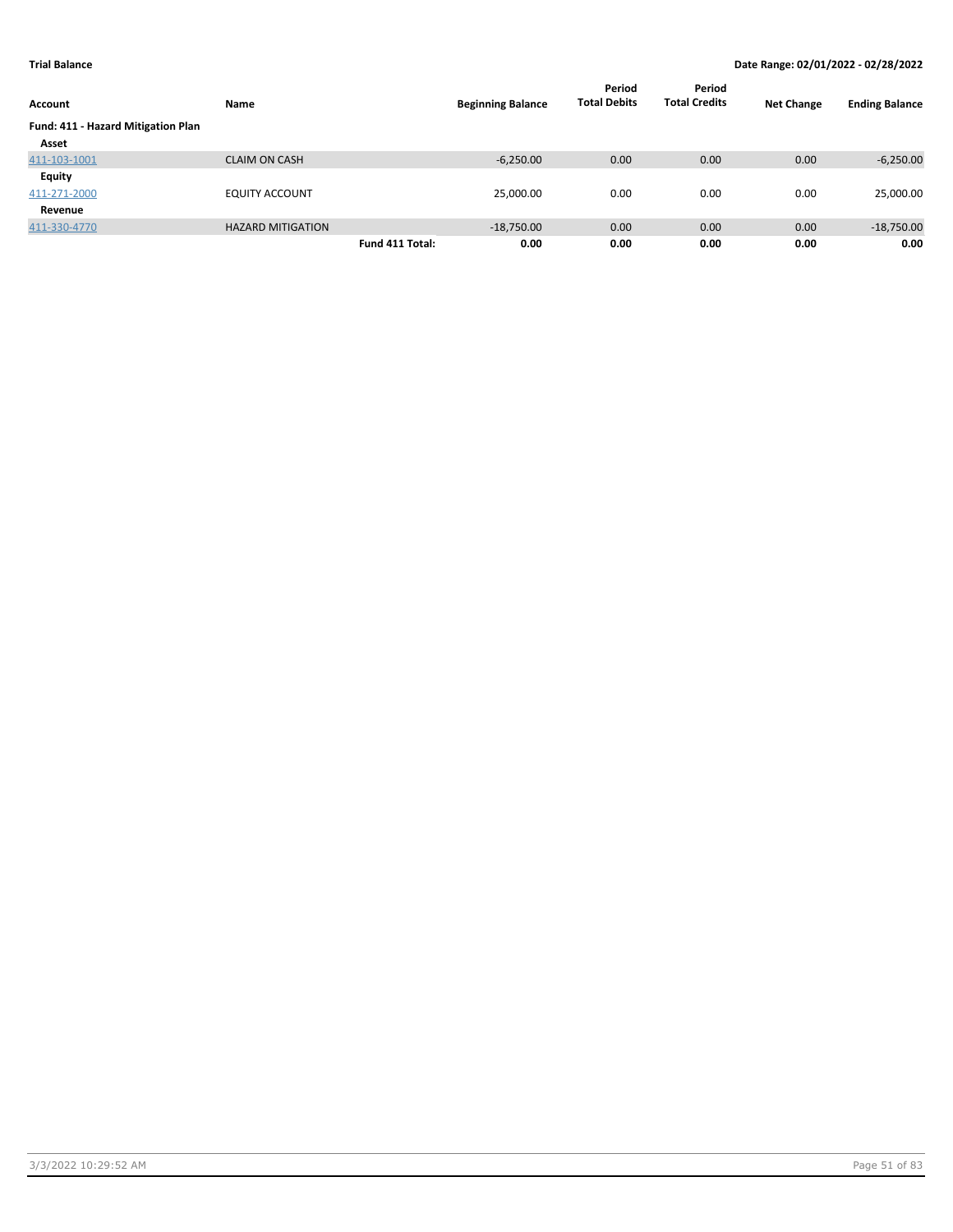| Account                                   | Name                   |                 | <b>Beginning Balance</b> | Period<br><b>Total Debits</b> | Period<br><b>Total Credits</b> | <b>Net Change</b> | <b>Ending Balance</b> |
|-------------------------------------------|------------------------|-----------------|--------------------------|-------------------------------|--------------------------------|-------------------|-----------------------|
| Fund: 412 - Safe Room Reimbursement Prog. |                        |                 |                          |                               |                                |                   |                       |
| Asset                                     |                        |                 |                          |                               |                                |                   |                       |
| 412-103-1001                              | <b>CLAIM ON CASH</b>   |                 | 394.73                   | 0.00                          | 0.00                           | 0.00              | 394.73                |
| <b>Equity</b>                             |                        |                 |                          |                               |                                |                   |                       |
| 412-271-2000                              | <b>EQUITY ACCOUNT</b>  |                 | $-793.62$                | 0.00                          | 0.00                           | 0.00              | $-793.62$             |
| Expense                                   |                        |                 |                          |                               |                                |                   |                       |
| 412-408-3100                              | <b>OFFICE SUPPLIES</b> |                 | 398.89                   | 0.00                          | 0.00                           | 0.00              | 398.89                |
|                                           |                        | Fund 412 Total: | 0.00                     | 0.00                          | 0.00                           | 0.00              | 0.00                  |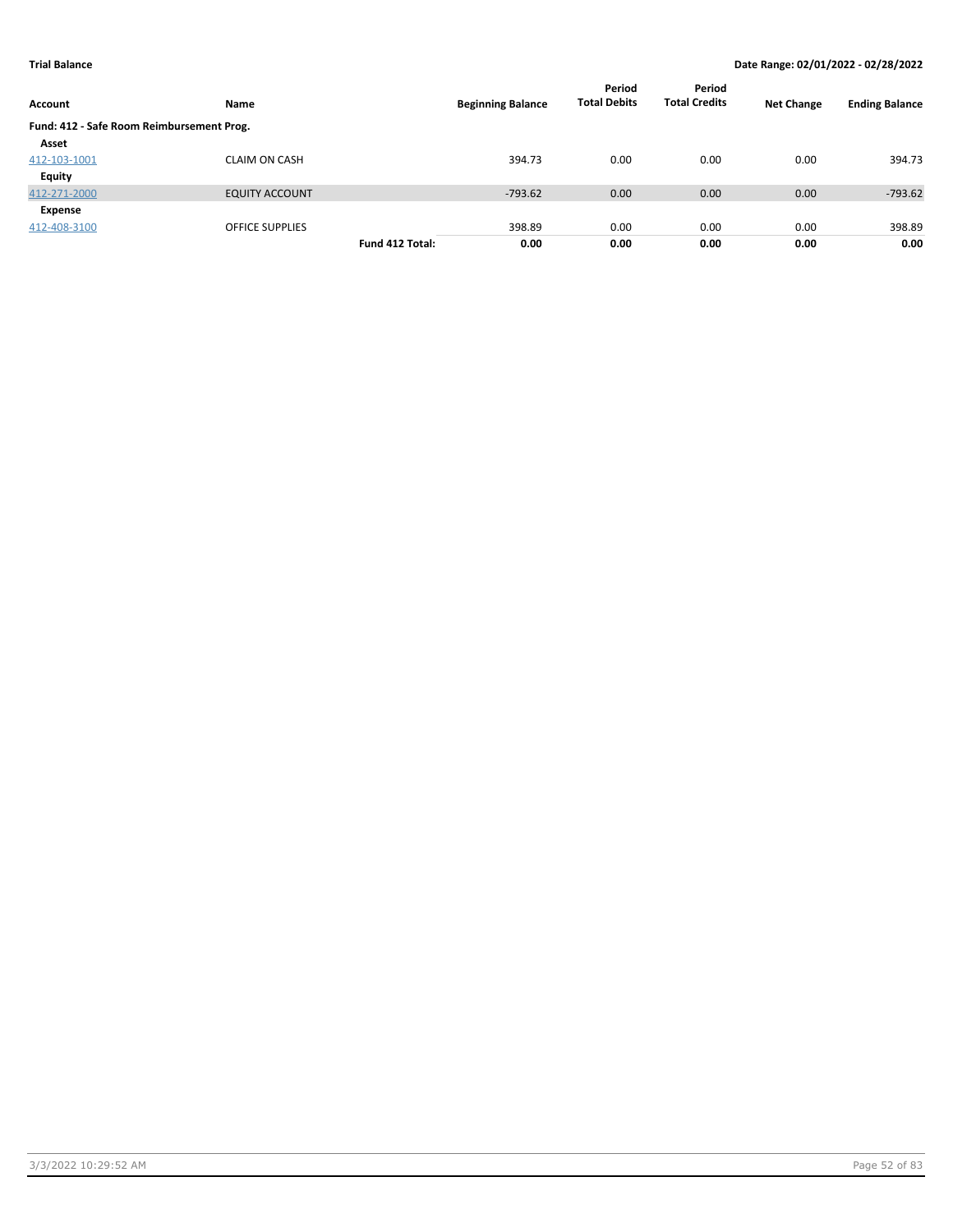| <b>Account</b>                                  | Name                           | <b>Beginning Balance</b> | Period<br><b>Total Debits</b> | Period<br><b>Total Credits</b> | <b>Net Change</b> | <b>Ending Balance</b> |
|-------------------------------------------------|--------------------------------|--------------------------|-------------------------------|--------------------------------|-------------------|-----------------------|
| <b>Fund: 413 - CARES ACT-CORONAVIRUS RELIEF</b> |                                |                          |                               |                                |                   |                       |
| Asset                                           |                                |                          |                               |                                |                   |                       |
| 413-103-1001                                    | <b>CLAIM ON CASH</b>           | 120,404.52               | 0.00                          | 14,435.32                      | $-14,435.32$      | 105,969.20            |
| 413-120-3120                                    | DUE FROM OTHER GOVERNMENTS     | 541,606.00               | 0.00                          | 0.00                           | 0.00              | 541,606.00            |
| Liability                                       |                                |                          |                               |                                |                   |                       |
| 413-102-1000                                    | A/P CLEARING                   | 0.00                     | 2,595.32                      | 2,595.32                       | 0.00              | 0.00                  |
| 413-200-1500                                    | <b>ACCRUED SALARY PAYABLE</b>  | $-60.00$                 | 0.00                          | 0.00                           | 0.00              | $-60.00$              |
| 413-200-2060                                    | <b>DEFERRED GRANT REVENUE</b>  | $-541,606.00$            | 0.00                          | 0.00                           | 0.00              | $-541,606.00$         |
| 413-200-9000                                    | Payroll Liability Account      | $-75.16$                 | 0.00                          | 0.00                           | 0.00              | $-75.16$              |
| <b>Equity</b>                                   |                                |                          |                               |                                |                   |                       |
| 413-271-2000                                    | <b>EQUITY ACCOUNT</b>          | $-492.541.17$            | 0.00                          | 0.00                           | 0.00              | $-492,541.17$         |
| <b>Expense</b>                                  |                                |                          |                               |                                |                   |                       |
| 413-413-3160                                    | <b>EMPLOYEE AWARDS BANQUET</b> | 2,000.00                 | 0.00                          | 0.00                           | 0.00              | 2,000.00              |
| 413-413-3970                                    | <b>SANITIZING SUPPLIES</b>     | 0.00                     | 179.99                        | 0.00                           | 179.99            | 179.99                |
| 413-413-3980                                    | PERSONAL PROTECTIVE EQUIPMENT  | 185.97                   | 200.97                        | 0.00                           | 200.97            | 386.94                |
| 413-413-3981                                    | <b>PUBLIC HEALTH EXPENSES</b>  | 1,512.98                 | 0.00                          | 0.00                           | 0.00              | 1,512.98              |
| 413-413-4420                                    | OTHER PROFESSIONAL SERVICES    | 0.00                     | 549.00                        | 0.00                           | 549.00            | 549.00                |
| 413-413-5740                                    | <b>TECHNOLOGY</b>              | 28,642.48                | 0.00                          | 0.00                           | 0.00              | 28,642.48             |
| 413-419-5750                                    | PURCHASE OF AUTOMOBILES        | 150,336.99               | 1,665.36                      | 0.00                           | 1,665.36          | 152,002.35            |
| 413-621-3440                                    | R&B MAT.ASPHALT/RD OIL         | 79,850.25                | 0.00                          | 0.00                           | 0.00              | 79,850.25             |
| 413-622-3440                                    | R&B MAT.ASPHALT/RD OIL         | 62,777.85                | 0.00                          | 0.00                           | 0.00              | 62,777.85             |
| 413-624-3440                                    | R&B MAT. ASPHALT/RD OIL        | 43,290.65                | 0.00                          | 0.00                           | 0.00              | 43,290.65             |
| 413-624-4600                                    | <b>EQUIPMENT RENTAL/LEASE</b>  | 3,674.64                 | 0.00                          | 0.00                           | 0.00              | 3,674.64              |
| 413-900-9000                                    | <b>TRANSFERS OUT</b>           | 0.00                     | 11,840.00                     | 0.00                           | 11,840.00         | 11,840.00             |
|                                                 | Fund 413 Total:                | 0.00                     | 17.030.64                     | 17,030.64                      | 0.00              | 0.00                  |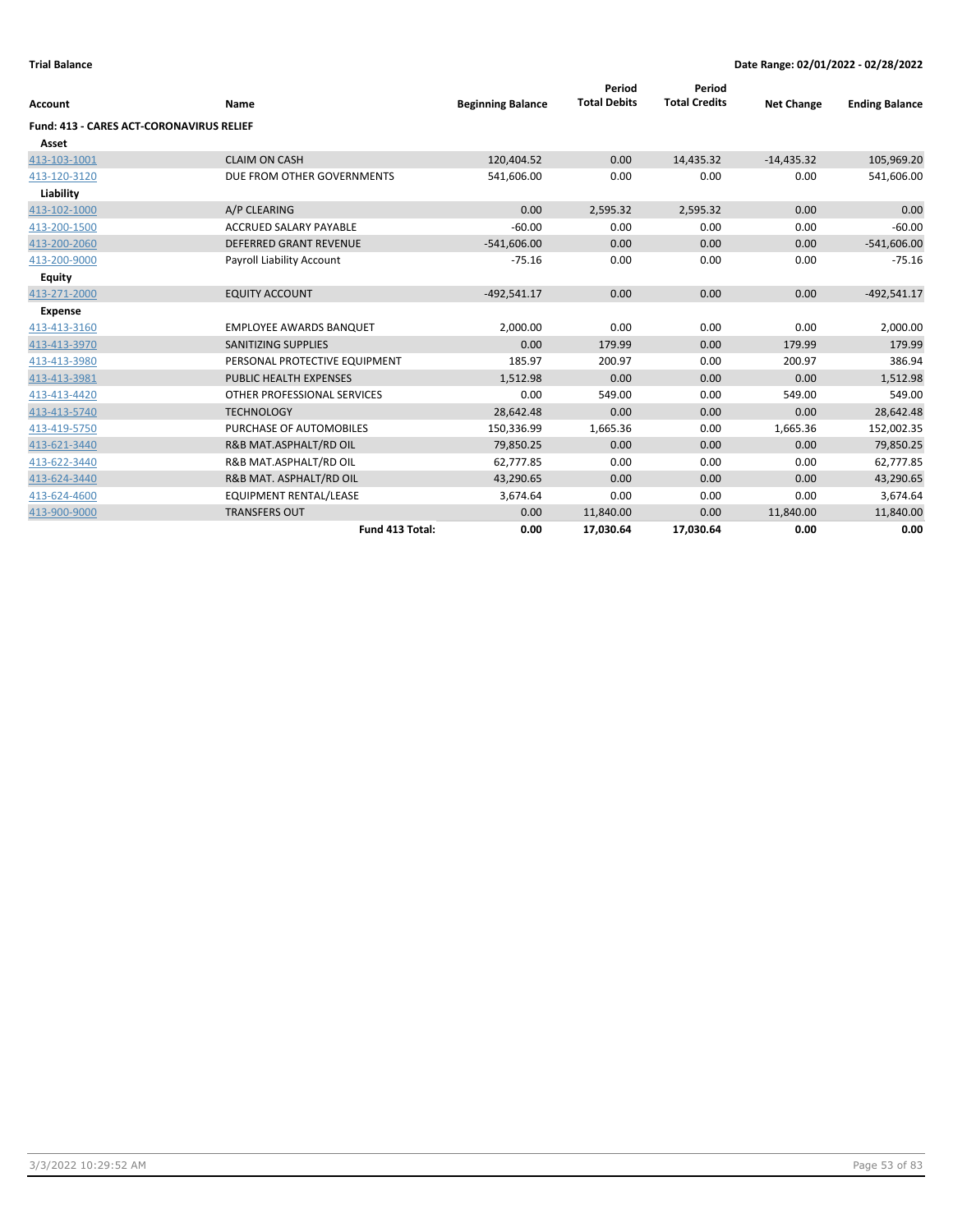|                                             |                                |                          | Period              | Period               |                   |                       |
|---------------------------------------------|--------------------------------|--------------------------|---------------------|----------------------|-------------------|-----------------------|
| <b>Account</b>                              | Name                           | <b>Beginning Balance</b> | <b>Total Debits</b> | <b>Total Credits</b> | <b>Net Change</b> | <b>Ending Balance</b> |
| Fund: 415 - American Recovery Program Grant |                                |                          |                     |                      |                   |                       |
| Asset                                       |                                |                          |                     |                      |                   |                       |
| 415-103-1001                                | <b>CLAIM ON CASH</b>           | 0.00                     | 3,449,432.94        | 0.00                 | 3,449,432.94      | 3,449,432.94          |
| 415-103-1591                                | <b>CDARS DEPOSIT</b>           | 3,449,347.91             | 0.00                | 3,449,432.94         | $-3,449,432.94$   | $-85.03$              |
| <b>Equity</b>                               |                                |                          |                     |                      |                   |                       |
| 415-271-2000                                | <b>EQUITY ACCOUNT</b>          | $-3,449,260.97$          | 0.00                | 0.00                 | 0.00              | $-3,449,260.97$       |
| Revenue                                     |                                |                          |                     |                      |                   |                       |
| 415-360-1591                                | <b>INTEREST EARNINGS CDARS</b> | $-86.94$                 | 0.00                | 0.00                 | 0.00              | $-86.94$              |
|                                             | Fund 415 Total:                | 0.00                     | 3.449.432.94        | 3,449,432.94         | 0.00              | 0.00                  |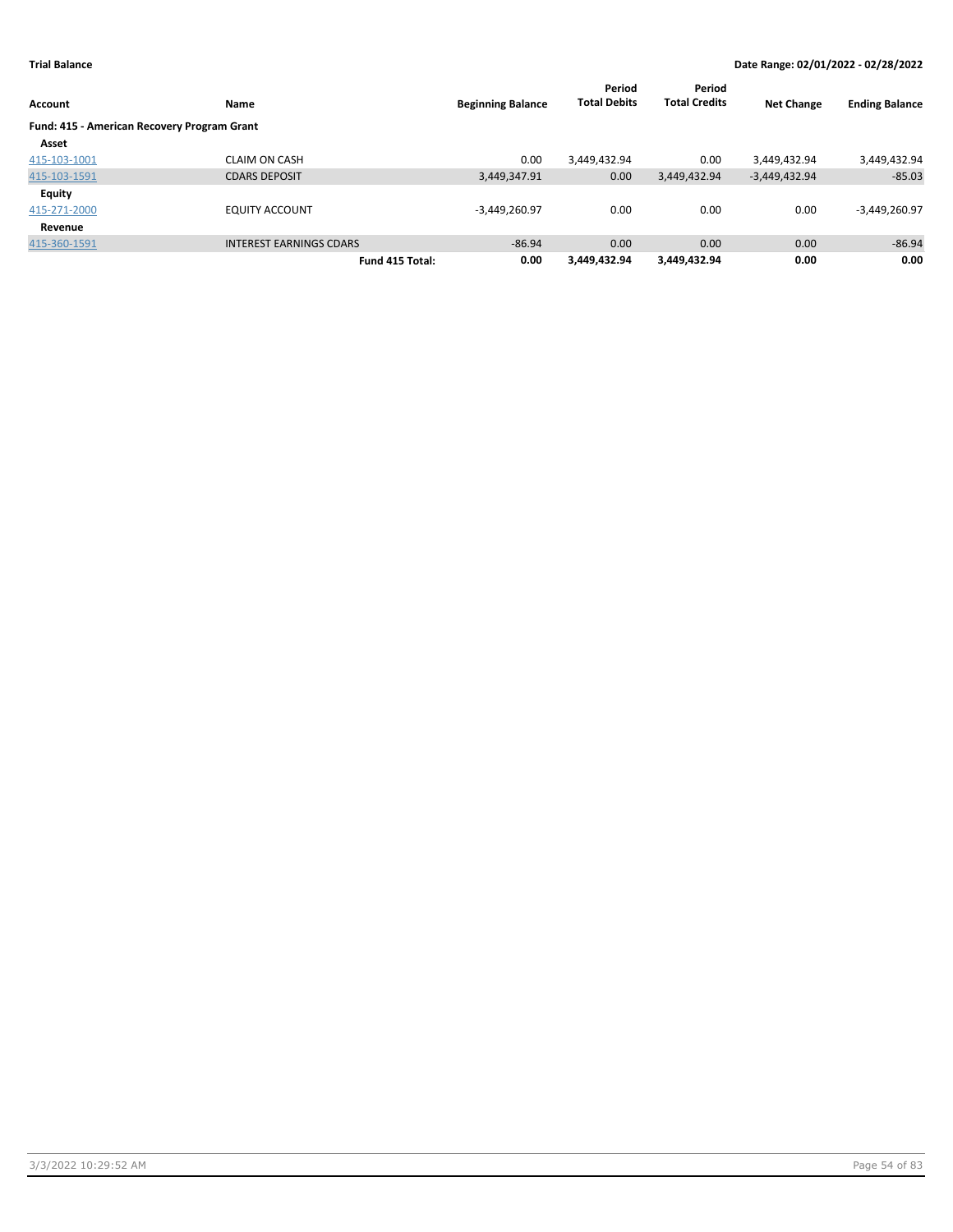|                                |                                        |                          | Period              | Period               |                   |                       |
|--------------------------------|----------------------------------------|--------------------------|---------------------|----------------------|-------------------|-----------------------|
| Account                        | Name                                   | <b>Beginning Balance</b> | <b>Total Debits</b> | <b>Total Credits</b> | <b>Net Change</b> | <b>Ending Balance</b> |
| Fund: 560 - Sheriff Forfeiture |                                        |                          |                     |                      |                   |                       |
| Asset                          |                                        |                          |                     |                      |                   |                       |
| 560-100-1001                   | PR Claim on Cash                       | 0.00                     | 131.72              | 131.72               | 0.00              | 0.00                  |
| 560-103-1560                   | CASH-F.C. SHERIFF FORFEITURE           | 47,313.07                | 6,300.00            | 1,871.91             | 4,428.09          | 51,741.16             |
| 560-103-1590                   | CASH-FEDERAL FORFEITURE                | 12,964.86                | 0.00                | 0.00                 | 0.00              | 12,964.86             |
| Liability                      |                                        |                          |                     |                      |                   |                       |
| 560-102-1000                   | A/P CLEARING                           | 40.19                    | 1,740.19            | 1,780.38             | $-40.19$          | 0.00                  |
| 560-102-1001                   | PR AP Clearing                         | 0.00                     | 69.02               | 69.02                | 0.00              | 0.00                  |
| 560-200-9000                   | <b>Payroll Liability Account</b>       | 0.00                     | 69.02               | 69.02                | 0.00              | 0.00                  |
| <b>Equity</b>                  |                                        |                          |                     |                      |                   |                       |
| 560-271-2000                   | <b>EQUITY ACCOUNT</b>                  | $-62,465.22$             | 0.00                | 0.00                 | 0.00              | $-62,465.22$          |
| Revenue                        |                                        |                          |                     |                      |                   |                       |
| 560-352-2000                   | <b>CONTRABAND FORFEITURE</b>           | $-5,012.00$              | 0.00                | 6,300.00             | $-6,300.00$       | $-11,312.00$          |
| 560-360-1000                   | <b>INTEREST EARNINGS-SO FORFEITURE</b> | $-1.02$                  | 0.00                | 0.00                 | 0.00              | $-1.02$               |
| <b>Expense</b>                 |                                        |                          |                     |                      |                   |                       |
| 560-560-1012                   | <b>SALARY SUPPLEMENT</b>               | 341.52                   | 85.38               | 0.00                 | 85.38             | 426.90                |
| 560-560-1501                   | <b>SIGN ON BONUS</b>                   | 1,000.00                 | 500.00              | 0.00                 | 500.00            | 1,500.00              |
| 560-560-2010                   | SOCIAL SECURITY TAXES                  | 20.59                    | 5.13                | 0.00                 | 5.13              | 25.72                 |
| 560-560-2020                   | <b>GROUP HEALTH INSURANCE</b>          | 100.67                   | 29.71               | 0.00                 | 29.71             | 130.38                |
| 560-560-2030                   | RETIREMENT                             | 40.64                    | 10.29               | 0.00                 | 10.29             | 50.93                 |
| 560-560-2050                   | <b>MEDICARE TAX</b>                    | 4.83                     | 1.21                | 0.00                 | 1.21              | 6.04                  |
| 560-560-3200                   | <b>WEAPON SUPPLIES</b>                 | 1,923.62                 | 0.00                | 0.00                 | 0.00              | 1,923.62              |
| 560-560-4200                   | <b>CELL PHONE</b>                      | 90.66                    | 80.38               | 0.00                 | 80.38             | 171.04                |
| 560-560-4540                   | <b>R&amp;M AUTO</b>                    | 104.54                   | 0.00                | 0.00                 | 0.00              | 104.54                |
| 560-560-4900                   | <b>MISCELLANEOUS</b>                   | 201.22                   | 0.00                | 0.00                 | 0.00              | 201.22                |
| 560-560-5720                   | <b>EQUIPMENT</b>                       | 419.99                   | 0.00                | 0.00                 | 0.00              | 419.99                |
| 560-560-5800                   | <b>INVESTIGATIVE EQUIPMENT</b>         | 2,911.84                 | 1,200.00            | 0.00                 | 1,200.00          | 4,111.84              |
|                                | Fund 560 Total:                        | 0.00                     | 10,222.05           | 10,222.05            | 0.00              | 0.00                  |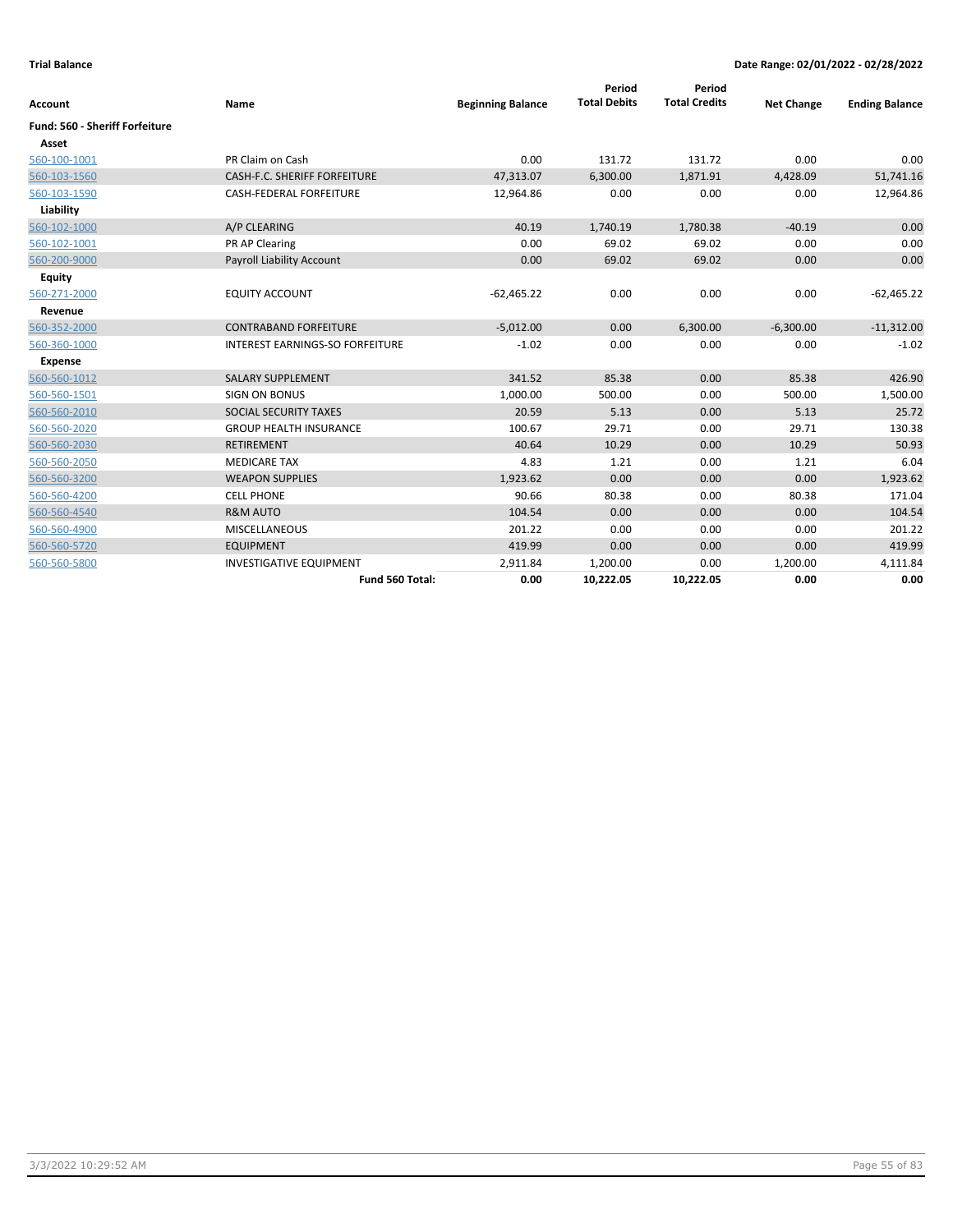| Account                                                       | Name                           | <b>Beginning Balance</b> | Period<br><b>Total Debits</b> | Period<br><b>Total Credits</b> | <b>Net Change</b> | <b>Ending Balance</b> |
|---------------------------------------------------------------|--------------------------------|--------------------------|-------------------------------|--------------------------------|-------------------|-----------------------|
| <b>Fund: 561 - Law Enforcement Education Sheriff's Office</b> |                                |                          |                               |                                |                   |                       |
| Asset                                                         |                                |                          |                               |                                |                   |                       |
| 561-103-1550                                                  | F.C. LAW ENFORCEMENT EDUCATION | 0.01                     | 1,710.25                      | 0.00                           | 1,710.25          | 1,710.26              |
| Equity                                                        |                                |                          |                               |                                |                   |                       |
| 561-271-2000                                                  | <b>EQUITY ACCOUNT</b>          | $-0.01$                  | 0.00                          | 0.00                           | 0.00              | $-0.01$               |
| Revenue                                                       |                                |                          |                               |                                |                   |                       |
| 561-370-1600                                                  | PEACE OFFICE ALLOCATION        | 0.00                     | 0.00                          | 1,710.25                       | $-1,710.25$       | $-1,710.25$           |
|                                                               | Fund 561 Total:                | 0.00                     | 1,710.25                      | 1,710.25                       | 0.00              | 0.00                  |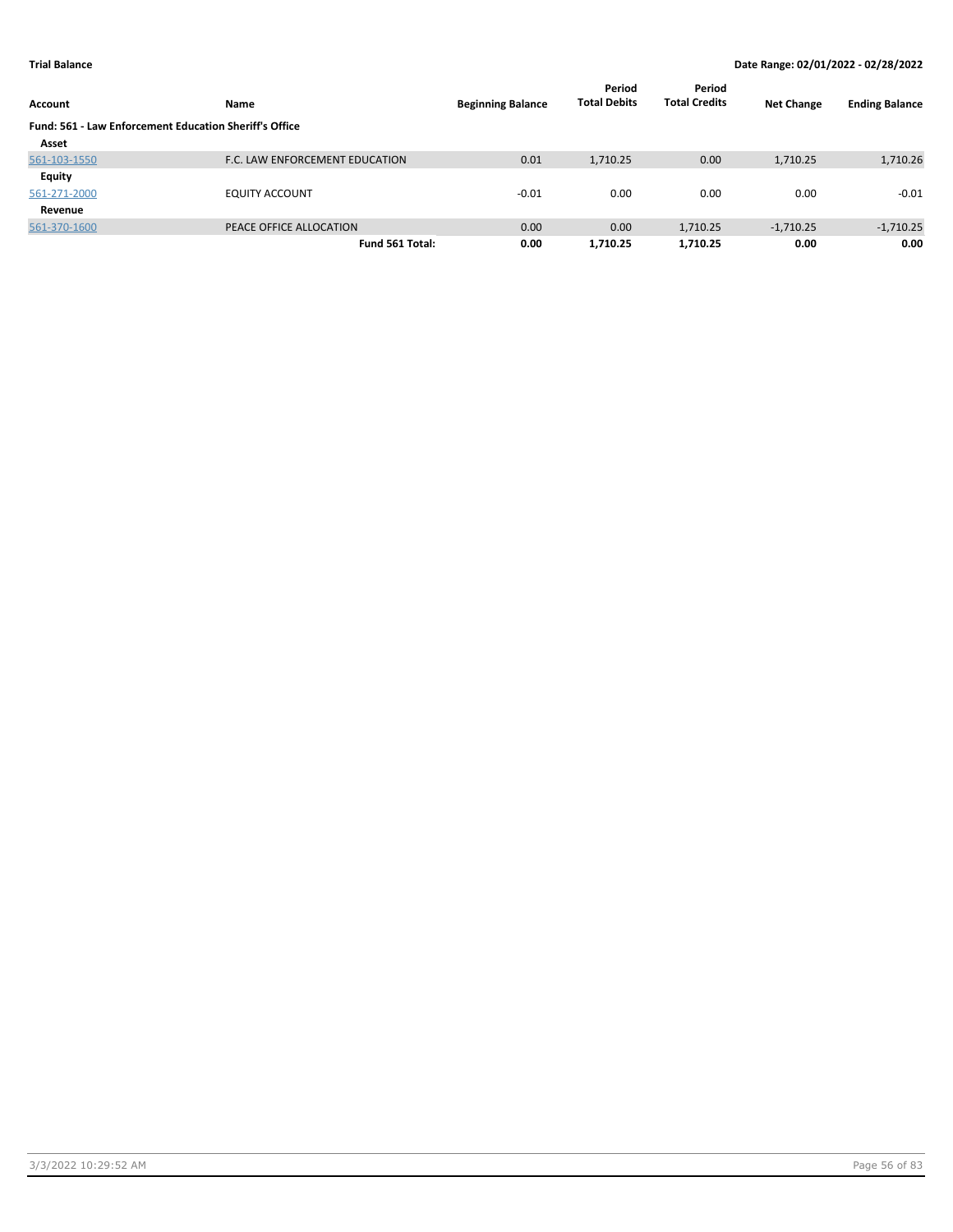| <b>Account</b>                             | Name                                | <b>Beginning Balance</b> | Period<br><b>Total Debits</b> | Period<br><b>Total Credits</b> | <b>Net Change</b> | <b>Ending Balance</b> |
|--------------------------------------------|-------------------------------------|--------------------------|-------------------------------|--------------------------------|-------------------|-----------------------|
|                                            |                                     |                          |                               |                                |                   |                       |
| Fund: 562 - Bois D'Arc Lake Reservoir (SO) |                                     |                          |                               |                                |                   |                       |
| Asset                                      |                                     |                          |                               |                                |                   |                       |
| 562-100-1001                               | PR Claim on Cash                    | $-553.50$                | 10,096.11                     | 10,096.11                      | 0.00              | $-553.50$             |
| 562-103-1001                               | <b>CLAIM ON CASH</b>                | 408,278.55               | 0.00                          | 10,096.11                      | $-10,096.11$      | 398,182.44            |
| Liability                                  |                                     |                          |                               |                                |                   |                       |
| 562-102-1001                               | PR AP Clearing                      | 0.00                     | 5,072.82                      | 5,072.82                       | 0.00              | 0.00                  |
| 562-200-1500                               | <b>ACCRUED SALARY PAYABLE</b>       | $-3,829.28$              | 0.00                          | 0.00                           | 0.00              | $-3,829.28$           |
| 562-200-1550                               | <b>ACCRUED FRINGE BENEFITS</b>      | $-1,989.81$              | 0.00                          | 0.00                           | 0.00              | $-1,989.81$           |
| 562-200-9000                               | Payroll Liability Account           | 0.00                     | 5,072.82                      | 5,072.82                       | 0.00              | 0.00                  |
| <b>Equity</b>                              |                                     |                          |                               |                                |                   |                       |
| 562-271-2000                               | <b>EQUITY ACCOUNT</b>               | $-290,693.33$            | 0.00                          | 0.00                           | 0.00              | $-290,693.33$         |
| Revenue                                    |                                     |                          |                               |                                |                   |                       |
| 562-322-1841                               | PERSONNEL INCOME YEAR 3             | $-108,852.00$            | 0.00                          | 0.00                           | 0.00              | $-108,852.00$         |
| 562-322-1842                               | DRUG SCREENING/PSYCHOLOG INC.YR.3   | $-600.00$                | 0.00                          | 0.00                           | 0.00              | $-600.00$             |
| 562-322-1843                               | <b>UNIFORMS INCOME YEAR 3</b>       | $-2,048.00$              | 0.00                          | 0.00                           | 0.00              | $-2,048.00$           |
| 562-322-1844                               | <b>TRAINING INCOME YEAR 3</b>       | $-10,000.00$             | 0.00                          | 0.00                           | 0.00              | $-10,000.00$          |
| 562-390-1401                               | <b>TRANSFERS IN</b>                 | $-39,116.98$             | 0.00                          | 0.00                           | 0.00              | $-39,116.98$          |
| Expense                                    |                                     |                          |                               |                                |                   |                       |
| 562-560-1040                               | <b>SALARIES DEPUTIES</b>            | 29,972.39                | 6,712.74                      | 0.00                           | 6,712.74          | 36,685.13             |
| 562-560-2010                               | SOCIAL SECURITY TAXES               | 1,796.57                 | 400.27                        | 0.00                           | 400.27            | 2,196.84              |
| 562-560-2020                               | <b>GROUP HEALTH INSURANCE</b>       | 8,272.57                 | 2,081.30                      | 0.00                           | 2,081.30          | 10,353.87             |
| 562-560-2030                               | <b>RETIREMENT</b>                   | 3,566.77                 | 808.20                        | 0.00                           | 808.20            | 4,374.97              |
| 562-560-2040                               | <b>WORKERS COMPENSATION</b>         | 920.80                   | 0.00                          | 0.00                           | 0.00              | 920.80                |
| 562-560-2050                               | <b>MEDICARE TAX</b>                 | 420.18                   | 93.60                         | 0.00                           | 93.60             | 513.78                |
| 562-560-4270                               | OUT OF COUNTY TRAVEL/TRAINING       | 140.00                   | 0.00                          | 0.00                           | 0.00              | 140.00                |
| 562-560-4540                               | R&M AUTO, BOATS, ATV                | 50.00                    | 0.00                          | 0.00                           | 0.00              | 50.00                 |
| 562-560-5730                               | <b>EMERGENCY RADIO IMPROVEMENTS</b> | 4,265.07                 | 0.00                          | 0.00                           | 0.00              | 4,265.07              |
|                                            | Fund 562 Total:                     | 0.00                     | 30,337.86                     | 30,337.86                      | 0.00              | 0.00                  |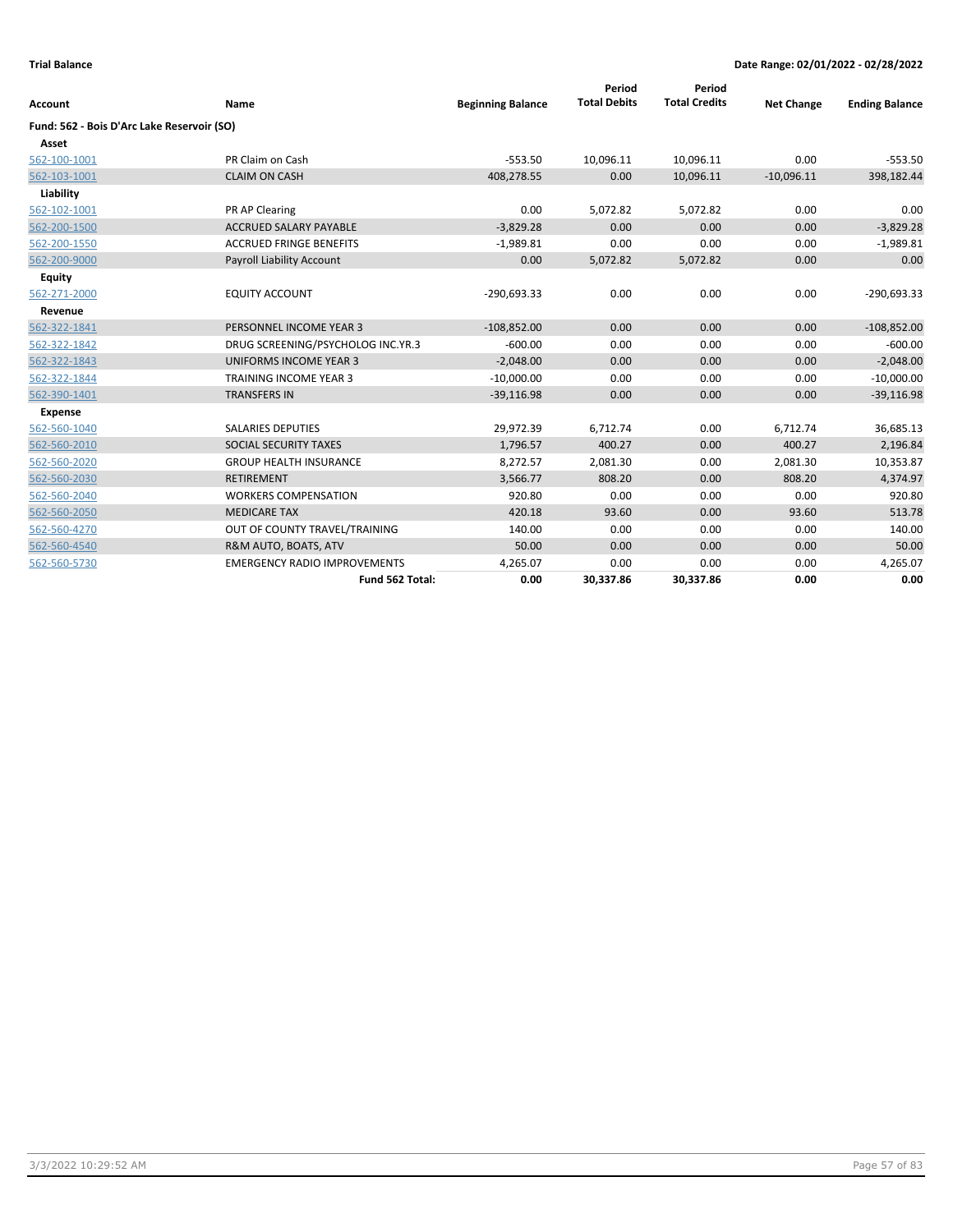| Account                                 | Name                  |                 | <b>Beginning Balance</b> | Period<br><b>Total Debits</b> | Period<br><b>Total Credits</b> | <b>Net Change</b> | <b>Ending Balance</b> |
|-----------------------------------------|-----------------------|-----------------|--------------------------|-------------------------------|--------------------------------|-------------------|-----------------------|
| Fund: 563 - Sheriff's Office Technology |                       |                 |                          |                               |                                |                   |                       |
| Asset                                   |                       |                 |                          |                               |                                |                   |                       |
| 563-103-1001                            | <b>CLAIM ON CASH</b>  |                 | 2,351.32                 | 0.00                          | 0.00                           | 0.00              | 2,351.32              |
| Equity                                  |                       |                 |                          |                               |                                |                   |                       |
| 563-271-2000                            | <b>EQUITY ACCOUNT</b> |                 | $-2,351.32$              | 0.00                          | 0.00                           | 0.00              | $-2,351.32$           |
|                                         |                       | Fund 563 Total: | 0.00                     | 0.00                          | 0.00                           | 0.00              | 0.00                  |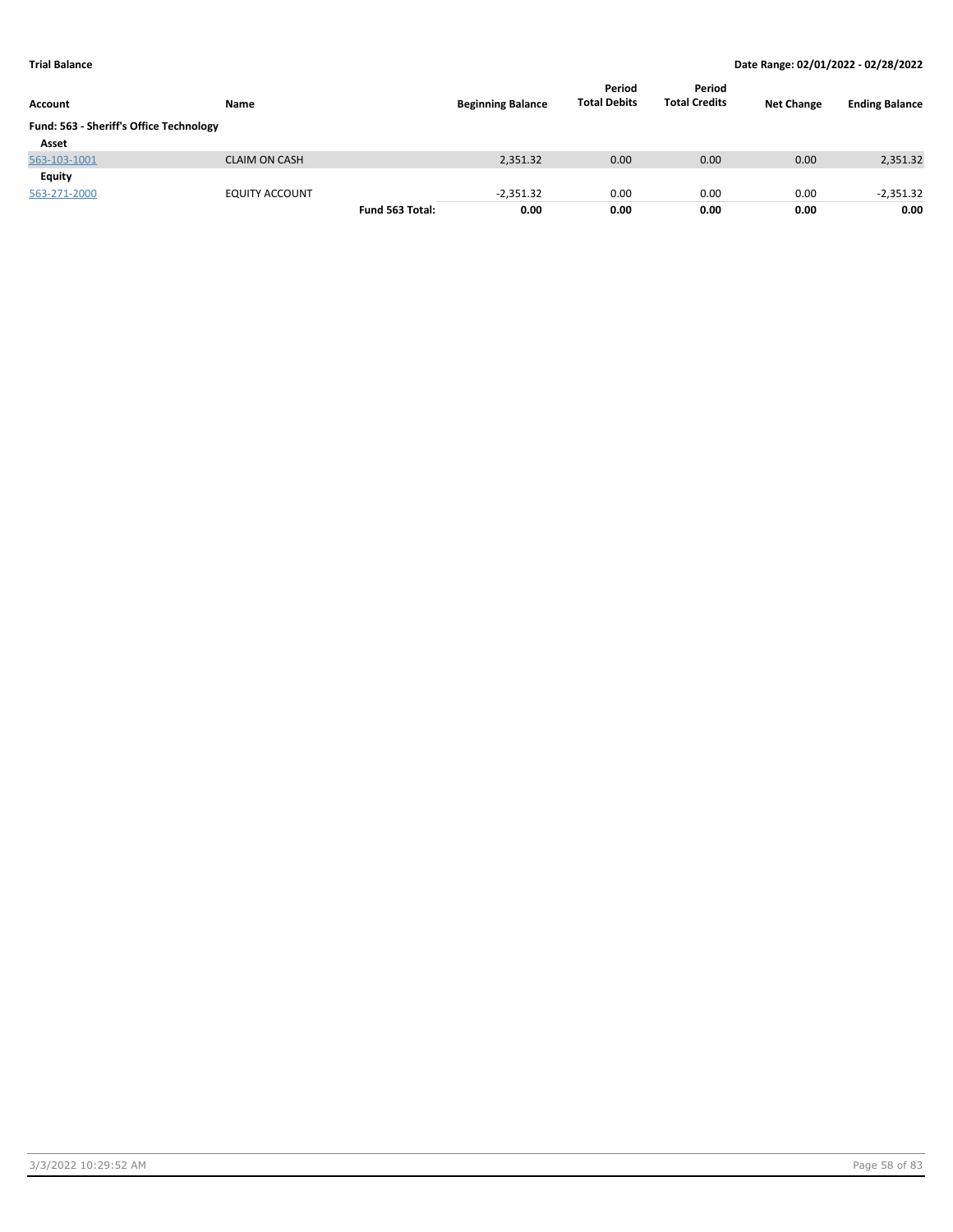| Account                                | <b>Name</b>                | <b>Beginning Balance</b> | Period<br><b>Total Debits</b> | Period<br><b>Total Credits</b> | <b>Net Change</b> | <b>Ending Balance</b> |
|----------------------------------------|----------------------------|--------------------------|-------------------------------|--------------------------------|-------------------|-----------------------|
| Fund: 590 - Specialty Court/Drug Court |                            |                          |                               |                                |                   |                       |
| Asset                                  |                            |                          |                               |                                |                   |                       |
| 590-103-1001                           | <b>CLAIM ON CASH</b>       | 29,454.80                | 59.79                         | 1,096.00                       | $-1,036.21$       | 28,418.59             |
| 590-120-3130                           | DUE FROM OTHER FUNDS       | 293.31                   | 0.00                          | 0.00                           | 0.00              | 293.31                |
| Liability                              |                            |                          |                               |                                |                   |                       |
| 590-102-1000                           | A/P CLEARING               | 0.00                     | 1,096.00                      | 1,096.00                       | 0.00              | 0.00                  |
| <b>Equity</b>                          |                            |                          |                               |                                |                   |                       |
| 590-271-2000                           | <b>EQUITY ACCOUNT</b>      | $-30,067.04$             | 0.00                          | 0.00                           | 0.00              | $-30,067.04$          |
| Revenue                                |                            |                          |                               |                                |                   |                       |
| 590-370-4250                           | <b>DRUG COURT FEE</b>      | $-679.73$                | 0.00                          | 57.85                          | $-57.85$          | $-737.58$             |
| 590-370-4260                           | <b>SPECIALTY COURT</b>     | $-327.64$                | 0.00                          | 1.94                           | $-1.94$           | $-329.58$             |
| Expense                                |                            |                          |                               |                                |                   |                       |
| 590-436-4330                           | <b>DRUG COURT PROGRAMS</b> | 1,071.30                 | 110.00                        | 0.00                           | 110.00            | 1,181.30              |
| 590-436-4370                           | ATTORNEY FEES DRUG COURT   | 255.00                   | 986.00                        | 0.00                           | 986.00            | 1,241.00              |
|                                        | Fund 590 Total:            | 0.00                     | 2,251.79                      | 2,251.79                       | 0.00              | 0.00                  |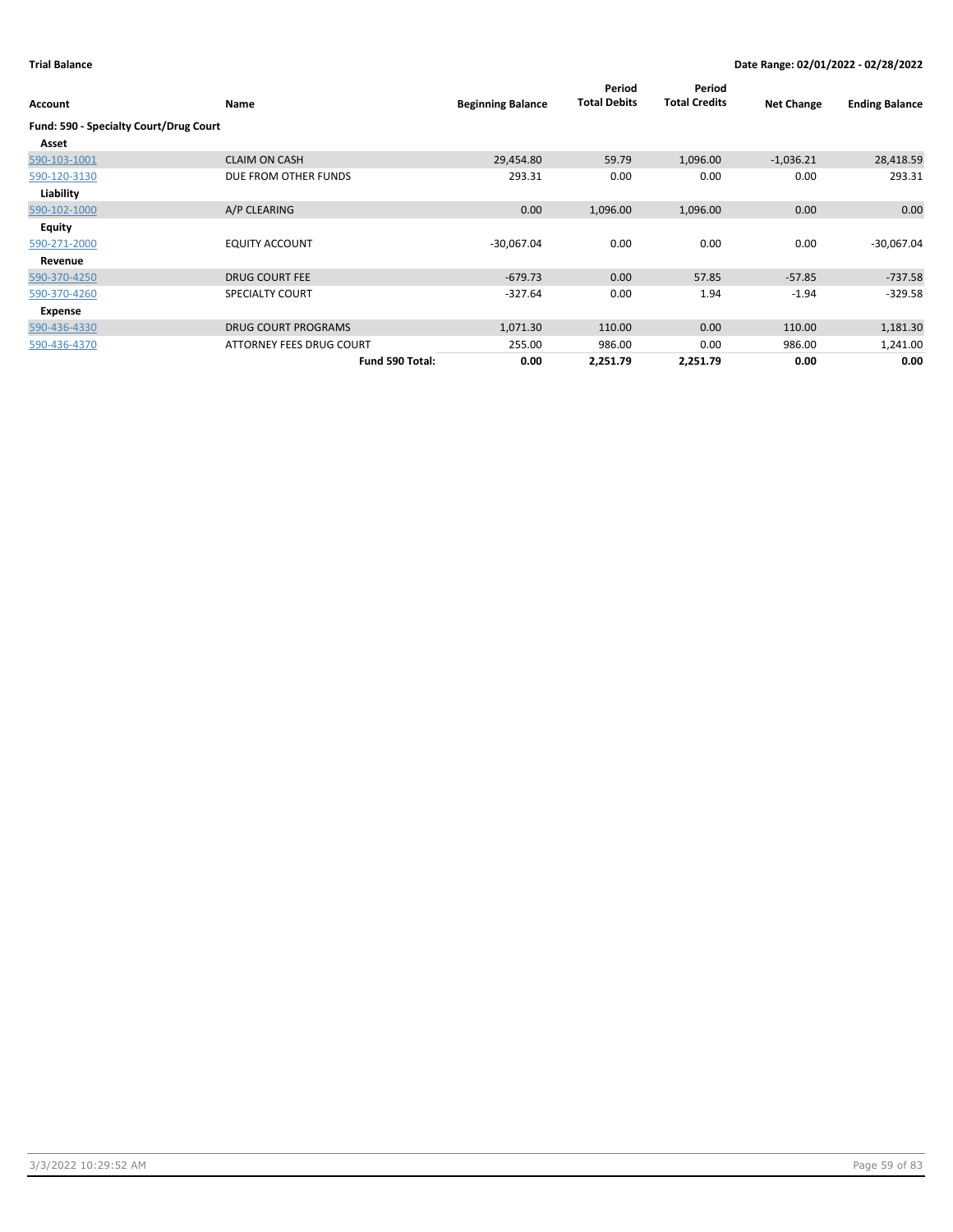|                     |                                    |                          | Period              | Period               |                   |                       |
|---------------------|------------------------------------|--------------------------|---------------------|----------------------|-------------------|-----------------------|
| Account             | Name                               | <b>Beginning Balance</b> | <b>Total Debits</b> | <b>Total Credits</b> | <b>Net Change</b> | <b>Ending Balance</b> |
| Fund: 600 - Sinking |                                    |                          |                     |                      |                   |                       |
| Asset               |                                    |                          |                     |                      |                   |                       |
| 600-103-1001        | <b>CLAIM ON CASH</b>               | 1,127,916.46             | 368,664.96          | 662,981.25           | $-294,316.29$     | 833,600.17            |
| 600-120-3110        | <b>TAXES RECEIVABLE</b>            | 36,173.88                | 0.00                | 0.00                 | 0.00              | 36,173.88             |
| 600-120-3120        | DUE FROM OTHER GOVERNMENTS         | 116.91                   | 0.00                | 0.00                 | 0.00              | 116.91                |
| Liability           |                                    |                          |                     |                      |                   |                       |
| 600-102-1000        | A/P CLEARING                       | 0.00                     | 662,981.25          | 662,981.25           | 0.00              | 0.00                  |
| 600-200-2000        | <b>DEFERRED REVENUE</b>            | $-32,268.30$             | 0.00                | 0.00                 | 0.00              | $-32,268.30$          |
| <b>Equity</b>       |                                    |                          |                     |                      |                   |                       |
| 600-271-2000        | <b>EQUITY ACCOUNT</b>              | $-479, 107.77$           | 0.00                | 0.00                 | 0.00              | -479,107.77           |
| Revenue             |                                    |                          |                     |                      |                   |                       |
| 600-310-1100        | <b>CURRENT TAXES</b>               | $-756,236.20$            | 0.00                | 366,155.02           | $-366, 155.02$    | $-1,122,391.22$       |
| 600-310-1200        | <b>DELINQUENT TAXES</b>            | $-12,250.58$             | 0.00                | 2,509.94             | $-2,509.94$       | $-14,760.52$          |
| 600-318-1210        | PAY N LIEU TAX/UPPER TRINITY       | $-394.40$                | 0.00                | 0.00                 | 0.00              | $-394.40$             |
| <b>Expense</b>      |                                    |                          |                     |                      |                   |                       |
| 600-620-3090        | ANNUAL PAYING AGENT REGISTRAR FEES | 200.00                   | 400.00              | 0.00                 | 400.00            | 600.00                |
| 600-620-6270        | PRINCIPAL, 2017 GO BONDS           | 0.00                     | 185,000.00          | 0.00                 | 185,000.00        | 185,000.00            |
| 600-620-6310        | PRINCIPAL, 2020 CO BONDS           | 0.00                     | 265,000.00          | 0.00                 | 265,000.00        | 265,000.00            |
| 600-660-6670        | INTEREST, 2017 GO BONDS            | 0.00                     | 96,337.50           | 0.00                 | 96,337.50         | 96,337.50             |
| 600-660-6700        | INTEREST, 2018 GO BONDS            | 115,850.00               | 0.00                | 0.00                 | 0.00              | 115,850.00            |
| 600-660-6710        | INTEREST, 2020 CO BONDS            | 0.00                     | 116,243.75          | 0.00                 | 116,243.75        | 116,243.75            |
|                     | Fund 600 Total:                    | 0.00                     | 1,694,627.46        | 1,694,627.46         | 0.00              | 0.00                  |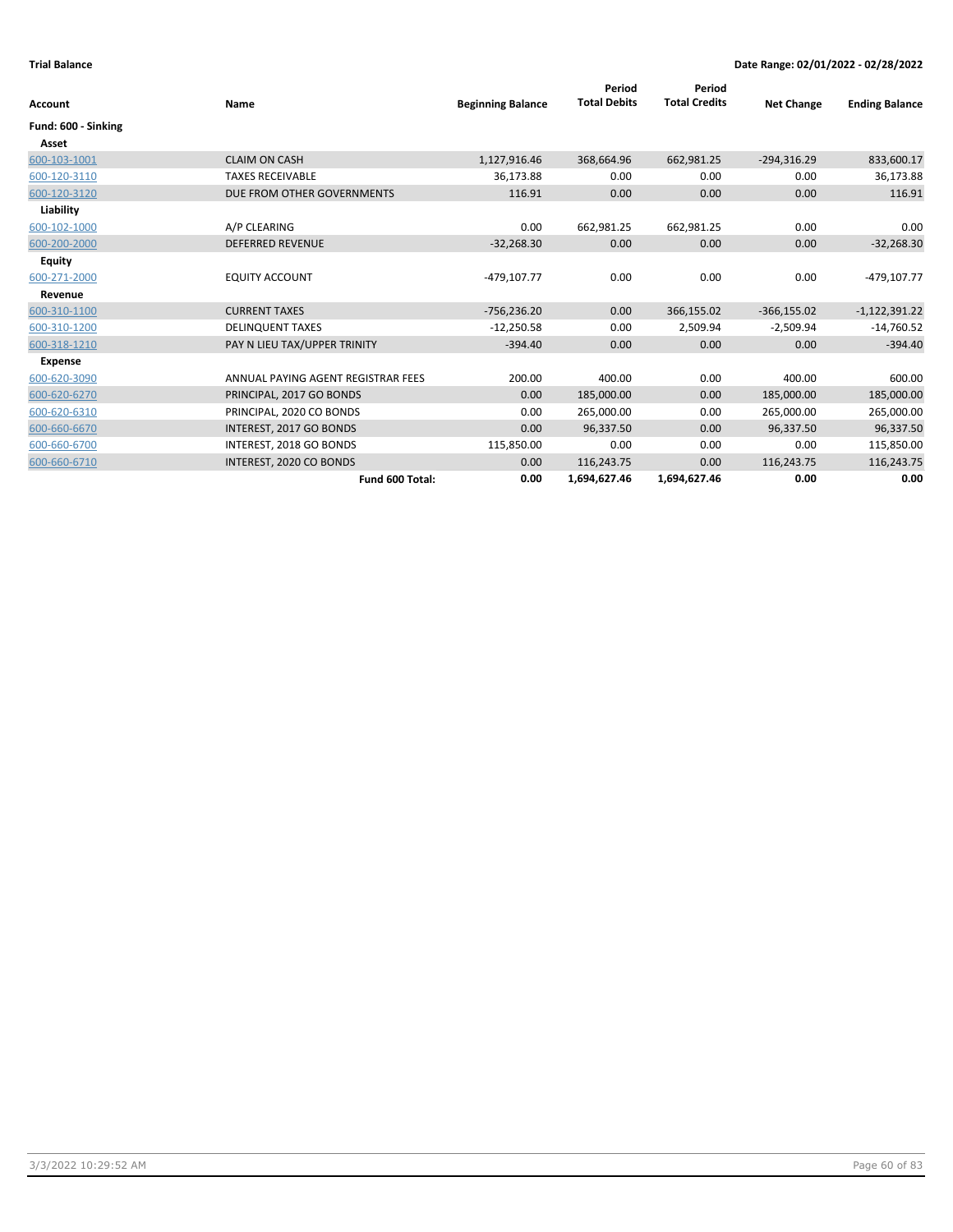| Account                                            | Name                     | <b>Beginning Balance</b> | Period<br><b>Total Debits</b> | Period<br><b>Total Credits</b> | <b>Net Change</b> | <b>Ending Balance</b> |
|----------------------------------------------------|--------------------------|--------------------------|-------------------------------|--------------------------------|-------------------|-----------------------|
| Fund: 630 - Law Enforcement Education Const. Pct.1 |                          |                          |                               |                                |                   |                       |
| Asset                                              |                          |                          |                               |                                |                   |                       |
| 630-103-1001                                       | <b>CLAIM ON CASH</b>     | 3,016.09                 | 554.65                        | 0.00                           | 554.65            | 3,570.74              |
| Equity                                             |                          |                          |                               |                                |                   |                       |
| 630-271-2000                                       | <b>EQUITY ACCOUNT</b>    | $-3,016.09$              | 0.00                          | 0.00                           | 0.00              | $-3,016.09$           |
| Revenue                                            |                          |                          |                               |                                |                   |                       |
| 630-370-1600                                       | PEACE OFFICER ALLOCATION | 0.00                     | 0.00                          | 554.65                         | $-554.65$         | $-554.65$             |
|                                                    | Fund 630 Total:          | 0.00                     | 554.65                        | 554.65                         | 0.00              | 0.00                  |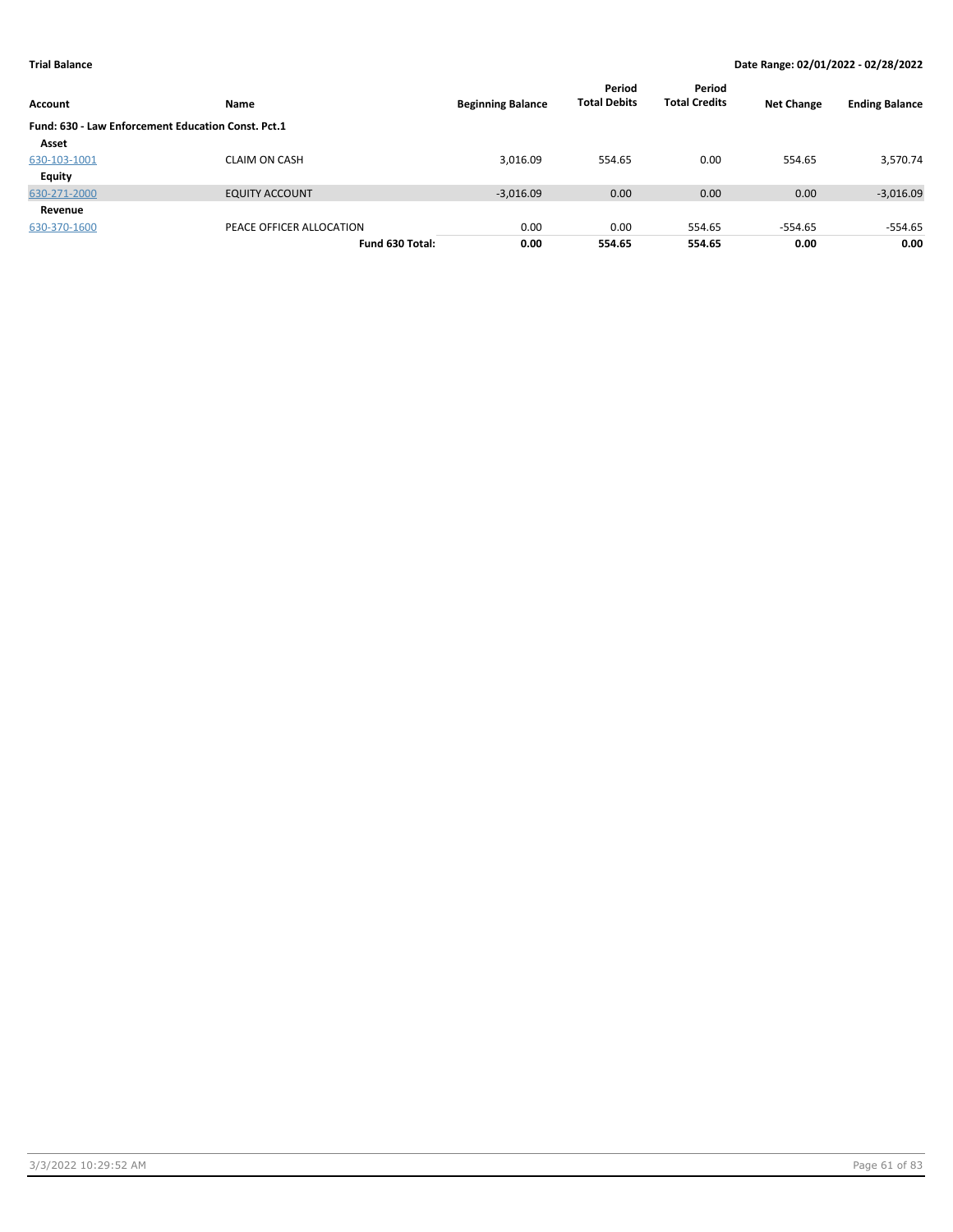| Account                                            | Name                     | <b>Beginning Balance</b> | Period<br><b>Total Debits</b> | Period<br><b>Total Credits</b> | <b>Net Change</b> | <b>Ending Balance</b> |
|----------------------------------------------------|--------------------------|--------------------------|-------------------------------|--------------------------------|-------------------|-----------------------|
| Fund: 640 - Law Enforcement Education Const. Pct.2 |                          |                          |                               |                                |                   |                       |
| Asset                                              |                          |                          |                               |                                |                   |                       |
| 640-103-1001                                       | <b>CLAIM ON CASH</b>     | 1,682.87                 | 554.65                        | 0.00                           | 554.65            | 2,237.52              |
| Equity                                             |                          |                          |                               |                                |                   |                       |
| 640-271-2000                                       | <b>EQUITY ACCOUNT</b>    | $-1,682.87$              | 0.00                          | 0.00                           | 0.00              | $-1,682.87$           |
| Revenue                                            |                          |                          |                               |                                |                   |                       |
| 640-370-1600                                       | PEACE OFFICER ALLOCATION | 0.00                     | 0.00                          | 554.65                         | $-554.65$         | $-554.65$             |
|                                                    | Fund 640 Total:          | 0.00                     | 554.65                        | 554.65                         | 0.00              | 0.00                  |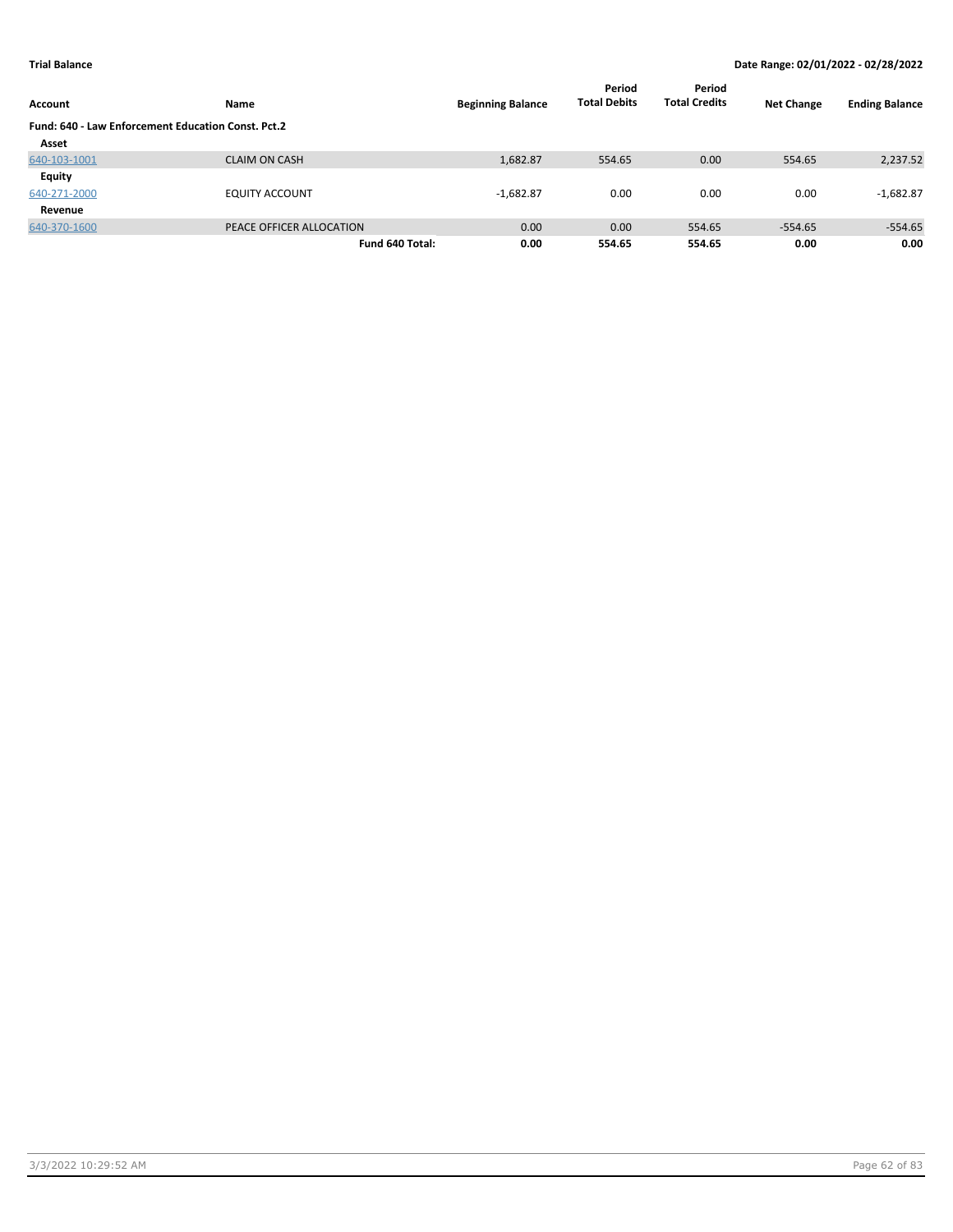| Account                                            | Name                     | <b>Beginning Balance</b> | Period<br><b>Total Debits</b> | Period<br><b>Total Credits</b> | <b>Net Change</b> | <b>Ending Balance</b> |
|----------------------------------------------------|--------------------------|--------------------------|-------------------------------|--------------------------------|-------------------|-----------------------|
| Fund: 650 - Law Enforcement Education Const. Pct.3 |                          |                          |                               |                                |                   |                       |
| Asset                                              |                          |                          |                               |                                |                   |                       |
| 650-103-1001                                       | <b>CLAIM ON CASH</b>     | 4,019.32                 | 554.65                        | 0.00                           | 554.65            | 4,573.97              |
| Equity                                             |                          |                          |                               |                                |                   |                       |
| 650-271-2000                                       | <b>EQUITY ACCOUNT</b>    | $-4,019.32$              | 0.00                          | 0.00                           | 0.00              | $-4,019.32$           |
| Revenue                                            |                          |                          |                               |                                |                   |                       |
| 650-370-1600                                       | PEACE OFFICER ALLOCATION | 0.00                     | 0.00                          | 554.65                         | $-554.65$         | $-554.65$             |
|                                                    | Fund 650 Total:          | 0.00                     | 554.65                        | 554.65                         | 0.00              | 0.00                  |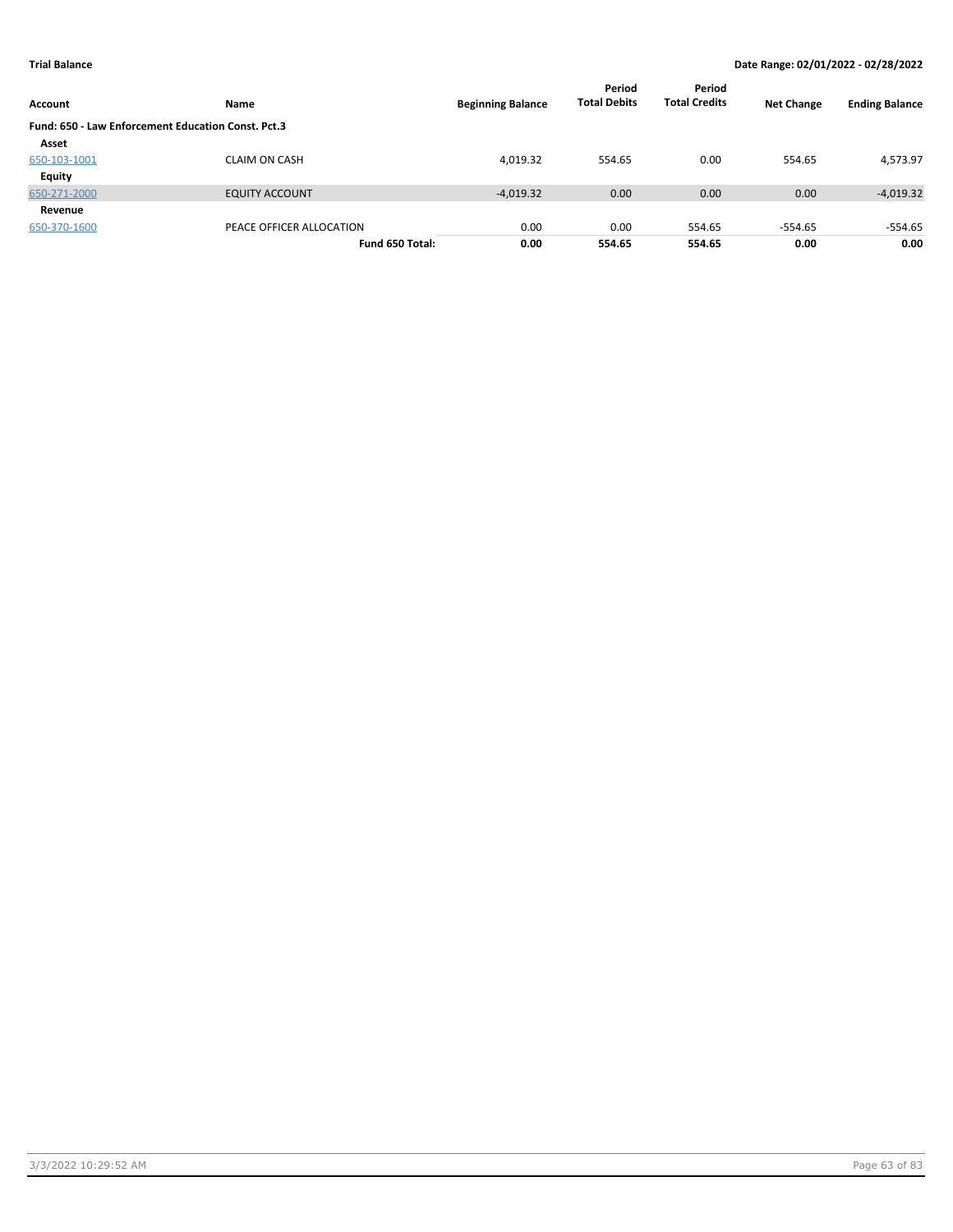| Account                                            | Name                           | <b>Beginning Balance</b> | Period<br><b>Total Debits</b> | Period<br><b>Total Credits</b> | <b>Net Change</b> | <b>Ending Balance</b> |
|----------------------------------------------------|--------------------------------|--------------------------|-------------------------------|--------------------------------|-------------------|-----------------------|
| Fund: 660 - 2017 GO Bonds-Construction Fund FY2017 |                                |                          |                               |                                |                   |                       |
| Asset                                              |                                |                          |                               |                                |                   |                       |
| 660-120-3100                                       | <b>GRANT RECEIVED FROM THC</b> | 909,005.22               | 0.00                          | 0.00                           | 0.00              | 909,005.22            |
| 660-120-3130                                       | DUE FROM OTHER FUNDS           | 160,470.65               | 0.00                          | 0.00                           | 0.00              | 160,470.65            |
| Liability                                          |                                |                          |                               |                                |                   |                       |
| 660-200-2060                                       | <b>DEFERRED GRANT REVENUE</b>  | $-675,036.83$            | 0.00                          | 0.00                           | 0.00              | $-675,036.83$         |
| 660-200-9200                                       | <b>RETAINAGE PAYABLE</b>       | $-19,591.05$             | 0.00                          | 0.00                           | 0.00              | $-19,591.05$          |
| <b>Equity</b>                                      |                                |                          |                               |                                |                   |                       |
| 660-271-2000                                       | <b>EQUITY ACCOUNT</b>          | $-374.847.99$            | 0.00                          | 0.00                           | 0.00              | $-374,847.99$         |
|                                                    | Fund 660 Total:                | 0.00                     | 0.00                          | 0.00                           | 0.00              | 0.00                  |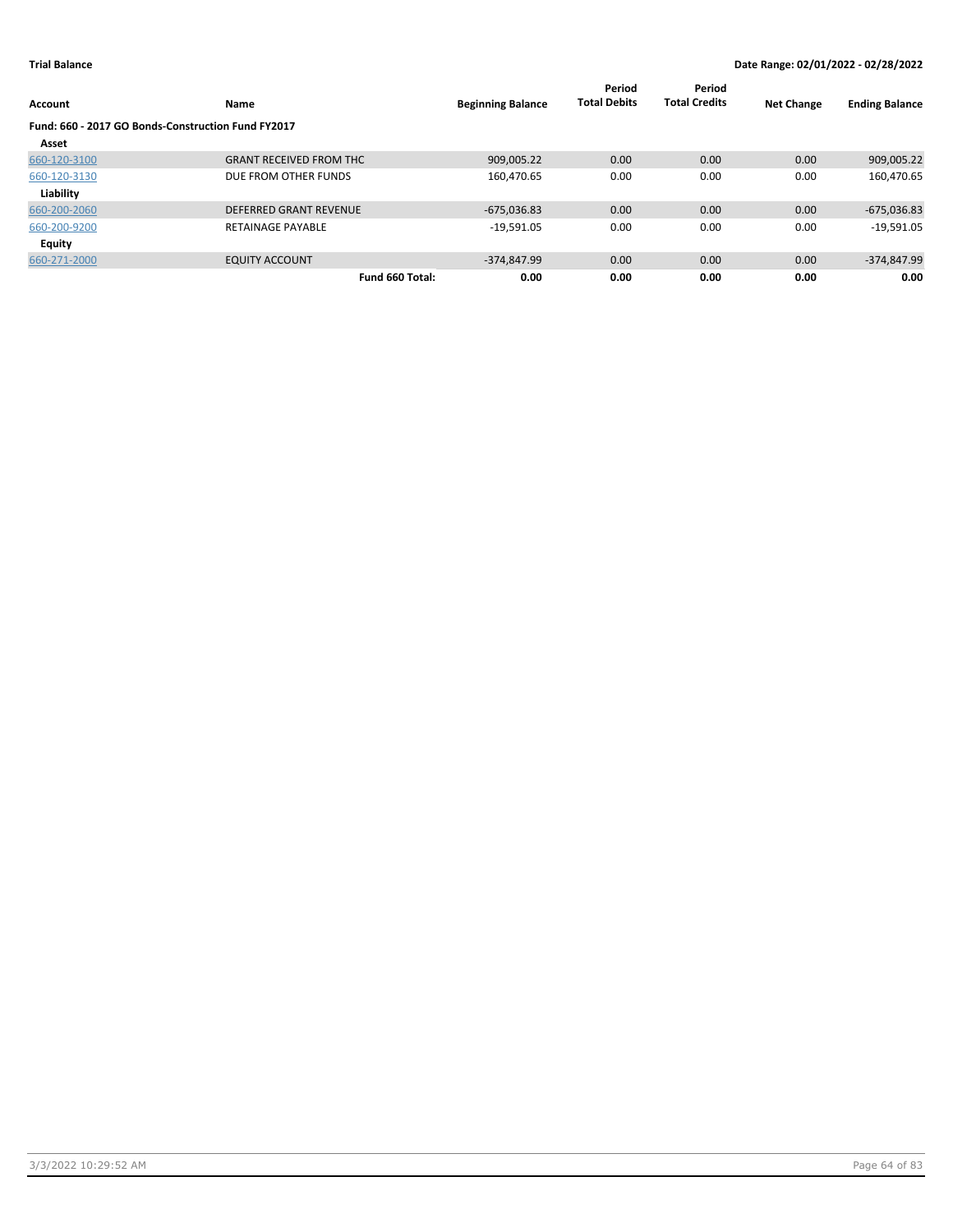| <b>Account</b>                            | Name                              | <b>Beginning Balance</b> | Period<br><b>Total Debits</b> | Period<br><b>Total Credits</b> | <b>Net Change</b> | <b>Ending Balance</b> |
|-------------------------------------------|-----------------------------------|--------------------------|-------------------------------|--------------------------------|-------------------|-----------------------|
| <b>Fund: 670 - Courthouse Restoration</b> |                                   |                          |                               |                                |                   |                       |
| Asset                                     |                                   |                          |                               |                                |                   |                       |
| 670-103-1001                              | <b>CLAIM ON CASH</b>              | 2,020,337.63             | 11,897.00                     | 663,475.85                     | $-651,578.85$     | 1,368,758.78          |
| 670-120-3100                              | <b>GRANT RECEIVED FROM THC</b>    | $-27,410.46$             | 0.00                          | 0.00                           | 0.00              | $-27,410.46$          |
| 670-120-3140                              | <b>ACCOUNTS RECEIVABLE</b>        | 13,705.23                | 0.00                          | 0.00                           | 0.00              | 13,705.23             |
| Liability                                 |                                   |                          |                               |                                |                   |                       |
| 670-102-1000                              | A/P CLEARING                      | 0.00                     | 663,532.85                    | 663,532.85                     | 0.00              | 0.00                  |
| 670-207-9500                              | DUE TO OTHER FUNDS                | $-160,470.65$            | 0.00                          | 0.00                           | 0.00              | $-160,470.65$         |
| <b>Equity</b>                             |                                   |                          |                               |                                |                   |                       |
| 670-271-2000                              | <b>EQUITY ACCOUNT</b>             | $-3,112,854.30$          | 0.00                          | 0.00                           | 0.00              | $-3,112,854.30$       |
| Revenue                                   |                                   |                          |                               |                                |                   |                       |
| 670-330-5100                              | <b>COURTHOUSE RESTORATION</b>     | $-656,732.80$            | 0.00                          | 0.00                           | 0.00              | $-656,732.80$         |
| 670-390-1401                              | <b>TRANSFERS IN</b>               | 0.00                     | 0.00                          | 11,840.00                      | $-11,840.00$      | $-11,840.00$          |
| <b>Expense</b>                            |                                   |                          |                               |                                |                   |                       |
| 670-670-1650                              | <b>CONSTRUCTION</b>               | 1,650,452.93             | 478,543.29                    | 57.00                          | 478,486.29        | 2,128,939.22          |
| 670-670-1670                              | <b>CONSTRUCTION MANAGER AGENT</b> | 158,830.71               | 80,259.42                     | 0.00                           | 80,259.42         | 239,090.13            |
| 670-670-1680                              | <b>MASONRY AND STONE</b>          | 72,323.80                | 25,892.75                     | 0.00                           | 25,892.75         | 98,216.55             |
| 670-670-1685                              | <b>LANDSCAPING</b>                | 13,741.75                | 60,630.10                     | 0.00                           | 60,630.10         | 74,371.85             |
| 670-670-4030                              | <b>ARCHITECTURAL FEES</b>         | 21,455.00                | 0.00                          | 0.00                           | 0.00              | 21,455.00             |
| 670-670-4260                              | <b>PROFESSIONAL FEES</b>          | 2,600.00                 | 0.00                          | 0.00                           | 0.00              | 2,600.00              |
| 670-670-4430                              | <b>TRASH PICK UP</b>              | 4,021.16                 | 1,799.43                      | 0.00                           | 1,799.43          | 5,820.59              |
| 670-670-4530                              | <b>IT DESIGN</b>                  | 0.00                     | 16,350.86                     | 0.00                           | 16,350.86         | 16,350.86             |
|                                           | Fund 670 Total:                   | 0.00                     | 1,338,905.70                  | 1,338,905.70                   | 0.00              | 0.00                  |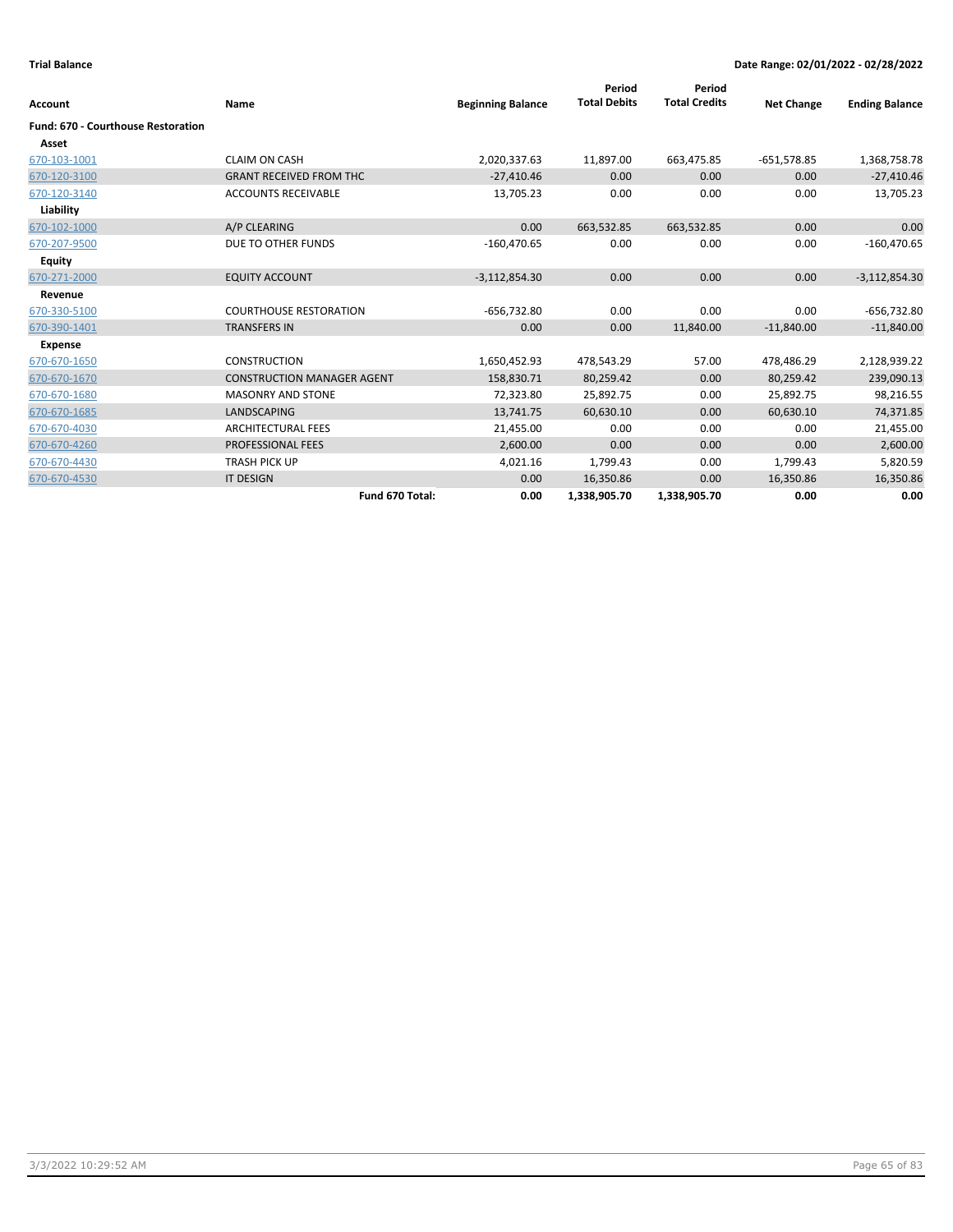| Account                                            | Name                           | <b>Beginning Balance</b> | Period<br><b>Total Debits</b> | Period<br><b>Total Credits</b> | <b>Net Change</b> | <b>Ending Balance</b> |
|----------------------------------------------------|--------------------------------|--------------------------|-------------------------------|--------------------------------|-------------------|-----------------------|
| Fund: 680 - 2018 GO Bonds-Construction Fund FY2019 |                                |                          |                               |                                |                   |                       |
| Asset                                              |                                |                          |                               |                                |                   |                       |
| 680-103-1001                                       | <b>CLAIM ON CASH</b>           | 1.05                     | 0.00                          | 0.00                           | 0.00              | 1.05                  |
| 680-120-3100                                       | <b>GRANT RECEIVED FROM THC</b> | 896,391.32               | 0.00                          | 0.00                           | 0.00              | 896,391.32            |
| Liability                                          |                                |                          |                               |                                |                   |                       |
| 680-200-2060                                       | DEFERRED GRANT REVENUE         | $-664,926.99$            | 0.00                          | 0.00                           | 0.00              | -664,926.99           |
| 680-200-9200                                       | <b>RETAINAGE PAYABLE</b>       | $-300,191.96$            | 0.00                          | 0.00                           | 0.00              | $-300,191.96$         |
| Equity                                             |                                |                          |                               |                                |                   |                       |
| 680-271-2000                                       | <b>EQUITY ACCOUNT</b>          | 68,726.58                | 0.00                          | 0.00                           | 0.00              | 68,726.58             |
|                                                    | Fund 680 Total:                | 0.00                     | 0.00                          | 0.00                           | 0.00              | 0.00                  |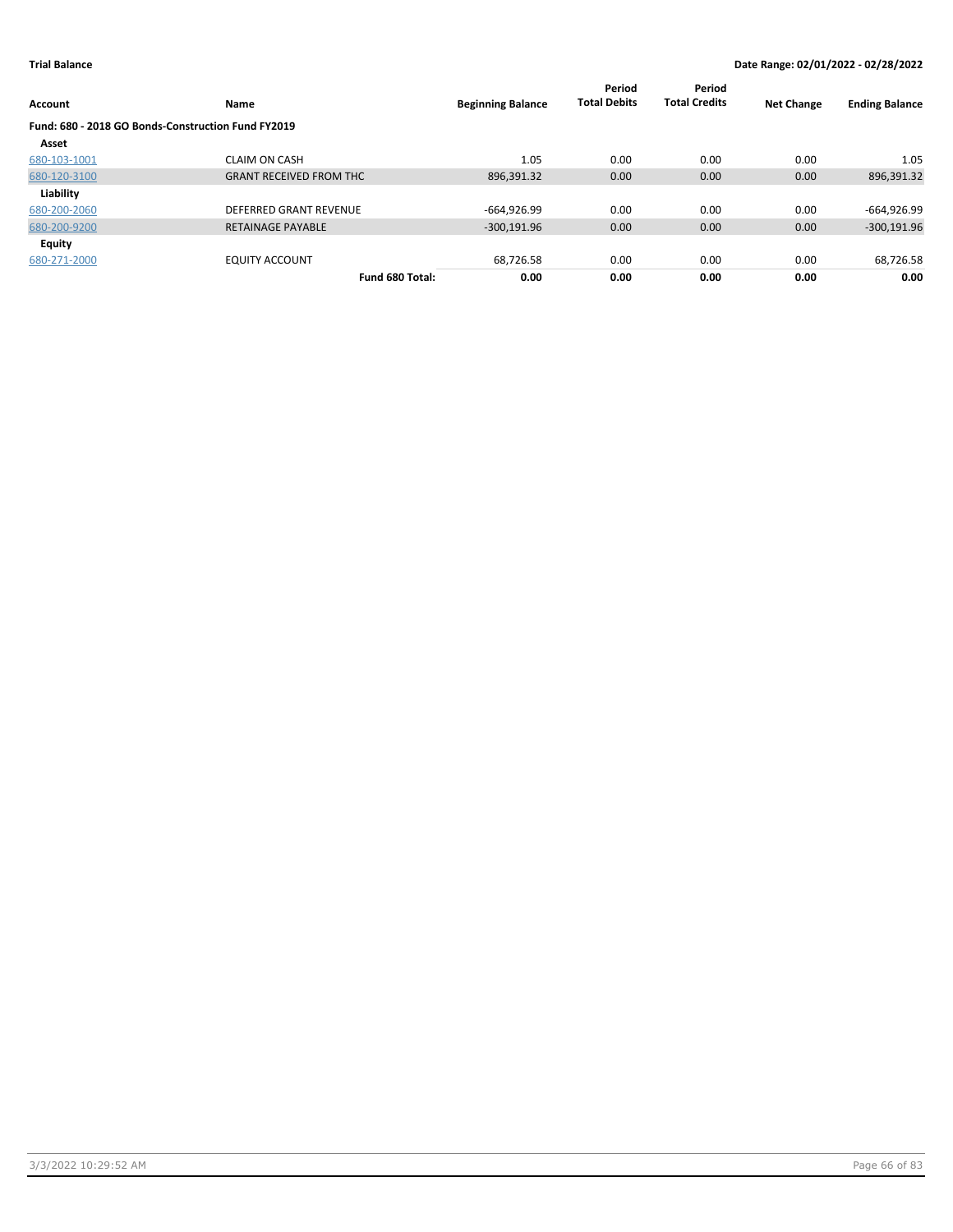| Account       | Name                                               | <b>Beginning Balance</b> | Period<br><b>Total Debits</b> | Period<br><b>Total Credits</b> | <b>Net Change</b> | <b>Ending Balance</b> |
|---------------|----------------------------------------------------|--------------------------|-------------------------------|--------------------------------|-------------------|-----------------------|
|               | Fund: 690 - 2020 CO Bonds-Construction Fund FY2020 |                          |                               |                                |                   |                       |
| Asset         |                                                    |                          |                               |                                |                   |                       |
| 690-103-1001  | <b>CLAIM ON CASH</b>                               | $-130,578.00$            | 703.00                        | 29,232.57                      | $-28,529.57$      | $-159, 107.57$        |
| 690-103-1690  | <b>ICS DEPOSIT</b>                                 | 5,286.96                 | 0.00                          | 0.00                           | 0.00              | 5,286.96              |
| Liability     |                                                    |                          |                               |                                |                   |                       |
| 690-102-1000  | A/P CLEARING                                       | 0.00                     | 29,232.57                     | 29,232.57                      | 0.00              | 0.00                  |
| <b>Equity</b> |                                                    |                          |                               |                                |                   |                       |
| 690-271-2000  | <b>EQUITY ACCOUNT</b>                              | $-1,081,526.83$          | 0.00                          | 0.00                           | 0.00              | $-1,081,526.83$       |
| Revenue       |                                                    |                          |                               |                                |                   |                       |
| 690-360-1000  | <b>INTEREST EARNING LEGEND BANK</b>                | $-234.53$                | 0.00                          | 0.00                           | 0.00              | $-234.53$             |
| Expense       |                                                    |                          |                               |                                |                   |                       |
| 690-669-1650  | <b>CONSTRUCTION</b>                                | 807,716.93               | 0.00                          | 0.00                           | 0.00              | 807,716.93            |
| 690-669-1670  | <b>CONSTRUCTION MANAGER AGENT</b>                  | 104,161.86               | 0.00                          | 0.00                           | 0.00              | 104,161.86            |
| 690-669-1680  | <b>MASONRY AND STONE</b>                           | 164,595.61               | 0.00                          | 0.00                           | 0.00              | 164,595.61            |
| 690-669-5735  | FF&E                                               | 130,578.00               | 0.00                          | 0.00                           | 0.00              | 130,578.00            |
| 690-669-5740  | <b>TECHNOLOGY</b>                                  | 0.00                     | 28,529.57                     | 0.00                           | 28,529.57         | 28,529.57             |
|               | Fund 690 Total:                                    | 0.00                     | 58,465.14                     | 58,465.14                      | 0.00              | 0.00                  |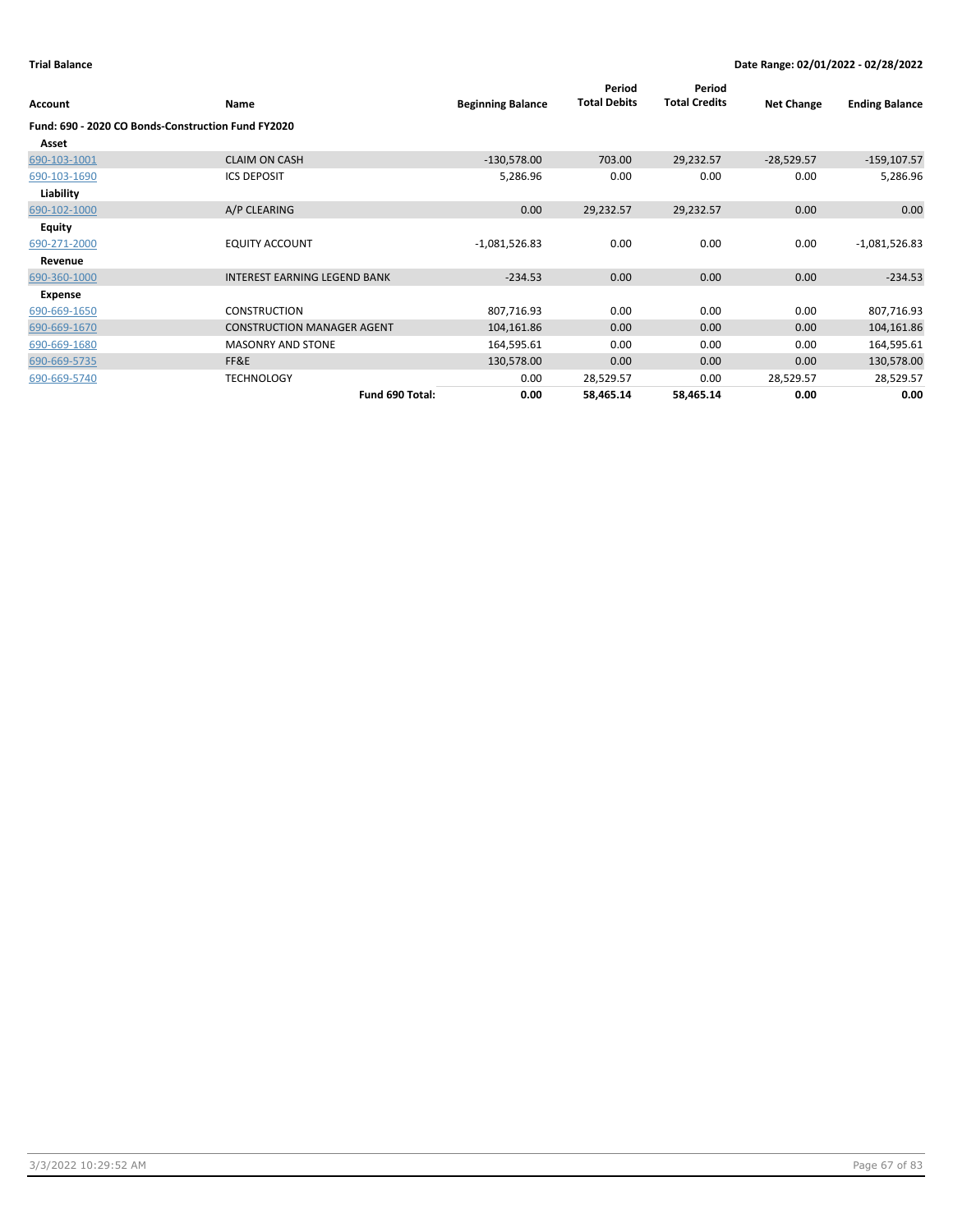| Account                  | Name                     |                 | <b>Beginning Balance</b> | Period<br><b>Total Debits</b> | Period<br><b>Total Credits</b> | <b>Net Change</b> | <b>Ending Balance</b> |
|--------------------------|--------------------------|-----------------|--------------------------|-------------------------------|--------------------------------|-------------------|-----------------------|
| Fund: 700 - Right of Way |                          |                 |                          |                               |                                |                   |                       |
| Asset                    |                          |                 |                          |                               |                                |                   |                       |
| 700-103-1001             | <b>CLAIM ON CASH</b>     |                 | 16,235.96                | 30.00                         | 0.00                           | 30.00             | 16,265.96             |
| 700-103-1750             | <b>TEXPOOL</b>           |                 | 84,929.24                | 0.00                          | 0.00                           | 0.00              | 84,929.24             |
| <b>Equity</b>            |                          |                 |                          |                               |                                |                   |                       |
| 700-271-2000             | <b>EQUITY ACCOUNT</b>    |                 | $-101, 129.95$           | 0.00                          | 0.00                           | 0.00              | $-101, 129.95$        |
| Revenue                  |                          |                 |                          |                               |                                |                   |                       |
| 700-360-1000             | <b>INTEREST EARNINGS</b> |                 | $-5.25$                  | 0.00                          | 0.00                           | 0.00              | $-5.25$               |
| 700-370-1421             | <b>ROW PERMITS</b>       |                 | $-30.00$                 | 0.00                          | 30.00                          | $-30.00$          | $-60.00$              |
|                          |                          | Fund 700 Total: | 0.00                     | 30.00                         | 30.00                          | 0.00              | 0.00                  |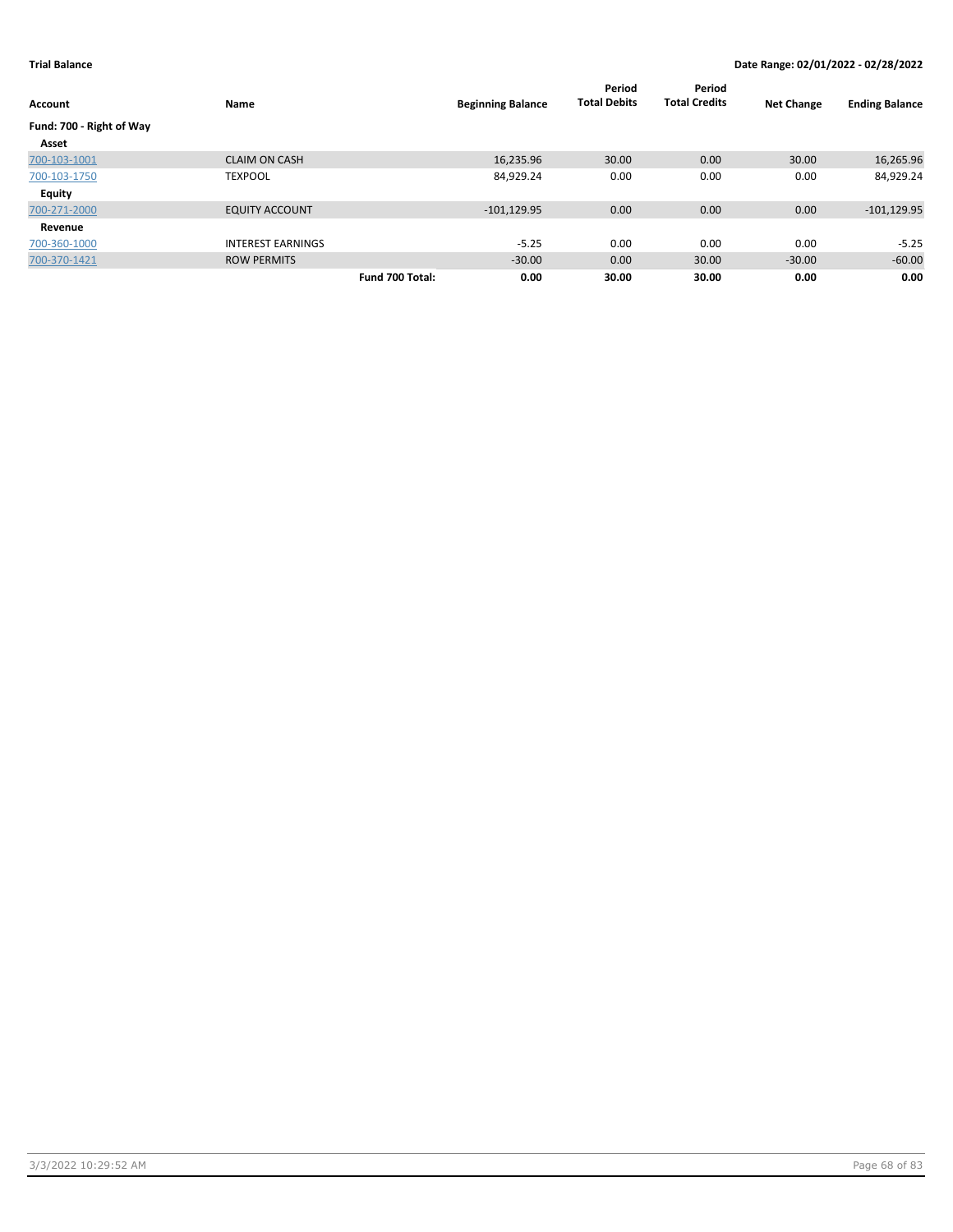| Account                            | Name                  |                 | <b>Beginning Balance</b> | Period<br><b>Total Debits</b> | Period<br><b>Total Credits</b> | <b>Net Change</b> | <b>Ending Balance</b> |
|------------------------------------|-----------------------|-----------------|--------------------------|-------------------------------|--------------------------------|-------------------|-----------------------|
| Fund: 800 - Veterans Court Program |                       |                 |                          |                               |                                |                   |                       |
| Asset                              |                       |                 |                          |                               |                                |                   |                       |
| 800-103-1001                       | Claim On Cash         |                 | 1,550.00                 | 584.00                        | 0.00                           | 584.00            | 2,134.00              |
| <b>Equity</b>                      |                       |                 |                          |                               |                                |                   |                       |
| 800-271-2000                       | <b>EQUITY ACCOUNT</b> |                 | $-1,173.00$              | 0.00                          | 0.00                           | 0.00              | $-1,173.00$           |
| Revenue                            |                       |                 |                          |                               |                                |                   |                       |
| 800-370-1800                       | <b>PROGRAM FEES</b>   |                 | $-377.00$                | 0.00                          | 584.00                         | $-584.00$         | $-961.00$             |
|                                    |                       | Fund 800 Total: | 0.00                     | 584.00                        | 584.00                         | 0.00              | 0.00                  |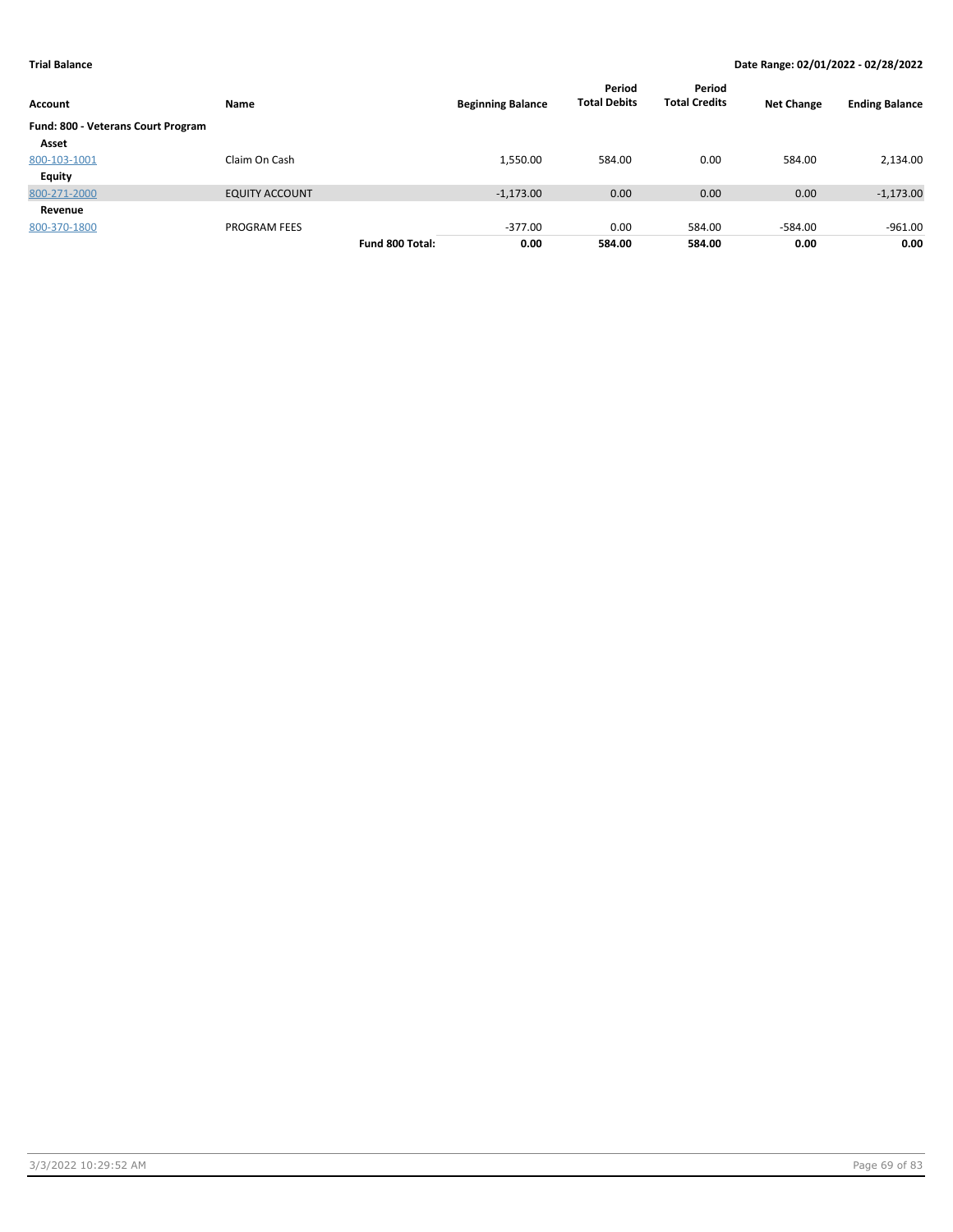| Account                                  | Name                  |                 | <b>Beginning Balance</b> | Period<br><b>Total Debits</b> | Period<br><b>Total Credits</b> | <b>Net Change</b> | <b>Ending Balance</b> |
|------------------------------------------|-----------------------|-----------------|--------------------------|-------------------------------|--------------------------------|-------------------|-----------------------|
| Fund: 810 - County Lake Road Impact Fund |                       |                 |                          |                               |                                |                   |                       |
| Asset                                    |                       |                 |                          |                               |                                |                   |                       |
| 810-103-1001                             | <b>CLAIM ON CASH</b>  |                 | 304,021.21               | 0.00                          | 0.00                           | 0.00              | 304,021.21            |
| Equity                                   |                       |                 |                          |                               |                                |                   |                       |
| 810-271-2000                             | <b>EQUITY ACCOUNT</b> |                 | $-204,021.21$            | 0.00                          | 0.00                           | 0.00              | $-204,021.21$         |
| Revenue                                  |                       |                 |                          |                               |                                |                   |                       |
| 810-318-1831                             | YEAR 4 PAYMENT        |                 | $-100,000.00$            | 0.00                          | 0.00                           | 0.00              | $-100,000.00$         |
|                                          |                       | Fund 810 Total: | 0.00                     | 0.00                          | 0.00                           | 0.00              | 0.00                  |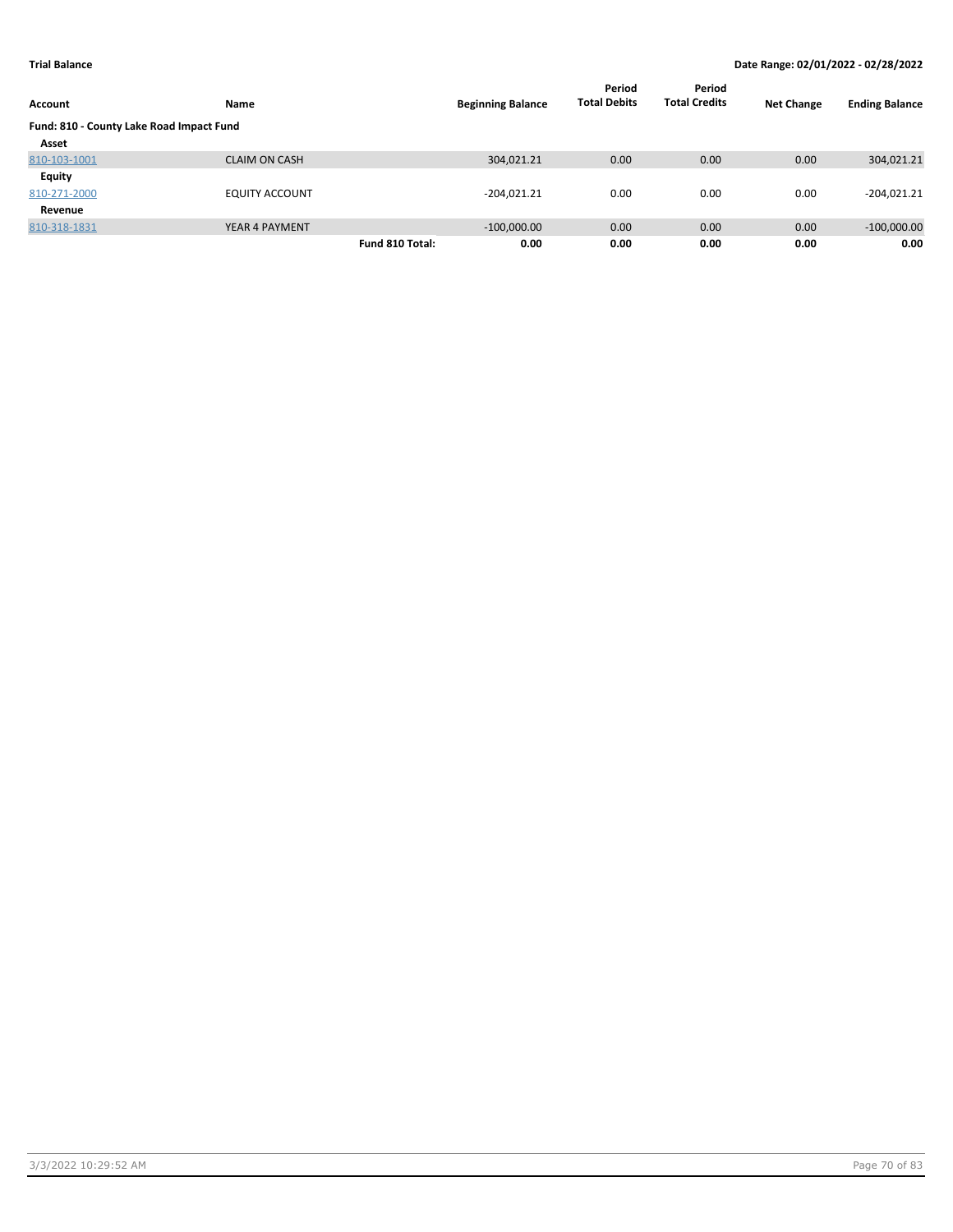| <b>Account</b>          | Name                               | <b>Beginning Balance</b> | Period<br><b>Total Debits</b> | Period<br><b>Total Credits</b> | <b>Net Change</b> | <b>Ending Balance</b> |
|-------------------------|------------------------------------|--------------------------|-------------------------------|--------------------------------|-------------------|-----------------------|
| Fund: 850 - Lake Fannin |                                    |                          |                               |                                |                   |                       |
| Asset                   |                                    |                          |                               |                                |                   |                       |
| 850-103-1001            | <b>CLAIM ON CASH</b>               | 20,355.84                | 690.00                        | 12,690.65                      | $-12,000.65$      | 8,355.19              |
| Liability               |                                    |                          |                               |                                |                   |                       |
| 850-102-1000            | A/P CLEARING                       | 0.00                     | 12,690.65                     | 12,690.65                      | 0.00              | 0.00                  |
| Equity                  |                                    |                          |                               |                                |                   |                       |
| 850-271-2000            | <b>EQUITY ACCOUNT</b>              | $-17,122.42$             | 0.00                          | 0.00                           | 0.00              | $-17,122.42$          |
| Revenue                 |                                    |                          |                               |                                |                   |                       |
| 850-370-1500            | <b>DONATIONS</b>                   | $-733.00$                | 0.00                          | 0.00                           | 0.00              | $-733.00$             |
| 850-370-1850            | <b>RENTAL FEE</b>                  | $-620.00$                | 0.00                          | 540.00                         | $-540.00$         | $-1,160.00$           |
| 850-370-1860            | <b>DEPOSIT FEE</b>                 | $-150.00$                | 0.00                          | 150.00                         | $-150.00$         | $-300.00$             |
| 850-390-1401            | <b>TRANSFERS IN</b>                | $-5,000.00$              | 0.00                          | 0.00                           | 0.00              | $-5,000.00$           |
| Expense                 |                                    |                          |                               |                                |                   |                       |
| 850-520-1860            | <b>DEPOSIT REFUND</b>              | 300.00                   | 0.00                          | 0.00                           | 0.00              | 300.00                |
| 850-520-4400            | UTILITIES ELECTRICITY              | 115.16                   | 36.13                         | 0.00                           | 36.13             | 151.29                |
| 850-520-4420            | <b>UTILITIES WATER</b>             | 80.42                    | 25.13                         | 0.00                           | 25.13             | 105.55                |
| 850-520-4430            | <b>TRASH PICK UP</b>               | 280.00                   | 70.00                         | 0.00                           | 70.00             | 350.00                |
| 850-520-4500            | <b>R&amp;M BUILDING</b>            | 0.00                     | 172.20                        | 0.00                           | 172.20            | 172.20                |
| 850-520-4501            | PEST CONTROL                       | 175.00                   | 175.00                        | 0.00                           | 175.00            | 350.00                |
| 850-520-4505            | <b>ROOF REPAIR</b>                 | 0.00                     | 12,212.19                     | 0.00                           | 12,212.19         | 12,212.19             |
| 850-520-4840            | <b>GENERAL LIABILITY INSURANCE</b> | 2,319.00                 | 0.00                          | 0.00                           | 0.00              | 2,319.00              |
|                         | Fund 850 Total:                    | 0.00                     | 26,071.30                     | 26,071.30                      | 0.00              | 0.00                  |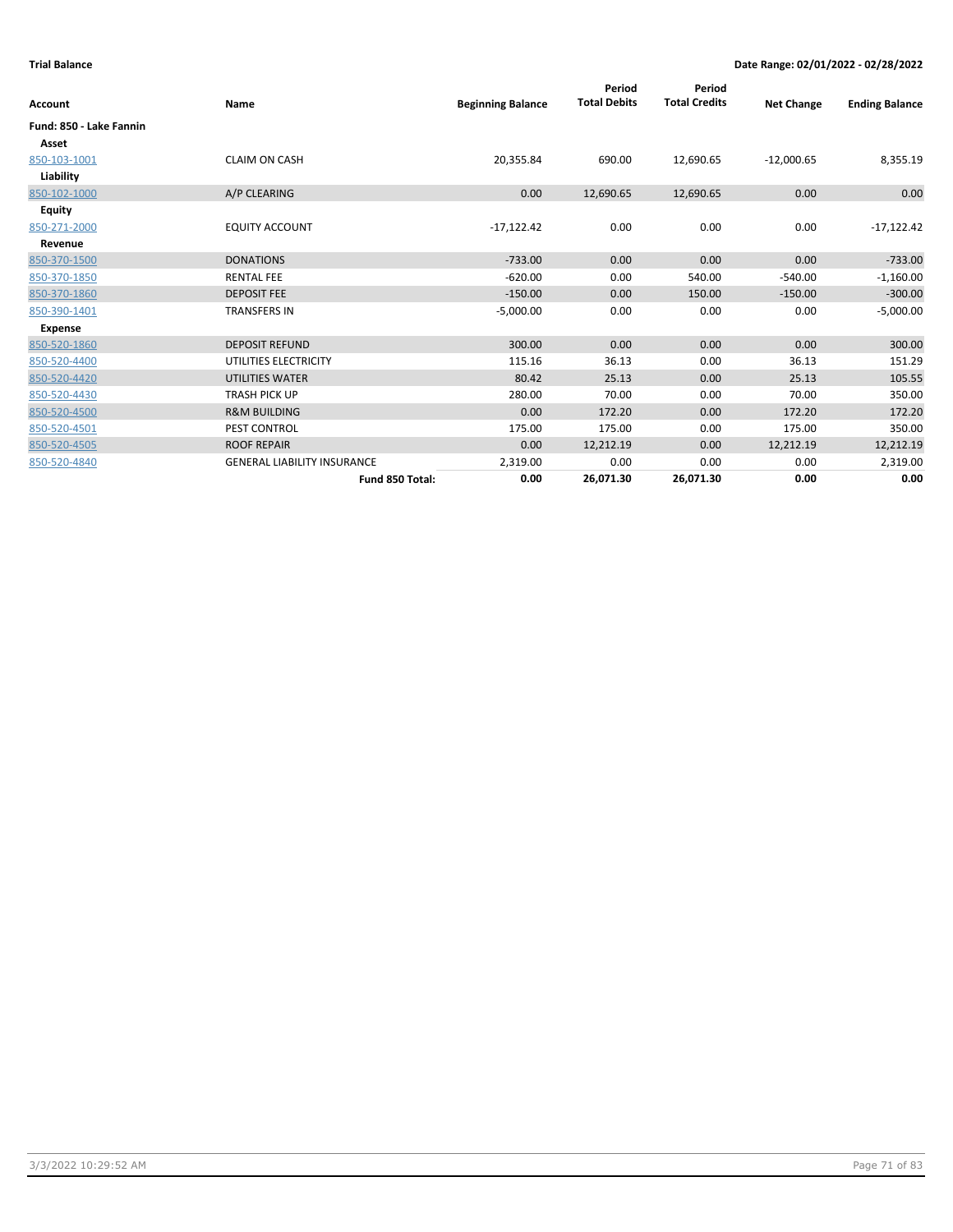|                      |                                         |                          | Period              | Period               |                   |                       |
|----------------------|-----------------------------------------|--------------------------|---------------------|----------------------|-------------------|-----------------------|
| Account              | Name                                    | <b>Beginning Balance</b> | <b>Total Debits</b> | <b>Total Credits</b> | <b>Net Change</b> | <b>Ending Balance</b> |
| Fund: 890 - T.J.J.D. |                                         |                          |                     |                      |                   |                       |
| Asset                |                                         |                          |                     |                      |                   |                       |
| 890-100-1001         | PR Claim on Cash                        | 2,083.69                 | 18,609.85           | 18,609.85            | 0.00              | 2,083.69              |
| 890-103-9880         | CASH-LOCAL FUNDS CARRIED FORWARD        | 18,097.42                | 0.00                | 0.00                 | 0.00              | 18,097.42             |
| 890-103-9910         | CASH-STRUCTURAL FAM THER HOSP AU        | 25,000.00                | 0.00                | 0.00                 | 0.00              | 25,000.00             |
| 890-103-9920         | <b>CASH-INTEREST INCOME</b>             | 13,298.19                | 0.00                | 0.00                 | 0.00              | 13,298.19             |
| 890-103-9930         | <b>CASH-BASIC PROBATION SUPERVISION</b> | 12,268.00                | 0.00                | 10,071.43            | $-10,071.43$      | 2,196.57              |
| 890-103-9940         | CASH-COMMUNITY PROGRAMS                 | 5,892.53                 | 0.00                | 5,815.64             | $-5,815.64$       | 76.89                 |
| 890-103-9950         | CASH LOCAL FUNDING FY 2022              | 156,702.21               | 3,353.58            | 40,832.90            | -37,479.32        | 119,222.89            |
| 890-103-9960         | CASH-PRE/POST ADJUDICATION              | 346.49                   | 0.00                | 338.60               | $-338.60$         | 7.89                  |
| 890-103-9970         | CASH-COMMITMENT DIVERSION               | 782.69                   | 0.00                | 776.01               | $-776.01$         | 6.68                  |
| 890-103-9980         | <b>CASH-MENTAL HEALTH SERVICES</b>      | 3,762.63                 | 0.00                | 212.39               | $-212.39$         | 3,550.24              |
| Liability            |                                         |                          |                     |                      |                   |                       |
| 890-102-1000         | A/P CLEARING                            | 0.00                     | 39,437.12           | 39,437.12            | 0.00              | 0.00                  |
| 890-102-1001         | PR AP Clearing                          | 0.00                     | 11,296.63           | 11,296.63            | 0.00              | 0.00                  |
| 890-200-9000         | Payroll Liability Account               | 3.79                     | 11,296.63           | 11,296.63            | 0.00              | 3.79                  |
| Equity               |                                         |                          |                     |                      |                   |                       |
| 890-271-2000         | <b>EQUITY ACCOUNT</b>                   | $-58,982.22$             | 0.00                | 0.00                 | 0.00              | $-58,982.22$          |
| Revenue              |                                         |                          |                     |                      |                   |                       |
| 890-330-9081         | STRUCTURAL FAM THER HOSP AUTH           | $-25,000.00$             | 0.00                | 0.00                 | 0.00              | $-25,000.00$          |
| 890-330-9150         | <b>BASIC PROBATION SUPERVISION</b>      | $-69,521.00$             | 0.00                | 0.00                 | 0.00              | $-69,521.00$          |
| 890-330-9160         | <b>COMMUNITY PROGRAMS</b>               | $-37,500.00$             | 0.00                | 0.00                 | 0.00              | $-37,500.00$          |
| 890-330-9170         | PRE/POST ADJUDICATION                   | $-2,187.00$              | 0.00                | 0.00                 | 0.00              | $-2,187.00$           |
| 890-330-9180         | <b>COMMITMENT DIVERSION</b>             | $-5,000.00$              | 0.00                | 0.00                 | 0.00              | $-5,000.00$           |
| 890-330-9190         | <b>MENTAL HEALTH SERVICES</b>           | $-5,369.00$              | 0.00                | 0.00                 | 0.00              | $-5,369.00$           |
| 890-330-9200         | REGIONAL DIVERSIONS ALTERNATIVES        | $-3,090.00$              | 0.00                | 0.00                 | 0.00              | $-3,090.00$           |
| 890-360-1890         | <b>INTEREST EARNINGS</b>                | $-2.53$                  | 0.00                | 0.00                 | 0.00              | $-2.53$               |
| 890-370-1300         | <b>REFUNDS &amp; MISCELLANEOUS</b>      | $-19,078.36$             | 0.00                | 3,353.58             | $-3,353.58$       | $-22,431.94$          |
| 890-370-9950         | <b>LOCAL FUNDING</b>                    | $-180,000.00$            | 0.00                | 0.00                 | 0.00              | $-180,000.00$         |
| <b>Expense</b>       |                                         |                          |                     |                      |                   |                       |
| 890-582-4160         | STRUCTURAL FAM THER HOSP AUTH           | 16,666.00                | 0.00                | 0.00                 | 0.00              | 16,666.00             |
| 890-589-4530         | <b>COMPUTER SOFTWARE</b>                | 3,090.00                 | 0.00                | 0.00                 | 0.00              | 3,090.00              |
| 890-592-1020         | SALARY APPOINTED OFFICIAL               | 464.78                   | 103.28              | 0.00                 | 103.28            | 568.06                |
| 890-592-1030         | SALARY COMM.CORR.OFFICERS               | 581.53                   | 129.24              | 0.00                 | 129.24            | 710.77                |
| 890-592-2010         | SOCIAL SECURITY TAX                     | 64.39                    | 14.29               | 0.00                 | 14.29             | 78.68                 |
| 890-592-2020         | <b>GROUP HEALTH INSURANCE</b>           | 241.94                   | 60.45               | 0.00                 | 60.45             | 302.39                |
| 890-592-2030         | <b>RETIREMENT</b>                       | 124.51                   | 28.00               | 0.00                 | 28.00             | 152.51                |
| 890-592-2040         | <b>WORKERS COMPENSATION</b>             | 10.38                    | 0.00                | 0.00                 | 0.00              | 10.38                 |
| 890-592-2050         | <b>MEDICARE TAX</b>                     | 15.00                    | 3.34                | 0.00                 | 3.34              | 18.34                 |
| 890-593-1020         | SALARY APPOINTED OFFICIAL               | 1,065.00                 | 236.67              | 0.00                 | 236.67            | 1,301.67              |
| 890-593-1030         | SALARY COMM.CORR.OFFICERS               | 1,332.48                 | 296.11              | 0.00                 | 296.11            | 1,628.59              |
| 890-593-2010         | SOCIAL SECURITY TAX                     | 147.40                   | 32.76               | 0.00                 | 32.76             | 180.16                |
| 890-593-2020         | <b>GROUP HEALTH INSURANCE</b>           | 554.67                   | 138.66              | 0.00                 | 138.66            | 693.33                |
| 890-593-2030         | RETIREMENT                              | 285.22                   | 64.14               | 0.00                 | 64.14             | 349.36                |
| 890-593-2040         | <b>WORKERS COMPENSATION</b>             | 23.73                    | 0.00                | 0.00                 | 0.00              | 23.73                 |
| 890-593-2050         | <b>MEDICARE TAX</b>                     | 34.42                    | 7.67                | 0.00                 | 7.67              | 42.09                 |
| 890-594-1020         | SALARY APPOINTED OFFICIAL               | 140.48                   | 31.21               | 0.00                 | 31.21             | 171.69                |
| 890-594-1030         | SALARY COMM.CORR.OFFICERS               | 175.72                   | 39.06               | 0.00                 | 39.06             | 214.78                |
| 890-594-2010         | SOCIAL SECURITY TAX                     | 19.48                    | 4.34                | 0.00                 | 4.34              | 23.82                 |
| 890-594-2020         | <b>GROUP HEALTH INSURANCE</b>           | 73.24                    | 18.32               | 0.00                 | 18.32             | 91.56                 |
| 890-594-2030         | RETIREMENT                              | 37.64                    | 8.46                | 0.00                 | 8.46              | 46.10                 |
| 890-594-2040         | <b>WORKERS COMPENSATION</b>             | 3.11                     | 0.00                | 0.00                 | 0.00              | 3.11                  |
| 890-594-2050         | <b>MEDICARE TAX</b>                     | 4.56                     | 1.00                | 0.00                 | 1.00              | 5.56                  |
| 890-594-4130         | PSYCHOLOGICAL                           | 1,050.00                 | 0.00                | 0.00                 | 0.00              | 1,050.00              |
| 890-594-4140         | <b>COUNSELING</b>                       | 0.00                     | 110.00              | 0.00                 | 110.00            | 110.00                |
| 890-994-4160         | STRUCTURAL FAMILY THERAPY               | 12,500.00                | 0.00                | 0.00                 | 0.00              | 12,500.00             |
| 890-994-4880         | LAW ENFORCEMENT INSURANCE               | 703.23                   | 0.00                | 0.00                 | 0.00              | 703.23                |
| 890-995-1020         | SALARY APPOINTED OFFICIAL               | 2,479.88                 | 551.08              | 0.00                 | 551.08            | 3,030.96              |
| 890-995-1030         | SALARY COMM.CORR.OFFICERS               | 3,102.67                 | 689.50              | 0.00                 | 689.50            | 3,792.17              |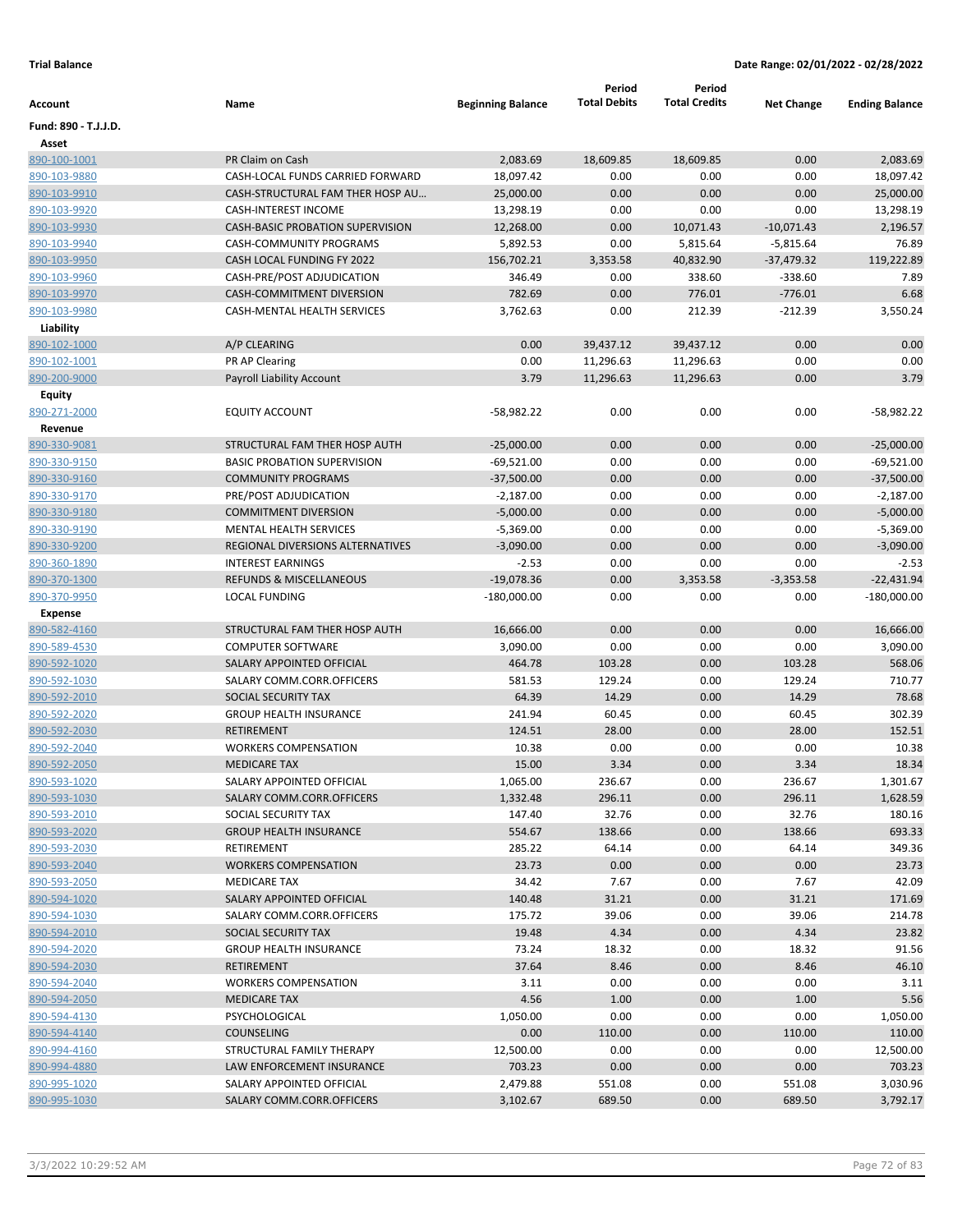| <b>Account</b> | Name                                 | <b>Beginning Balance</b> | Period<br><b>Total Debits</b> | Period<br><b>Total Credits</b> | <b>Net Change</b> | <b>Ending Balance</b> |
|----------------|--------------------------------------|--------------------------|-------------------------------|--------------------------------|-------------------|-----------------------|
| 890-995-2010   | SOCIAL SECURITY TAX                  | 343.41                   | 76.32                         | 0.00                           | 76.32             | 419.73                |
| 890-995-2020   | <b>GROUP HEALTH INSURANCE</b>        | 1,291.65                 | 322.91                        | 0.00                           | 322.91            | 1,614.56              |
| 890-995-2030   | <b>RETIREMENT</b>                    | 664.33                   | 149.36                        | 0.00                           | 149.36            | 813.69                |
| 890-995-2040   | <b>WORKERS COMPENSATION</b>          | 55.34                    | 0.00                          | 0.00                           | 0.00              | 55.34                 |
| 890-995-2050   | <b>MEDICARE TAX</b>                  | 80.29                    | 17.84                         | 0.00                           | 17.84             | 98.13                 |
| 890-995-4042   | <b>DETENTION OPERATING COST FY22</b> | 31,560.72                | 20,067.18                     | 0.00                           | 20,067.18         | 51,627.90             |
| 890-995-4150   | RESIDENTIAL PLACEMENT                | 15,655.23                | 18,958.71                     | 0.00                           | 18,958.71         | 34,613.94             |
| 890-996-1020   | SALARY APPOINTED OFFICIAL            | 13,408.29                | 2,979.63                      | 0.00                           | 2,979.63          | 16,387.92             |
| 890-996-1030   | SALARY COMM.CORR.OFFICERS            | 16,775.59                | 3,727.93                      | 0.00                           | 3,727.93          | 20,503.52             |
| 890-996-2010   | SOCIAL SECURITY TAX                  | 1,856.39                 | 412.53                        | 0.00                           | 412.53            | 2,268.92              |
| 890-996-2020   | <b>GROUP HEALTH INSURANCE</b>        | 6,984.03                 | 1,746.03                      | 0.00                           | 1,746.03          | 8,730.06              |
| 890-996-2030   | <b>RETIREMENT</b>                    | 3,591.94                 | 807.58                        | 0.00                           | 807.58            | 4,399.52              |
| 890-996-2040   | <b>WORKERS COMPENSATION</b>          | 299.02                   | 0.00                          | 0.00                           | 0.00              | 299.02                |
| 890-996-2050   | <b>MEDICARE TAX</b>                  | 434.25                   | 96.50                         | 0.00                           | 96.50             | 530.75                |
| 890-996-3100   | <b>OFFICE SUPPLIES</b>               | 194.63                   | 0.00                          | 0.00                           | 0.00              | 194.63                |
| 890-996-4210   | <b>INTERNET</b>                      | 375.76                   | 93.94                         | 0.00                           | 93.94             | 469.70                |
| 890-996-4230   | <b>CELL PHONE ALLOWANCE</b>          | 138.27                   | 0.00                          | 0.00                           | 0.00              | 138.27                |
| 890-996-4270   | OUT OF COUNTY TRAVEL/TRAINING        | 2,988.08                 | 207.29                        | 0.00                           | 207.29            | 3,195.37              |
| 890-997-1020   | SALARY APPOINTED OFFICIAL            | 7,981.22                 | 1,773.61                      | 0.00                           | 1,773.61          | 9,754.83              |
| 890-997-1030   | SALARY COMM.CORR.OFFICERS            | 9,985.64                 | 2,218.98                      | 0.00                           | 2,218.98          | 12,204.62             |
| 890-997-2010   | SOCIAL SECURITY TAX                  | 1,104.94                 | 245.54                        | 0.00                           | 245.54            | 1,350.48              |
| 890-997-2020   | <b>GROUP HEALTH INSURANCE</b>        | 4,157.43                 | 1,039.37                      | 0.00                           | 1,039.37          | 5,196.80              |
| 890-997-2030   | <b>RETIREMENT</b>                    | 2,138.08                 | 480.71                        | 0.00                           | 480.71            | 2,618.79              |
| 890-997-2040   | <b>WORKERS COMPENSATION</b>          | 177.99                   | 0.00                          | 0.00                           | 0.00              | 177.99                |
| 890-997-2050   | <b>MEDICARE TAX</b>                  | 258.49                   | 57.43                         | 0.00                           | 57.43             | 315.92                |
|                | Fund 890 Total:                      | 0.00                     | 142,040.78                    | 142,040.78                     | 0.00              | 0.00                  |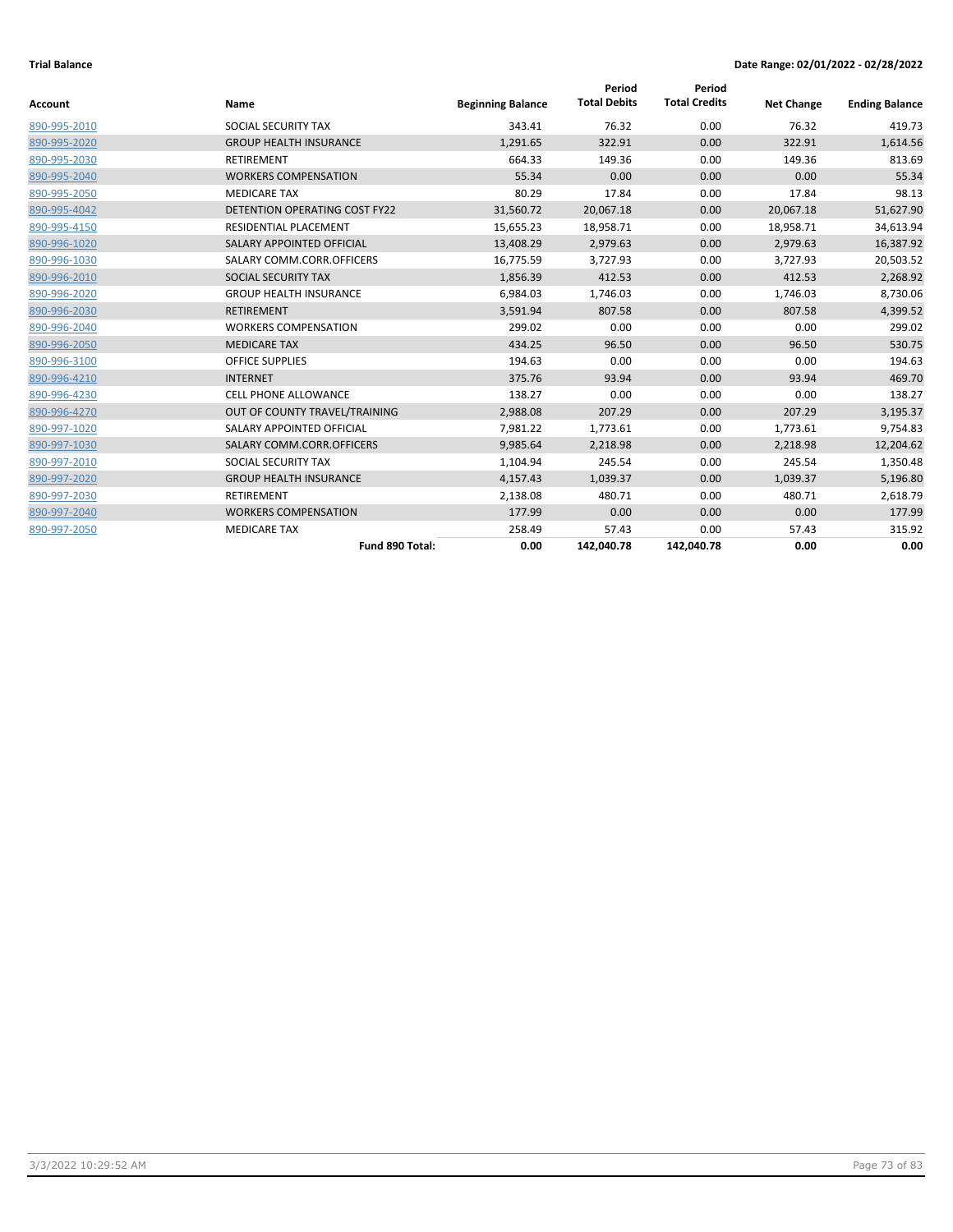| Account                                           | Name                                  | <b>Beginning Balance</b> | Period<br><b>Total Debits</b> | Period<br><b>Total Credits</b> | <b>Net Change</b> | <b>Ending Balance</b> |
|---------------------------------------------------|---------------------------------------|--------------------------|-------------------------------|--------------------------------|-------------------|-----------------------|
| <b>Fund: 891 - Juvenile Probation-Restitution</b> |                                       |                          |                               |                                |                   |                       |
| Asset                                             |                                       |                          |                               |                                |                   |                       |
| 891-103-1870                                      | <b>CASH-JUVENILE PROBATION</b>        | 3,548.02                 | 110.00                        | 85.41                          | 24.59             | 3,572.61              |
| Liability                                         |                                       |                          |                               |                                |                   |                       |
| 891-102-1000                                      | A/P Clearing                          | 0.00                     | 85.41                         | 85.41                          | 0.00              | 0.00                  |
| <b>Equity</b>                                     |                                       |                          |                               |                                |                   |                       |
| 891-271-2000                                      | <b>EQUITY ACCOUNT</b>                 | $-2,919.19$              | 0.00                          | 0.00                           | 0.00              | $-2,919.19$           |
| Revenue                                           |                                       |                          |                               |                                |                   |                       |
| 891-340-5750                                      | <b>JUVENILE PROBATION FEES</b>        | $-590.00$                | 0.00                          | 90.00                          | $-90.00$          | $-680.00$             |
| 891-340-5760                                      | <b>JUVENILE PROBATION RESTITUTION</b> | $-101.66$                | 0.00                          | 0.00                           | 0.00              | $-101.66$             |
| 891-340-5770                                      | <b>JUVENILE PROBATION COURT COSTS</b> | 0.00                     | 0.00                          | 20.00                          | $-20.00$          | $-20.00$              |
| 891-340-5790                                      | REIMBURSEMENT OF EXPENSES             | $-50.58$                 | 0.00                          | 0.00                           | 0.00              | $-50.58$              |
| Expense                                           |                                       |                          |                               |                                |                   |                       |
| 891-891-3100                                      | OFFICE SUPPLIES/MISC.                 | 11.75                    | 65.41                         | 0.00                           | 65.41             | 77.16                 |
| 891-891-3190                                      | <b>RESTITUTION</b>                    | 101.66                   | 0.00                          | 0.00                           | 0.00              | 101.66                |
| 891-891-3200                                      | <b>COURT COSTS</b>                    | 0.00                     | 20.00                         | 0.00                           | 20.00             | 20.00                 |
|                                                   | Fund 891 Total:                       | 0.00                     | 280.82                        | 280.82                         | 0.00              | 0.00                  |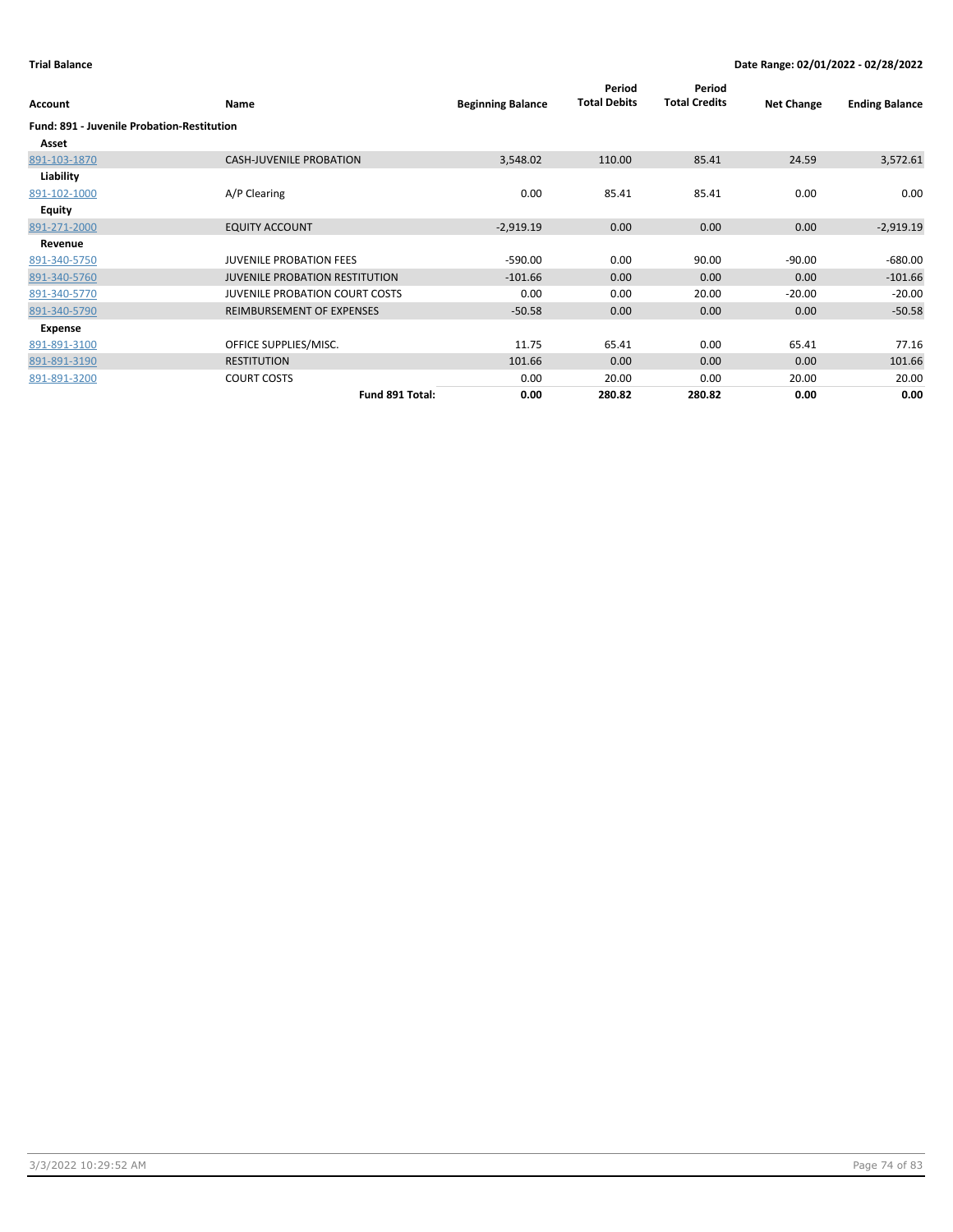|                     |                          |                 |                          | Period              | Period               |                   |                       |
|---------------------|--------------------------|-----------------|--------------------------|---------------------|----------------------|-------------------|-----------------------|
| Account             | Name                     |                 | <b>Beginning Balance</b> | <b>Total Debits</b> | <b>Total Credits</b> | <b>Net Change</b> | <b>Ending Balance</b> |
| Fund: 920 - Statzer |                          |                 |                          |                     |                      |                   |                       |
| Asset               |                          |                 |                          |                     |                      |                   |                       |
| 920-103-1001        | <b>CLAIM ON CASH</b>     |                 | 6,838.43                 | 0.00                | 0.00                 | 0.00              | 6,838.43              |
| 920-103-1750        | <b>TEXPOOL</b>           |                 | 41,426.06                | 0.00                | 0.00                 | 0.00              | 41,426.06             |
| Equity              |                          |                 |                          |                     |                      |                   |                       |
| 920-271-2000        | <b>EQUITY ACCOUNT</b>    |                 | $-48,262.07$             | 0.00                | 0.00                 | 0.00              | $-48,262.07$          |
| Revenue             |                          |                 |                          |                     |                      |                   |                       |
| 920-360-1000        | <b>INTEREST EARNINGS</b> |                 | $-2.42$                  | 0.00                | 0.00                 | 0.00              | $-2.42$               |
|                     |                          | Fund 920 Total: | 0.00                     | 0.00                | 0.00                 | 0.00              | 0.00                  |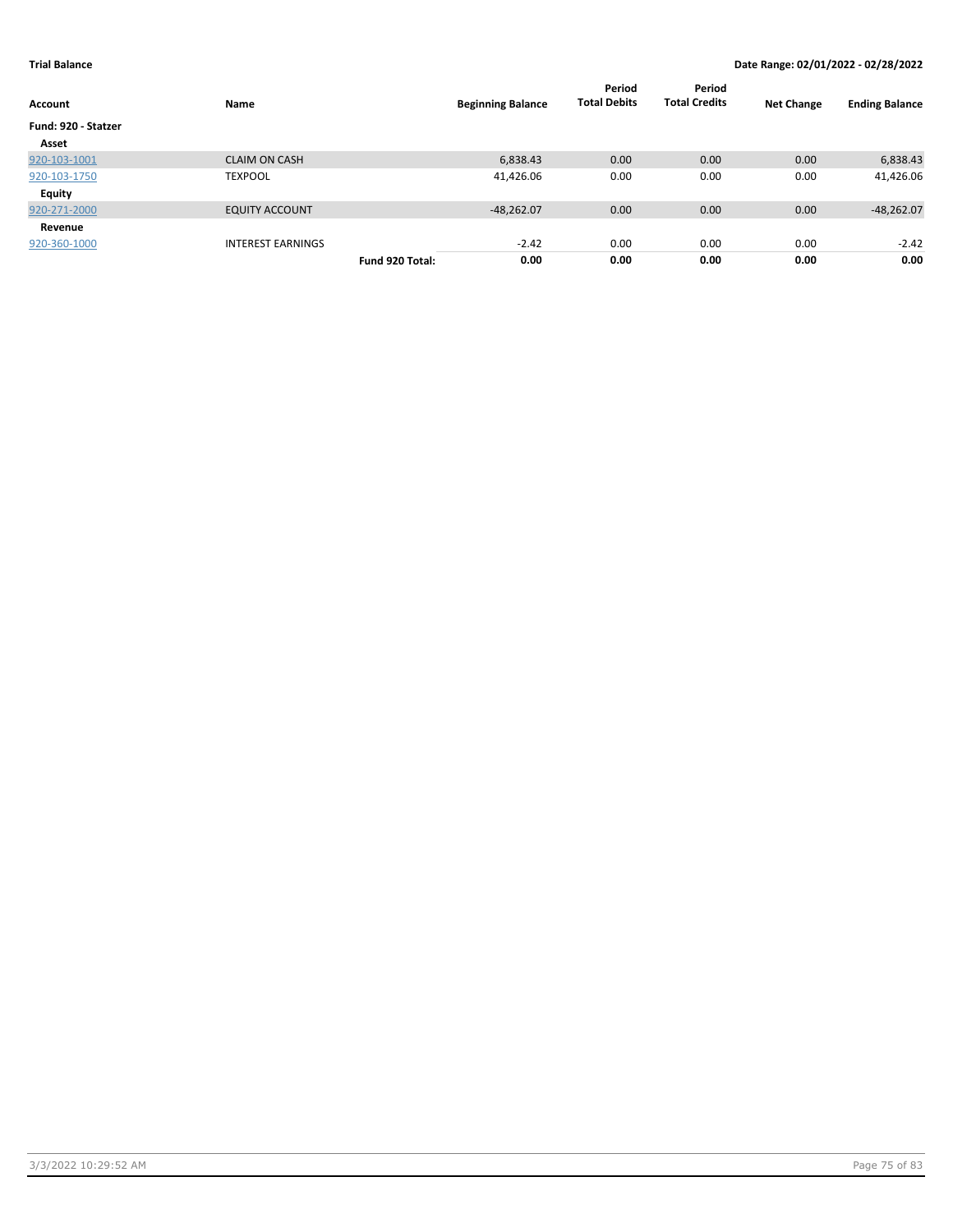| Account                               | Name                                | <b>Beginning Balance</b> | Period<br><b>Total Debits</b> | Period<br><b>Total Credits</b> | <b>Net Change</b> | <b>Ending Balance</b> |
|---------------------------------------|-------------------------------------|--------------------------|-------------------------------|--------------------------------|-------------------|-----------------------|
| Fund: 930 - Texas Community Dev.Prog. |                                     |                          |                               |                                |                   |                       |
| Asset                                 |                                     |                          |                               |                                |                   |                       |
| 930-103-1001                          | Claim on Cash                       | 100.00                   | 0.00                          | 0.00                           | 0.00              | 100.00                |
| 930-120-3120                          | DUE FROM OTHER GOVERNMENTS          | 207,400.29               | 0.00                          | 0.00                           | 0.00              | 207,400.29            |
| Liability                             |                                     |                          |                               |                                |                   |                       |
| 930-200-9100                          | SYSTEM ADDED LIABILITY LINE-ITEM    | $-207,400.29$            | 0.00                          | 0.00                           | 0.00              | $-207,400.29$         |
| <b>Equity</b>                         |                                     |                          |                               |                                |                   |                       |
| 930-271-2000                          | <b>EQUITY ACCOUNT</b>               | $-100.00$                | 0.00                          | 0.00                           | 0.00              | $-100.00$             |
| Revenue                               |                                     |                          |                               |                                |                   |                       |
| 930-330-9090                          | <b>GRANT #7219149 HICKORY CREEK</b> | $-6,200.00$              | 0.00                          | 0.00                           | 0.00              | $-6,200.00$           |
| Expense                               |                                     |                          |                               |                                |                   |                       |
| 930-909-4140                          | <b>GRANT ADMINISTRATION</b>         | 6,200.00                 | 0.00                          | 0.00                           | 0.00              | 6,200.00              |
|                                       | Fund 930 Total:                     | 0.00                     | 0.00                          | 0.00                           | 0.00              | 0.00                  |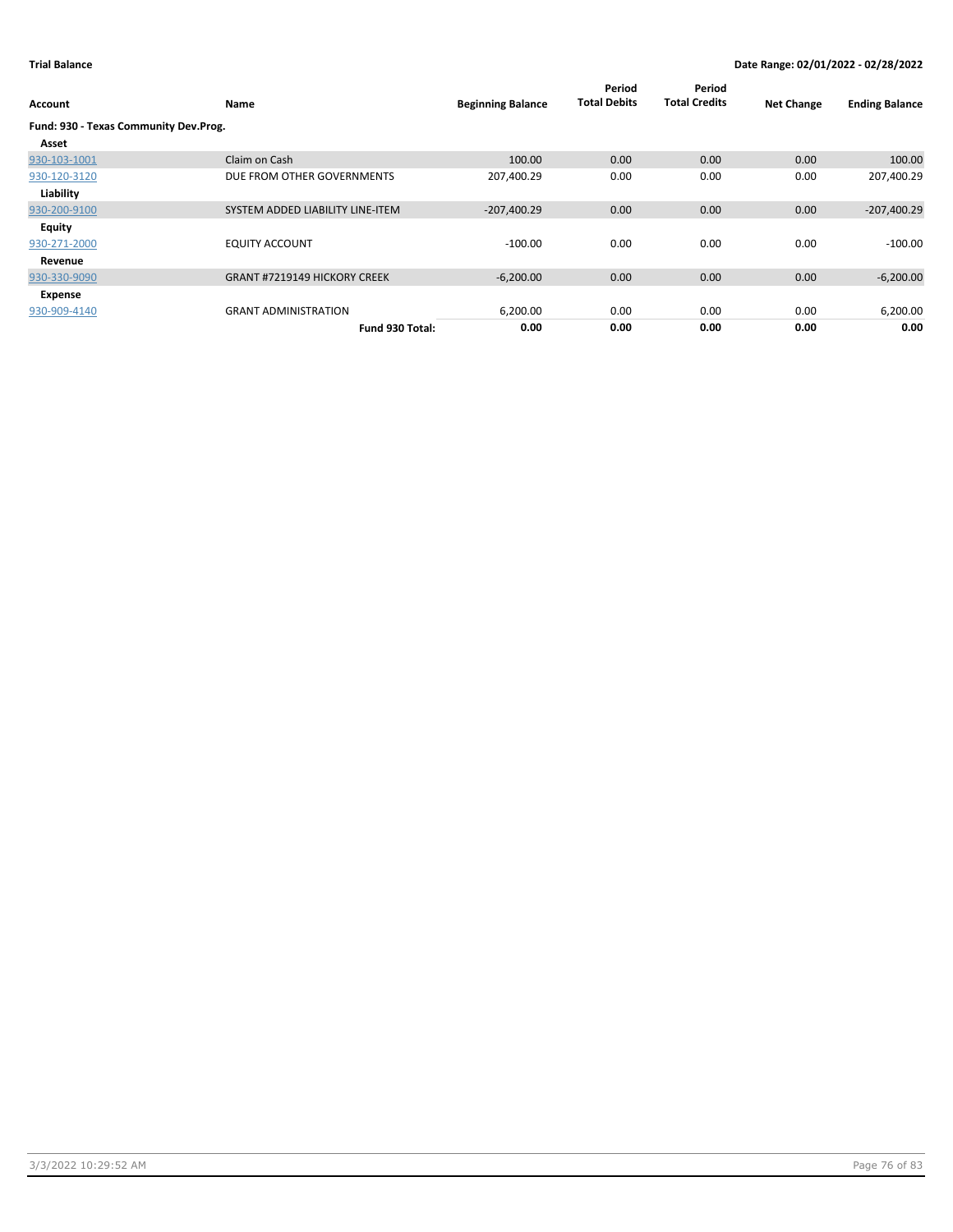| Account             | Name                                | <b>Beginning Balance</b> | Period<br><b>Total Debits</b> | Period<br><b>Total Credits</b> | <b>Net Change</b> | <b>Ending Balance</b> |
|---------------------|-------------------------------------|--------------------------|-------------------------------|--------------------------------|-------------------|-----------------------|
| Fund: 950 - Payroll |                                     |                          |                               |                                |                   |                       |
| Asset               |                                     |                          |                               |                                |                   |                       |
| 950-100-1001        | PR Claim on cash                    | 427.02                   | 3,776.70                      | 3,776.67                       | 0.03              | 427.05                |
| Liability           |                                     |                          |                               |                                |                   |                       |
| 950-102-1001        | PR AP Clearing                      | 0.00                     | 3,776.67                      | 3,776.67                       | 0.00              | 0.00                  |
| <b>Equity</b>       |                                     |                          |                               |                                |                   |                       |
| 950-271-2000        | <b>EQUITY</b>                       | $-424.10$                | 0.00                          | 0.00                           | 0.00              | $-424.10$             |
| Revenue             |                                     |                          |                               |                                |                   |                       |
| 950-360-1000        | <b>INTEREST EARNINGS</b>            | $-2.75$                  | 0.00                          | 0.00                           | 0.00              | $-2.75$               |
| 950-370-1300        | <b>REFUNDS &amp; MISCELLANEOUS</b>  | $-19,420.38$             | 0.00                          | 3,776.70                       | $-3,776.70$       | $-23,197.08$          |
| Expense             |                                     |                          |                               |                                |                   |                       |
| 950-415-2020        | <b>COBRA Group Health Insurance</b> | 19,420.21                | 3,776.67                      | 0.00                           | 3,776.67          | 23,196.88             |
|                     | Fund 950 Total:                     | 0.00                     | 11,330.04                     | 11,330.04                      | 0.00              | 0.00                  |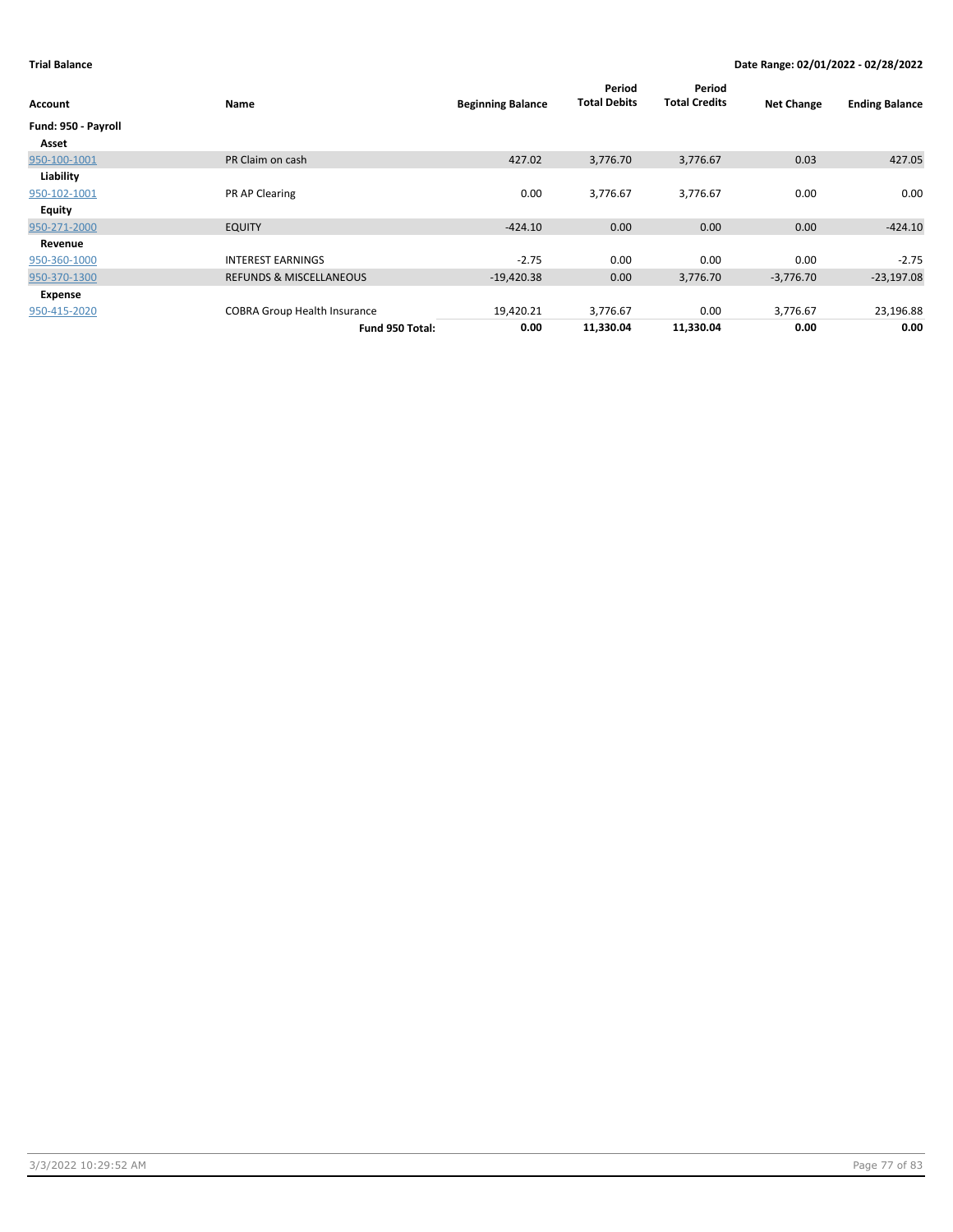|                            |                                    |                          | Period              | Period               |                   |                       |
|----------------------------|------------------------------------|--------------------------|---------------------|----------------------|-------------------|-----------------------|
| <b>Account</b>             | <b>Name</b>                        | <b>Beginning Balance</b> | <b>Total Debits</b> | <b>Total Credits</b> | <b>Net Change</b> | <b>Ending Balance</b> |
| Fund: 990 - Capital Assets |                                    |                          |                     |                      |                   |                       |
| Asset                      |                                    |                          |                     |                      |                   |                       |
| 990-160-1000               | LAND                               | 341,561.30               | 0.00                | 0.00                 | 0.00              | 341,561.30            |
| 990-160-2000               | <b>BUILDINGS</b>                   | 4,737,000.00             | 0.00                | 0.00                 | 0.00              | 4,737,000.00          |
| 990-160-2010               | ACCUM. DEPRECIATION-BUILDINGS      | $-3,731,549.63$          | 0.00                | 0.00                 | 0.00              | $-3,731,549.63$       |
| 990-160-2100               | <b>AUTOMOBILES AND TRUCKS</b>      | 2,266,322.47             | 0.00                | 0.00                 | 0.00              | 2,266,322.47          |
| 990-160-2110               | ACCUM. DEPR.AUTOS AND TRUCKS       | $-1,339,589.06$          | 0.00                | 0.00                 | 0.00              | $-1,339,589.06$       |
| 990-160-2250               | <b>RADIO EQUIPMENT</b>             | 213,359.45               | 0.00                | 0.00                 | 0.00              | 213,359.45            |
| 990-160-2260               | ACCUM. DEPR.-RADIO EQUIPMENT       | $-213,359.45$            | 0.00                | 0.00                 | 0.00              | $-213,359.45$         |
| 990-160-2300               | <b>ROADS</b>                       | 21,981,006.53            | 0.00                | 0.00                 | 0.00              | 21,981,006.53         |
| 990-160-2310               | ACCUM. DEPRECIATION-ROADS          | $-13,638,020.86$         | 0.00                | 0.00                 | 0.00              | $-13,638,020.86$      |
| 990-160-2350               | <b>BRIDGES</b>                     | 14,924,532.92            | 0.00                | 0.00                 | 0.00              | 14,924,532.92         |
| 990-160-2360               | <b>ACCUM. DEPRECIATION-BRIDGES</b> | $-4,696,011.94$          | 0.00                | 0.00                 | 0.00              | $-4,696,011.94$       |
| 990-160-3000               | <b>ROAD EQUIPMENT</b>              | 4,983,848.51             | 0.00                | 0.00                 | 0.00              | 4,983,848.51          |
| 990-160-3010               | ACCUM. DEPRECIATION-ROAD EQUIPME   | $-3,822,993.24$          | 0.00                | 0.00                 | 0.00              | $-3,822,993.24$       |
| 990-160-3020               | <b>INFRASTRUCTURE TOWER</b>        | 399,800.00               | 0.00                | 0.00                 | 0.00              | 399,800.00            |
| 990-160-3030               | <b>ACCUM. DEPRECIATION - TOWER</b> | $-13,326.68$             | 0.00                | 0.00                 | 0.00              | $-13,326.68$          |
| 990-160-4000               | <b>CONSTRUCTION IN PROGRESS</b>    | 11,058,753.69            | 0.00                | 0.00                 | 0.00              | 11,058,753.69         |
| <b>Equity</b>              |                                    |                          |                     |                      |                   |                       |
| 990-271-2000               | <b>EQUITY ACCOUNT</b>              | $-33,451,334.01$         | 0.00                | 0.00                 | 0.00              | $-33,451,334.01$      |
|                            | Fund 990 Total:                    | 0.00                     | 0.00                | 0.00                 | 0.00              | 0.00                  |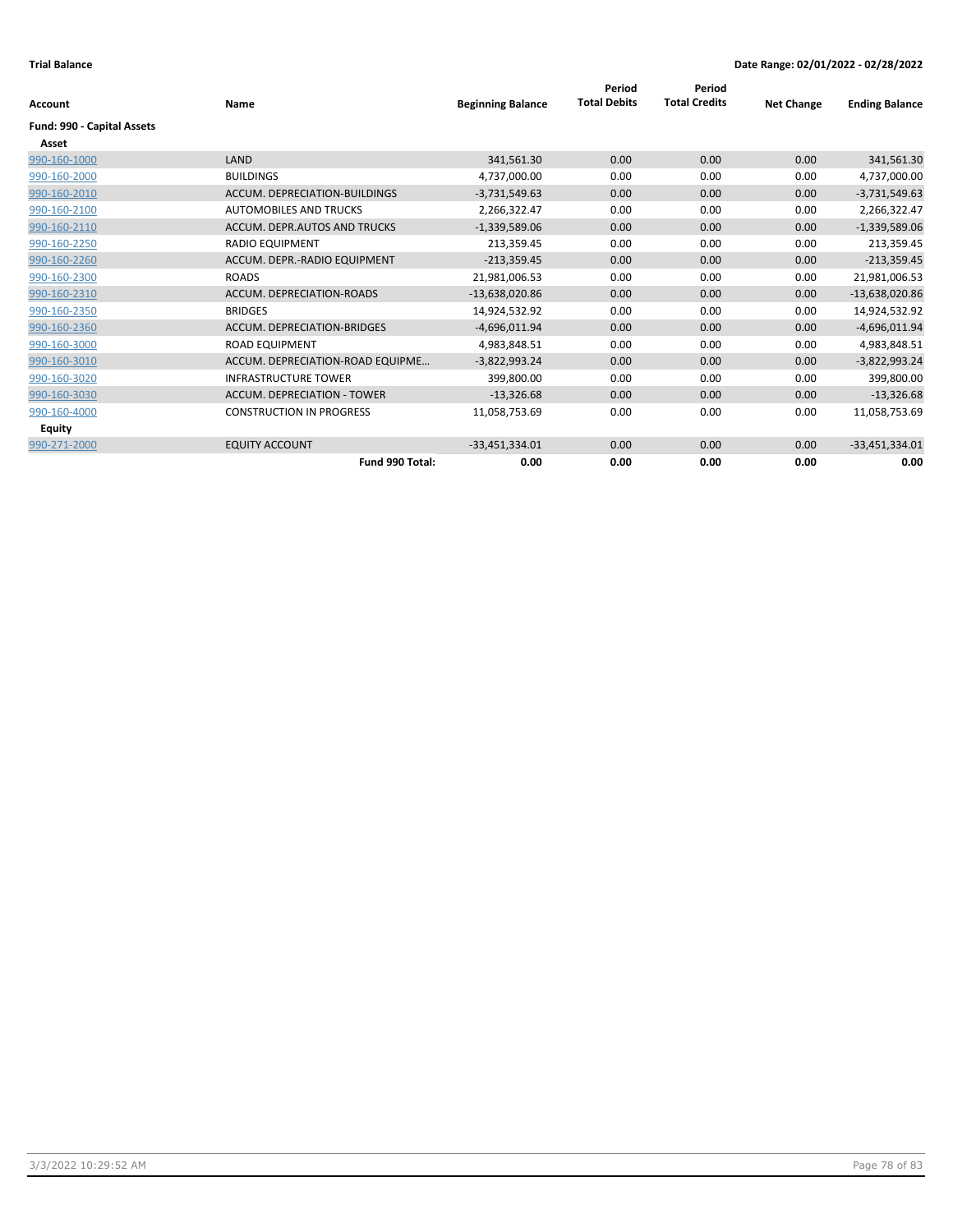| <b>Account</b>                       | Name                           | <b>Beginning Balance</b> | Period<br><b>Total Debits</b> | Period<br><b>Total Credits</b> | <b>Net Change</b> | <b>Ending Balance</b> |
|--------------------------------------|--------------------------------|--------------------------|-------------------------------|--------------------------------|-------------------|-----------------------|
|                                      |                                |                          |                               |                                |                   |                       |
| <b>Fund: 991 - Governmental Debt</b> |                                |                          |                               |                                |                   |                       |
| Asset                                |                                |                          |                               |                                |                   |                       |
| 991-170-2000                         | DEFERRED PENSION OUTFLOW       | 2,033,758.00             | 0.00                          | 0.00                           | 0.00              | 2,033,758.00          |
| Liability                            |                                |                          |                               |                                |                   |                       |
| 991-200-2400                         | <b>ACCRUED INTEREST</b>        | $-389,053.00$            | 0.00                          | 0.00                           | 0.00              | $-389,053.00$         |
| 991-200-2500                         | <b>GENERAL OBLIGATION BOND</b> | $-11,595,000.00$         | 0.00                          | 0.00                           | 0.00              | $-11,595,000.00$      |
| 991-200-2510                         | <b>GOB-CURRENT PORTION</b>     | $-335,000.00$            | 0.00                          | 0.00                           | 0.00              | $-335,000.00$         |
| 991-200-2550                         | <b>BOND DISCOUNT CURRENT</b>   | 9,358.15                 | 0.00                          | 0.00                           | 0.00              | 9,358.15              |
| 991-200-2560                         | <b>BOND DISCOUNT</b>           | 208,829.87               | 0.00                          | 0.00                           | 0.00              | 208,829.87            |
| 991-200-2570                         | <b>BOND PREMIUM CURRENT</b>    | $-28,436.27$             | 0.00                          | 0.00                           | 0.00              | $-28,436.27$          |
| 991-200-2580                         | <b>BOND PREMIUM</b>            | $-627,249.16$            | 0.00                          | 0.00                           | 0.00              | $-627,249.16$         |
| 991-200-2600                         | COMB T/R LTD PLDG CO'S         | $-9,860,000.00$          | 0.00                          | 0.00                           | 0.00              | $-9,860,000.00$       |
| 991-200-3100                         | CAPITAL LEASE-CURRENT PORTION  | $-52,139.45$             | 0.00                          | 0.00                           | 0.00              | $-52,139.45$          |
| 991-200-3500                         | <b>ACCRUED COMPENSATION</b>    | $-216,879.90$            | 0.00                          | 0.00                           | 0.00              | $-216,879.90$         |
| 991-200-4000                         | <b>NET PENSION LIABILITY</b>   | $-1,062,502.00$          | 0.00                          | 0.00                           | 0.00              | $-1,062,502.00$       |
| 991-200-4500                         | DEFERRED PENSION IN FLOW       | $-2,189,436.00$          | 0.00                          | 0.00                           | 0.00              | $-2,189,436.00$       |
| <b>Equity</b>                        |                                |                          |                               |                                |                   |                       |
| 991-271-2000                         | <b>EQUITY ACCOUNT</b>          | 24,103,749.76            | 0.00                          | 0.00                           | 0.00              | 24,103,749.76         |
|                                      | Fund 991 Total:                | 0.00                     | 0.00                          | 0.00                           | 0.00              | 0.00                  |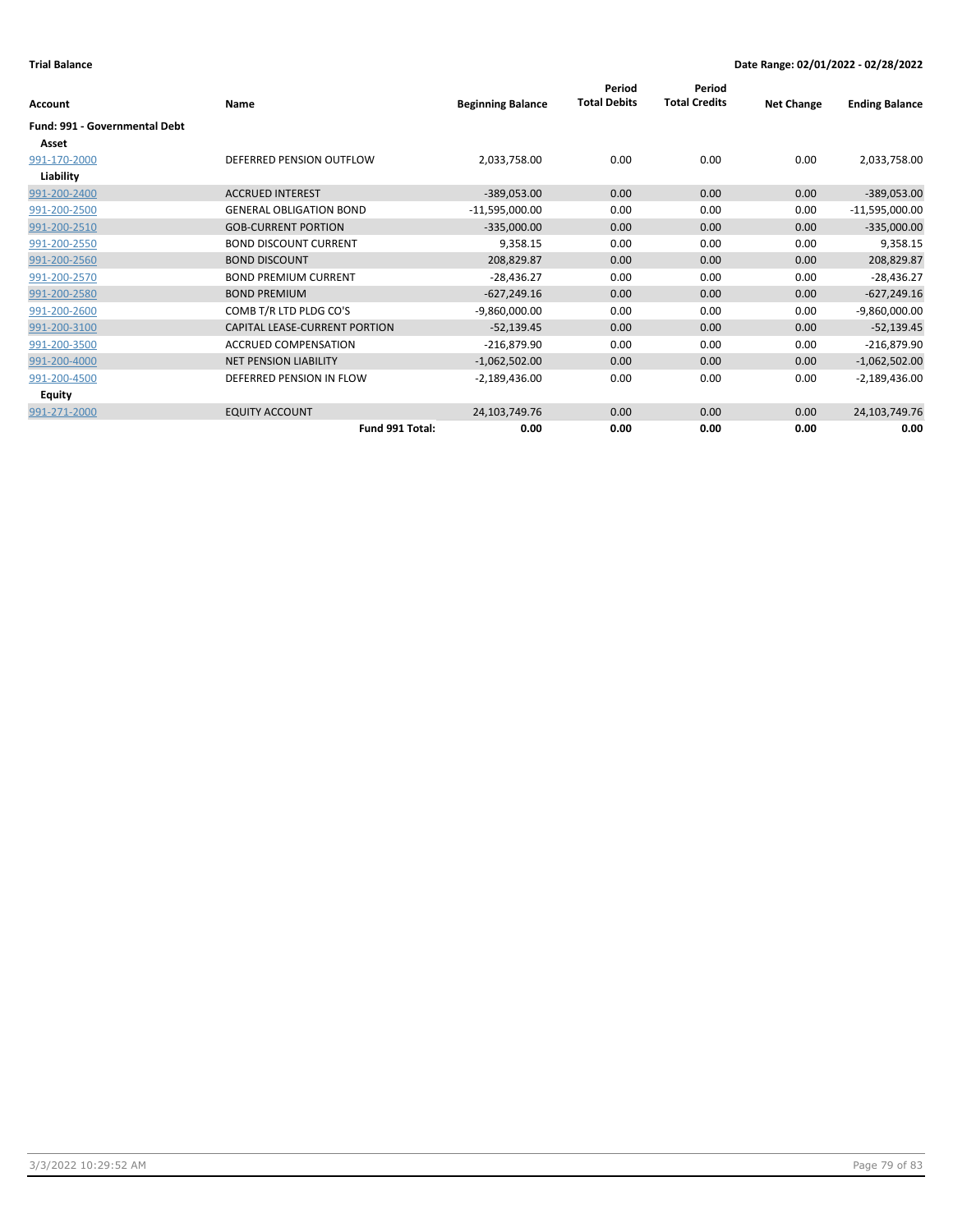|                         |                 |                          | Period              | Period               |                   |                       |
|-------------------------|-----------------|--------------------------|---------------------|----------------------|-------------------|-----------------------|
| Name                    |                 | <b>Beginning Balance</b> | <b>Total Debits</b> | <b>Total Credits</b> | <b>Net Change</b> | <b>Ending Balance</b> |
|                         |                 |                          |                     |                      |                   |                       |
|                         |                 |                          |                     |                      |                   |                       |
| <b>PR Combined Cash</b> |                 | $-46,348.00$             | 675,985.36          | 675,985.33           | 0.03              | $-46,347.97$          |
| Due From 100            |                 | 0.00                     | 271,051.03          | 271,051.03           | 0.00              | 0.00                  |
| Due From 121            |                 | 0.00                     | 1,906.30            | 1,906.30             | 0.00              | 0.00                  |
| Due From 191            |                 | 0.00                     | 833.49              | 833.49               | 0.00              | 0.00                  |
| Due From 210            |                 | 0.00                     | 13,765.94           | 13,765.94            | 0.00              | 0.00                  |
| Due From 220            |                 | 0.00                     | 20,624.67           | 20,624.67            | 0.00              | 0.00                  |
| Due From 230            |                 | 0.00                     | 18,625.12           | 18,625.12            | 0.00              | 0.00                  |
| Due From 240            |                 | 0.00                     | 17,339.84           | 17,339.84            | 0.00              | 0.00                  |
| Due From 560            |                 | 0.00                     | 69.02               | 69.02                | 0.00              | 0.00                  |
| Due From 562            |                 | 0.00                     | 5,072.82            | 5,072.82             | 0.00              | 0.00                  |
| Due From 890            |                 | 0.00                     | 11,296.63           | 11,296.63            | 0.00              | 0.00                  |
|                         |                 |                          |                     |                      |                   |                       |
| A/P CLEARING            |                 | 0.00                     | 364,361.53          | 364,361.53           | 0.00              | 0.00                  |
| Due From 950            |                 | 0.00                     | 3,776.67            | 3,776.67             | 0.00              | 0.00                  |
| Wages Payable           |                 | 667.06                   | 311,623.80          | 311,623.80           | 0.00              | 667.06                |
| Due To Other Funds      |                 | 45,680.94                | 675,985.33          | 675,985.36           | $-0.03$           | 45,680.91             |
|                         | Fund 998 Total: | 0.00                     | 2,392,317.55        | 2,392,317.55         | 0.00              | 0.00                  |
|                         |                 |                          |                     |                      |                   |                       |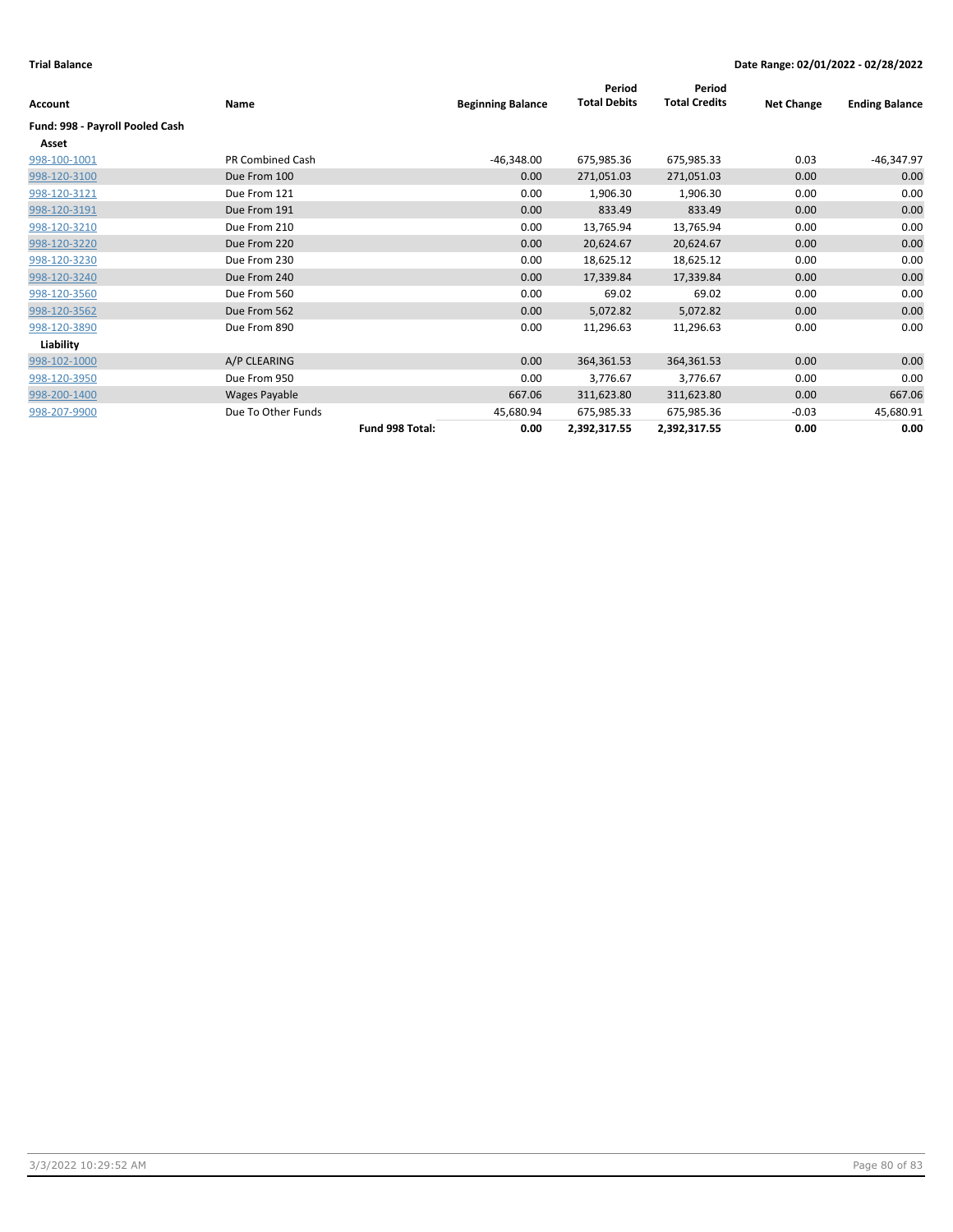| <b>Account</b>          | Name                 |                      | <b>Beginning Balance</b> | Period<br><b>Total Debits</b> | Period<br><b>Total Credits</b> | <b>Net Change</b> | <b>Ending Balance</b> |
|-------------------------|----------------------|----------------------|--------------------------|-------------------------------|--------------------------------|-------------------|-----------------------|
| Fund: 999 - Pooled Cash |                      |                      |                          |                               |                                |                   |                       |
| Asset                   |                      |                      |                          |                               |                                |                   |                       |
| 999-103-1000            | Combined Checking AP |                      | 13,707,409.87            | 8,196,858.67                  | 2,773,139.71                   | 5,423,718.96      | 19,131,128.83         |
| 999-120-3100            | DUE FROM 100         |                      | 0.00                     | 561,983.51                    | 561,983.51                     | 0.00              | 0.00                  |
| 999-120-3122            | DUE FROM 122         |                      | 0.00                     | 467.72                        | 467.72                         | 0.00              | 0.00                  |
| 999-120-3160            | DUE FROM 160         |                      | 0.00                     | 130.52                        | 130.52                         | 0.00              | 0.00                  |
| 999-120-3191            | DUE FROM 191         |                      | 56.34                    | 0.00                          | 0.00                           | 0.00              | 56.34                 |
| 999-120-3200            | DUE FROM 200         |                      | 0.00                     | 165.00                        | 165.00                         | 0.00              | 0.00                  |
| 999-120-3210            | DUE FROM 210         |                      | 0.00                     | 81,924.04                     | 81,924.04                      | 0.00              | 0.00                  |
| 999-120-3220            | DUE FROM 220         |                      | 0.00                     | 26,473.78                     | 26,473.78                      | 0.00              | 0.00                  |
| 999-120-3230            | DUE FROM 230         |                      | 0.00                     | 32,354.58                     | 32,354.58                      | 0.00              | 0.00                  |
| 999-120-3240            | DUE FROM 240         |                      | 0.00                     | 33,704.76                     | 33,704.76                      | 0.00              | 0.00                  |
| 999-120-3310            | DUE FROM 310         |                      | 0.00                     | 79.00                         | 79.00                          | 0.00              | 0.00                  |
| 999-120-3362            | DUE FROM 362         |                      | 0.00                     | 401.67                        | 401.67                         | 0.00              | 0.00                  |
| 999-120-3413            | DUE FROM 413         |                      | 0.00                     | 2,595.32                      | 2,595.32                       | 0.00              | 0.00                  |
| 999-120-3590            | DUE FROM 590         |                      | 0.00                     | 1,096.00                      | 1,096.00                       | 0.00              | 0.00                  |
| 999-120-3600            | DUE FROM 600         |                      | 0.00                     | 662,981.25                    | 662,981.25                     | 0.00              | 0.00                  |
| 999-120-3670            | DUE FROM 670         |                      | 0.00                     | 663,532.85                    | 663,532.85                     | 0.00              | 0.00                  |
| 999-120-3690            | DUE FROM 690         |                      | 0.00                     | 29,232.57                     | 29,232.57                      | 0.00              | 0.00                  |
| 999-120-3850            | DUE FROM 850         |                      | 0.00                     | 12,690.65                     | 12,690.65                      | 0.00              | 0.00                  |
| Liability               |                      |                      |                          |                               |                                |                   |                       |
| 999-102-1000            | A/P CLEARING         |                      | 0.00                     | 2,108,822.92                  | 2,108,822.92                   | 0.00              | 0.00                  |
| 999-207-9900            | DUE TO OTHER FUNDS   |                      | $-13,707,466.21$         | 2,774,263.77                  | 8,197,982.73                   | -5,423,718.96     | $-19,131,185.17$      |
|                         |                      | Fund 999 Total:      | 0.00                     | 15,189,758.58                 | 15,189,758.58                  | 0.00              | 0.00                  |
|                         |                      | <b>Report Total:</b> | 0.00                     | 32,189,405.98                 | 32,189,405.98                  | 0.00              | 0.00                  |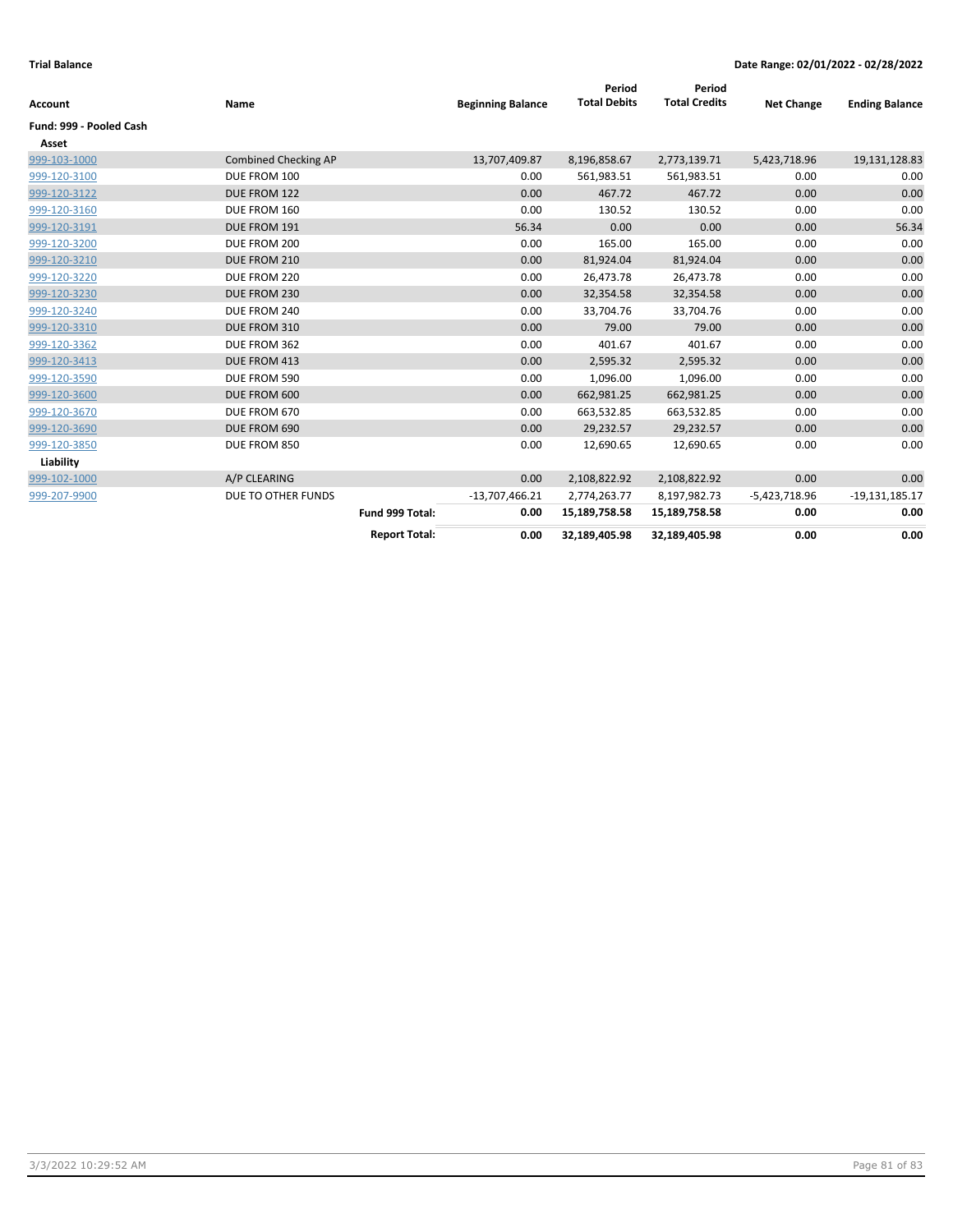# **Fund Summary**

| Fund                                                                                               | <b>Beginning Balance</b> | <b>Total Debits</b>      | <b>Total Credits</b>     | <b>Ending Balance</b> |
|----------------------------------------------------------------------------------------------------|--------------------------|--------------------------|--------------------------|-----------------------|
| 100 - General                                                                                      | 0.00                     | 5,965,436.46             | 5,965,436.46             | 0.00                  |
| 110 - Courthouse Security                                                                          | 0.00                     | 156.29                   | 156.29                   | 0.00                  |
| 111 - Justice Court Building Security                                                              | 0.00                     | 0.00                     | 0.00                     | 0.00                  |
| 120 - County Clerk Vital Statistics                                                                | 0.00                     | 0.00                     | 0.00                     | 0.00                  |
| 121 - County Clerk Records Management                                                              | 0.00                     | 12,873.78                | 12,873.78                | 0.00                  |
| 122 - Chapter 19 Funds                                                                             | 0.00                     | 1,403.16                 | 1,403.16                 | 0.00                  |
| 123 - Election Equipment Fund                                                                      | 0.00                     | 0.00                     | 0.00                     | 0.00                  |
| 125 - County Clerk Co.& Dist.CourtTechnology                                                       | 0.00                     | 0.00                     | 0.00                     | 0.00                  |
| 126 - County Clerk Court Records Preservation                                                      | 0.00                     | 0.00                     | 0.00                     | 0.00                  |
| 127 - County Clerk Records Archive                                                                 | 0.00                     | 0.00                     | 0.00                     | 0.00                  |
| 130 - Bail Bond Trust Fund                                                                         | 0.00                     | 690.00                   | 690.00                   | 0.00                  |
| 160 - County Judge Excess Supplement                                                               | 0.00                     | 394.80                   | 394.80                   | 0.00                  |
| 161 - Probate Judges Education                                                                     | 0.00                     | 0.00                     | 0.00                     | 0.00                  |
| 190 - District Clerk Records Management                                                            | 0.00                     | 177.72                   | 177.72                   | 0.00                  |
| 191 - District Court Records Archive                                                               | 0.00                     | 5,947.53                 | 5,947.53                 | 0.00                  |
| 192 - District Clerk Co.& Dist.Court Technology<br>193 - District Clerk Court Records Preservation | 0.00                     | 17.94<br>267.87          | 17.94                    | 0.00                  |
|                                                                                                    | 0.00<br>0.00             |                          | 267.87                   | 0.00                  |
| 200 - County Offices Records Mangement                                                             | 0.00                     | 573.43                   | 573.43                   | 0.00<br>0.00          |
| 210 - Road & Bridge #1<br>220 - Road & Bridge #2                                                   | 0.00                     | 462,377.74<br>419,791.70 | 462,377.74<br>419,791.70 | 0.00                  |
| 221 - Raw Water Pipeline Road and Bridge #2                                                        | 0.00                     | 0.00                     | 0.00                     | 0.00                  |
| 230 - Road & Bridge #3                                                                             | 0.00                     | 557,939.97               | 557,939.97               | 0.00                  |
| 231 - Lake Road Impact/Raw Water PipelinePct. 3                                                    | 0.00                     | 0.00                     | 0.00                     | 0.00                  |
| 240 - Road & Bridge #4                                                                             | 0.00                     | 388,290.85               | 388,290.85               | 0.00                  |
| 241 - Lake Road Impact/Raw Water PipelinePct. 4                                                    | 0.00                     | 0.00                     | 0.00                     | 0.00                  |
| 250 - Raw Water Pipeline Rock for Pct.2,3,4                                                        | 0.00                     | 0.00                     | 0.00                     | 0.00                  |
| 260 - J.P.#1 Justice Court Technology                                                              | 0.00                     | 0.00                     | 0.00                     | 0.00                  |
| 270 - J.P.#2 Justice Court Technology                                                              | 0.00                     | 0.00                     | 0.00                     | 0.00                  |
| 280 - J.P.#3 Justice Court Technology                                                              | 0.00                     | 0.00                     | 0.00                     | 0.00                  |
| 310 - F.C.Detention Center Annual Payment                                                          | 0.00                     | 158.00                   | 158.00                   | 0.00                  |
| 330 - Bail Bondsman Application Fee                                                                | 0.00                     | 0.00                     | 0.00                     | 0.00                  |
| 350 - Law Library                                                                                  | 0.00                     | 700.00                   | 700.00                   | 0.00                  |
| 360 - D. A. Fee                                                                                    | 0.00                     | 1,489.90                 | 1,489.90                 | 0.00                  |
| 361 - Contraband Seizure                                                                           | 0.00                     | 2,300.00                 | 2,300.00                 | 0.00                  |
| 362 - Investigator/LEOSE                                                                           | 0.00                     | 1,357.99                 | 1,357.99                 | 0.00                  |
| 380 - IHC Co-Op Gin                                                                                | 0.00                     | 0.00                     | 0.00                     | 0.00                  |
| 410 - CERT                                                                                         | 0.00                     | 0.00                     | 0.00                     | 0.00                  |
| 411 - Hazard Mitigation Plan                                                                       | 0.00                     | 0.00                     | 0.00                     | 0.00                  |
| 412 - Safe Room Reimbursement Prog.                                                                | 0.00                     | 0.00                     | 0.00                     | 0.00                  |
| 413 - CARES ACT-CORONAVIRUS RELIEF                                                                 | 0.00                     | 17,030.64                | 17,030.64                | 0.00                  |
| 415 - American Recovery Program Grant                                                              | 0.00                     | 3,449,432.94             | 3,449,432.94             | 0.00                  |
| 560 - Sheriff Forfeiture                                                                           | 0.00                     | 10,222.05                | 10,222.05                | 0.00                  |
| 561 - Law Enforcement Education Sheriff's Office                                                   | 0.00                     | 1,710.25                 | 1,710.25                 | 0.00                  |
| 562 - Bois D'Arc Lake Reservoir (SO)                                                               | 0.00                     | 30,337.86                | 30,337.86                | 0.00                  |
| 563 - Sheriff's Office Technology                                                                  | 0.00                     | 0.00                     | 0.00                     | 0.00                  |
| 590 - Specialty Court/Drug Court                                                                   | 0.00                     | 2,251.79                 | 2,251.79                 | 0.00                  |
| 600 - Sinking                                                                                      | 0.00                     | 1,694,627.46             | 1,694,627.46             | 0.00                  |
| 630 - Law Enforcement Education Const. Pct.1                                                       | 0.00                     | 554.65                   | 554.65                   | 0.00                  |
| 640 - Law Enforcement Education Const. Pct.2                                                       | 0.00                     | 554.65                   | 554.65                   | 0.00                  |
| 650 - Law Enforcement Education Const. Pct.3                                                       | 0.00                     | 554.65                   | 554.65                   | 0.00                  |
| 660 - 2017 GO Bonds-Construction Fund FY2017                                                       | 0.00                     | 0.00                     | 0.00                     | 0.00                  |
| 670 - Courthouse Restoration                                                                       | 0.00                     | 1,338,905.70             | 1,338,905.70             | 0.00                  |
| 680 - 2018 GO Bonds-Construction Fund FY2019                                                       | 0.00                     | 0.00                     | 0.00                     | 0.00                  |
| 690 - 2020 CO Bonds-Construction Fund FY2020                                                       | 0.00                     | 58,465.14                | 58,465.14                | 0.00                  |
| 700 - Right of Way                                                                                 | 0.00                     | 30.00                    | 30.00                    | 0.00                  |
| 800 - Veterans Court Program                                                                       | 0.00                     | 584.00                   | 584.00                   | 0.00                  |
| 810 - County Lake Road Impact Fund                                                                 | 0.00                     | 0.00                     | 0.00                     | 0.00                  |
| 850 - Lake Fannin                                                                                  | 0.00                     | 26,071.30                | 26,071.30                | 0.00                  |
| 890 - T.J.J.D.                                                                                     | 0.00                     | 142,040.78               | 142,040.78               | 0.00                  |